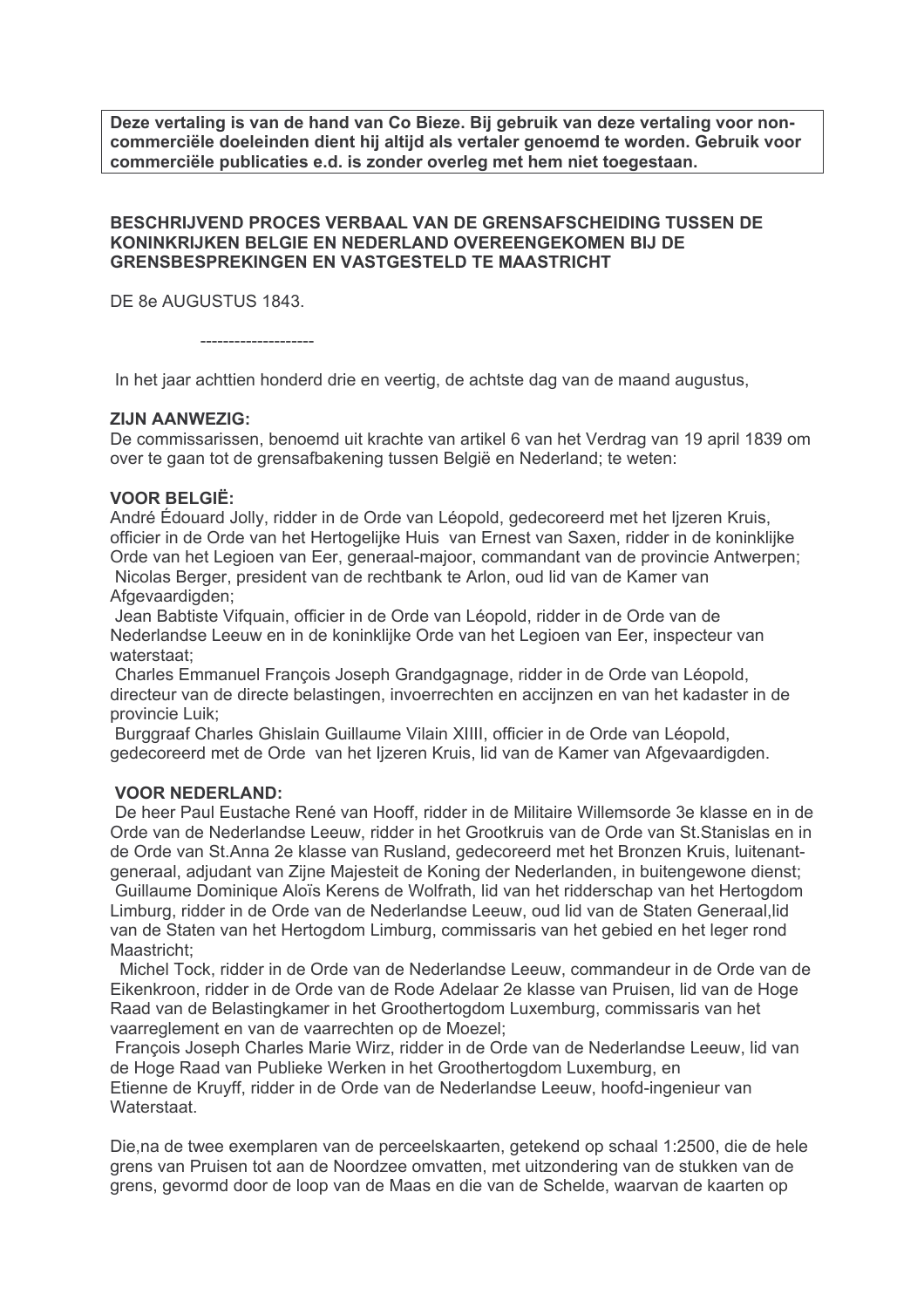schaal van 1:1000 zijn, zowel de een als de ander te hebben onderzocht, vergeleken en conform bevonden, en na zich overtuigd te hebben, dat de grenslijn wordt gevormd overeenkomstig de zelfde wijze zoals op de twee exemplaren van het huidige proces verbaal wordt omschreven, hebben ter uitvoering van de artikelen 1 en 4 van het verdrag van negentien april een duizend acht honderd negen en dertig en van de artikelen 2 en 4 tot 15 van het verdrag van vijf november duizend acht honderd twee en veertig, definitief bepaald en vastgesteld de grensafscheiding tussen België en Nederland, overeenkomstig het volgende:

# **AFDELING 1.**

GRENS VANAF PRUISEN TOT AAN DE MAAS: GRENS, GEVORMD DOOR DE LOOP VAN DEZE RIVIER, EVENALS DIE DOOR HET GEBIED VAN MAASTRICHT

**ARTIKEL 1.** 

Grens tussen de gemeenten Gemmenich (België) en Vaals (Nederland).

§ 1. De grens tussen deze twee gemeenten, gaat van hun contactpunt met het gebied van Laurensberg (Pruisen) en dat van Moresnet (Neutraal gebied tussen België en Pruisen). Dit punt is reeds aangegeven door een oude paal, en een ruwe steen die er de scheiding van het bos 56 B van Gemmenich en 39 B van Vaals aangeeft. Er zal een nieuwe grenspaal (No.1) worden geplaatst, om aan te geven, dat ook daar het beginpunt van de grens tussen de koninkrijken België en Nederland is. Van dit punt gaat de grens naar het westen, naar een boomstam, die in de richting van een oude weg, genaamd Homburgerweg, staat, de grens gaat samen met de weg, tussen het bos 39 B van Vaals en 56 B van Gemmenich, en wordt gevormd door het midden, tot dat ze aan de Ratweg komt, waar een grenspaal (No.2) zal worden geplaatst.

§ 2. Vandaar, na tot aan een ruwe steen die op de oostelijke hoek van het perceel 41 B van Vaals staat, langs genoemde weg, genaamd Ratweg, die aan Nederland blijft, gegaan te zijn, wordt de grens gevormd door een gebroken lijn, dan weer aangeduid door bomen, dan weer door een sloot, en komt tussen het akkermaalshout 595B van Vaals en 42 B van Gemmenich, aan de weg, genaamd Gemmenicher-Look, waar bij een grenspaal (No.3) zal worden geplaatst.

§ 3. Van deze grenspaal volgt de grens, in plaats van de genoemde weg Gemmenicher-Look over te gaan, zoals de oude gemeentegrens deed, de as van de weg naar het zuiden over een afstand van 15 meter (ellen); dan gaat ze langs de weg, genaamd Hoogweg tot dat ze aan de weg van Raren naar Gemmenich komt.

Op dit punt zal een grenspaal (No.4) worden geplaatst, en twee hulpstenen zullen worden geplaatst bij het begin van de Hoogweg en op het punt, waar de grens weer samengaat met de gemeentegrens. Door deze grensafscheiding worden de bospercelen, die ten noorden van de weg, genaamd Hoogweg liggen en toebehoren aan Koonen, Thomas (23 B), Schijns, Henri (20 B), Zimkem, Hubert (22 B), Flas, Jean-Nicolas (19 B) en Van Gertsen (17 B), afgesneden van de gemeente Gemmenich (België) en toegevoegd aan Nederland.

§ 4. Van de laatste grenspaal, geplaatst bij het raakpunt van de weg van Raren naar Gemmenich met de Hoogweg gaat de rijksgrens weer van de oude gemeentegrens af, gaat in een rechte lijn en in westelijke richting door het bos van Hyacinthe de Thiriard (778 A van Gemmenich) en gaat langs het bosperceel van de weduwe Colin, Jacques (731 A België), laat aan Nederland dat van Zimmerman, Corneille, (729 en 730 A), van de kinderen Franck, Herman (728 A), van Merzenich, G. (727 A) en van de kinderen Brandt, Jean (726 A van Gemmenich) en gaat weer samen met de oude gemeentegrens, op het punt, waar dit laatste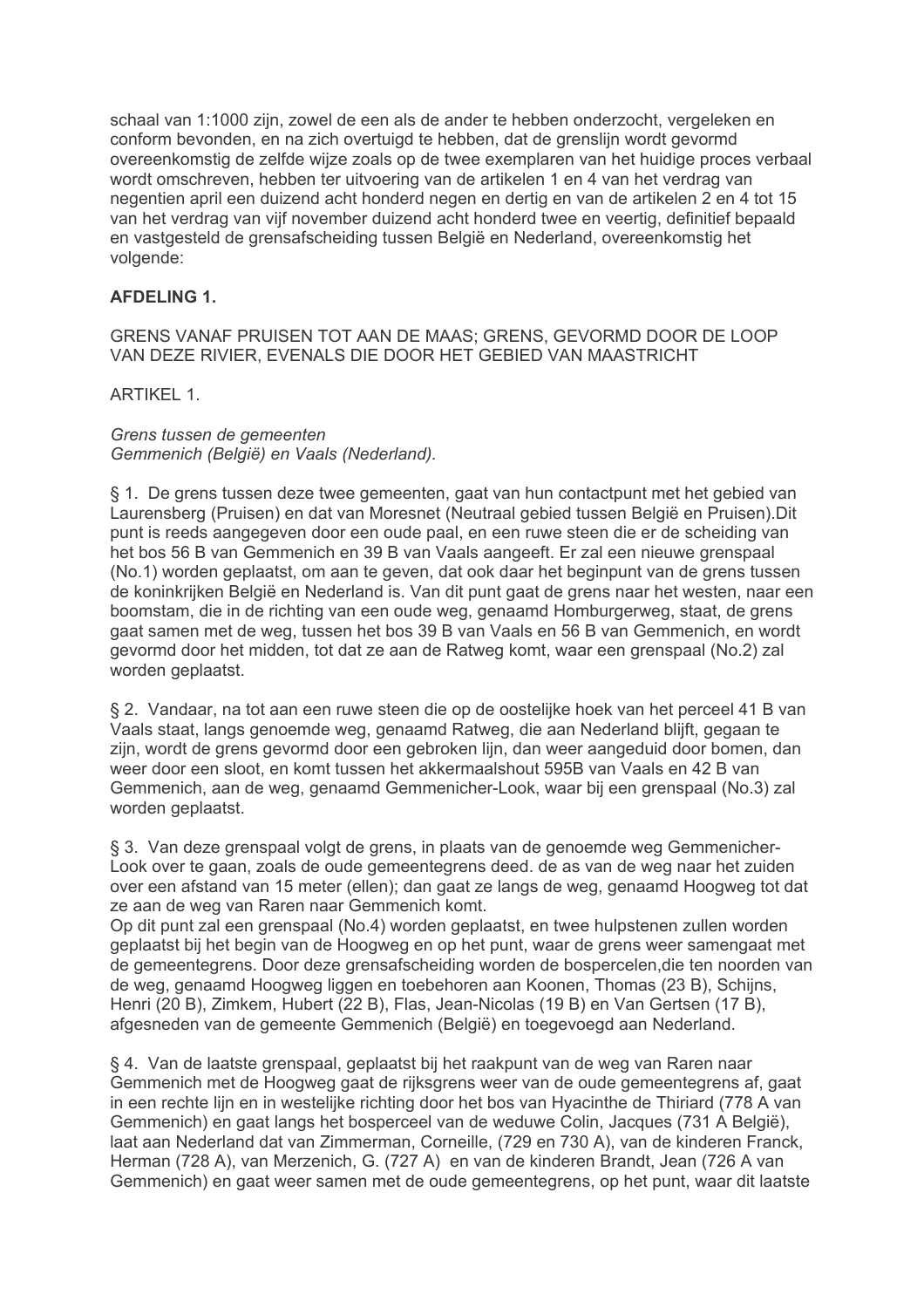perceel aan dat van Merzenich, Jean-Joseph (725 A) raakt, en aan het bos van Gertsen en consorten (1443 B van Vaals) grenst. Op dit punt zal een grenspaal (No.5) worden geplaatst en een hulpsteen tussen de percelen van de weduwe Colyn, Jacques (731 A), van Zimmerman (730 A), en van Hyacinthe de Thiriard (778 A).

Door deze grensafscheiding worden het stuk bos van Hyacinthe de Thiriard (778 A), dat ten noorden van de in de vorige alinea omschreven lijn ligt, alsmede de hiervoor gelegen percelen van Zimmerman, Corneille, van de kinderen Franck, Herman, Merzenich, Guillaume en van de kinderen Brandt, Jean, afgescheiden van de gemeente Gemmenich (België) en worden afgestaan aan Nederland.

§ 5. Van de grenspaal geplaatst tussen het bos van Brandt, Jean (726 A), Merzenich Jean-Joseph (725 A van Gemmenich) en van Gertsen en consorten (1443 B Vaals) herneemt de grens de oude gemeentegrens langs de zoom van het bos 1443 voornoemd, genaamd Mallis Bos, en verlaat haar vervolgens, om te worden gevormd door het midden van de weg. genaand Graterweg, dan door die, genaamd Koeweg, tot aan een ruwe steen, die aan de andere zijde van het bos 1445 A van Gemmenich staat, bij een weg, die van Sippenaeken naar Aken gaat, genaamd Akenerweg. Er zal een nieuwe grenspaal (No.6) worden geplaatst, en een hulpsteen op de hoek, gevormd door de Koeweg met de Graterweg.

Door deze grensafscheiding staat België aan Nederland af het beboste perceel van Schyns, Pierre (655 A) en de landbouwgrond van Kutgens, Hubert (654 A), dat ligt in de bocht, gevormd door de voornoemde wegen Graterweg en Koeweg.

België krijgt op zijn beurt van Nederland de gedeelten van het bos van Van Gersten (1445, 1446, 1447 en 1448 B van Vaals), die zijn gelegen aan de zuidelijke achterzijde van de heuvel, ten zuiden van de Koeweg.

§ 6. Van de nieuwe grenspaal, geplaatst ten noorden van het bos van Van Gersten, bij de weg, die het verlengde vormt van de Koeweg, en die van Sippenaeken naar Aken gaat, gaat de grens samen met de gemeentegrens naar het noorden, langs het midden van een ontginningsweg; dan langs een voetpad die haar weer verenigd met de hiervoor genoemde weg naar Aken, tot aan een ruwe steen, waar ze de genoemde weg verlaat om in noordwestelijke richting, langs een lijn, die de bossen genaamd Mallis bos en Kerper bos (1469. 1462 en 1461 C )(Nederland) van het Eltsenbos en van Kandel (86, 74 tot 71, 67 tot 61, 49, 47, 46, 46bis, 40 en 39 A)(België) scheidt. Deze lijn, aangegeven door grensbomen en twee hardstenen grensstenen komt uit bij een beuk, geplaatst bij een oude weg genaamd Sassenerweg.

§ 7. Van deze beuk gaat de grens naar het westen door kreupelhout en volgt een gebroken lijn, aangegeven door grensbomen en door drie hardstenen grenspalen, gaat van de hoogte naar een vlakte, gaat over een weg genaamd Vilenderkinkenweg, bij het bos 1455 C van Vaals, om in een rechte lijn te komen bij een holle weg, waar het regenwater zich verzamelt, dat van de hoogte afkomt, en dat samengaat met de beek, genaamd Kothauzerbach. Er zal een grenssteen (No.7) bij het begin van deze beek, tussen de percelen 1473 C van Vaals en 13 A van Gemmenich worden geplaatst, en een hulpsteen bij de weg, genaamd Vilenderkinkenweg.

§ 8. Vanaf de bij het begin van de beek, genaamd Kothauzerbach, geplaatste grenspaal, wordt de grens gevormd door de bedding van deze beek tot aan een voetpad die hem aan de voet van een heuvel, genaamd Kothauserberg, tussen de weilanden 359 A van Gemmenich, 60, 61 en 87 D van Vaals kruist, en gaat van daar in een rechte lijn, terwijl ze de weilanden 87, 90 en 91 D van Vaals scheidt van die van 359, 360 en 361 A van Gemmenich, naar een eik, die aan de oever van de Geul (rivier) staat, tussen de genoemde weilanden 361 A en 91 D.

Er zal een grenspaal (No.8) bij deze eik worden geplaatst en een hulpsteen op de plaats waar het voetpad de beek, genaamd Kothauzerbach kruist.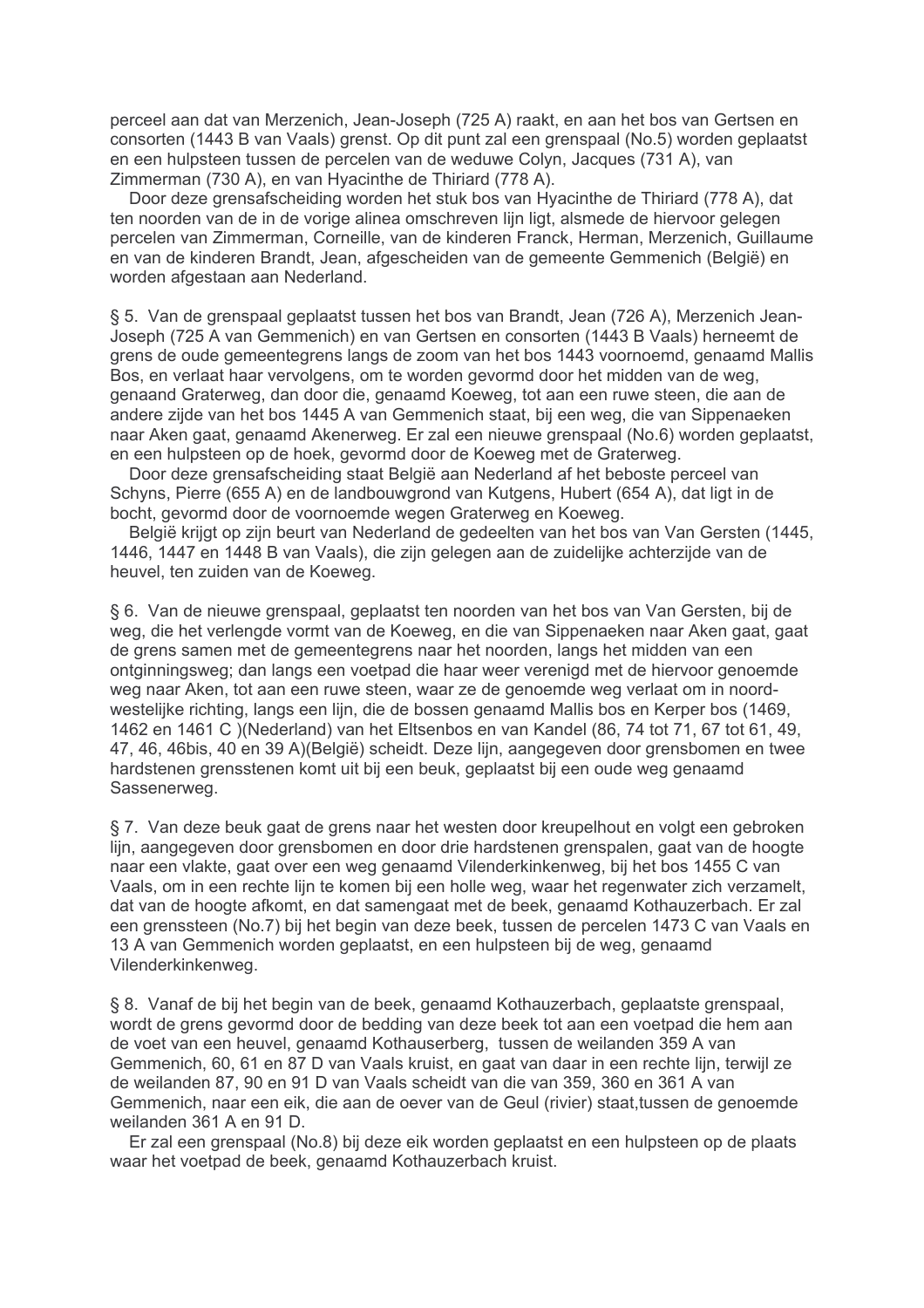De grenspaal, geplaatst bij de eik geeft het contactpunt (dat zich in het midden van de Geul bevindt) aan van de gemeenten Vaals (Nederland), van Gemmenich en van Sippenaeken (België).

**ARTIKEL 2** 

Grens tussen de gemeenten Sippenaeken (België) en Vaals (Nederland).

§ 1. De Geul vormt stroomafwaarts over een afstand van ongeveer 40 meter(ellen) de grens tussen de twee staten, tot tegenover het punt, waar de weg, genaamd Reinweg, naar het westen gaat. Op dit punt zal een grenspaal (No.9) op de linker oever van de Geul geplaatst worden.

§ 2. Van de laatste grenspaal verlaat de grens de oude gemeentegrens en en begeeft zich naar het westen langs de bovengenoemde weg, genaamd Reinweg, die aan België blijft; vervolgens langs een groene heg, die de bospercelen en de weilanden (Sectie B van Sippenaeken), toebehorende aan Kevers, Brice Guillaume (13), Lousberg J.M. (14), Nix, Jaques (15), Hagelstein (16 en 17), Smeets (18), Bouwens, Guillaume (19), Belleflamme, Jean (20), Smeets en Consorten (21) en Thielen (22), die aan Nederland over gaan, en het land van Flas, Etienne (23B van Sippenaeken), dat aan België blijft, tot aan het punt waarop de rijksgrens weer samen gaat met de oude gemeentegrens tussen Wittem en Sippenaeken, bij aan de hoek van de wei van de erven Schijns, Gerard (1042D van Wittem), komt weer in het genoemde land van Flas, Etienne en gaat naar een wei van Thielen (22B van Sippenaeken). Op deze hoek zal een grenssteen (No.10) geplaatst worden. Door deze nieuwe grensafscheiding worden de weilanden, gronden en bossen, die zich tussen de Geul en de lijn, die hierboven beschreven werd, en die behoren tot de gemeente Sippenaeken, afgestaan aan Nederland.

**ARTIKEL 3.** 

De grens tussen de gemeenten Sippenaeken (België) en Wittem (Nederland).

§ 1. Van de laatste grenspaal, geplaatst op de hoek van de wei van de erven Schijns, Gerard, gaat de rijksgrens samen met de oude gemeentegrens, gaat in een rechte lijn naar het zuid-westen naar de hoek van de tuin (116D), die om het huis (118D) van Wittem ligt, bij de weg van Beusdal naar Sippenaeken. Deze lijn wordt aangeduid door beplantingen en kruist twee wegen, genaamd Brockerweg en Kuttingerweg, voordat hij bij de hoek van de tuin (1116D) van Wittem komt. Er zullen twee hulpstenen bij genoemde wegen worden geplaatst; een grenspaal (No.11) zal worden geplaatst op de hoek van het perceel (1116) voornoemd, bij de weg van Beusdal naar Sippenaeken.

§ 2. Van daar verlaat de rijksgrens de gemeentegrens en wordt gevormd door het midden van voornoemde weg van Beusdal naar Sippenaeken, tot aan de eerste viersprong die hij ontmoet. en waar de rijksgrens weer met de gemeentegrens samengaat. Er zal een grenspaal (No.12) worden geplaatst tegen de heg van het gebied van Baron van Stockhem-Méan (775B) van Sippenaeken. Door deze nieuwe grensscheiding worden de gronden, gelegen ten zuiden van de weg van Beusdal naar Sippenaeken, toebehorende aan Levau (1216D), Schillings (1217D), Vincken (1218D) de erven Tychon, Joseph 1219D), Schyns, Jean (1220D). Hommen.Herman (1221D), de weduwe Rumpen (1222D) en Baron van Stockhem-Méan (1223D), en die deel uitmaakten van de gemeente Wittem, afgestaan aan België.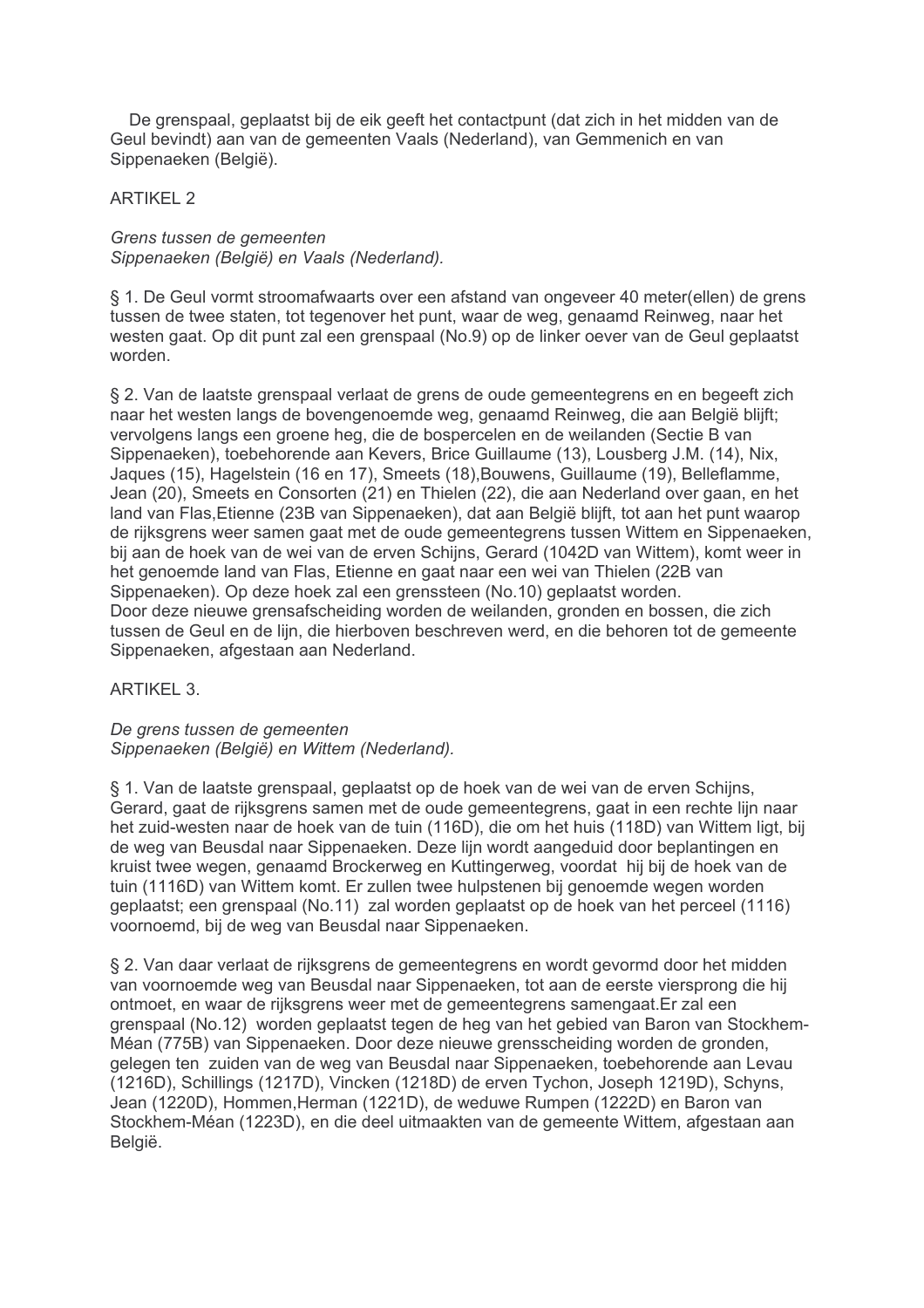§ 3. Van de grenspaal, vermeld in de vorige paragraaf herneemt de rijksgrens de oude gemeentegrens, en gaat naar het noorden, volgt de westelijke zijde van de weg genaamd Hoogstraat, die aan Nederland blijft, tot aan het ontmoetingspunt met het perceel 1239D van Wittem, om vervolgens af te dalen in de weilanden die rondom de boerderij en kapel van Beusdal liggen en volgt successievelijk in zuid-westelijke richting, daarna naar het noorden en naar het zuid-westen via een gebroken lijn, die over de beek, genaamd Rezieter Beek, gaat. De grens scheidt in zijn loop de percelen (1239, 1240, 1245, 1278 tot 1280 en 1282 tot 1288D) van Wittem van (775, 776, 781, 783 en 789B) van Sippenaeken, waarna hij weer aan de weg van Giveld naar Beusdal komt, bekend onder de naam Ziersdellerweg; zij is trouwens duidelijk aangegeven door heggen en hoge bomen.

Op dit punt, tegen het perceel (727B) van Sippenaeken zal een grenspaal (No.13) worden geplaatst; twee hulpstenen zullen worden geplaatst, de een bij de Hoogstraat en de andere op het contactpunt van de percelen (1280, 1282D) van Wittem en (781B) van Sippenaeken, op de meest noordelijke hoek van de omschreven lijn.

§ 4. Van de grenspaal, geplaatst bij de Ziersdellerweg, gaat de grens in noord-westelijke richting langs het midden van de weg tot aan het punt, waar hij het bos van Ziersdel in gaat, waar de grens zich van de weg verwijderd en op zodanige wijze op afstand blijft volgen, dat zij het bos met het perceel van de weduwe Rumpen en perceel (1353D) van Wittem aan Nederland laat.

Na bij een ruwe steen gekomen te zijn, die de grens van de gemeentebossen van Epen aangeeft, komt zij samen met een weg, die zij weer verlaat, en die hier de naam Risselsteynweg draagt, op het punt waar de Zolderenweg hem kruist, en gaat naar een andere ruwe steen. Op de oostelijke hoek van het perceel 641A van Teuven zal een grenspaal(No.14) geplaatst worden, die het raakpunt tussen de gemeenten Sippenaeken, Teuven (België) en Wittem (Nederland) zal aangeven.

Een hulpsteen zal daarenboven worden geplaatst op het punt waar de grens zich los maakt van de weg, op de zuidelijke hoek van het hierboven omschreven perceel, toebehorende aan de weduwe Rumpen.

ARTIKFI 4

Grens tussen de gemeenten Teuven (België) en Wittem (NL).

§ 1. Van de hiervoor genoemde grenspaal, die zich op het kruispunt, gevormd door de wegen genaamd Zolderenweg en Risselstevnweg, bevindt, volgt de grens de zuid-westelijke zijde van deze weg totdat ze bij een zijweg komt, die in verbinding staat met de weg van Hombourg naar Maastricht. Tegen deze weg, die aan Nederland blijft, zal op de noordelijke hoek van het perceel640 A van Teuven een grenspaal (No.15) worden geplaatst.

§ 2. Vanaf deze grenspaal gaat de grens over de hiervoor genoemde zijweg en gaat verder langs een door drie oude ruwe grensstenen aangegeven lijn, die het gemeentebos van Epen, genaamd Onderste Bos (1453, 1454, 1503 en 1505 D) (Nederland) van het bos genaamd Givelderdrieschen, en van heidevelden, weilanden en landbouwgronden (11, 12, 10, 10 bis, 6, 4 en 1A) van Teuven, die liggen bij de ingang van de boerderij van Giveld, scheidt. Op het punt waar deze lijn aan het gebied van Slenaken komt, is het raakpunt van de percelen (1 A) van Teuven, 1979, 1328 B van Slenaken en (1505 D) van Wittem. Er zal een grenspaal (No.16) worden geplaatst, die het raakpunt van de drie gemeenten Wittem. Slenaken (Nederland) en Teuven (België) zal aangeven. Twee hulpstenen zullen langs deze lijn worden geplaatst; de eerste op het punt waar de percelen (6, 2 A) van Teuven en (1454 D) van Wittem bij elkaar komen; de tweede op het punt waar de percelen (2, 1 A) van Teuven en 1454 D van Wittem bij elkaar komen.

**ARTIKEL 5.**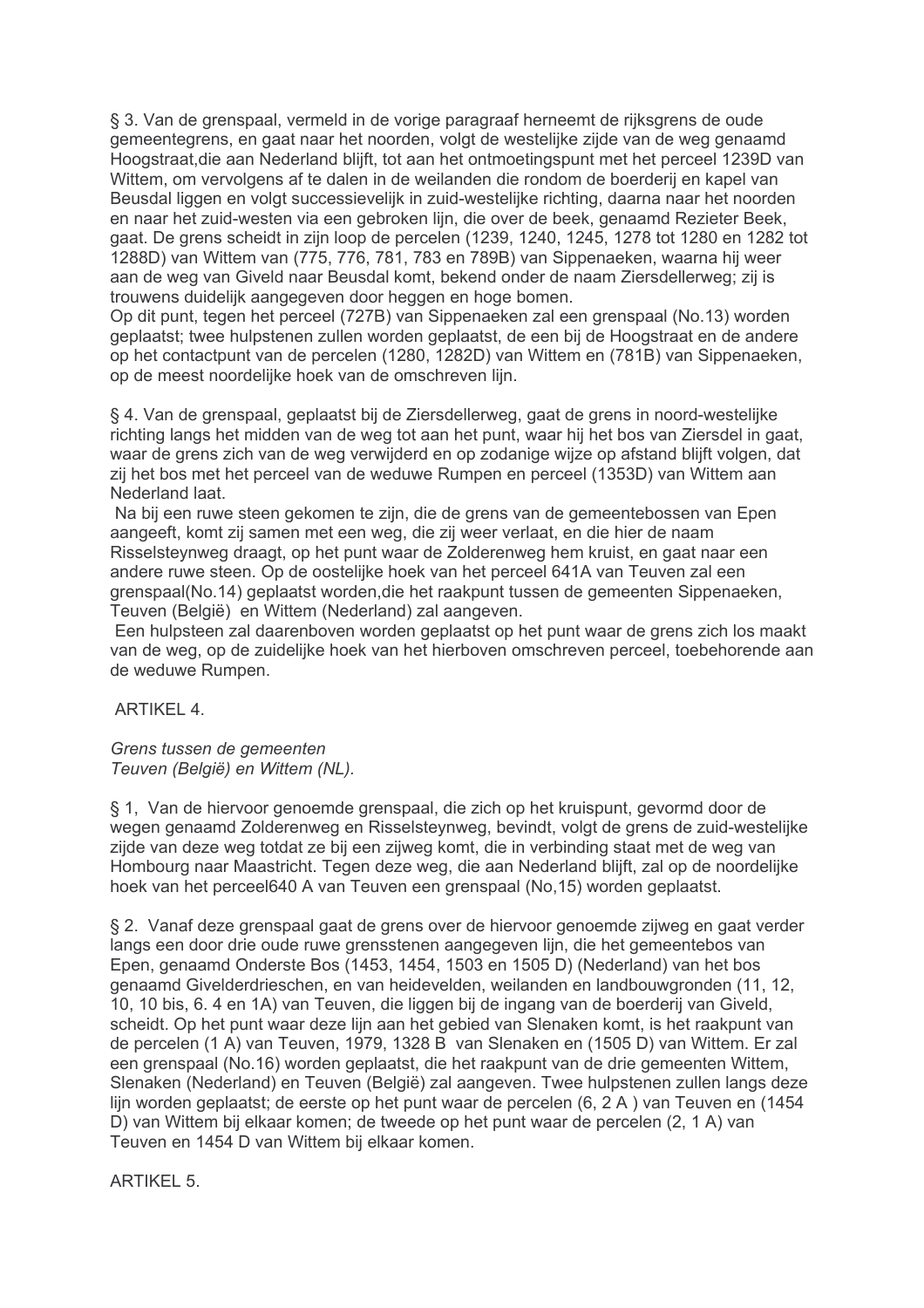## Grens tussen de gemeenten Teuven(België) en Slenaken(Nederland)

§ 1. Van de aan het eind van het vorige artikel vermelde grenspaal maakt de grens een scherpe hoek in Nederland, draait naar het Zuid Westen, kruist de weg naar Aubel op het punt waar een ruwe grenssteen staat, en gaat in een rechte lijn door de akkers en door een heideveld (7 en 9A) van Teuven, (1008 en 1008 bis B) van Slenaken naar een andere grenssteen, die bij het begin van een dal staat, volgt de hoogten in de door de Gulp (beek) uitgesleten vallei. Van deze steen gaat ze ongeveer in de zelfde richting naar beneden, komt bij een andere steen tussen het bos (31A) van Teuven en (1010 B) van Slenaken, gaat langs perceel (34 A), dat aan België blijft, en, na de akkers (43 en 44A) van Teuven gescheiden te hebben van (1090 en 1091 B) van Slenaken, alsmede de wei (45A) van Teuven van het bos (1096 B) van Slenaken, bereikt ze de Gulp, zijnde de hiervoor reeds genoemde beek. Op dit punt, aan de oever van de beek, zal een grenspaal (No.17) worden geplaatst, en men zal een hulpsteen plaatsen naast de ruwe grenssteen, die aan het begin van het dal staat.

§ 2. Van daar gaat de grens over de Gulp, dan tussen de weiden (261 A) van Teuven en (110 B) van Slenaken, en vervolgt naar het Zuid Westen via een licht gebogen lijn, aangegeven door levende hagen en door een sloot, waarmee ze de weg, genaamd Hondsboomerweg kruist, en gaat verder door een sloot, tot aan de weg van Teuven naar Maastricht, waar een grenspaal (No.18) zal worden geplaatst tussen het perceel (780 A) (Nederland) en (301 A) (België); een hulpsteen zal worden geplaatst bij de weg genaamd Hondsboomerweg.

§ 3. Van de laatste grenspaal geplaatst bij de weg van Teuven naar Maastricht gaat de grens nog steeds naar het Zuid Westen, gaat over genoemde weg, scheidt het perceel (781 A) (Nederland) van het perceel (323 A) (België). Ze volgt, in deze richting in nagenoeg een zelfde lijn, die de akkers scheidde, langs de zoom van het bos (383 A) van Teuven, genaamd Dikkenbos, dat aan België blijft, scheidt het perceel (833 A) van Slenaken van dat van Teuven (1054 bis A), en komt aan de weg van Aubel naar Maastricht tussen twee boomgaarden (834 A) van Slenaken en (1054 A) van Teuven, tegenover een grenssteen, geplaatst voor de deur van het huis van de kinderen Delacroix, Arnold, gelegen op het perceel (1125 B) van Sint Maartens-Voeren, en dat deel uitmaakt van het gehucht De Planck. Op dit punt zal bij de weg een grenspaal (No.19) tegen de levende heg van een boomgaard worden geplaatst.

Deze grenspaal geeft het contactpunt aan van drie gemeenten: Slenaken (Nederland). Teuven en Sint Maartens-Voeren (België)

# ARTIKFI 6

## Grens tussen de gemeenten Sint Maartens-Voeren (België) en Slenaken (Nederland)

Van het aan het eind van het laatste artikel vastgestelde punt -voor het huis van de Kinderen Delacroix. Arnold- gaat de grens naar het Noorden via het midden van de hiervoor genoemde grote weg van Aubel naar Maastricht, tot aan een viersprong, gevormd door genoemde grote weg met die van Slenaken naar Ulvend, die hem kruist voor de eerste huizen van het gehucht Schilberg, gelegen in de gemeente Noorbeek. Dit is het raakpunt van drie gemeenten: Slenaken, Noorbeek (Nederland) en Sint Maartens-Voeren (België). Er zal een grenspaal (No.20) geplaatst worden bij de hoek van het huis van Beuken, Pierre (744 B van Noorbeek).

ARTIKFI 7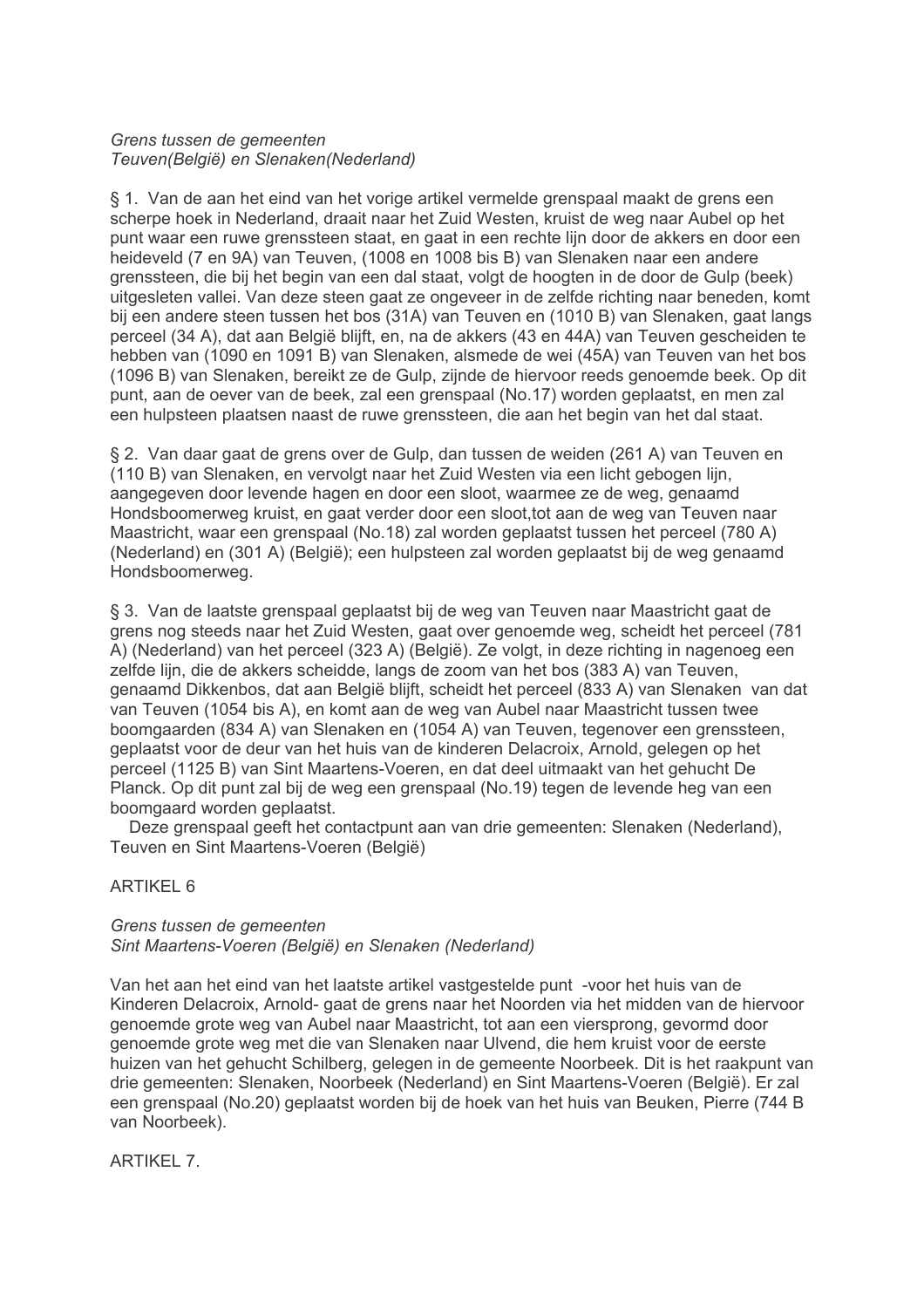## Grens tussen de gemeenten Sint Maartens-Voeren (België) en Noorbeek (Nederland).

§ 1. Van de grenspaal geplaatst overeenkomstig het vorige artikel bij de hoek van huis 744 B van Noorbeek, draait de grens naar het Zuid Westen en volgt de as van de weg van Slenaken naar Ulvend, reeds genoemd in het vorige artikel, tot aan het in het gehucht Ulvend, hiervoor genoemd, aanwezige kruispunt, waar naast het perceel 1296 A van Noorbeek een grenspaal (No.21) zal worden geplaatst.

§ 2. Van deze grenspaal volgt de grens de as van genoemde weg genaamd Heerbaan, die van 's Gravenvoeren gaat tot aan een oud kreupelbosje, dat is gelegen op, de plaats genaamd Kattenrot, op de Noord West hoek van het perceel 913 B van Sint Maartens-Voeren tegenover een vijver en in de nabijheid van het huis van de Weduwe Kevers. Adolphe. Dit kreupelbosie geeft het raakpunt aan van de gemeenten Noorbeek (Nederland). Sint Maartens-Voeren en 's Gravenvoeren (België). Er zal een grenspaal (No.22) worden geplaatst.

# **ARTIKEL 8**

#### Grens tussen de gemeenten 's Gravenvoeren (België) en Noorbeek (Nederland).

Van de grenspaal bij het oude kreupelbosje Kattenrot, reeds genoemd in het vorige artikel, blijft de grens de as van de voornoemde weg volgen, die van Ulvend naar 's Gravenvoeren gaat, tot aan een door een particulier geplaatste grenssteen rechts van de weg op het perceel 1050 A van Noorbeek.

Vanaf deze particuliere grenssteen verlaat de grens de genoemde weg, scheidt de beboste percelen 1136 en 1135 C van 's Gravenvoeren van de percelen 1031 en 1032 A van Noorbeek en gaat in een rechte lijn naar het Noord Westen, die in zijn loop drie wegen kruist, die genaamd Bosweg, die van 's Gravenvoeren naar Noorbeek en die genaamd Steengrubbe, scheidt ten laatste de percelen 3, 2 en 1 A van Noorbeek van de percelen 3, 2. en 1 C van 's Gravenvoeren, bereikt de weg van 's Gravenvoeren naar Galoppe, tegenover een bewerkte grenssteen.

Twee hulpstenen zullen worden geplaatst bij de wegen genaamd Bosweg en Steengrubbe, op het punt waar de grens de wegen kruist. Een bewerkte grenssteen staat reeds bij de kruising bij de weg van 's Gravenvoeren naar Noorbeek.

De bewerkte grenssteen, waar de rechte grenslijn komt, die hiervoor beschreven werd. staat bij de hiervoor omschreven weg van 's Gravenvoeren naar Galoppe, tegenover de scheidingslijn van de hiervoor beschreven percelen 1 A van Noorbeek en 1 C van 's Gravenvoeren; ze geeft ook het contactpunt van drie gemeenten aan: Noorbeek, Mheer (Nederland) en 's Gravenvoeren (België). Er zal tegenover de oude grenssteen en nieuwe grenspaal geplaatst worden (No.23), in de richting van de rechte lijn en aan het einde van de scheidingslijn van de twee percelen, hiervoor genoemd.

# ARTIKEL 9.

## Grens tussen de gemeenten

's Gravenvoeren (België) en Mheer (Nederland).

§ 1. Van de grenssteen, geplaatst op het contactpunt van de gemeenten Noorbeek, Mheer en 's Gravenvoeren, wordt de grens gevormd door het midden van de in het vorige artikel genoemde weg, die van Galoppe naar 's Gravenvoeren loopt, die ze in Zuid Westelijke richting volgt tot voor het huis genaamd Snauwenberg in de nabijheid waarvan ze komt aan de rechterzijde aan een bewerkte grenssteen, geplaatst op de scheiding van de percelen (805 B) van Mheer en (1151 B) van 's Gravenvoeren, hij geeft het punt aan van de hoek, die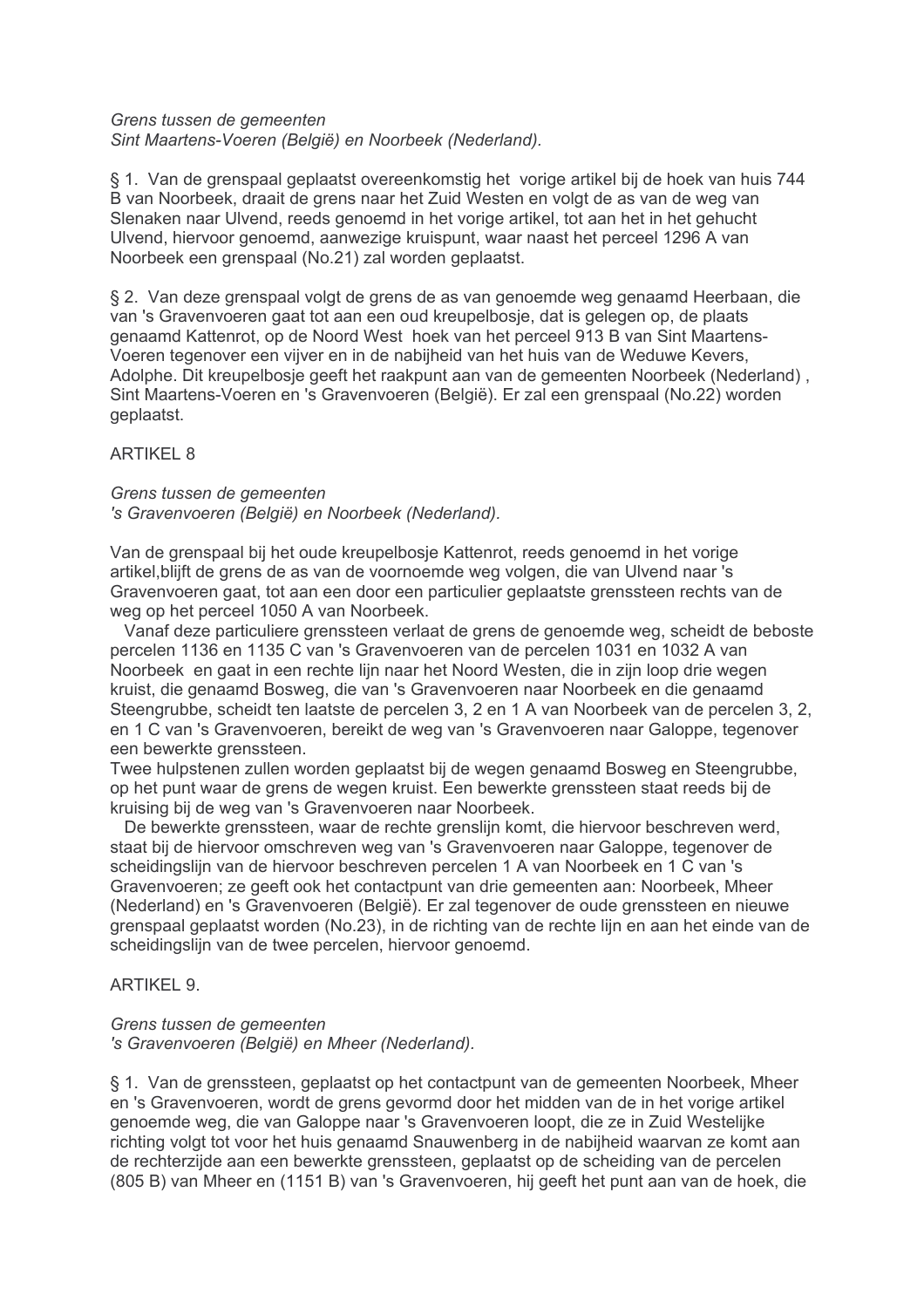de grens maakt met genoemde weg, die ze op dit punt verlaat. Er zal een grenspaal worden qeplaatst. (No.24)

§2. Van deze hoek herneemt de grens de richting naar het Noord-Westen, eerst door een rechte lijn, aangegeven door vier door particulieren geplaatste stenen, en een gemeentelijke steen, vervolgens door een gebroken en licht gebogen lijn, die nogmaals wordt aangegeven door een gemeentelijke steen en een opgehoogde kant, die de velden (805 B) en het bos (748 B) van Mheer van een groot aantal percelen van 's Gravenvoeren scheidt, bereikt een bewerkte grenssteen, die voor de weg Waterloop staat, komt dan, op een kleine afstand van een ruwe steen, gaat een helling op, die er tegenover ligt en volgt de zoom van een bos, genaamd Hoogbos (1404 B) van 's Gravenvoeren, tot aan de uiterste zijde van genoemd bos, waar een grenspaal (No.25) zal worden geplaatst, op het punt, waar dit bos aan de akker (1408 B) van 's Gravenvoeren en aan de akker (710 B) van Mheer komt.

§ 3. Van genoemde grenspaal gaat de grens in de zelfde richting verder, scheidt het perceel (1408 B) van 's Gravenvoeren van de percelen (710,709,139 en 140 B) van Mheer, ze gaat naar het Noorden tussen het laatste perceel en perceel (1408 B) van 's Gravenvoeren, waarvan de scheiding is aangegeven door een talud, begroeid met kreupelhout en komt aan het grondgebied van Sint Geertruid, ongeveer 12 meter (ellen) van het punt, waar het voornoemde talud zijn rechte richting verandert, om over te gaan in een kromme lijn. Dit is het contactpunt van drie gemeenten: Mheer, en Sint Geertruid (Nederland) en 's Gravenvoeren (België).

Er zal een grenspaal (No.26) op het contactpunt van de grens met het perceel (144 C) van Sint Geertruid worden geplaatst. Twee hulpstenen zullen worden geplaatst op punten, waar de grenslijn van richting verandert.

# **ARTIKEL 10**

Grens tussen de gemeenten

's Gravenvoeren (België) en Sint Geertruid (Nederland)

Van het contactpunt van de gemeenten Mheer, Sint Geertruid en 's Gravenvoeren draait de grens door een scherpe hoek naar het Westen, en gaat tussen het perceel (1408 B) van 's Gravenvoeren en (144 C) van Sint Geertruid naar een bocht in de gemeentelijke weg van Libeek naar Mesch, die aan Nederland blijft, en waarvan de Zuidelijke zijde volgt, tot aan de bocht die hij maakt, gaat naar het Zuid-Westen, waar ze door een scherpe hoek aan het gebied van Mesch komt. Er zal een grenspaal worden geplaatst op de Noordelijke hoek van het perceel (92 A) van Mesch (No.27). Deze paal zal het contactpunt tussen drie gemeenten aangeven: Sint Geertruid, Mesch (Nederland) en 's Gravenvoeren (België). Een hulpsteen zal worden geplaatst tegenover het punt waar de grens aan voornoemde weg van Mesch naar Libeek komt.

# **ARTIKEL 11.**

Grens tussen de gemeenten 's Gravenvoeren (België) en Mesch (Nederland).

§ 1. Van het raakpunt van de gemeenten Sint Geertruid, Mesch en 's Gravenvoeren gaat de grens naar het Zuid-Westen via een rechte ononderbroken lijn tot ze komt aan twee percelen (105 en 106 A) van Duyzens, Jean (Nederland) waar ze de gemeentegrens verlaat, ze gaat d.m.v. een rechte lijn door deze percelen en gaat weer langs de gemeentegrens tussen perceel (400 B) van Vaessen van 's Gravenvoeren, en dat van de Erven Dolmans, Louis (107 A) van Mesch, waar een ruwe steen staat. Er zal een hulpsteen worden geplaatst waar op de plek de rechte lijn een knik maakt, op het punt waar de nieuwe grenslijn de oude gemeentegrens verlaat,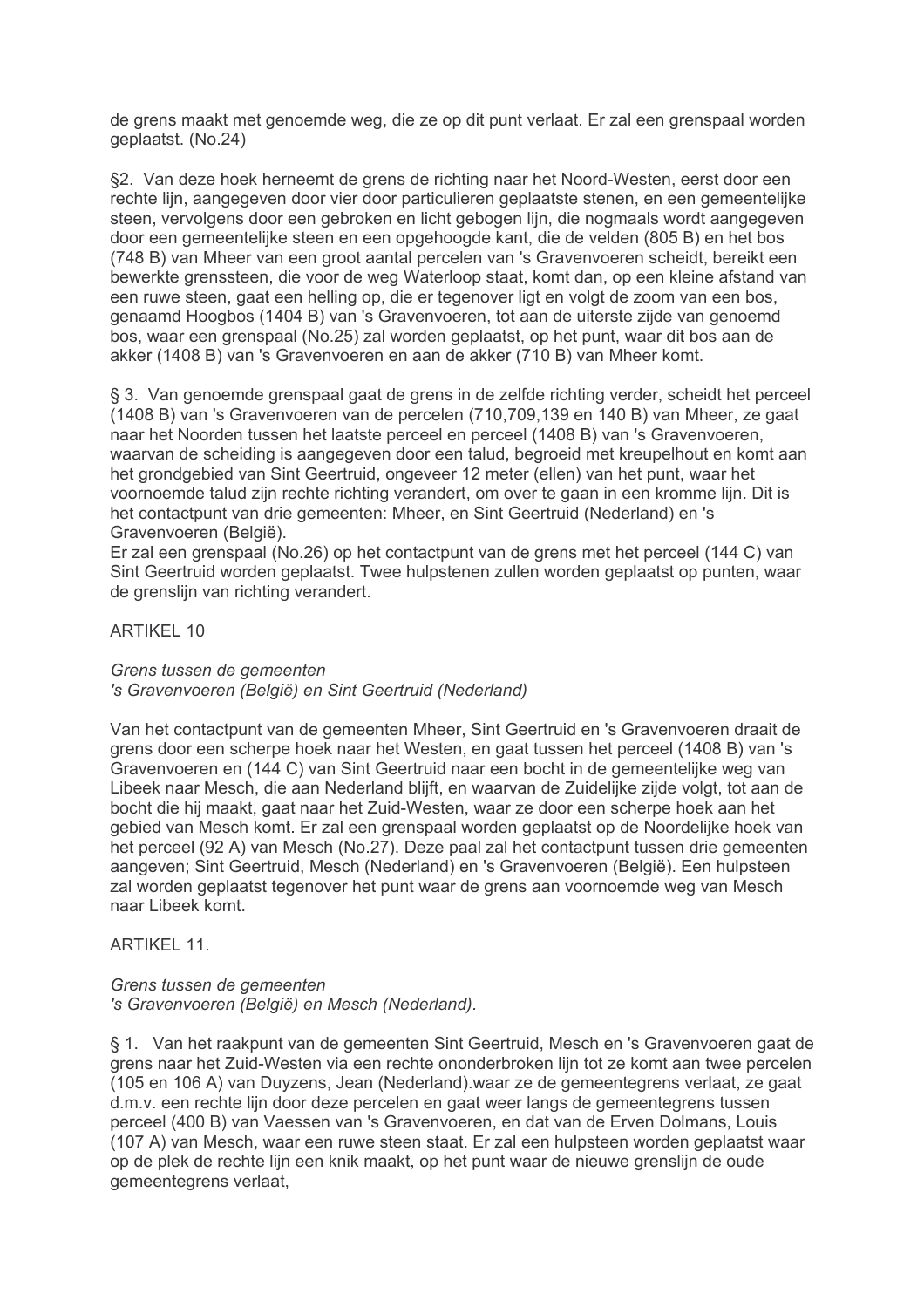Door deze grensscheiding zullen de gedeelten van de percelen (105 en 106 A) van Duyzers, Jean, die worden afgescheiden van de gemeente Mesch (Nederland), en die gelegen zijn ten Oosten van de rechte lijn, die loopt van de hulpsteen tot aan de ruwe steen, deel gaan uitmaken van het Koninkrijk België.

Van de ruwe steen, waar de rijksgrens weer de gemeentegrens volgt, wordt ze gevormd door een gebogen lijn, die langs de percelen (107, 108 en 109 A) van Mesch gaat, komt, tussen dit laatste perceel en perceel (384 B) van 's Gravenvoeren, bij een andere ruwe steen bij het voetpad van 's Gravenvoeren naar Sint Geertruid, waarvan ze het midden volgt, in Zuid-Westelijke richting, tot aan de zuidelijke hoek van het perceel 118 A van Mesch, waar een grenspaal (No.28) zal worden geplaatst.

§ 2. Van daar, tot aan de weg van Maastricht naar 's Gravenvoeren, wordt de grens gevormd door een op verschillende plaatsen gebroken lijn, die de percelen 118,126, 127,133, 134, 135, 139 tot 143, 148 tot 150 A van Mesch scheidt, van de percelen 173 tot 170, 167, 166, 157 tot 149, 116 en 114 tot 110 B van 's Gravenvoeren. Bij genoemde weg van Maastricht tot 's Gravenvoeren tussen de percelen 150 A van Mesch en 110 B van 's Gravenvoeren zal een grenspaal (No.29) worden geplaatst; vier ruwe stenen staan langs de arensliin.

Bij deze grenspaal verlaat de rijksgrens de gemeentegrens, en herneemt die niet,  $\S 3.$ alvorens het perceel van de Weduwe Loneux - Toussaint (153 B van Mesch) gescheiden te hebben van het perceel van de Erven Dolmans, Louis (152 B van Mesch). Een hulpsteen zal worden geplaatst op het punt van samenkomst van deze percelen met dat, dat het nummer 1936 A van 's Gravenvoeren heeft. Door deze grensafscheiding zal het genoemde perceel van de Weduwe Loneux - Toussaint, dat behoorde tot de gemeente Mesch (Nederland), in de toekomst tot het Koninkrijk België behoren.

Van de hiervoor aangeduide hulpsteen herneemt de rijksgrens de gemeentegrens, die wordt aangegeven door greppels tussen een groot aantal percelen, volgt daarna een lijn met twee knikken, die de percelen 152, 156, 155 en 154 B van Mesch scheidt van de percelen 1936, 1935 en 1934 B van 's Gravenvoeren, volgt een op verschillende plaatsen licht gebogen lijn, ze vervolgt door in de zelfde richting door de weilanden naar beneden te gaan. tot aan de zuidelijke hoek van het perceel 213 B van Mesch, waar ze aan de westzijde langs gaat, tot aan het stuk grond 1851 A van 's Gravenvoeren, waar een grenspaal (No.30) zal worden geplaatst.

§ 4. Vandaar verlaat de rijksgrens de gemeentegrens om naar de beek de Voer af te dalen, terwijl ze de weg genaamd Pletzgat kruist en de stukken grond van Voossens. Marie-Joseph (1851 A), van Peeters, Théodore (1852 A); en van de Kinderen Dirix Antoine (1844 A), die aan Nederland zullen blijven, scheidt van die van Ernon Chrétien (1853 A) en van de Weduwe Davin François (1843 A), die aan België blijven. Tussen dit laatste perceel en dat van de Kinderen Dirix Antoine zal aan de oever van de beek een grenspaal (No.31) worden geplaatst, en er zal een hulpsteen worden geplaatst bij de weg genaamd Pletzgat.

§ 5. Van de grenspaal, geplaatst bij de beek, gaat de grens door het midden van de beek tot aan de scheiding -op de linker oever- van de landerijen van Rutten Gaspard (1704 A) en van Bernimolin Pierre François (1705 A van 's Gravenvoeren), waar ze van de beek af gaat om eerst te worden gevormd door genoemde scheiding, verlaat vervolgens bij de zuidelijke hoek van genoemd land van Rutten Gaspard, waar een ruwe grenssteen staat en gaat via een lijn die het genoemde stuk grond van Bernimolin snijdt en komt aan de weg van 's Gravenvoeren naar Mesch, tegenover de scheiding van de percelen van Lejeune Maximilien Joseph (1688 A) en van Teheux Gérard (1668 A van 's Gravenvoeren). Op dit punt zal een grenspaal (No.32) worden geplaatst.

§ 6. Vandaar gaat ze naar het Oosten en wordt de grens eerst gevormd door het midden van de genoemde weg van Mesch naar 's Gravenvoeren, tot aan het einde van het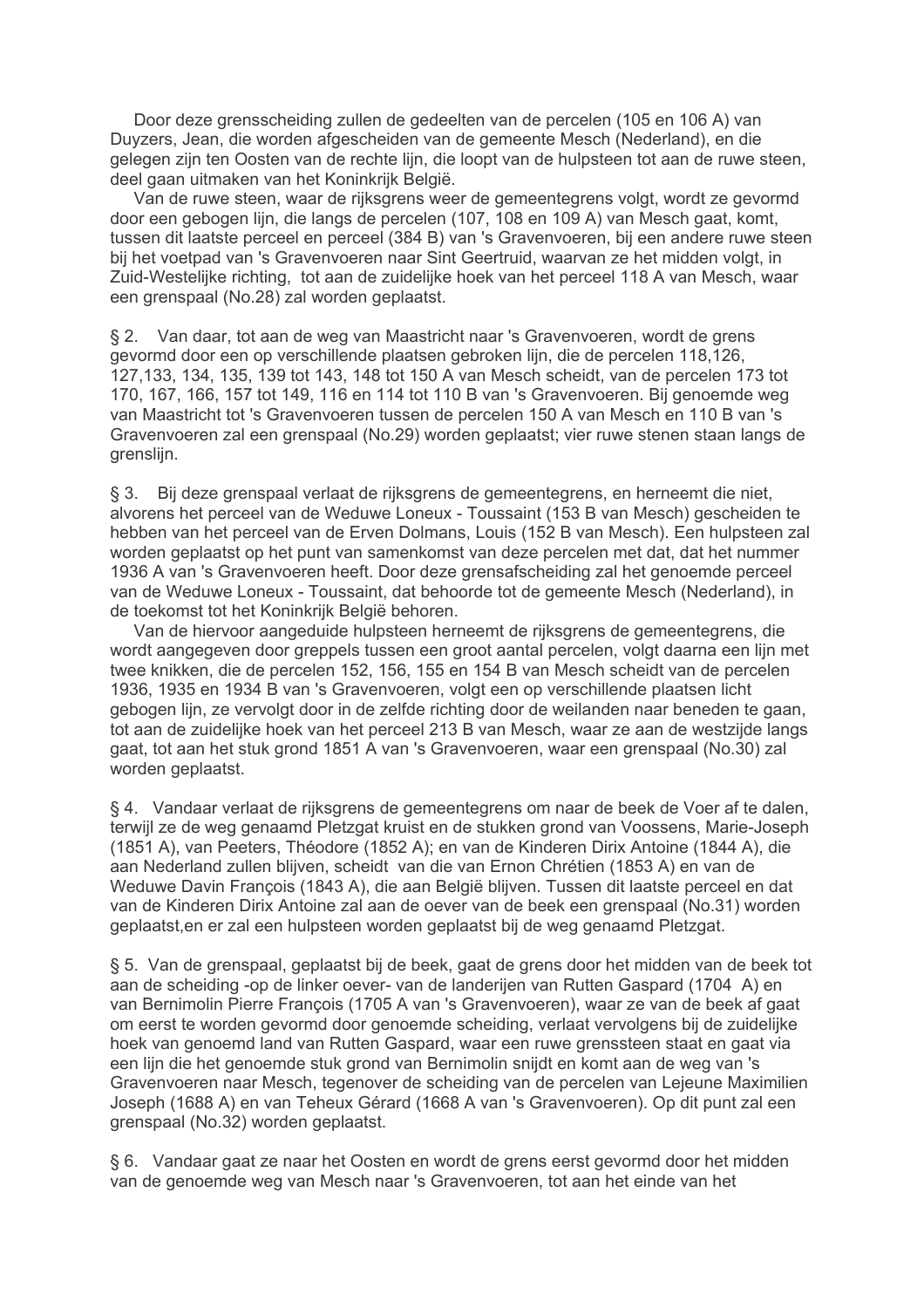voornoemde perceel van Teheux Gérard (1668 A van 's Gravenvoeren), vervolgens naar het Zuiden via een scheidingslijn van de percelen die aan Nederland blijven zijnde die van Teheux, Gérard (1668 A), van de Erven Dolmans (1669 A), van Heunen, Jean (1670 A), van Vossen, (1671 A), van de Weduwe Dafnay, Henri (1672 A), van Onclin Arnold (1673 A), van Heunen, Jean (1674 A), van Vossen, Marie Joseph (1675 A), van Thielen, Jean (1676 A), van de Kinderen Magermans (1677 A), van Belboom, Gilles (1678 A), van Coppeneur, (1679 A), van Claessens, Crétien (1680 A), van Vossen, Marie Joseph (1681 A) en van Coenegracht (1682 A van 's Gravenvoeren), en die aan België blijven; die van Fryns, Balthazar (1667 A), van Smeets Philippe (1665 A), van Smeets, Jean-Balthazar (1664 A), van de Weduwe Vanhoven, Guillaume, (1663 A), van Heunen, Jean (1662 A), van Onclin, Arnold (1661 A), van Born, Marie Jeanne (1660 A), van de Weduwe Brauwers (1659 A), van Cogels, Jean-Babtiste (1658 A), van Vossen, Marie Joseph (1657 A), van de Weduwe Heynen, Jean (1656 A), van Onclin, Arnold (1655 A), van Teheux, Jean (1654 A), van Petit-Jean, Lambert (1653 A) en van de Weduwe Straet, Toussaint (1515 A) van 's Gravenvoeren. Tussen dit laatste, het stuk grond van Coenegracht (1682 A van 's Gravenvoeren) en dat van Claessens, Henri (413 B Mesch) komt de Rijksgrens aan de gemeentegrens. Er zal een grenspaal (No.33) worden geplaatst, en een hulpsteen zal worden geplaatst op de plaats waar de grens de weg van 's Gravenvoeren naar Mesch verlaat.

Door de grensscheiding, vastgesteld in de paragrafen 4, 5, en 6 van dit artikel zullen de akkers, weilanden en boomgaarden die ten Westen van de grenslijn liggen en die behoorden tot de gemeente 's Gravenvoeren (België), in de toekomst tot het Koninkrijk Nederland behoren.

§ 7. Van de laatste grenspaal, geplaatst volgens de vorige paragraaf gaat de rijksgrens samen met de gemeentegrens en wordt gevormd door een rechte lijn, die uitkomt op de weg van 's Gravenvoeren naar Moelingen, tussen de percelen van Coenegracht (415 B Nederland) en van Desaive, Hyacinthe (1508 A België). Op dit punt zal een grenspaal (No.34) worden geplaatst.

§ 8. Vandaar verlaat de rijksgrens opnieuw de gemeentegrens, gaat naar het Westen en wordt gevormd door de noordelijke zijde van genoemde weg van 's Gravenvoeren naar Moelingen, die aan België blijft, tot zij aan het grondgebied van Moelingen komt. Op dit punt zal een grenspaal (No.35) worden geplaatst.

Door deze grensafscheiding zullen alle landbouwgronden, gelegen ten Zuiden van de weg van 's Gravenvoeren naar Moelingen, die tot het grondgebied van de gemeente Mesch (Nederland) behoorden, in de toekomst tot het Koninkrijk België behoren.

ARTIKFI 12

## Grens tussen de gemeenten Moelingen (België) en Mesch (Nederland).

§ 1. Van de grenspaal, vastgesteld in het laatste artikel, herneemt de rijksgrens de gemeentegrens, gaat naar het Noorden en wordt gevormd door het midden van de weg van Berneau naar Mesch, die de weg van 's Gravenvoeren naar Moelingen kruist, tot aan het eind van het perceel 633 B van Moelingen, van waar ze via een gebroken lijn naar het Noord-Westen gaat, aangegeven door een greppel, tot aan de komst aan het perceel 35 B van Moelingen, langs welk perceel ze in noord-oostelijke richting langs gaat tot aan de weg van Moelingen naar Mesch, waarbij een grenssteen zal worden geplaatst (No.36). Twee hulpstenen geven de hoeken in de grenslijn aan.

§ 2. Van de grenssteen, geplaatst bij de weg van Mesch naar Moelingen volgt de grens eerst, naar het westen, over een lengte van enkele meters (ellen) het midden van genoemde weg, en gaat er van af bij de scheiding van de percelen 24 B van Moelingen ebn 573 B van Mesch; ze wordt vervolgens gevormd door een gebroken en getande lijn, die om de stukken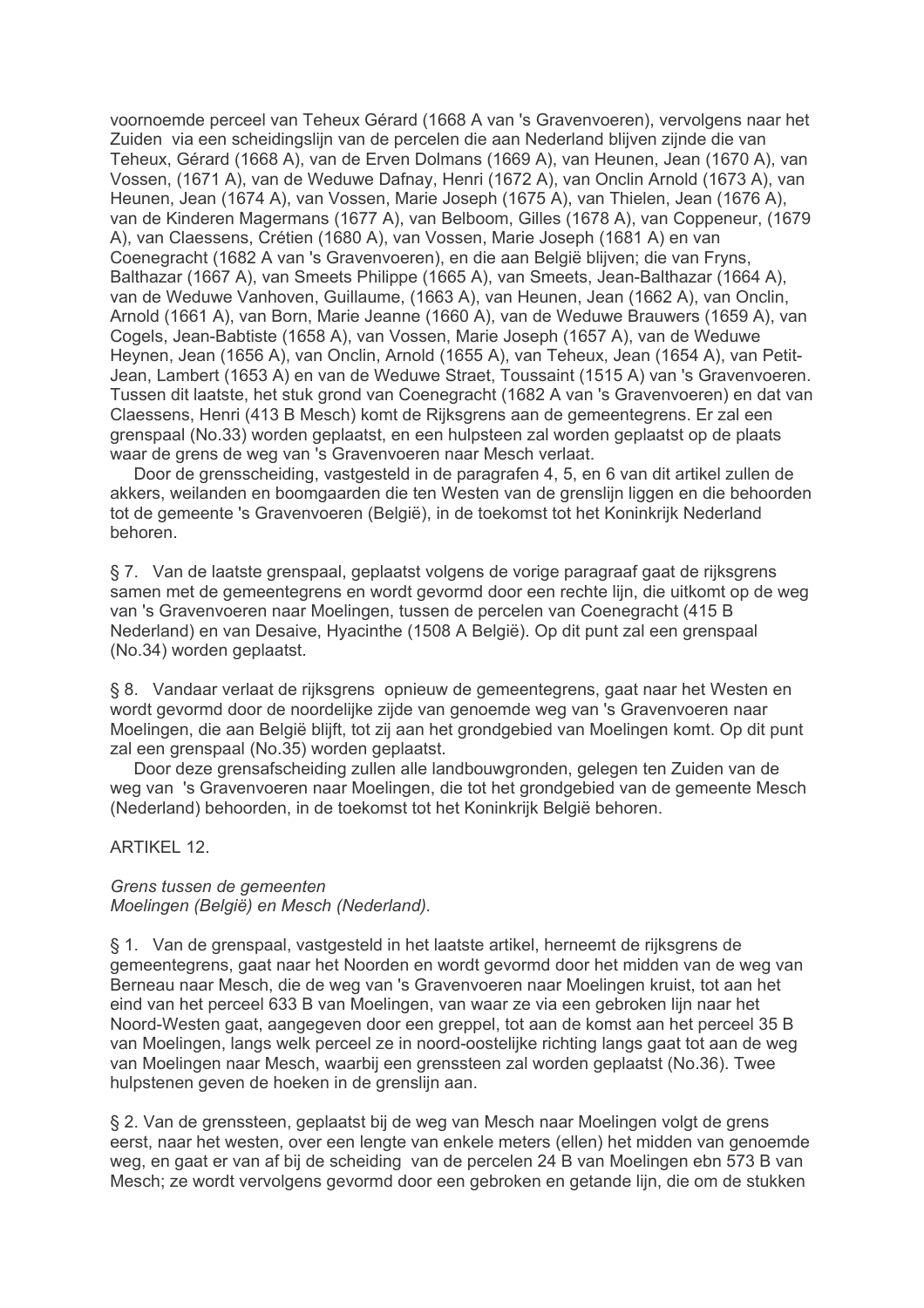grond 581 en 650 B van Mesch gaat, en komt aan het contactpunt van de landerijen 3 B van Moelingen met 586 B van Mesch en 915 C van Eysden.

Op dit punt, dat het raakpunt is van drie gemeenten, Mesch, Eysden (Nederland) en Moelingen (België) zal een grenspaal (No.37) worden geplaatst.

Een hulpsteen zal geplaatst worden aan de kant van de weg op de Zuid-Westelijke hoek van het perceel 573 B van Mesch.

## **ARTIKEL 13.**

Grens tussen de gemeenten Moelingen (België) en Eysden (Nederland).

§ 1. Van de grenspaal, geplaatst op het raakpunt van de gemeenten Mesch, Eysden en Moelingen, wordt de grens gevormd door de scheiding van de percelen 3 B van Moelingen en 915 C van Eysden, ze gaat dan in de richting van de grote weg van Berneau naar Maastricht, die ze kruist, op het punt, waar een paal van de Belgische douane staat, scheidt de percelen 1 B van Moelingen en 914 C van Eysden, en komt aan de weg van Visé naar Maastricht, die ze kruist, en waar een grenspaal (No.38) zal worden geplaatst op het perceel van Rosen, Hubert-Nicolas (13 E van Eysden).

§ 2. Van daar maakt ze een bijna rechte hoek op Eysden en wordt de grens gevormd -in zuidwestelijke richting- door de westzijde van de genoemde weg van Visé naar Maastricht, die aan België blijft, tot aan een ruwe grenssteen, geplaatst tussen de percelen 438 A (België), en 48 E (Nederland). Er zal een nieuwe grenspaal worden geplaatst. (No.39)

§ 3. Van deze grenspaal gaat de grens in westelijke richting en wordt gevormd door de scheiding als hiervoor werd aangegeven, en die in een rechte lijn verder gaat, tot aan de zuid-oostelijke hoek van de boomgaard 442 A (België), van waar ze wordt gevormd -tot aan een voetpad genaamd Lentjensweg- door een op verschillende plaatsen gebroken lijn, die de heggen volgt, die de aan deze weg gelegen boomgaarden van de inwoners van het dorp Moelingen omringen, en laat aan Nederland de landbouwgronden. Op dit traject kruist ze de weg genaamd Buisstraat, gaat over een lengte van ongeveer 80 meter (ellen) langs de weg van Moelingen naar Caestert, die aan Nederland blijft, en komt aan het reeds genoemde voetpad, genaamd Lentjensweg, tussen de boomgaard 394 A van Moelingen, en de akker 180 E van Eysden. Er zal een grenspaal (No.40) worden geplaatst bij het voetpad, tegen de heg van de boomgaard 394, en twee hulpstenen bij elk van de door de grens gekruiste wegen.

§4. Van deze paal, geplaatst tegen de heg van voornoemde boomgaard, wordt de grens gevormd door de noordelijke zijde van het hiervoor genoemde voetpad, genaamd Lentjensweg, dat aan België blijft, tot aan het begin ervan bij de Groeneweg, waarbij een grenspaal (No.41) op de noordelijke hoek van de akker 54 A (België) zal worden geplaatst.

§ 5 Van dit punt gaat de grens in zuidelijke richting verder langs het midden van de genoemde Groeneweg, tot aan de samenkomst met een weg, genaamd Henryterre, die van de oever van de rivier de Berwijn komt.

Op het punt van samenkomst van deze twee wegen zal een grenspaal (No.42) worden geplaatst.

§ 6. Vandaar verlaat de rijksgrens de gemeentegrens en vervolgt door te worden gevormd door het midden van de zelfde Groeneweg, waarmee -na weer met de gemeentegrens samen te gaan tussen de wei van Bronekaert (23 A België) en de akker van Janssen, Hubert-Jean (536 E Nederland)- ze samengaat met een verwaarloosde weg genaamd La Mouche. Er zal een grenspaal worden geplaatst bij deze weg, aan de west kant, in de richting van de Groeneweg. (No.43)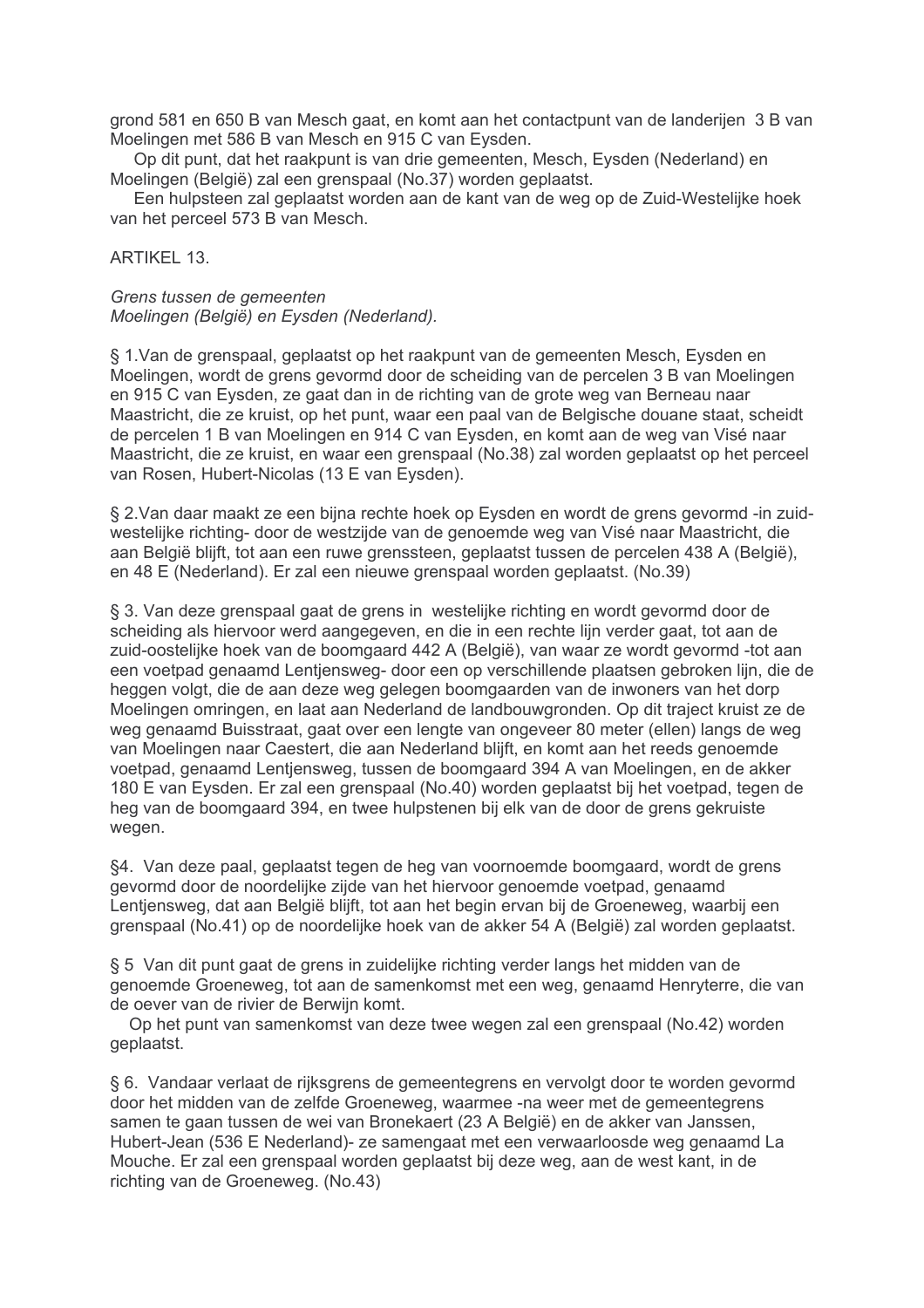Door deze grensafscheiding worden de percelen van de Erven Janssen, André (533 E), van Dreessens, Winand (534 E) en van Troguay, Barthelemy (535 E), die tussen de Groeneweg en de weg genaamd Henryterre liggen, en die van de gemeente Eysden (Nederland) afgescheiden worden, in de toekomst overgedragen aan het Koninkrijk België.

§ 7. Van de laatste grenspaal, geplaatst bij de weg genaamd La Mouche, wordt de grens gevormd door een rechte lijn, getrokken in het verlengde van de Groeneweg, tussen de weilanden van de Graaf de Quarré (571, 563 E van Eysden en 19 A van Moelingen), tot aan de samenkomst van de toegangsweg tot de boerderij van Navaigne.

Op dit punt zal een grenspaal (No.44) worden geplaatst.

§ 8. Van deze grenspaal verlaat de rijksgrens de gemeentegrens, volgt de noordelijke zijde van deze weg tot aan de samenkomst met de boomgaard 576 E van Eysden, gaat daarna, eerst naar het noorden en dan naar het westen. Jangs de groene heg, die om deze boomgaard gaat en die de percelen 563 en 574 E van Eysden scheidt, gaat vervolgens in een rechte lijn, loodrecht naar de oever, door de wei 579, toebehorend aan de Graaf van Quarré, om in dezelfde richting bij de thalweg van de Maas te komen. Er zal een hulpsteen worden geplaatst op het punt, waar de hiervoor genoemde weg bij de boomgaard 576 komt en een grenspaal (No.45) aan de oever van de Maas, om aan te geven, dat genoemde thalweg zich op het raakpunt bevindt van de drie gemeenten Eysden (Nederland), Moelingen en Lixhe (België).

Door deze grensafscheiding houden het deel van de weg, dat door de wei 563 gaat en het gedeelte van deze wei, gelegen ten zuiden van genoemde weg, de opstallen 577 en 578, de boomgaard 576 en het gedeelte van de wei 579, gelegen ten zuiden van de omschreven lijn, dat geheel toebehoort aan de Graaf de Quarré, zullen afgescheiden worden van de gemeente Eysden (Nederland), om in de toekomst deel uit te maken van het Koninkrijk België.

ARTIKEL14.

Grens tussen de gemeenten Lixhe (België) en Eysden (Nederland)

Van het in het vorige artikel omschreven punt volgt de grens de thalweg van de Maas stroomafwaarts, en volgt de loop van deze rivier, laat aan Nederland twee eilanden a en b, te weten: een grote, genaamd eiland van Nivelle en een eilandie (b) gelegen ten westen van het voornoemde eiland, en komt tegenover het raakpunt van de Belgische gemeenten Lixhe en Lanave.

Een grenspaal zal worden geplaatst op het eiland van Nivelle en een andere er tegenover op de linker oever van de rivier de Maas. (No.46)

ARTIKFI 15

## Grens tussen de gemeenten Lanaye (België) en Eysden (Nederland).

De grens blijft de thalweg van de Maas volgen, passeert tussen de dorpen Eysden en Lanaye de veerdienst, die de verbinding tussen deze twee plaatsen vormt. Er zullen twee grenspalen op de oevers bij de aanlegplaatsen worden geplaatst, een op de rechter oever. en een op de linker oever (No.47).

De grens draait vervolgens met de thalweg naar het westen, laat aan Nederland twee eilandjes (c en d), daarna stroomafwaarts op de plaats genaamd Gué des Vaches, het grote eiland van Lanaye (e) en vervolgens twee kleine (f en g). Op het grote eiland (e) en op de linker oever van de Maas zullen tegenover elkaar twee grenspalen, elk met het nummer 48 geplaatst worden.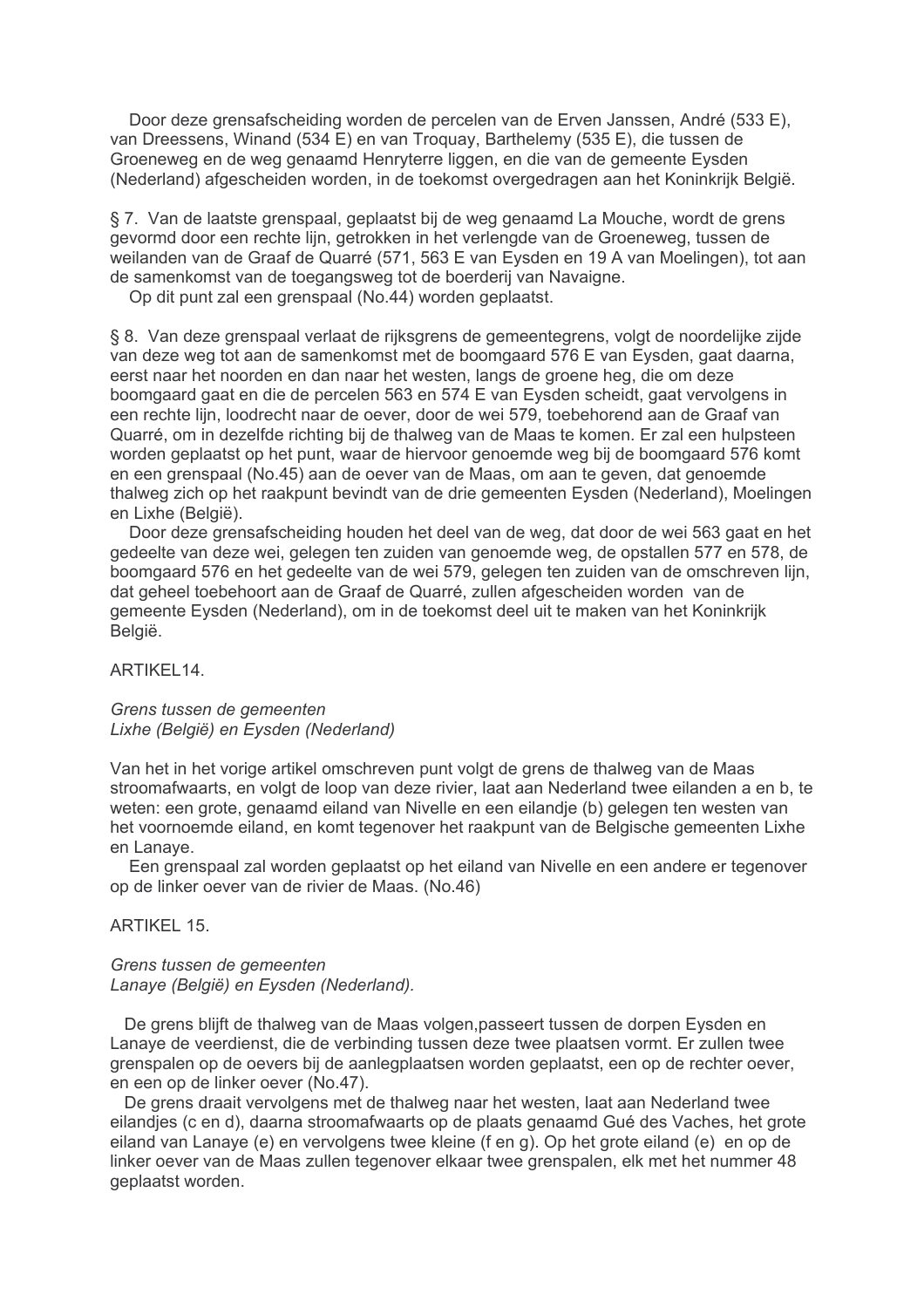De grens komt weldra tegenover het op de rechter oever gelegen contactpunt van de gemeenten Eysden en Gronsveld.

**ARTIKEL 16.** 

Grens tussen de gemeenten Lanaye (België) en Gronsveld (Nederland).

Nadat de grens over een lengte van ongeveer 40 meter (ellen) gegaan is, bevindt ze zich tegenover het punt, waar op de linker oever de gemeenten Sint Pieter (Nederland) en Lanaye (België) elkaar raken. Van dit punt houdt de Maas op -stroomafwaarts richting Maastricht- de grens te vormen tussen de twee staten.

**ARTIKEL 17.** 

Grens tussen de gemeenten Lanaye (België) en Sint Pieter (Nederland).

§ 1. Vanaf het punt, omschreven aan het eind van het vorige artikel, verlaat de grens de thalweg van de Maas, teneinde om de stad Maastricht te gaan en een zodanig stuk grond op de linker oever van de rivier te laten aan deze stad, als is omschreven in par.2 van artikel 4 van het verdrag van 19 april 1839. Te dien einde gaat ze vanaf het genoemde punt in een rechte lijn naar het westen om de gemeentegrens tussen Lanaye (België) en Sint Pieter (Nederland) te volgen tot aan het jaagpad, waar hij overheen gaat. Op de westelijke zijde van dit jaagpad, op 128 meter (ellen) van het eerste huis dat aan de oever van de Maas op het grondgebied van Lanaye staat en dat de Belgische douanepost huisvest, zal een grenspaal (No.49) worden geplaatst.

§ 2. Van de bij het jaagpad geplaatste grenspaal gaat de grens samen met de gemeentegrens, in zuid-westelijke richting langs de stijle helling van de Sint Pietersberg omhoog, tot aan het contactount van de drie gemeenten Sint Pieter. Lanave en Canne. Dit punt bevindt zich op het hoogste punt van een lagere helling van deze hoogte, aan de rand van het bos, dat grenst aan het kasteel van Castert, ten oosten van een rots die zich verheft in de vorm van een natuurlijke boog, op 20 meter (ellen) vandaar. Er zal een grenspaal (No.50) geplaatst worden, die het contactpunt tussen de drie gemeenten Lanaye (België), Sint Pieter en Canne (Nederland) zal aangeven.

ARTIKFI 18

## Grens tussen de gemeenten Lanaye (België) en Canne (Nederland).

§ 1. Van de grenspaal, geplaatst op de top van het lagere deel van het plateau van Sint Pieter gaat de grens in westelijke richting via de gemeentegrens tussen Lanaye en Canne, die na een afstand van 20 meter (ellen) bij de in het vorige artikel genoemde rots komt, om via een rechte lijn op het hoogste punt van het plateau uit te komen bij het raakpunt van vier percelen, toebehorende aan Visschers (344, 346 B van Canne, 7 en 6a van Lanaye). Op dit punt, dat is op 60 meter (ellen) van de laatste, zal een grenspaal (No.51) geplaatst worden.

§ 2. Vandaar verlaat de rijksgrens de gemeentegrens om op zodanige wijze rond een van de genoemde percelen van Visschers (6 A van Lanaye) te gaan, dat het in zijn geheel aan Nederland blijft, en en gaat weer langs de gemeentelijke grensafscheiding bij de weg van Luik naar Maastricht tegenover een sloot, die aan de andere zijde van de weg, langs een bebost terrein van de zelfde Visschers (4 A van Lanaye) loopt. Er zal een grenspaal (No.52)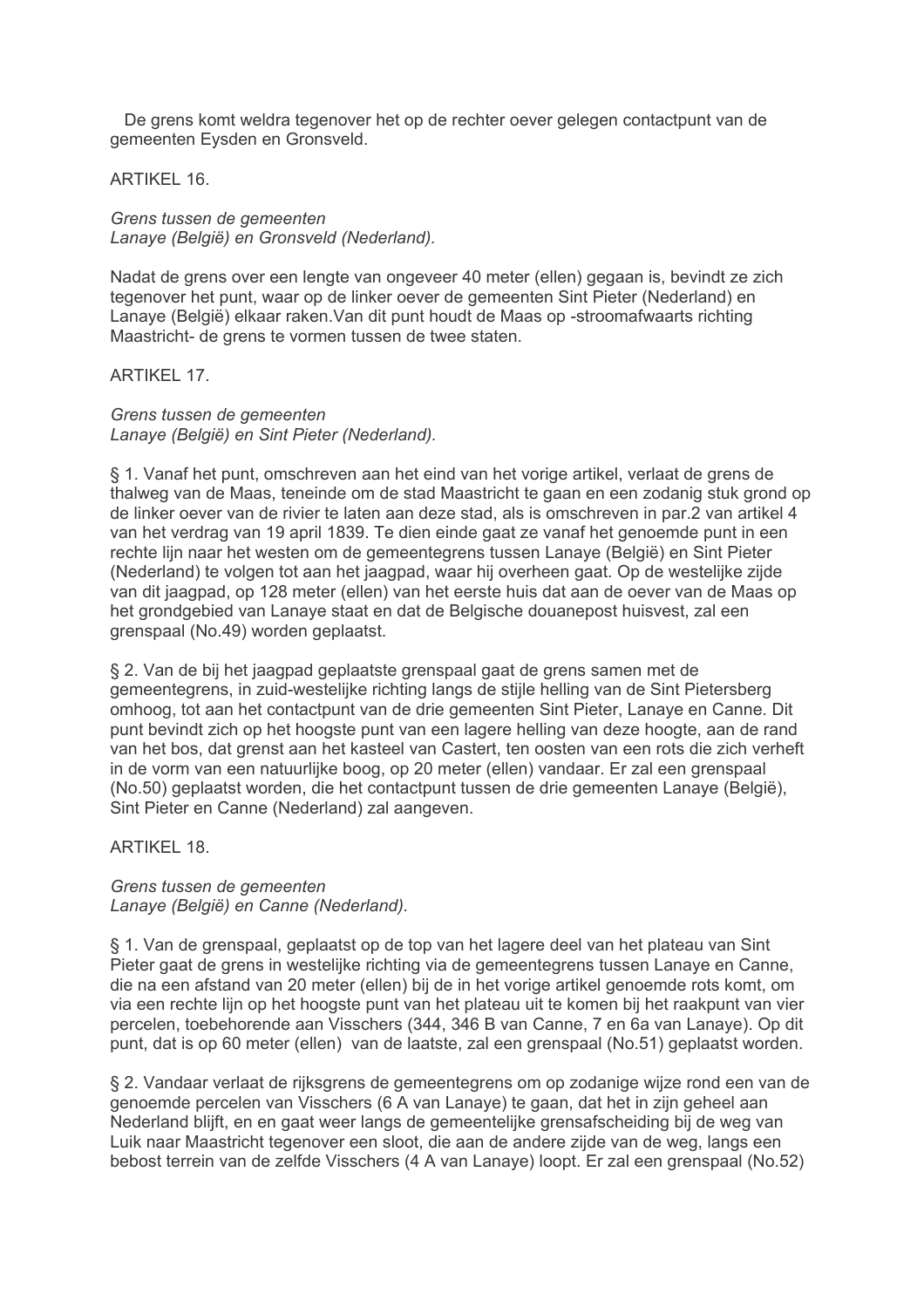geplaatst worden, en een hulpsteen zal worden geplaatst op het stuk land, dat werd afgesneden van het grondgebied van Lanaye.

§ 3. Van de laatste grenspaal gaat de rijksgrens samen met de gemeentegrens, gaat over de weg van Luik naar Maastricht en volgt de hiervoor genoemde sloot, tot aan een boom, die zich bevindt op het contactpunt van het beboste terrein van Visschers (4 A van Lanaye) met twee van zijn akkers (347 en 348 B van Canne), en van een akker van de gebroeders Coenegracht (405 B van Canne). Bij deze boom zal een grenspaal (No.53) worden geplaatst, die tengevolge van de in het volgende artikel vermelde grensafscheiding, het contactpunt tussen de drie gemeenten Lanaye (België) en van de twee dorpen Canne, Belgisch en Nederlands, zal aanduiden.

# **ARTIKEL 19.**

Grens door de gemeente Canne.

§ 1. Vanaf het punt, bepaald aan het eind van het laatste artikel, gaat de grens in westelijke richting door de gemeente Canne en wordt gevormd door een hoekige lijn, die de langbouwgronden van de Gebroeders Coenegracht (405 en 404 B), van Hennus, Jean (403 B) en van Daemen, Guillaume (401 B) aan België laat, en die van Visschers (348 B) aan Nederland laat. Op het contactpunt van de twee laatste percelen met het bos van Castermans, Mathieu (361 B), dat aan Nederland zal blijven, en de akker van Daemen, Paul, (385 B), dat aan België blijven, zal een grenspaal (No.54) worden geplaatst. Drie hulpstenen zullen de hoeken in de grenslijn aanduiden.

§2. Van daar gaat de grens langs het reeds genoemde bos van Castermans, Mathieu (361) B) en laat de percelen van Daemen, Paul (385 en 384 B), een weiland, toebehorende aan de gemeente Canne (389 B) en het perceel van Betonville (382 B) aan België. Op de noordelijke hoek van dit perceel zal een grenspaal (No.55) geplaatst worden.

§ 3. Van dit punt gaat de grens naar het westen en wordt gevormd door de voet van een ronde heuvel (371 B), die aan Nederland blijft en gaat ze langs de in België gelegen akkers van Betonville (382 B), van de Erven Collardin (381 B), van Fias, Jean (376 B) en van de Weduwe Duplessis (372 B). Op het contactpunt van dit laatste perceel met dat van Daemen, Paul (524 B) en de wei, toebehorende aan de gemeente, die tegen de helling (371 B) van de ronde heuvel ligt, zal een grenspaal (No.56) worden geplaatst.

§ 4. Van dit punt draait de grens naar het noorden en gaat langs de ronde heuvel naar boven tot aan de oostelijke hoek van de akker van Vrijens. Damien (531 B), waar een grenspaal (No.57) geplaatst zal worden.

§5. Van deze hoek -na aan België te laten het genoemde perceel van Vrijens, Damien, alsmede dat van Walthoff. Renier (531 B) en van Vrijens (532 B) en aan Nederland te laten genoemde wei, toebehorende aan de gemeente Canne- gaat de grens naar het noorden verder tot aan de weg genaamd Grote Pruis, waar aan de kant op de noord-oost hoek van het genoemde perceel (532 B) een grenspaal (No.58) zal worden geplaatst.

§ 6. Van dit punt gaat de grens over de genoemde weg, genaamd Grote Pruis en wordt aan de andere zijde gevormd door de lijn, die de scheiding vormt tussen de grond (271 B), van Godding, André Jean (België) en een ander weiland, dat toebehoort aan de gemeente Canne (268 B), gelegen op een hoger deel van de helling van de ronde heuvel tot aan de uiterste noordelijke punt van genoemde grond van Godding, André Jean, waar een grenspaal (No.59) zal worden geplaatst.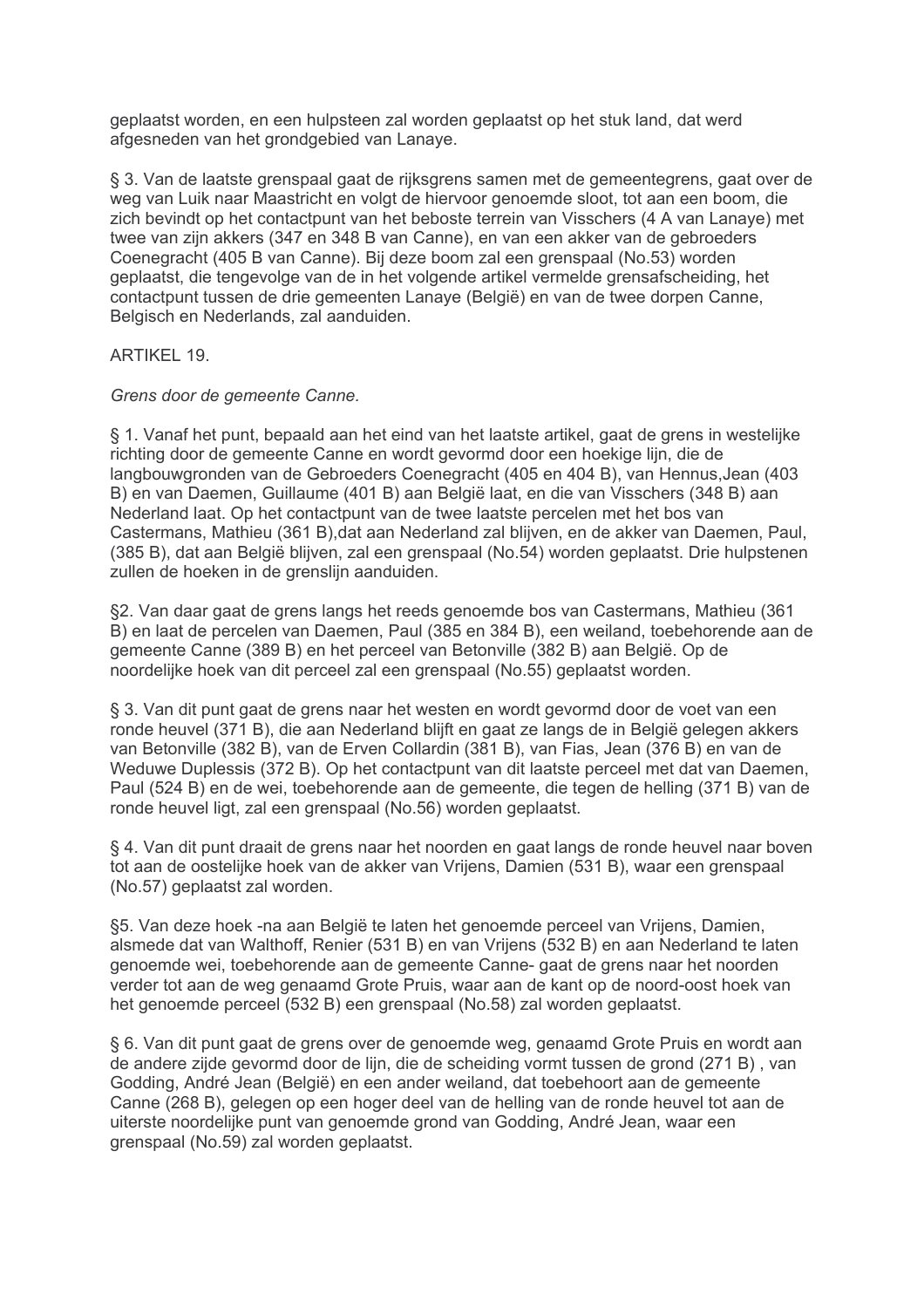§ 7. Van dit punt wordt de grens gevormd door een rechte lijn, die een holle weg snijdt, die deel uitmaakt van genoemde wei, komt bij een boom op een afstand van 25 meter (ellen) en komt aan de andere zijde van een zijweg, genaamd Kleine Pruis, op een punt van scheiding tussen een stuk land van Daemen, Paul (122 B België) met een ander weiland, toebehorende aan de gemeente (123 B Nederland). Op dit punt zal een grenspaal (No.60) worden geplaatst.

§ 8. Vandaar herneemt de grens de noordelijke richting tussen de genoemde akker van Daemen, Paul, dat van Godding, André Jean (126 B België), en het genoemde weiland toebehorende aan de gemeente, het land van Vandermaesen (127 B Nederland). Op het contactpunt van dit laatste perceel met die van Godding en van de Weduwe Gilson (146 B) zal een grenspaal (No.61) worden geplaatst.

§ 9. Van dit punt maakt de grens een hoek in Nederland en gaat dan naar het westen. tussen de landbouwgronden van de Weduwe Gilson (146 B), van de Gebroeders Coenegracht (147 B), van de Weduwe Daemen, Martin (148 B) en van Godding, André Jean (149 B Nederland) en die van Godding, André Jean (126 B), Vandermaessen (114 B), Colson, Joachim (113 B) en Bemelmans, Jean Jaques (112 B België). Bij dit laatste perceel, en op de hoek van een weggetje, dat naar Maastricht gaat, zal een grenspaal (No.62) worden geplaatst.

§ 10. Van deze hoek volgt de grens het midden van genoemde weg, in westelijke richting, tot aan de weg van Canne naar Maastricht, waar een grenspaal (No.63) geplaatst zal worden op de zuid- west hoek van de boomgaard van Colson, Joachim (151 B Nederland).

§ 11. Van daar gaat de grens naar het noorden langs de locale weg van Canne naar Maastricht, op zodanige wijze, dat de weg aan België blijft tot tegenover de scheidingslijn van de percelen van Straetmans, Paul (53 D)

en van de Gebroeders Coenegracht (52 B). Op dit punt zal op de rechter zijde van de weg een grenspaal (No.64) worden geplaatst.

§ 12. Van het genoemde punt bij de weg maakt de grens een hoek in Nederland, en volgt daarna een rechte lijn in westelijke richting tot aan een muur, om de tuin, toebehorende aan de molen van Canne, gaat, een groene heg die eerst de genoemde percelen van Straetmans, Paul (53 B België) en van de Gebroeders Coenegracht (52 B Nederland) scheidt en gaat vervolgens door een ander perceel van genoemde Straetmans. Aan het uiteinde van deze lijn zal een grenspaal (No.65) worden geplaatst.

§ 13. Van dit punt draait de grens naar het noorden, en jets verder naar het westen, wordt dan gevormd door genoemde muur, die om het gebied, dat aan de molenaar Straetmans, Paul toebehoort, staat, en komt aan de rivier de Jeker, waar op de rechter oever een grenspaal (No.66) zal worden geplaatst.

§14. Van de grenspaal, geplaatst bij de muur op de rechter oever van de Jeker gaat de grens langs deze oever tot aan de scheiding van de boomgaarden van het hospitium van Saint Servais (46 B) en van Straetmans, Paul (45 B), welke scheiding zich bevindt tegenover een muur, die de boomgaarden van het kasteel Canne omgeeft. Op dit punt, zal op de rechter oever een grenspaal (No.67) worden geplaatst.

§ 15. Van de grenspaal, geplaatst overeenkomstig de laatste paragraaf, gaat de grens over de Jeker en wordt gevormd door de hiervoor genoemde muur, die de boomgaard van Baron van Thier (512 A) scheidt van die van Wathieu, Nicolas (501 A), tot aan de dorpsstraat van Canne, waarbij een grenspaal (No.68) zal worden geplaatst.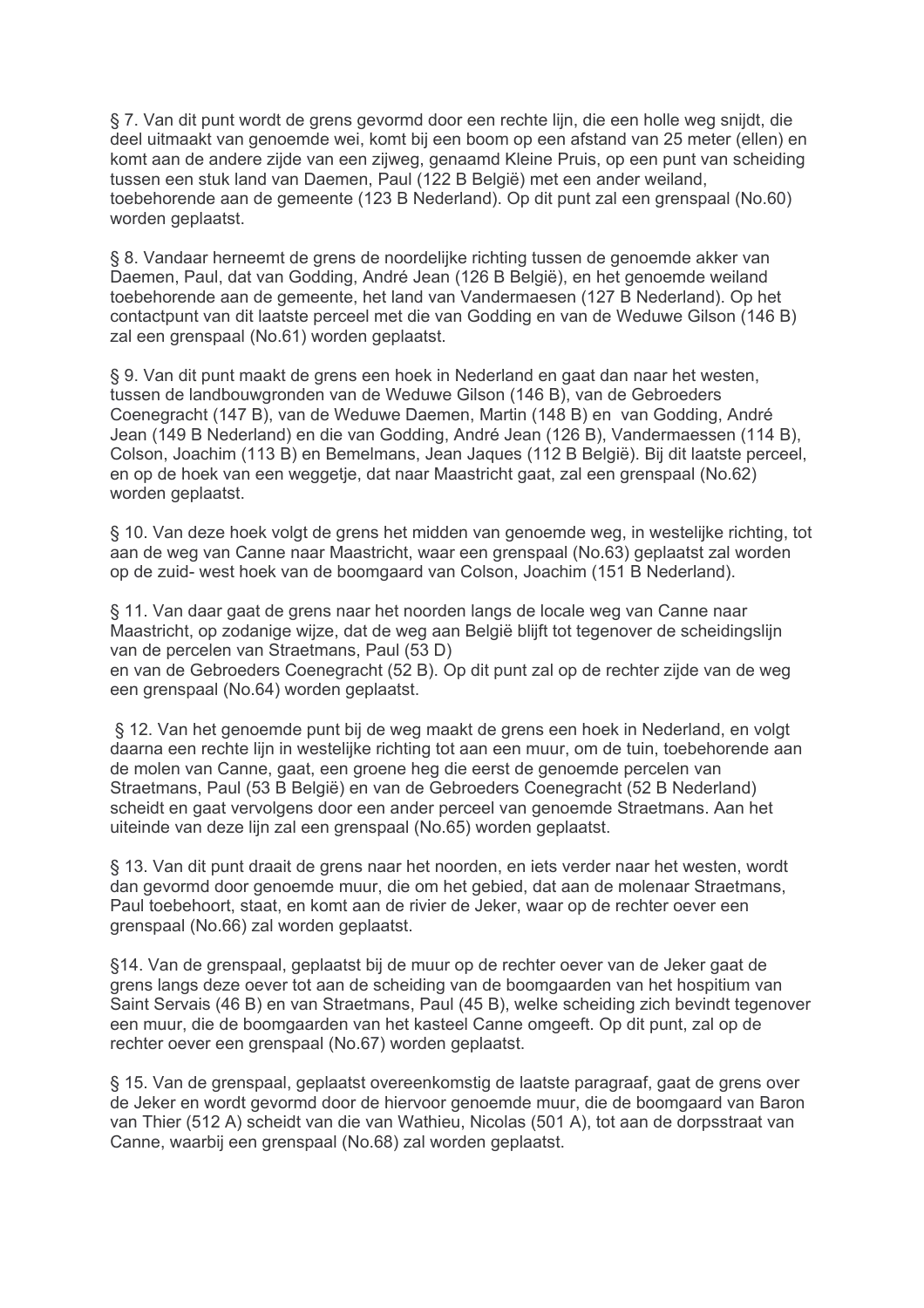§ 16. Van dit punt gaat de grens om een andere boomgaard van de Baron van Thier (481 A), volgt, in zuidelijke en in westelijke richting het midden van genoemde weg, tot aan de kruising met een andere weg, die rechtstreeks naar de ingang van het kasteel gaat. Aan de linkerzijde van deze laatste weg, tegenover de ingang van een steengroeve zal een grenspaal (No.69) worden geplaatst.

§ 17. Van dit punt gaat de grens langs de genoemde weg, die rechtstreeks naar de poort van het kasteel gaat, welke weg in zijn geheel onder de Nederlandse Souvereiniteit zal blijven. Een hulpsteen zal worden geplaatst op de hoek van genoemde weg met een andere weg, uitgeschuurd in de rots, die naar het westen gaat, en geheel aan Nederland zal blijven. Deze weg zal de grens vormen tot aan het begin van een bos van Baron van Thier (1 A), waar een grenspaal (No.70) geplaatst zal worden op 52 meter (ellen) afstand van de vorige.

§18. Van daar gaat de grens van de in de rots uitgehouwen weg af. laat aan Nederland het genoemde bos van Baron van Thier en gaat via een gebroken lijn omlaag, om het huis van de Erven Barbier, Gerard (474 A), dat aan België blijft, gaat naar de dorpsweg, die ze langs de noordelijke zijde volgt, tot aan een voetpad naar een hoogte, dat tussen de percelen (472 en 471 A), welke toebehoren aan de gemeente Canne, omhoog gaat. Op het kruispunt van dit voetpad met de genoemde dorpsweg zal op de zuid-west hoek van het hiervoor genoemde perceel 472 A een grenspaal (No.71) worden geplaatst; twee hulpstenen zullen de voornaamste hoeken in de grenslijn aangeven.

Het gedeelte van genoemde dorpsweg, waar de grens langs gaat, zal onder de souvereiniteit van België blijven; maar hij blijft geheel vrij voor de inwoners van beide gedeelten van het dorp voor het vervoer van stenen en zand, afkomstig uit de aanliggende steengroeve.

§ 19. Van de laatste grenspaal gaat de grens met het in de vorige paragraaf genoemde voetpad naar boven en gaat vervolgens naar het westen, via een zijweg, die de percelen van de Erven Collardin (58 en 59 A), van Wathieu, Nicolas (57 en 56 A), van Baron van Thier (54 en 55, 53 en 52 A), van de weduwe Timmers (50 en 51 A) scheidt en de andere op een zodanige manier afscheidt, ten einde ze aan België te laten, die van: Colson, Joachim (48 A). Straetmans. Jean (47 A), weduwe Straetmans. Gabriel (46 A). Mingels. Henry (45 A) en van Baron van Thier (44 A) en aan Nederland twee andere percelen van de Erven Collardin (49 A) en van Baron van Thier (4 A). In de eerste bocht, die genoemde zijweg maakt, zal een grenspaal (No.72) worden geplaatst en een hulpsteen zal worden geplaatst op het punt waar het voetpad eindigt en de zijweg begint, en wel op de zuid-west hoek van een weiland, toebehorende aan Baron van Thier (3 A).

De zijweg, alsmede het voetpad zullen geheel onder de souvereiniteit van België blijven.

§ 20. Van de laatste grenspaal bliift de zelfde zijweg de grens aangeven, scheidt de gebieden, genaamd Boven de Klein Cavey (België) van die genaamd: Aan de Keel (Nederland) tot aan de weg van Zichen en Zussen naar Maastricht, die hij bereikt bij het huis genaamd Keel. Er zal een grenspaal (No.73) geplaatst worden op de westelijke hoek van een perceel van Baron van Thier (30 A), bij het kruispunt van twee wegen. De zijweg, die tussen de twee laatste grenspalen loopt, zal in zijn geheel aan België toebehoren.

De laatste grenspaal zal het contactpunt van drie gemeenten aanduiden: Belgisch Canne. Nederlands Canne en Belgisch Vroenhoven.

**ARTIKEL 20.** 

Grens tussen de gemeente Vroenhoven (België) en het gebied van Canne (Nederland.)

Van de laatste grenspaal draait de grens naar het noord-oosten en volgt het midden van de weg van Zichen en Zussen naar Maastricht, tot aan het punt van de scheiding van de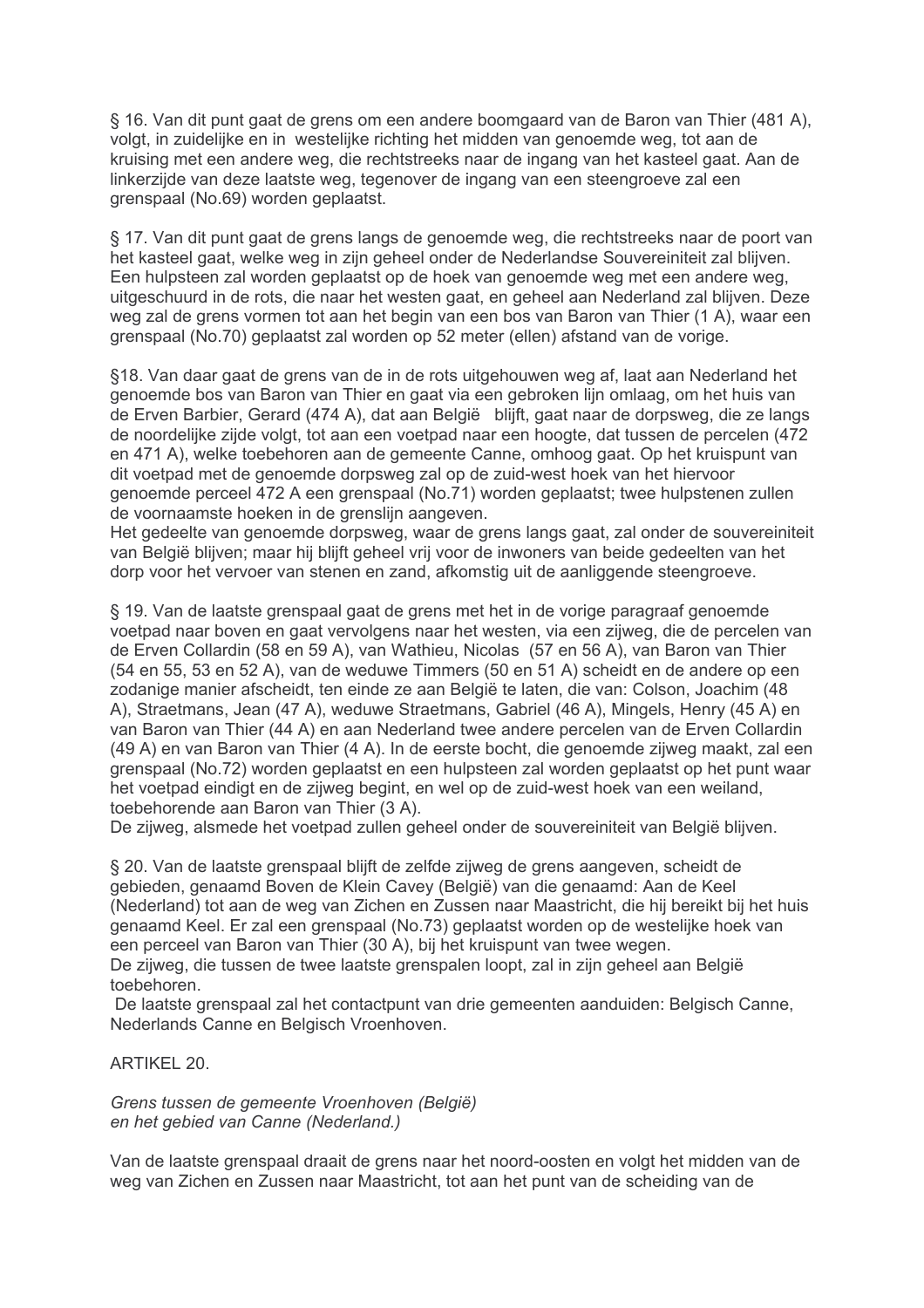landbouwgronden van Schiepers, Jean (792 D) en van Leenarts (793 D van Vroenhoven). Op dit punt, zal een grenspaal geplaatst worden, die het contactpunt van drie gemeenten zal aangeven: van Canne, en van Nederlands Vroenhoven en van Belgisch Vroenhoven. (No.74).

**ARTIKEL 21.** 

Grens door de gemeente Vroenhoven.

§ 1. Van de grenspaal, geplaatst overeenkomstig het vorige artikel, gaat de grens door de gemeente Vroenhoven, verlaat de weg van Zichen en Zussen naar Maastricht om naar het noord-westen de scheidingslijn tussen de percelen van Schiepers, Jean (792, 788 en 797 D. België) en dat van Leenarts (793 D Nederland) te volgen. Aan het eind van deze lijn gaat ze in een bijna rechte lijn naar het noord-oosten en laat achtereenvolgens aan België de percelen van de Weduwe Neven, Jean (796 D), het Hospitium van de Twaalf Apostelen (807 D), de Weduwe Schiepers, Gérard (808 D), Vrijens, Jean (753 D), Hermans (752 D), Paulussen, Henri (751 D), Marres, Mathieu (750 en 749 D) en Mertens, Jean (748 D) en aan Nederland die van Leenarts (793 D), Schiepers, Jean (795 en 809 D), Vrijens, Jean (810 D), Schiepers, Jean (811 D) en van het Hospitium van de Twaalf Apostelen (812 D). Er zal een grenspaal (No. 75) geplaatst worden tussen het laatste perceel (812 D), het perceel van Mertens, Jean (748 D) en van Daenen, Michel (814 D) en een hulpsteen in een hoek van de grens.

§ 2. Van dit punt gaat de grens in noord-westelijke richting langs het hierboven genoemde perceel van Mertens, Jean (748 D); gaat vervolgens naar het noord-oosten langs het perceel van Maijelle (744 D) en laat aan Nederland de percelen van Daenen, Michel (814 D), van Moers, Nicolas (747 D), van de Weduwe Schiepers, Gérard (746 D) en van Bastiaans, Thomas (745 D). Op de oostelijke hoek van de akker van Maijelle (744 D) zal een grenspaal (No. 76) geplaatst worden, en een hulpsteen op het punt waar de grens van richting verandert.

§ 3. Na opnieuw een hoek in Nederland gemaakt te hebben wordt de grens -tot aan de weg van Montenaken naar Maastricht- gevormd door een bijna rechte lijn, die naar het noordwesten gaat, tussen de percelen, en kruist de ontginningsweg, genaamd Molenweg, tot aan het punt van samenkomst van zes akkers, toebehorend aan Marres, Mathieu (738 en 739 D) en aan de Hospitia van Maastricht (740 D België), aan Swennen, Henri (837 D) en aan Marres, Mathieu (835 en 836 D. Nederland). Er zal een hulpsteen en een grenspaal (No.77) geplaatst worden bij de weg van Montenaken naar Maastricht, tussen de percelen van Frijns. Jean en van de Weduwe Marres, Jorris (732 en 733 D).

§ 4. Vandaar maakt de grens weer een hoek in Nederland, om het midden van de voornoemde weg in de richting van Montenaken te volgen tot aan de samenkomst met een holle weg, genaamd Diependaelerweg, die aan deze zijde van het gehucht Montenaken ligt. Er zal een grenspaal (No.78) worden geplaatst.

§ 5. Na de samenkomst van de twee genoemde wegen, wordt de grens gevormd door het midden van die, die Diependaelerweg heet, die eerst naar het noord-westen gaat. vervolgens slingerend naar het noorden tot de weg van Heukelom naar Wolder, waar ze komt tussen de landbouwgronden van de Erven Colpin (344 D, België) en de boomgaard van Haesen, Hubert (510 D. Nederland). Op de viersprong van genoemde Diependaelerweg met die van Heukelom zal een grenspaal (No.79) geplaatst worden.

§ 6. Van deze grenspaal wordt de grens gevormd door de as van de weg, die het verlengde is van genoemde Diependaelerweg, tot aan de grote weg van Tongeren naar Maastricht. Er zal een grenspaal aan de kant van de sloot langs de weg worden geplaatst (No.80) op de westelijke hoek van het perceel van Nelissen, Mathieu (349 D).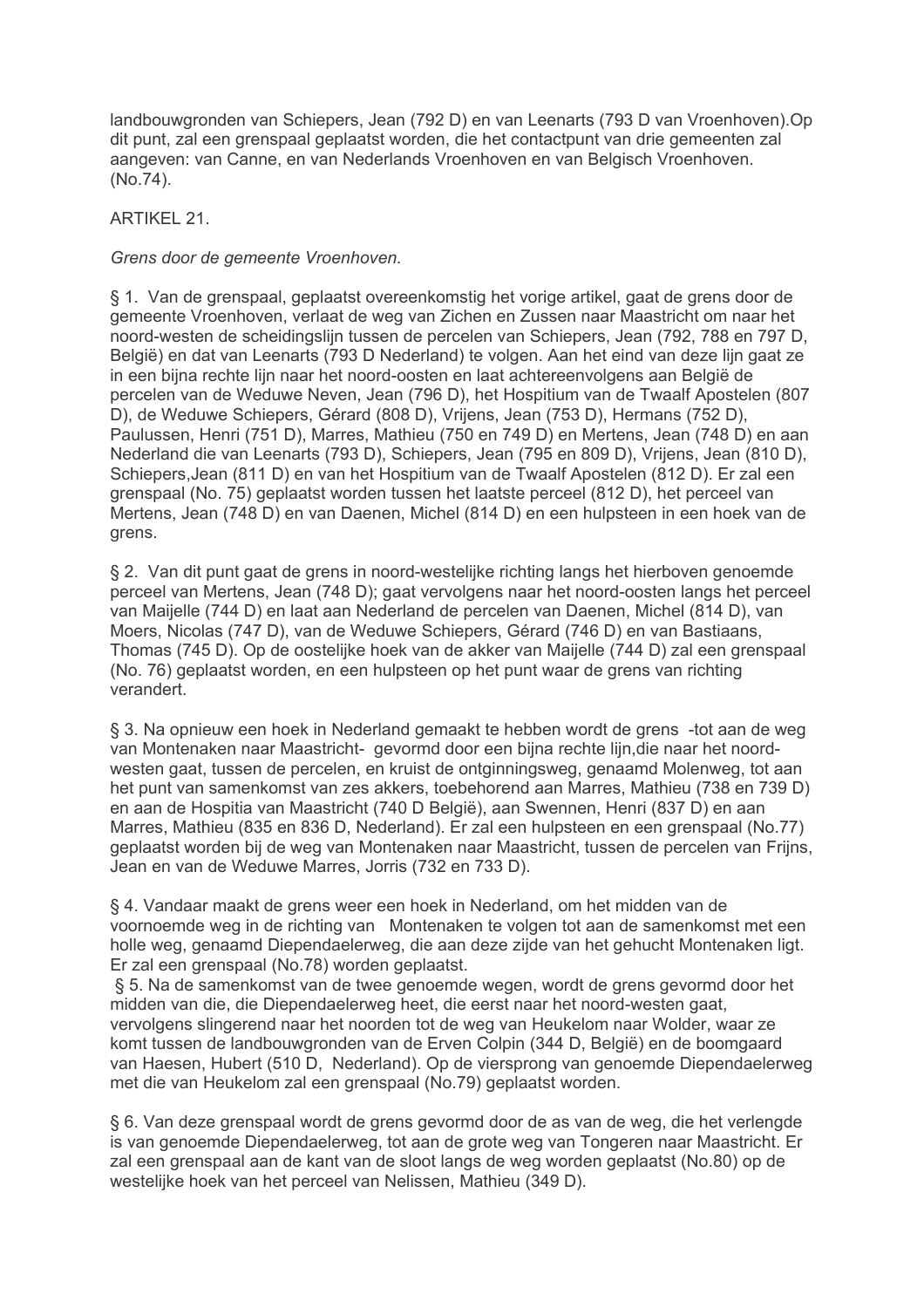§ 7. Van daar volgt de grens de as van de grote weg in zuid-westelijke richting over een afgstand van ongeveer 145 meter (ellen), tot aan een landweg, die er op uit komt aan het noord-westen, tussen de landbouwgronden van Castermans, Chrétien (221 D) en van Marres, Pierre (107 D). Op de hoek van het eerste perceel zal een grenssteen worden qeplaatst.(No.81).

§ 8. Van dit punt, tot aan een weg, genaamd Steenstraat, bijna parallel aan de grote weg van Tongeren, wordt de grens naar het noorden gevormd door het midden van genoemde landweg, vervolgens op een afstand van 25 meter (ellen) naar het noord-oosten, door het midden van de genoemde Steenstraat, en van hier naar het noord-westen, tot aan een andere weg, genaamd Oude Steenstraat, door het midden van een dwarsweg genaamd Houltweg. Een grenspaal (No.82) wordt geplaatst bij de Oude Steenstraat en twee hulpstenen, waarvan de een de richting van de hiervoor vermelde veldweg aangeeft, en de andere bij het begin van de dwarsweg, genaamd Houltweg.

De laatste grenssteen zal het raakpunt van vier gemeenten aangeven: de Belgische en Nederlandse gemeenten Vroenhoven en de Belgische en Nederlandse gemeenten Veltweselt.

**ARTIKEL 22.** 

## Grens door de gemeente Veltweselt.

§ 1. Van de laatste grenspaal gaat de grens door de gemeente Veltweselt, blijft naar het noord-westen gaan langs het perceel van Marres, Everard (93 C), dat aan Nederland blijft, en draait vervolgens naar het noord-oosten, scheidt achtereenvolgens de volgende landbouwgronden: van Wolfs, Mathieu (92 C), Palmans, Henri (91 C), Bokken, Jean (89 C) en van Nierstrasz (80 C. België) van die van Marres Everard (93 C). Bokken, Jean (88 C). Marres, Everard (87 en 86 C), Thyssen, Jean, timmerman, Jean Nicolas Paul (85 C) en van Marres, Everard (84 C, Nederland). Tussen het laatste perceel en dat van Nierstrasz (80 C) en van Haesen. Hubert (83 C) zal een grenspaal (No.83) worden geplaatst, en een hulpsteen zal op de hoek van de grenslijn geplaatst worden.

§ 2. Vanaf dit punt, na een in Nederland inspringende hoek te hebben gevormd, gaat de grens naar het noord-westen, tussen twee stukken grond door, toebehorende aan voornoemde Nierstrasz (80 en 78 C) en na langs de grond van de Weduwe Marres, Jorris (191 C), dat aan België blijft, gegaan te zijn, komt ze samen met de weg, genaamd Vliitingerweg, tussen deze grond, en dat van Jansen, Nicolas (222 C). Hier wordt een grenspaal geplaatst (No.84).

§ 3. Van daar gaat ze over de weg, genaamd Vlijtingerweg, gaat dan om het perceel van Jansen, Nicolas (221 C), dat aan Nederland blijft, vormt twee inspringende hoeken, een in België en de andere in Nederland, ze komt aan de weg van Kesselt naar Maastricht. genaamd Drinkelingsweg tussen de landbouwgronden van Ghijssen, Jean (239 C) en van Smits, Joseph (238 C), na deze gescheiden te hebben van die van de Weduwe Marres, Jorris (220 C), Bastiaans, Jean (242 C), Marres Pierre (241 C), Geelen, Michel (240 C), alsmede de genoemde grond van Ghijssen, die aan België blijven, van die van Janssen, Nicolas (221 C), van Neven, Leonard (223 C), van de Weduwe Veugen (224 C), van de Armen van Veltweselt (225 C), van l'Herminotte (226 C) en die van voornoemde Smits. Joseph (238 C), die aan Nederland zullen blijven. Er wordt een grenspaal (No.85) geplaatst op het aangegeven punt bij de weg van Kesselt naar Maastricht genaamd de Drinkelingsweg, en twee hulpstenen op elke hoek van de grenslijn.

§ 4. Van dat punt gaat de grens over een lengte van 78 meter (ellen) naar Maastricht door het midden van de genoemde weg van Kesselt, en neemt vervolgens, tot een weg genaamd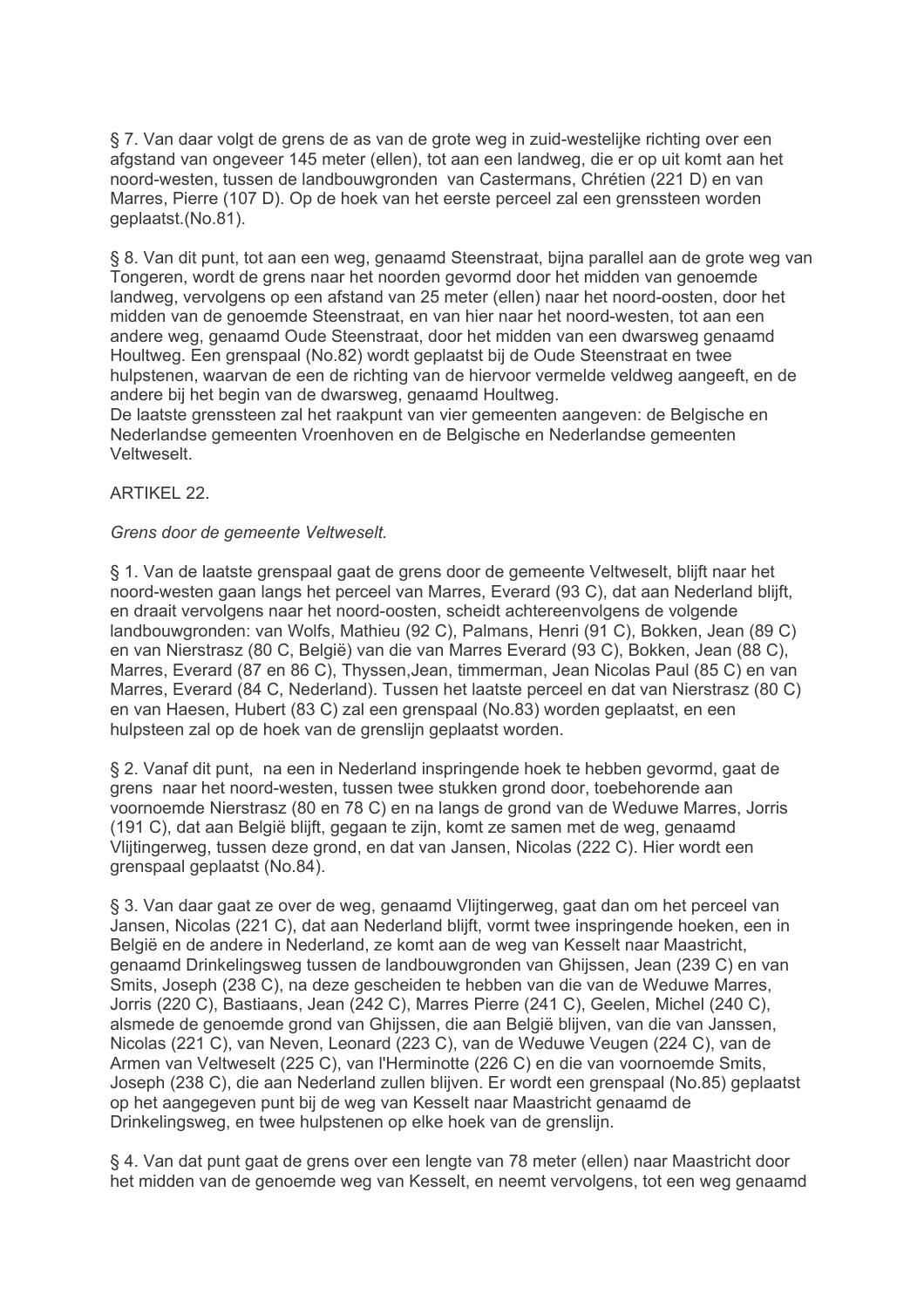Heserstraat de scheiding van de landbouwgronden van Prick, Gerard (292 C), van de Gezusters Nijpels (381 en 377 C) en van de Weduwe Bastiaans, Paul (326 C België); met die van Bokken (293 C), Haesen, Gilles (380 C), Roemers (379 C), Breuels (378 C) en van Bastiaans, Jean (324 en 325 C Nederland). Een grenspaal (No.86) zal worden geplaatst bij de weg genaamd Heserstraat. Men zal twee hulpstenen plaatsen, de een bij de weg van Kesselt, de andere bij die genaamd Tomkensweg, van waar de grens, op enkele meters (ellen) van het punt, waar hij zich verenigt met die genaamd Kleine Tomkensweg, deze weg kruist.

§ 5. Van de laatste grenspaal gaat de grens weer naar Maastricht langs het midden van de Heserstraat, tot aan de percelen van Soiron (140 B) en van Beelaerts (139 B), waar ze naar het noorden gaat, waardoor het eerste stuk grond aan België blijft en het tweede aan Nederland. Bij de samenkomst van de twee stukken grond met dat van Cornu (171 B, België), zal een grenspaal (No.87) worden geplaatst, en een hulpsteen zal worden geplaatst op de hoek van de lijn bij de Heserstraat.

§ 6. Van de laatste grenspaal gaat de grens eerst naar het oosten, vervolgens tot aan een zijweg, genaamd Molenweg, naar het noorden, terwijl ze achtereenvolgens de volgende Belgische percelen van: Cornu (171 B), Erven Colpin (172 B), Gebroeders Stratmans, (173 B), Tiecken, (81 B), Marres, Pierre, (82 B), Nelissen, Mathieu (83 B), en Baren, Henri (78 B), scheidt van die, die aan Nederland blijven, te weten: van Beelarts (139 B), Crahay (138 B), Smits, Joseph (136 B), Van Heylerhof (134 B), Graeven, (133 B), Smits, Joseph (86 en 85 B) en van Crauwels, Adam (84 B). Tussen dit laatste en het perceel van Baren, Henri (78 B) zal een grenspaal (No.88) geplaatst worden bij de hiervoor genoemde weg, genaamd Molenweg, en een hulpsteen in de hoek in de lijn.

§ 7. Van het vastgestelde punt bij de weg, genaamd Molenweg, gaat de grens naar het noord-westen, langs de as van genoemde weg, tot aan een greppel, die hem kruist tussen het land van de Weduwe Stevens, Paul (250 B, België), en dat wat toebehoort aan het Fonds van de Kerk te Veltweselt (64 B. Nederland). Er zal een grenssteen worden geplaatst.(No. 89).

§8. Vandaar, terwijl ze naar het noord-oosten gaat, wordt de grens gevormd door genoemde greppel of sloot, die de hoogten en de hiervoor met name genoemde de gronden van het Kerkelijke Fonds te Veltweselt (64 B), van Mockel (277 B), van Geelen, Arnold (275 B) en van de Armenhuizen van Maastricht (297 B), die er aan liggen, aan Nederland laat. Op het raakpunt van genoemd perceel van de Armenhuizen te Maastricht en dat van Geelen. Arnold (302 B. Nederland), met dat van Weduwe Kerkhoffs, Jean (274 B. België), zal een grenspaal worden geplaatst (No. 90).

§9. Vandaar verlaat de grens de sloot en gaat naar het noord-westen, langs een voetpad, dat het genoemde perceel (302 B) van Geelen, Arnold (Nederland) scheidt van die van de Weduwe Kerkhoffs, Jean (274 B), van de Weduwe Geurts, Lambert (273 B) en die van Destouvelle (272 B, België) scheidt, en aan het einde van het genoemde perceel van Geelen, Arnold, gaat ze naar het noord-oosten, en gaat in een rechte lijn tot aan de weg van Bilsen naar Maastricht tussen het veld van Van Aken (304 B België) en dat van Geurts, Pierre (300 B Nederland) door. Op dit punt zal een grenspaal (No.91) geplaatst worden, en een hulpsteen op de plek waar de grens het voetpad verlaat.

§ 10. Van de laatste grenspaal gaat de grens naar het westen, langs de as van de weg van Bilsen naar Maastricht, genaamd De Baan, en komt vervolgens bij de verhoogde berm naar het noord-oosten, om de hoekige scheiding van de velden van Theunissen, Herman (1097 A). Baron van Selevs (1096 A). Habets Charles (1094 A) en Kerkhoffs. Everard (1100 en 1101 A, België); met die van Geelen, Jean (1092 A), Baron de Crassier, (1093 A), van Gerards, Henri (1079 A) en van Geurts, Paul (1102 A Nederland). Een grenssteen (No. 92)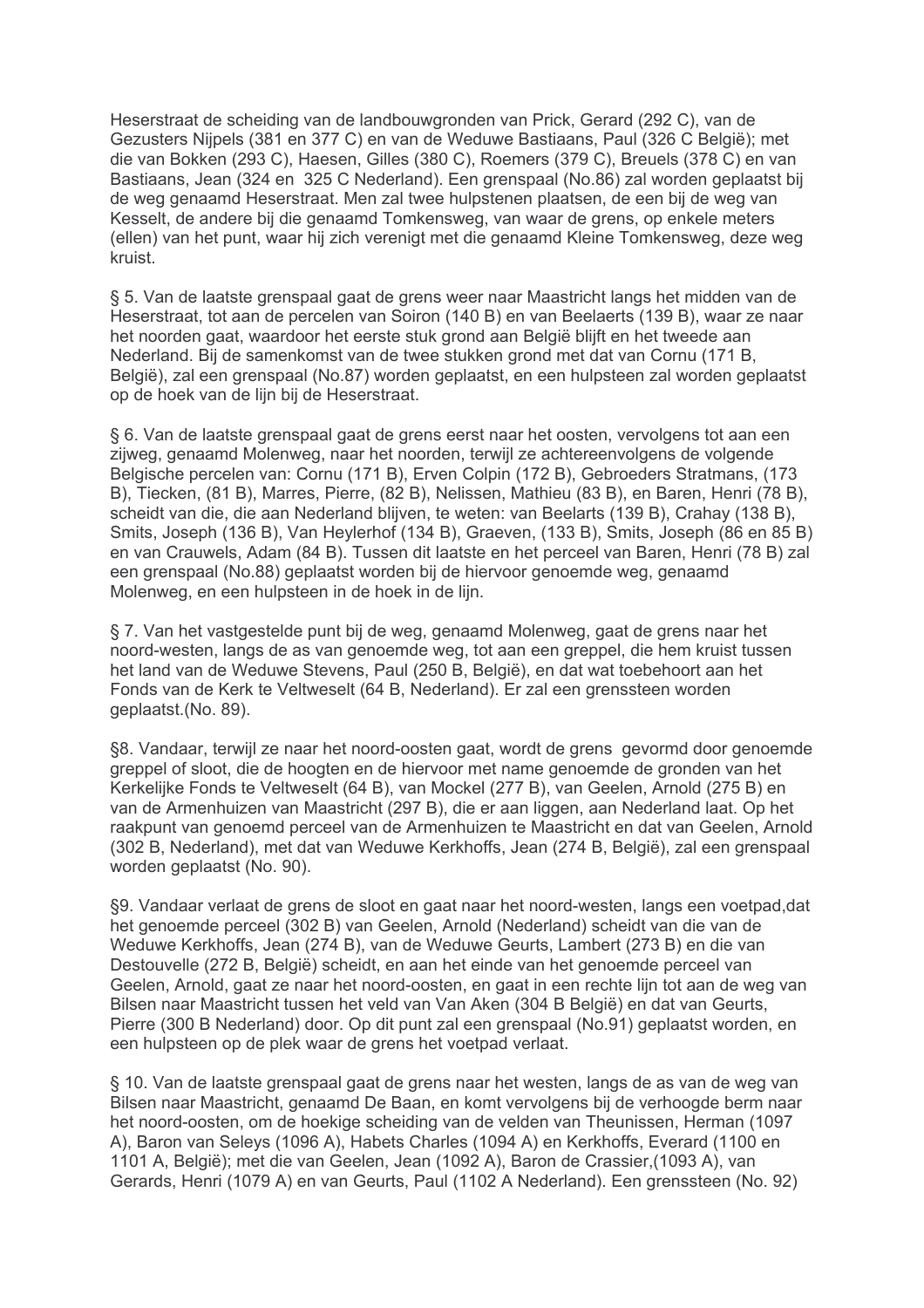zal worden geplaatst op het raakpunt van de drie percelen van Kerkhoffs, Everard (1101 A), en van Caenen, Pierre, (1104 A België) en van Geurts, Paul (1102 A, Nederland). Twee hulpstenen zullen worden geplaatst; de een op de hoogte van de berm van de weg van Bilsen en de ander bij de voornaamste hoek in de grens.

§ 11. Van de laatste grenssteen herneemt de grens weer de noord-oostelijke richting tot aan de weg genaamd Ondersteweg, en laat aan België de landbouwgronden van Caenen. Pierre (1104 A), Prick (1112 A) en Nelissen Mathieu (1120 A), en, aan Nederland die van Geurts, Paul; Geurts Mathieu (1102 A), Dambremont (1103 A), Emeriks, Pierre (1114 A) en Dauby (1119 A). Een hulpsteen geeft het raakpunt aan van de grens met de voornoemde weg, genaamd Ondersteweg, waarvan de grens vervolgens wordt gevormd door de as, naar het noord- westen, tot aan de

weg, genaamd Riepsweg; op de viersprong, gevormd door de twee wegen, zal een grenspaal (No.93) worden geplaatst.

§ 12. Van daar tot het gebied van Lanaken, waar ze vlak bij de weg genaamd Roosstraat komt, wordt de grens gevormd in noord-oostelijke richting door het midden van de Riepsweg. Een grenspaal (No.94) zal worden geplaatst op de viersprong, die gevormd wordt door de Riepsweg en de Roosstraat. Dit is het raakpunt van vier gemeenten: Veltweselt Nederland, Veltweselt België, Lanaken Nederland en Lanaken België.

# **ARTIKEL 23.**

## Grens door de gemeente Lanaken.

§ 1. Van de aan het eind van het laatste artikel vermelde grenspaal tussen de gebieden van Veltweselt en Lanaken, gaat de grens door de laatste gemeente, blijft het midden van de Riepweg, die verderop Zouwweg genoemd wordt, volgen. Er wordt een grenspaal (No.95) geplaatst op de viersprong die deze weg vormt met de weg van Briegden naar Caberg.

§ 2. Vandaar volgt de grens, na een scherpe hoek in Nederland gemaakt te hebben, in noord-westelijke richting de as van de genoemde weg van Caberg naar Briegden tot aan het raakpunt van de drie stukken landbouwgrond, toebehorende aan Armenhuizen van Maastricht (966 C Nederland), aan Francken, Godefroid (839 C) en aan Paulussen Henry (965 C België).-Op dit punt wordt een grenspaal geplaatst. (No.96).

§ 3. Van daar gaat de grens tot aan de weg, genaamd Winterheggestraat, tussen de akkers door. Aan België blijft het genoemde perceel van Paulussen. Henry, en aan Nederland blijven de percelen van de Armenhuizen van Maastricht (966 C) en van de Graaf van Mérode (967 C); ze gaat vervolgens in de lengterichting door het perceel van Montagne (972 C) en volgt de scheiding tussen de Belgische percelen van Jessé (961 C) en van de Graaf de Mérode (960 C) en van de Nederlandse percelen van Gérards, Nicolas (974 C), Gadiot. Abraham (973 C) en van de Weduwe van Acken. Martin (986 C). Een ruwe steen geeft een van de hoeken in de lijn aan. Twee hulpstenen geven de andere aan. -Er zal een grenspaal (No.97) worden geplaatst bij de weg genaamd Winterheggestraat.

§ 4. Van daar gaat de grens naar het zuid-oosten en wordt over een afstand van ongeveer 190 meter (ellen) gevormd door het midden van de voornoemde weg, genaamd Winterheggestraat. -Op deze afstand wordt een grenspaal (No.98) geplaatst tussen de gronden van de Weduwe van Acken, Martin (986 C) en van Breuels (987 C).

§ 5. Van deze weg, tot die, genaamd Groenstraat, gaat de grens naar het noord-oosten langs een hoekige lijn, die zes hoeken vormt, waarvan er drie in België inspringen en de andere drie in Nederland. Ze scheidt achtereenvolgens de volgende landbouwgronden, die aan België blijven van, die van Breuels (1028 C), Neven, Georges (1027 C), Martens, Henry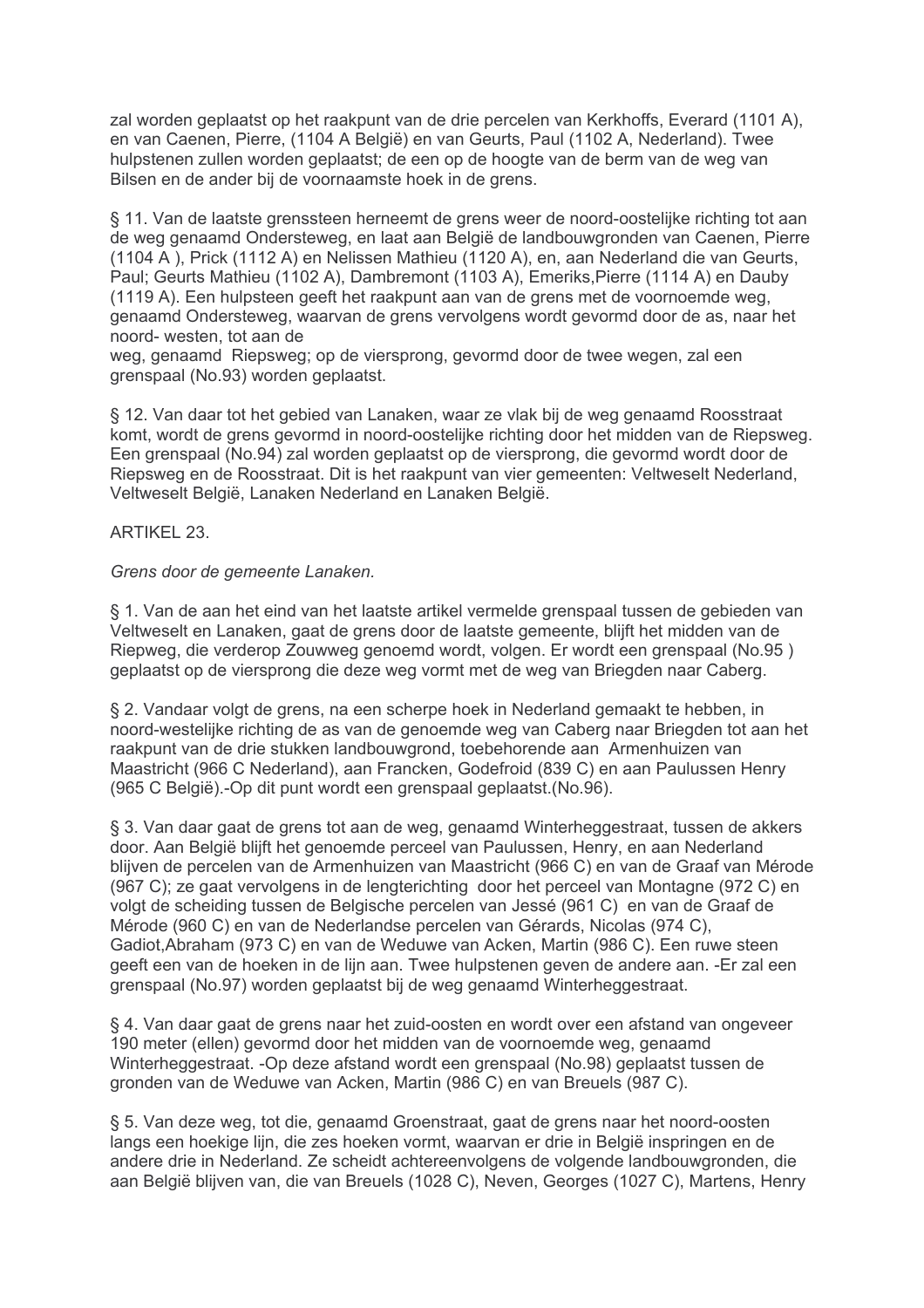(1023 C), Neven, Georges (1022 C), Cauberg Mathieu (1040 C), Merken, Jean (1041 C) Paulussen, Arnold (355 C), Wahlen, Joseph (353 C), Cauberg, Martin (352 C), Jessé (351 C), Liebens (350 C), Gadiot, Abraham (345 C) en Hustings, Lambert (344 C), en aan Nederland die van Mayelle, Jean (1021 C), Murris Mathieu (1019 C), Wilders, Guillaume (359 C), de Weduwe Van Acken (357 C), Gadiot, Abraham (356 C), en Loomans, Adam (368 C).-Er zal een grenspaal bij de weg genaamd Groenstraat worden geplaatst (No.99); twee ruwe stenen en een hulpsteen zullen de hoekige plaatsen in de lijn aangeven.

§ 6. Van de laatste grenspaal gaat de grens over een afstand van 45 meter (ellen) in noordwestelijke richting door het midden van de Groenstraat; vervolgens naar het noord-oosten door een liin, die twee hoeken vormt en de landbouwgronden van Gadit, Abraham (340 C), Weduwe Willems, Nicolas (229 C) en Duchateau, Wauthier (230 C België) scheidt van die van Olislaegers (339 C), Caubert, Martin (286 C), van de Armenhuizen van Maastricht (285 C) en Veugen, Chrétien (283 C Nederland). Tussen dit laatste perceel (283 C), en dat van Tilly, FranÇois (282 C), die aan Nederland zullen blijven, en dat van de weduwe van Willems, Mathieu (279 C België), zal een grenspaal (No.100) geplaatst worden aan het begin van een voetpad, dat naar Smeermaas gaat, en een hulpsteen bij de Groenstraat.

§ 7. Van de laatste grenspaal gaat de grens naar het noord-oosten, terwijl ze het midden van het hier genoemde voetpad volgt, waarbij ze aan beide zijden langs talrijke percelen gaat, tot aan een weg, genaamd Kerkweg, die haar kruist tussen de grond van Merken, Henry (261 C België) en dat van de Weduwe Veugen, Jean (306 C Nederland). Op dit punt zal een grenspaal worden geplaatst. (No.101).

§ 8. Van dit punt wordt de grens over een afstand vijftig meter (ellen) gevormd door het verlengde van het hiervoor genoemde voetpad; ze draait vervolgens naar het oosten tussen de percelen van de Erven Strengnaerts (965 B), van de Weduwe Willems, Mathieu (959 B) en van de Weduwe Willems, Nicolas (958 B België) en van Leenders, Jean (956 B), Cauberg, Martin (957 B) en Veugen Jean (947 B Nederland), tot aan de samenkomst met een stuk landbouwgrond van Van Muysen (942 B), waar ze in een rechte lijn, en bijna loodrecht naar de grote weg van Maastricht naar Maaseik, doorheen gaat .aan de kant waarvan en tegen genoemd stuk grond een grenspaal (No.102) zal worden geplaatst. Er zullen twee hulpstenen worden geplaatst: de een op de zuid-west hoek van perceel 965 B en de ander op de zuidelijke hoek van perceel 958 B.

§ 9. Van deze grenspaal gaat de grens in een rechte lijn in de zelfde richting verder, gaat over voornoemde grote weg, waar aan de andere zijde, en tegen het perceel van Van Muysen. André Crétien en consorten (941 B) eveneens een grenspaal (No.103) zal worden geplaatst.

§ 10. Van deze grenspaal gaat de grens nog steeds in een rechte lijn in de zelfde richting, gaat door het genoemde perceel van Van Muysen (941 B), de weg genaamd Oude Heeren Baan, de percelen van de Erven van de Graaf de Mérode (859 B). Van Muysen, André-Crétien en consorten (854 B), Gilissen, Walter (854 bis B), de Erven Huysmans, Adrien (852 bis B) en van Berkenbosch, Willem en Godfroid (852 B) en komt aan de linker dijk of jaagpad van het kanaal, genaamd Zuid Willemsvaart, waar een grenspaal (No.104) zal worden geplaatst.

§ 11. Van deze grenspaal gaat de grens in een rechte lijn in de zelfde richting verder, gaat door genoemde dijk of jaagpad, gaat over het voornoemde kanaal en na over de dijk of jaagpad aan de oostzijde van het kanaal gegaan te zijn komt ze uit aan de noordelijke hoek van het perceel (758 B) van Heintjens, Jean Michel, waar een bouwplaats is, waar een huisje op staat (737 B) van Kuiper. Engelbert Henry, genoemd in artikel 10 van het Verdrag van 5 november 1842. Een grenspaal zal worden geplaatst op de omschreven hoek op een hoger gelegen gedeelte van de talud van het gegraven kanaal. (No. 105).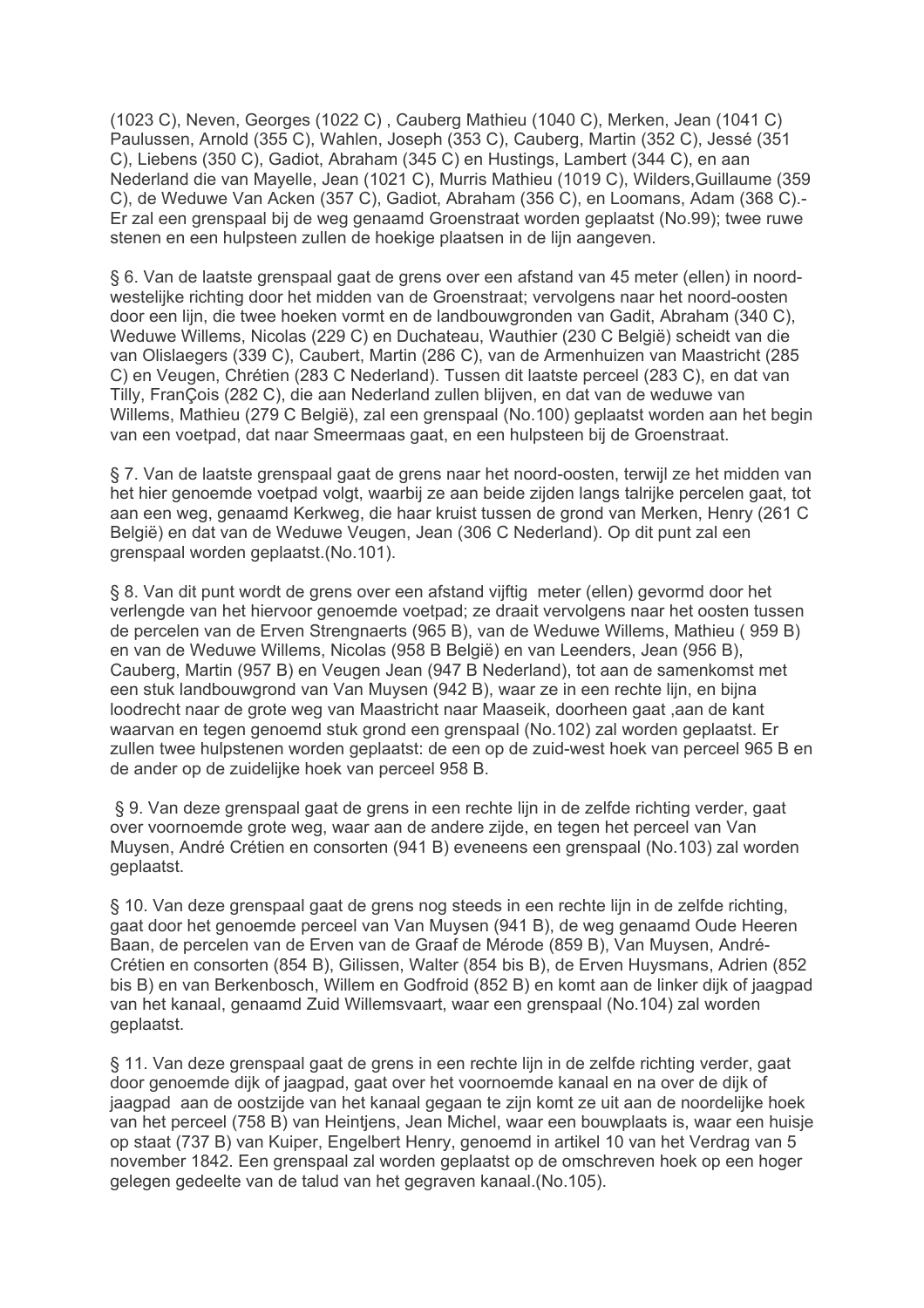§ 12. Van daar draait de grens naar het zuid-oosten, volgt dit hoger gelegen gedeelte en gaat langs het perceel 758 B van genoemde Heintjes tot tegenover de scheiding van de percelen 767 en 768 B. Op dit punt zal een hulpsteen worden geplaatst.

Van daar draait de grens weer naar het oosten, raakt het uiterste zuidelijke punt van perceel 758 B, volgt de scheidingslijn van de percelen van de Weduwe Willems, Mathieu (767, 766 en 765 B België) en van Janssens, Mathieu (768, 769 en 770 B Nederland), en, na de weg van Maastricht naar Smeermaas, die langs de Maas gaat, overgestoken te zijn, volgt ze de vastgestelde lijn van de scheiding van de twee laatste percelen, ze gaat steeds in een rechte lijn en herneemt de thalweg van deze rivier. Er zal een grenspaal bij de Maas, aan de kant van genoemde weg worden geplaatst. (No. 106).

## **ARTIKEL 24.**

## Grens tussen de gemeenten

Lanaken (België) en Borgharen (Nederland).

De grens tussen de twee koninkrijken begint weer in de Maas tegenover de haven van Smeermaas, op het punt waar stroomafwaarts van Maastricht, het rond deze stad bedongen gebied eindigt.

Dit punt wordt bepaald door de samenkomst van het verlengde van de grens van het bedongen gebied met de thalweg van de rivier.

Van daar volgt de grens de thalweg en komt voor het punt, waar op de rechter oever de gemeenten Borgharen en Itteren aan elkaar grenzen.

ARTIKFI 25

# Grens tussen de gemeenten

Lanaken (België) en Itteren (Nederland).

De grens, die nog steeds de thalweg tussen deze twee gemeenten volgt, laat aan België een eilandie (h) gelegen op enige afstand stroomafwaarts van de plaats, waar bij Hocht water afgetapt kan worden ten behoeve van het kanaal van Maastricht naar 's Hertogenbosch en komt een weinig stroomafwaarts voorbij het kasteel van Hocht, en tegenover het dorp Itteren bij een veerpont voor voetgangers, waar van de aanlegplaatsen zullen worden aangeduid door een grenspaal op de linker oever, en een andere op de rechter oever. (No.107). Een weinig stroomafwaarts bevindt zich het raakpunt van de Belgische gemeenten Lanaken en Neerharen

## ARTIKFI 26

Grens tussen de gemeenten Neerharen (België) en Itteren (Nederland).

De grens, die steeds de thalweg van de Maas blijft volgen, maakt een scherpe bocht in oostelijke richting: en laat aan België verschillende eilandies en een groot eiland (i), dat zich bevindt tegenover de uitmonding van de Geul, een kleine rivier, die de Nederlandse gemeenten Itteren en Bunde scheidt. Er zal een grenspaal worden geplaatst op het grote eiland (i) en een andere er tegenover op de rechter oever van de Maas (No.108

## **ARTIKEL 27.**

Grens tussen de gemeenten Neerharen (België) en Bunde (Nederland).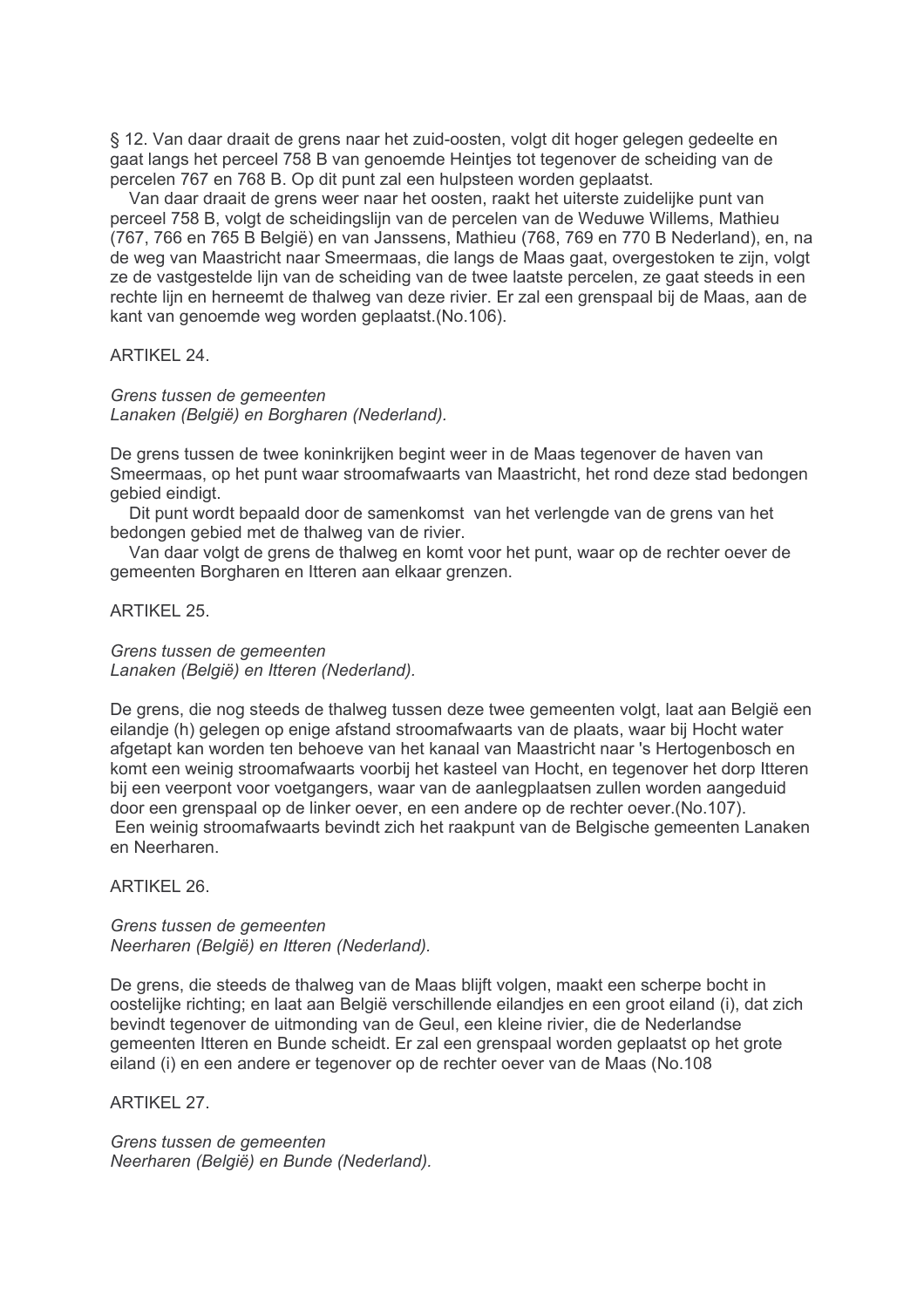De grens gaat stroomafwaarts tussen de twee gemeenten door, en na bij een veerpont voor voetgangers gekomen te zijn, waar twee grenspalen (No.109) worden geplaatst, een op de linker oever en een op de rechter oever, komt tegenover het raakpunt van de Belgische gemeenten Neerharen en Uikhoven

**ARTIKEL 28.** 

Grens tussen de gemeenten Uikhoven (België) en Bunde (Nederland).

Na over een lengte van ongeveer 400 meter (ellen) de thalweg tussen deze twee gemeenten gevolgd te hebben, komt de grens tegenover het punt waar op de rechter oever de gemeenten Bunde en Geul aan elkaar grenzen

ARTIKFI 29

Grens tussen de gemeenten Uikhoven (België) en Geul (Nederland).

Na langs het dorp Uikhoven gegaan te zijn, passeert de grens een veerpont voor voetgangers, waar op beide landingsplaatsen een grenssteen op de linker oever en een andere op de rechter oever (No.110) geplaatst zal worden.

Aan Nederland blijven enkele kleine eilandjes, en de grens komt tegenover het raakpunt van de Belgische gemeenten Uikhoven en Boorsem

ARTIKFI 30

Grens tussen de gemeenten Boorsem (België) en Geul (Nederland).

De grens, die de thalweg van de Maas tussen deze twee gemeenten blijft volgen, gaat stroomafwaarts tot aan het punt, waar, op de rechter oever de Nederlandse gemeenten Geul en Elsloo aan elkaar grenzen.

**ARTIKEL 31.** 

Grens tussen de gemeenten Boorsem (België) en Elsloo (Nederland).

De grens kruist een veer voor voertuigen, dat zich bij het dorp Elsloo bevindt, waar bij de aanlegplaatsen grenspalen (No.111) worden geplaatst, een op de linker oever en een op de rechter oever; dan maakt ze, met de thalweg van de rivier, eerst een zeer scherpe bocht naar het westen, daarna een bocht naar het zuid-westen, en, na een veerpont voor voetgangers tussen de gehuchten Geneut en Groot-Meers gepasseerd te zijn, komt ze tegenover het punt waar op de linker oever de gemeenten Boorsem en Mechelen aan elkaar arenzen.

Twee grenspalen zullen worden geplaatst bij de aanlegplaatsen van de veerpont, een op de rechter oever, en een op de linker oever bij het gehucht Geneut. (No.112

ARTIKFI 32

Grens tussen de gemeenten Mechelen (België) en Elsloo (Nederland).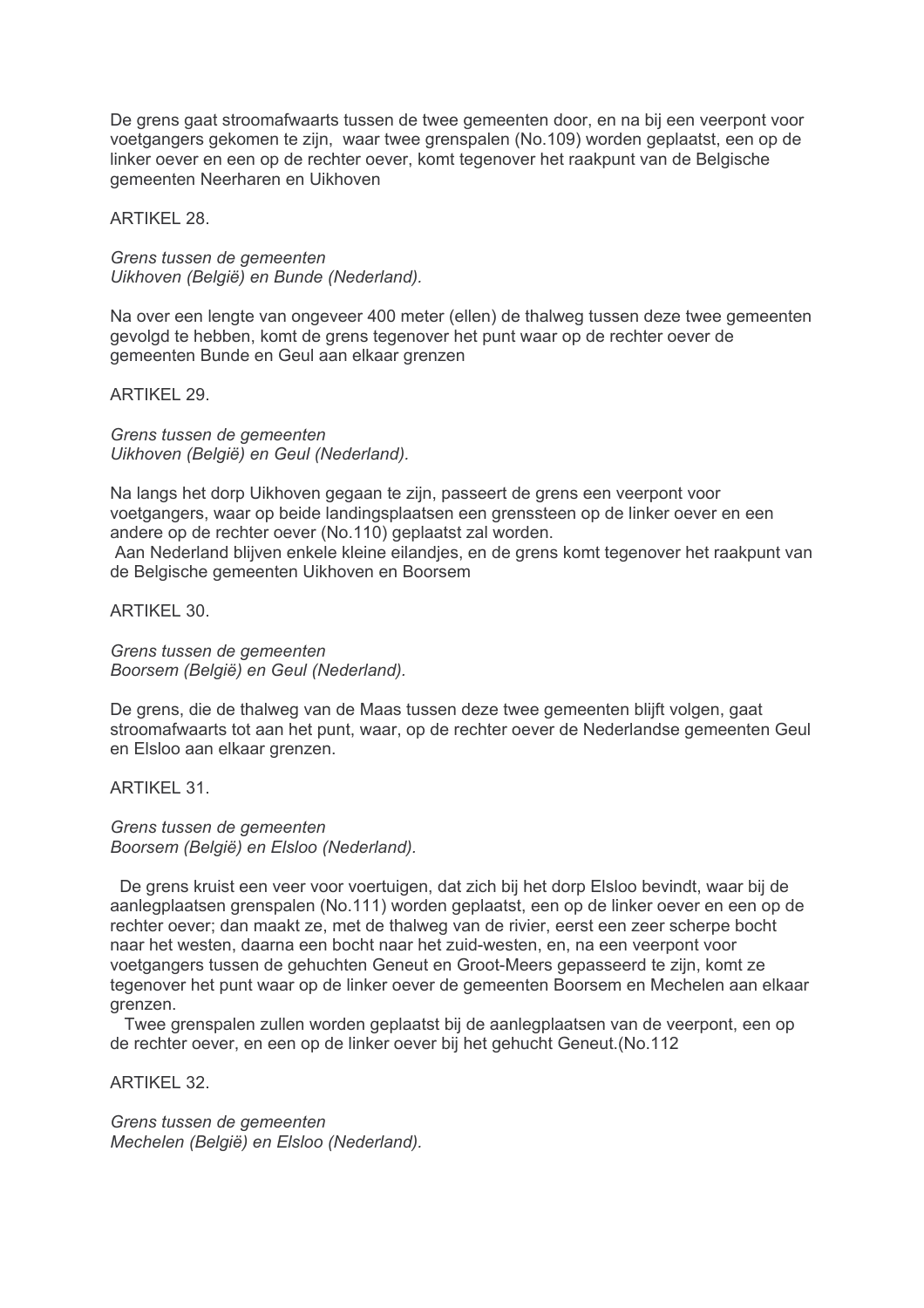Van het punt, hierboven vermeld, blijft de grens, stroomafwaarts, de thalweg van de rivier volgen, maakt een bocht om de noordelijke richting te hernemen en komt voor het raakpunt van de Belgische gemeenten Mechelen en Vucht.

**ARTIKEL 33.** 

Grens tussen de gemeenten Vucht (België) en Elsloo (Nederland).

De grens, die de thalweg blijft volgen komt tegenover het raakpunt van de Nederlandse gemeenten Elsloo en Stein, waar tegenover het eilandie (j) ligt, dat aan België blijft.

**ARTIKEL 34.** 

Grens tussen de gemeenten Vucht (België) en Stein (Nederland).

De grens komt na een afstand van ongeveer 400 meter (ellen) afgelegd te hebben. tegenover het punt, waar op de linker oever de Belgische gemeenten Vucht en Eisden aan elkaar grenzen

**ARTIKEL 35.** 

Grens tussen de gemeenten Eisden (België) en Stein (Nederland).

Het gebied van Eisden, ligt wat de lengte betreft, over een kortere afstand aan de oever van de Maas, dan het gebied van Vucht. Na een afstand van ongeveer 260 meter (ellen) te hebben afgelegd, komt de grens tegenover het begin van de gemeente Leut, na een veerpont voor voetgangers tussen Maasband (gehucht behorende bij de gemeente Stein) en Eisden gekruist te hebben. Op de aanlegplaatsen van deze pont zal een grenspaal geplaatst worden, een op de rechter oever en een op de linker oever. (No.113

ARTIKFI 36

Grens tussen de gemeenten Leuth (België) en Stein (Nederland).

De grens, die nog steeds de thalweg van de Maas volgt, passeert een veer voor voetgangers, genaamd van Mazenhoven, waar twee grenspalen (No.114) zullen worden geplaatst; een op de rechter oever en een op de linker oever; en na een eilandje (k) aan Nederland te hebben gelaten, komt ze tegenover het raakpunt van de Nederlandse gemeenten Stein en Urmond, welk punt tegenover het gebied ligt, waar, op de linker oever de gemeenten Leuth en Meeswijk aan elkaar grenzen; een veerpont voor voetgangers vaart van het ene naar het andere punt. Een grenspaal op de rechter oever en een op de linker oever duiden ze aan (No.115).

ARTIKFI 37

Grens tussen de gemeenten Meeswijk (België) en Urmond (Nederland).

De grens, die nog steeds de thalweg van de Maas volgt, laat aan Nederland een eiland (I), een weinig stroomafwaarts van Urmond, dan kruist ze een veerdienst voor voertuigen, die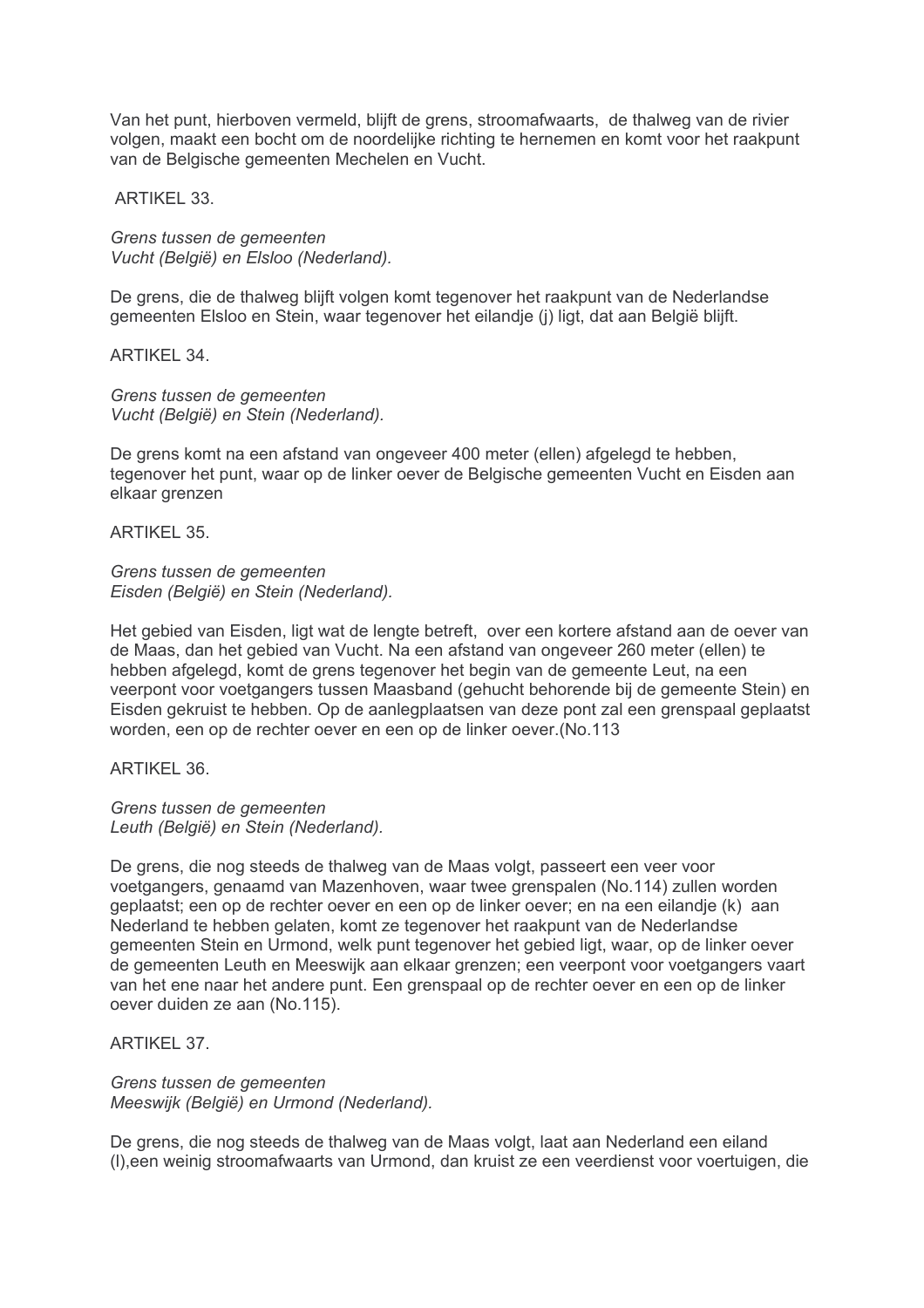beneden het dorp Berg ligt. Er zullen twee grenspalen worden geplaatst, een op de rechter oever en een op de linker oever. (No.116).

Een stukje verder komt de grens tevens tegenover het punt, waar, op de rechter oever de Nederlandse gemeenten Urmond en Obbicht en Papenhoven aan elkaar grenzen, en het op de linker oever gelegen raakpunt van de Belgische gemeenten Meeswijk en Stokkem.

#### ARTIKFI 38

#### Grens tussen de gemeenten Stokkem(België) en Obbicht en Papenhoven (Nederland).

De grens, die nog steeds de thalweg van de Maas volgt, laat aan Nederland een eiland (m) en twee eilandjes. Een grenspaal zal worden geplaatst op het eiland (m) en een andere er tegenover op de linker oever van de Maas (No.117).

De grens kruist vervolgens een pontveer voor voetgangers tegenover het dorp Obbicht, waar bij de aanlegplaatsen daarvan een grenspaal zal worden geplaatst op de rechter oever en een op de linker oever (No.118), en komt aan het op de rechteroever gelegen raakpunt van de Nederlandse gemeenten Obbicht en Papenhoven en Grevenbicht.

**ARTIKEL 39.** 

Grens tussen de gemeenten Stokkem (België) en Grevenbicht (Nederland).

De grens, die nog steeds de thalweg van de Maas volgt, maakt een bocht naar het westen. dan een andere naar het noorden en komt tegenover het op de linker oever gelegen raakpunt van de gemeenten Stokkem en Dilsen. Bij deze plaats is ook een veerpont voor voetgangers; een grenspaal zal de aanlegplaatsen op de rechter oever, en een andere op de linker oever aangeven. (No.119).

ARTIKFI 40

Grens tussen de gemeenten Dilsen (België) en Grevenbicht (Nederland).

Na over een korte afstand de thalweg van de Maas gevolgd te hebben komt de grens bij het raakpunt van de Belgische gemeenten Dilsen en Rotem.

**ARTIKEL 41.** 

Grens tussen de gemeenten Rotem (België) en Grevenbicht (Nederland).

De grens, die nog steeds de thalweg van de Maas volgt, komt tegenover het punt, waar op de linker oever de Belgische gemeenten Rotem en Elen aan elkaar grenzen.

**ARTIKEL 42.** 

Grens tussen de gemeenten Elen (België) en Grevenbicht (Nederland).

De grens, die een eiland (n) aan België laat, en die nog steeds de thalweg van de Maas volgt, gaat naar het oosten en komt tegenover het punt, waar tussen de Daniëlsweert en de Vissersweert de gemeenten Grevenbicht en Roosteren aan elkaar grenzen.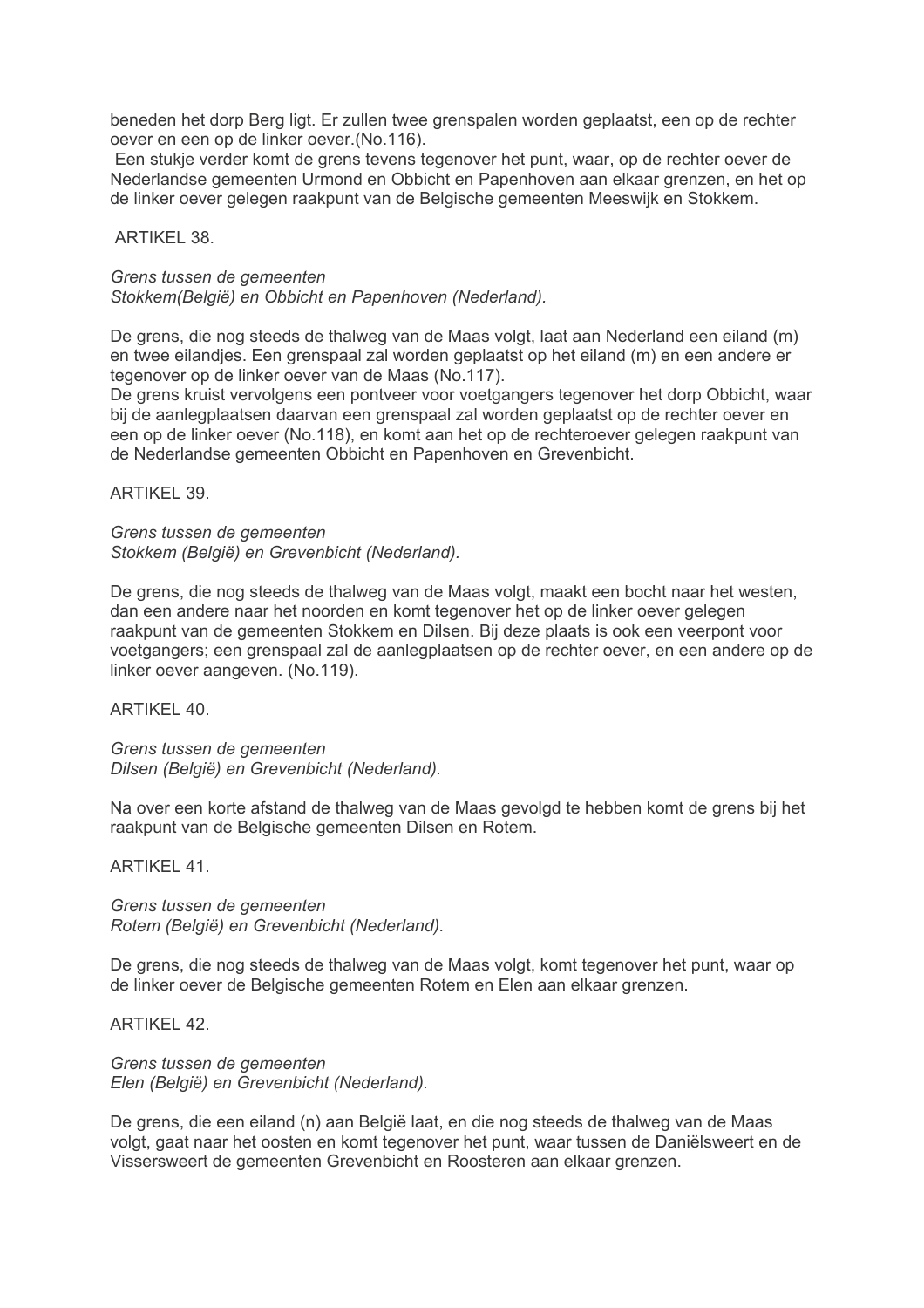# ARTIKFI 43

Grens tussen de gemeenten Elen (België) en Roosteren (Nederland).

De grens kruist, na met de thalweg een bocht naar het noord-westen gemaakt te hebben, een pontveer voor voetgangers, aangegeven op de linker oever door een grenspaal, en op de rechter oever door een andere grenspaal. (No.120).

Een eindie verder splitst de Maas zich in twee hoofdtakken. De grens volgt die aan de oostzijde tussen verschillende eilanden en eilandies, genaamd de eilanden van Elen, waarvan de belangrijkste aangegeven zijn (o. p. g. en r). De eilanden, aangeduid met o en p zullen aan België behoren; de eilanden aangeduid met g en r zullen aan Nederland behoren. Twee grenspalen zullen worden geplaatst op de eilanden p en r (No.121).

Tegenover deze eilanden en eilandies bevindt zich op de linker oever het raakpunt tussen de gemeenten Elen en Maaseik.

## ARTIKFI 44

Grens tussen de gemeenten Maaseik (België) en Roosteren (Nederland).

De grens, die nog steeds de thalweg van de Maas volgt, maakt, na voornoemde eilanden voorbij gegaan te zijn, een bocht naar het oosten en laat aan Nederland een klein eiland (s), draait vervolgens naar het noordwesten, en gaat voor de stad Maaseik, waar een veerpont voor voertuigen is, langs; twee grenspalen zullen worden geplaatst op de aanlegplaatsen van de pont; een op de rechter oever en een op de linker oever. (No.122). Een eindie verder komt de grens, die naar het noordoosten draait, tegenover het op de rechter oever gelegen raakpunt van de Nederlandse gemeenten Roosteren en Ohé en Laak.

**ARTIKEL 45.** 

Grens tussen de gemeenten Maaseik (België) en Ohe en Laak (Nederland).

Vandaar blijft de grens steeds de thalweg volgen, maakt, met de Maas een geweldige omloop, laat een eiland (t) aan Nederland, en kruist tegenover de herberg "De Leeuwerik" een voetveer, waar op de aanlegplaatsen daarvan twee grenspalen (No.123) zullen worden geplaatst; een op de linker oever en een andere op de rechter oever, daarna laat ze een eiland (u) aan België en komt tegenover het punt, waar, op de linker oever de Belgische gemeenten Maaseik en Ophoven aan elkaar grenzen.

ARTIKFI 46

Grens tussen de gemeenten Ophoven (België) en Ohe en Laak (Nederland).

De grens gaat slechts over een afstand van ongeveer 600 meter (ellen) tussen deze twee gemeenten; ze komt daarna tegenover het raakpunt, op de rechter oever, van de Nederlandse gemeenten Ohe en Laak en Stevensweert.

**ARTIKEL 47.** 

Grens tussen de gemeenten Ophoven (België) en Stevensweert (Nederland).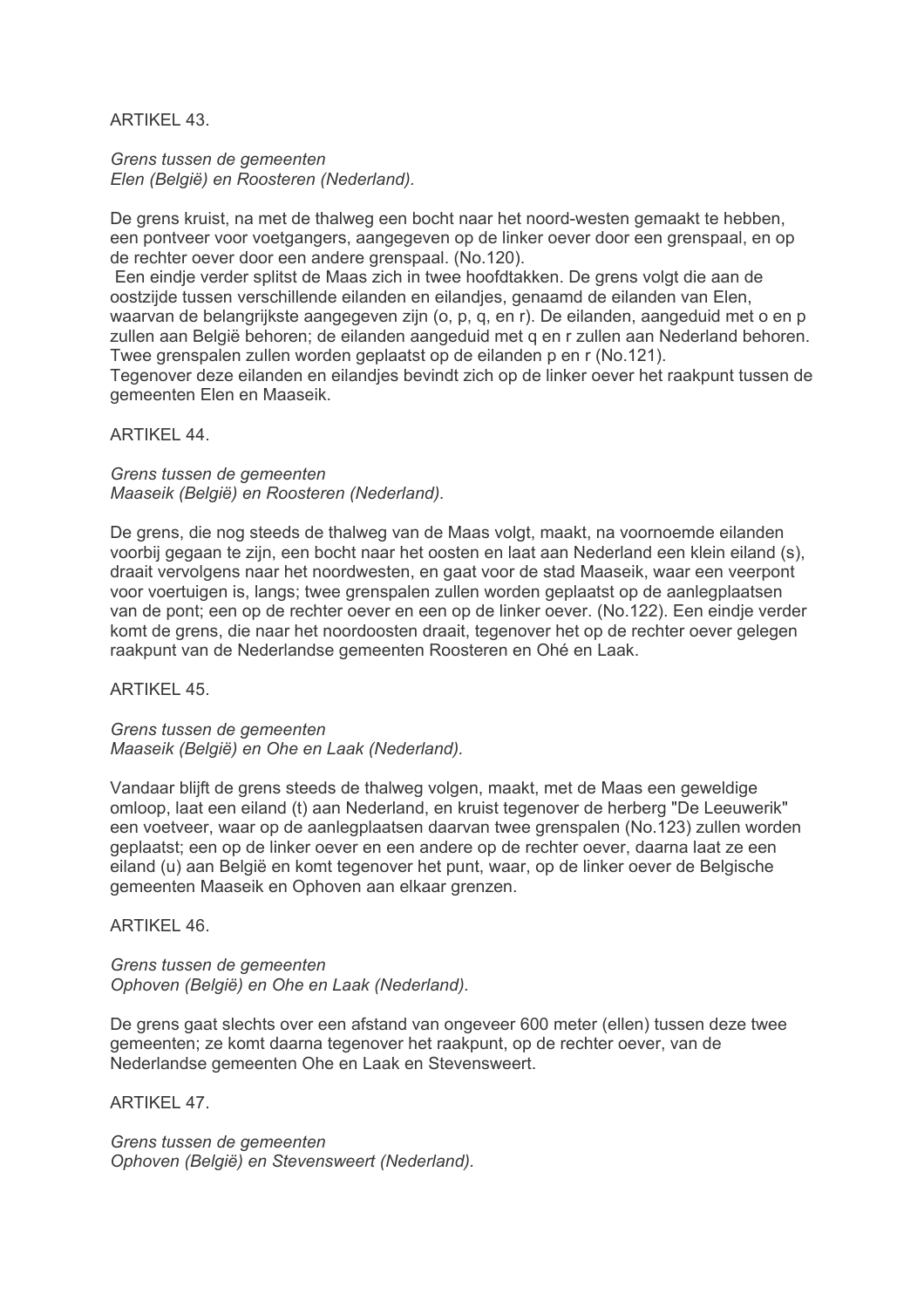De grens, die de thalweg van de Maas blijft volgen, maakt een bocht naar het oosten, en komt weldra tegenover het punt, waar op de linker oever de Belgische gemeenten Ophoven en Kessenich aan elkaar grenzen.

**ARTIKEL 48.** 

Grens tussen de gemeenten Kessenich (België) en Stevensweert (Nederland).

De grens, die nog steeds de thalweg van de Maas blijft volgen, draait naar het noorden, gaat voor de stad Stevensweert langs, waar ze een veerdienst voor voertuigen kruist, waarvan de op- en afritten op de rechter oever door een grenspaal, en, op de linker oever door een andere grenspaal (No.124) worden aangegeven.

Van daar blijft de grens de thalweg van de Maas volgen en komt weldra tegenover het punt waar op de linker oever de gemeente Kessenich (België) en het gebied van Stevensweert aan elkaar grenzen.

## **ARTIKEL 49.**

## Grens door het gebied van de gemeente Stevensweert.

De grens, die de thalweg van de Maas blijft volgen, laat aan België het schiereiland genaamd Koele Grientsteen, waarop een grenspaal (No.125) geplaatst wordt, en komt tegenover het schiereiland genaamd Koele Grient op een punt, gelegen op zestig meter (ellen) afstand stroomopwaarts van de scheiding van de percelen 6 en 2 sectie A van Stevensweert. Het is daar waar de Maas ophoudt de grens te vormen tussen de twee staten. Op dit punt, en op genoemde afstand, zal op het perceel 6 een grenspaal worden geplaatst. en een andere er tegenover op de rechter oever van de Maas. (No.126).

## **AFDELING 2.**

GRENS VANAF DE MAAS TOT AAN DE SCHELDE. GRENS GEVORMD DOOR HET DEEL VAN DEZE RIVIER. DAT DE PROVINCIE ANTWERPEN SCHEIDT VAN DE PROVINCIE ZEELAND.

## ARTIKEL 50.

## Grens door het gebied van Stevensweert.

Van de grenspaal, geplaatst op de linker oever van de Maas, gaat de grens in een rechte lijn naar het contactpunt van de percelen No. 119, 120 en 153 C van Thorn, gaat in deze richting door de percelen 6, 5 en 4 van de Koele Grient, sectie A van Stevensweert en bereikt de oude gemeentegrens tussen Stevensweert en Thorn. Op dit punt zal een grenssteen geplaatst worden (No.127).

Door deze grensafbakening blijft het zuidelijke deel van de Koele Grient aan België, terwijl het noordelijke deel van dit schiereiland aan Nederland wordt afgestaan.

ARTIKFI 51

## Grens door de gemeente Thorn.

§ 1. Van de laatste grenspaal gaat de grens in de omschreven richting verder, gaat door de percelen 159, 158, en bereikt de dijk van de Maas, waar een grenspaal (No. 128) geplaatst zal worden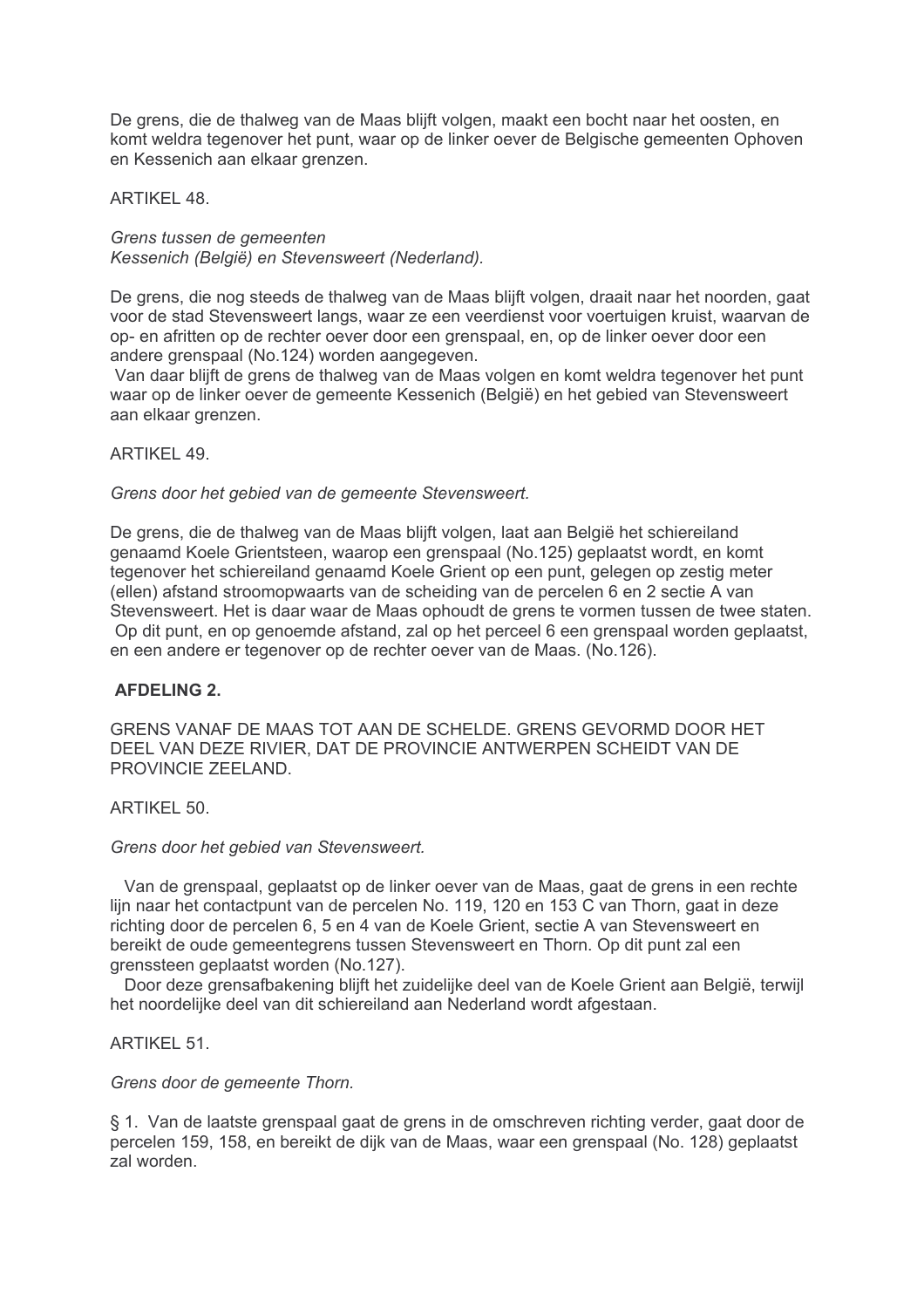§ 2. Van daar gaat de grens in de zelfde richting verder, gaat door het perceel 153 C en komt aan het raakpunt van dit perceel met de percelen nos. 119 en 120, genoemd in het vorige artikel. Ze scheidt deze twee laatsten, gaat door het perceel 127 C om te komen aan het raakpunt van dit perceel met de percelen 124 en 123 C; volgt de noordelijke zijde van 124 en de noordelijke hoek van deze laatste, ze gaat door de percelen 127 en 132 en richt zich op het raakpunt van die, genummerd 103 en 99 C van Thorn, met de weg, genaamd Koolweg. Op dit punt zal een grenspaal geplaatst worden(No. 129).

§ 3. Van deze grenspaal volgt de grens de scheiding van de percelen 103 C en 100 C van die, genummerd 99, 98, 97, 96 en 288 C en komt aan de oude gemeentegrens tussen Kessenich (België) en Thorn (Nederland). Op dit punt zal een grenssteen geplaatst worden (No. 130).

Door de grensscheiding, die het onderwerp van dit artikel uitmaakte, worden alle percelen van de gemeente Thorn (Nederland), die gelegen zijn ten zuiden van de lijn, die hiervoor omschreven is, afgescheiden van deze gemeente, om aan België te worden toegevoegd.

## **ARTIKEL 52.**

## Grens tussen de gemeenten Kessenich (België) en Thorn (Nederland).

§ 1. Van de laatste grenspaal herneemt de grens de gemeentegrens tussen Kessenich en Thorn, bereikt de weg, genaamd Maastrichterweg of Luikerweg, aan de kant waarvan, bij de scheiding van de percelen 319 bis van Kessenich en 89 C van Thorn, een grenspaal (No. 131) zal worden geplaatst.

§ 2. Van daar gaat de grens naar het noordwesten, dan naar het noorden, na eerst de hiervoor omschreven weg overgestoken te zijn, scheidt vervolgens de percelen 74 tot 71, 35 tot 32, 30, 28 tot 25, 11, 4, 3 bis, 3, 2 en 1 B van Kessenich van 88, 86, 84, 286, 70 tot 68, 285 en 61 C van Thorn. Een grenspaal (No. 132) zal worden geplaatst op de oostelijke hoek van het perceel 1 B van Kessenich en een hulpsteen daar, waar de grens het weggetie. genaamd Maaseiker Weegsken, snijdt.

## ARTIKFI 53

## Grens door de gemeente Thorn.

Van deze grenspaal verlaat de grens de oude gemeentegrens, om langs een gebroken lijn naar het noorden te gaan, en volgt vervolgens de scheiding van de percelen 63 en 62, van 61 en 59 C, en komt aan de beek, genaamd Otters Beek, waar een hulpsteen geplaatst zal worden.

Van daar gaat de grens naar het westen en volgt het midden van de genoemde beek, tot aan het punt, waar de grens opnieuw aan de oude gemeentegrens komt. Op dit punt zal een grenspaal (No.133) worden geplaatst.

Door de grensscheiding, omschreven in dit artikel houden de percelen 62, 63, 64, 65, 66 en 67 van Thorn op deel uit te maken van deze gemeente, om te worden verenigd met België.

ARTIKFI 54

Grens tussen de gemeenten Kessenich (België) en Thorn (Nederland).

§ 1. Van de laatste grenspaal gaat de grens samen met de oude gemeentegrens, komt aan de weg van Thorn, aan de kant waarvan, en op de westelijke hoek van het perceel 23 C van Thorn, een grenspaal (No. 134) zal worden geplaatst.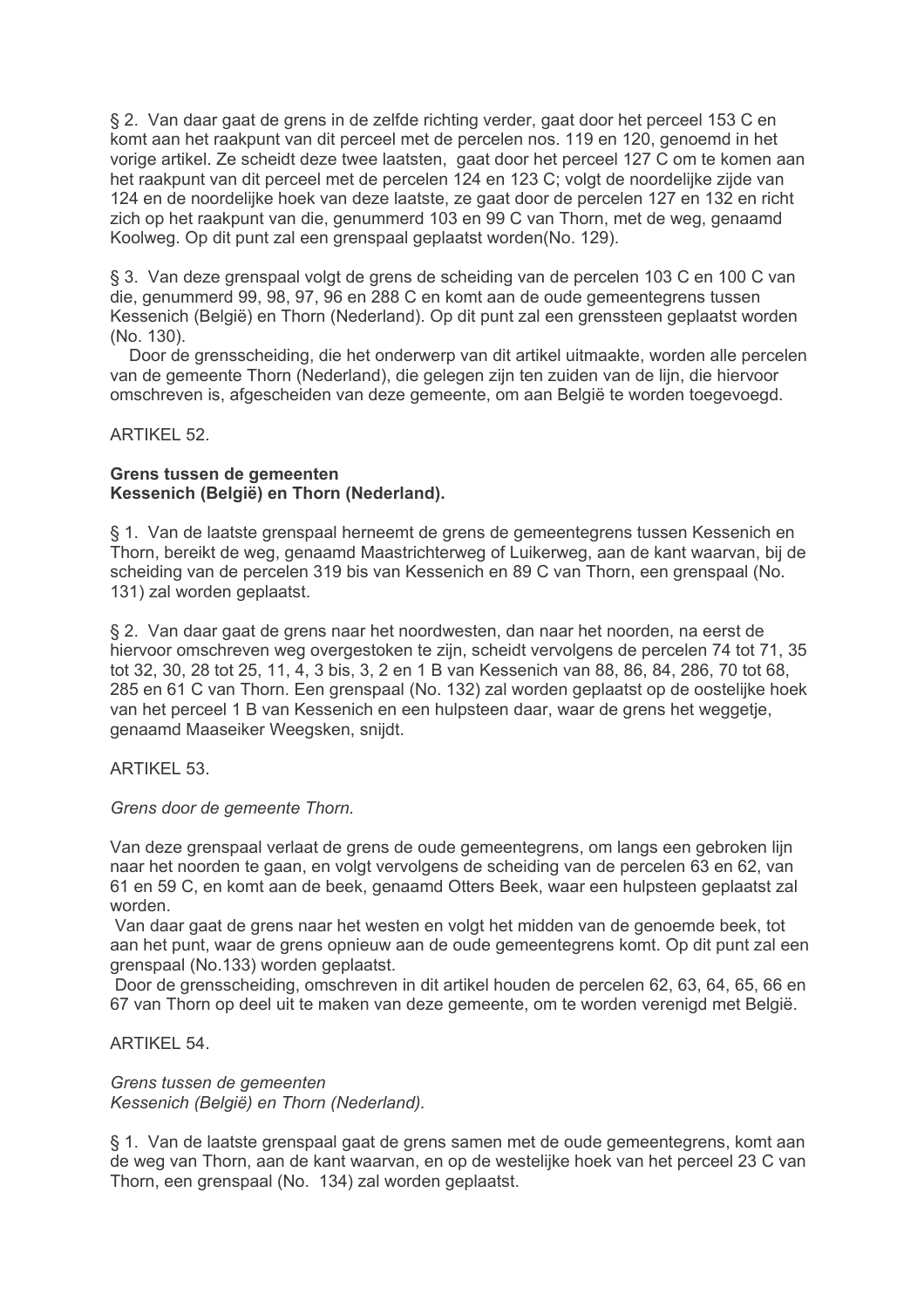§ 2. Van daar, na de genoemde weg overgestoken te zijn, gaat de grens naar het noorden, door het midden van een sloot, die in westelijke richting om het perceel 1 C van Thorn, genaamd Koevert, gaat, en komt aan de Ittervoorderbeek, waar een hulpsteen zal worden geplaatst.

Van daar herneemt de grens in al zijn kronkelingen het midden van de Ittervoorderbeek. tot aan het punt van scheiding van de gemeenten Thorn en Ittervoort. Op dit punt zal een grenspaal (No. 135) worden geplaatst.

#### **ARTIKEL 55.**

#### Grens tussen de gemeenten

Kessenich (België) en Ittervoort (Nederland).

§ 1. Van de laatste grenspaal blijft de grens het midden van de beek, genaamd Ittervoortsebeek, volgen, tot aan het punt, waar deze beek het perceel 396 scheidt van 444 sectie B van Ittervoort. - Op dit punt, en op dit laatste perceel, zal een hulpsteen worden geplaatst.

Van daar verlaat de grens de voornoemde beek, gaat naar het zuidwesten door het midden van een sloot, die de Vijverbroek, sectie A van Kessenich, scheidt van de percelen 444, 654 en 655 B van Ittervoort. - Op de scheiding van de percelen 655 B van Ittervoort en 601 A van Kessenich zal een hulpsteen worden geplaatst.

Van daar gaat de grens naar het westen, volgt de noordelijke zijde van de percelen 601, 599, 600 en 568 A van Kessenich, en komt aan de grote weg van Maastricht naar Venlo, aan de kant waarvan, en tegenover de scheiding van de percelen 568 A van Kessenich en 551 B van Ittervoort een grenspaal (No. 136) geplaatst zal worden.

§ 2. Van daar gaat de grens in de zelfde richting verder, en scheidt, na genoemde weg over gegaan te zijn, de percelen 567 en 563 A van Kessenich, van het perceel 553 B van Ittervoort: en ze verlaat de gemeentegrens aan de noordelijke hoek van het perceel 563 A van Kessenich, om in de zelfde richting de scheiding van de percelen 555 met 553 en 554 van sectie B van Ittervoort te volgen; daarna gaat ze weer langs de oude gemeentegrens verder en scheidt de percelen 539, 538, 537, 631, 630, 534 B van Ittervoort van de percelen 556 en 555 A van Kessenich en komt aan het contactpunt van drie gemeenten: Kessenich (België) en Ittervoort en Neeritter (Nederland); er zal een grenspaal (No. 137) geplaatst worden; een hulpsteen zal worden geplaatst op het raakpunt van de percelen 553, 554 en 555 B van Ittervoort.

Bij de in de laatste paragraaf omschreven grensafscheiding houden de percelen 555 en 556 B van Ittervoort op deel van deze gemeente te zijn en worden afgestaan aan België.

## **ARTIKEL 56.**

#### Grens tussen de gemeenten Kessenich (België) en Neeritter (Nederland).

§ 1. Van het laatste punt, dat hiervoor werd vastgesteld, gaat de grens in de zelfde richting verder, scheidt de percelen 555 en 554 A van Kessenich van 128, 1132, 1131 en 132 A van Neeritter, volgt een sloot tussen de percelen 551, 550 A van Kessenich en 132 A van Neeritter, en komt aan de beek, genaamd Itter. Een hulpsteen zal dit punt aangeven.

Van daar draait de grens naar het zuiden, gaat weer langs het midden van de beek tot aan een brug van de weg, genaamd Molenstraat of Kessenerweg, waar een grenspaal (No. 138) zal worden geplaatst.

§ 2. Van daar gaat de grens naar het midden van een sloot, die in verbinding staat met de Itter en die om de bijgebouwen van het kasteel van Kessenich gaat, waarbij drie belangrijke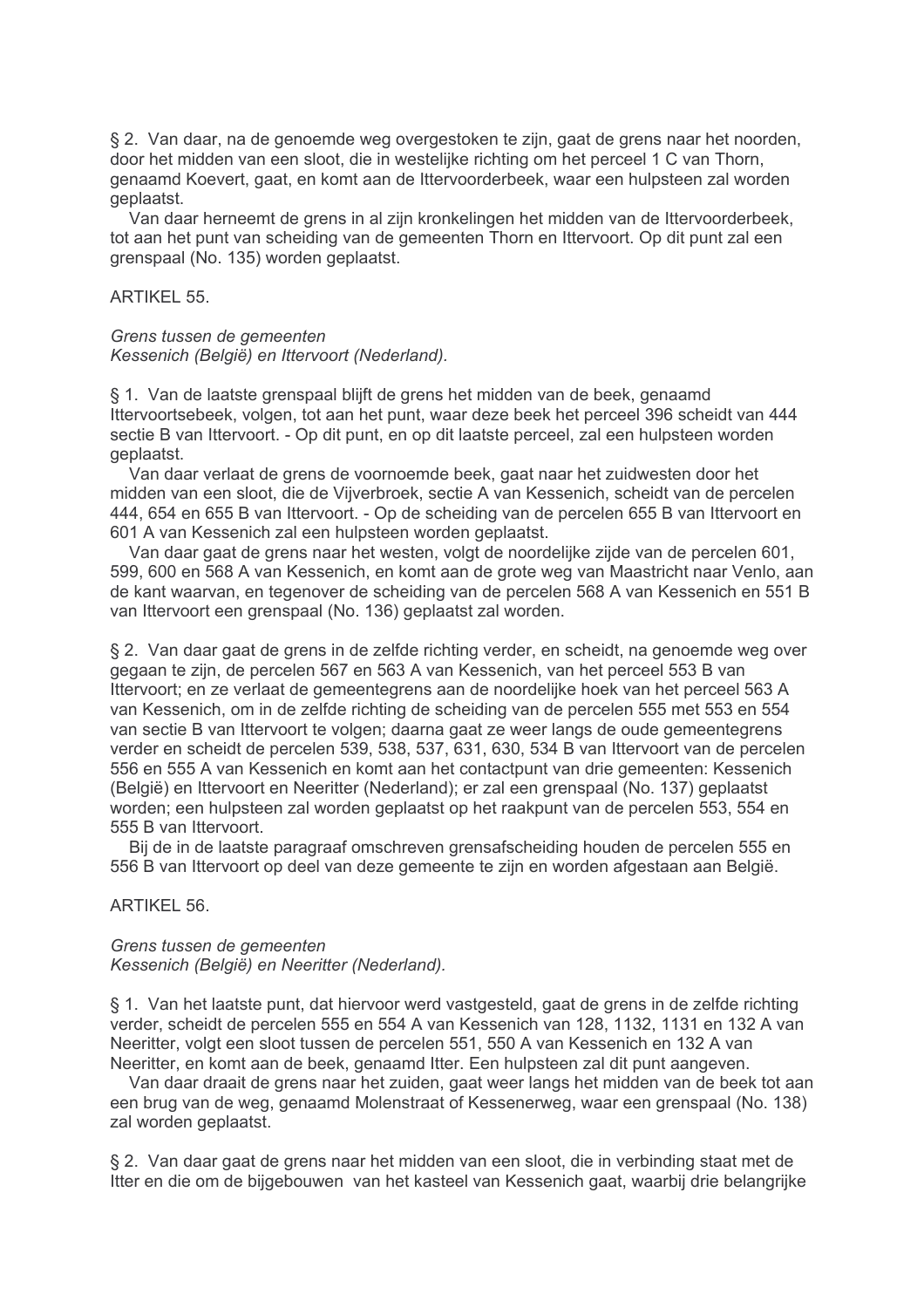hoeken worden gemaakt, scheidt de percelen 541, 540, 539, 537 en 533 A van Kessenich, van 757, 765 en 764 A van Neeritter en komt opnieuw aan de beek, genaamd Itter. Een hulpsteen zal dit punt aangeven, en drie andere zullen worden geplaatst op de drie hiervoor vermelde hoeken.

De grens herneemt vervolgens in zuidwestelijke richting het midden van de Itter, die ze in al haar kronkelingen volgt, tot aan de brug, genaamd Vrinsenbrug, geplaatst tussen de landweg van de gemeente Kessenich en het perceel 842 A van Neeritter.

Twee hulpstenen zullen bij de bruggen over de Itter, genaamd Lakerbrug en Heukenhoverbrug worden geplaatst, en een grenspaal (No. 139) zal bij de Vrinsenbrug worden geplaatst.

Deze laatste zal het punt aangeven, waar de grens de oude gemeentegrens verlaat, om door de gemeente Neeritter te gaan.

#### **ARTIKEL 57.**

Grens door de gemeente Neeritter.

§ 1. Van de brug, genaamd Vrinsenbrug, die aan beide landen zal toebehoren, verlaat de rijksgrens de gemeentegrens en richt zich naar het noorden, na eerst de percelen van Bounan de Ryckholt (842 en 840 A) doorsneden te hebben; ze volgt dan de westelijke zijde van het perceel 841 van de zelfde persoon, draait van daar naar het westen en gaat langs de noordelijke zijde van de percelen van Bounan de Ryckholt (840 en 1278 A) om te komen aan de zuidelijke hoek van het perceel van de gemeente Neeritter (1283 A).

Op dit punt zal een grenspaal (No. 140) worden geplaatst.

§ 2. Van af deze grenspaal gaat de grens in noordoostelijke richting en volgt de westelijke zijde van de percelen van de gemeente Neeritter (1283 A) en van Bounan de Ryckholt (908 A), tot tegenover de scheiding van de percelen van Brunen, H, (1271 A) en van Bounan de Ryckholt (907 A). Draait vervolgens naar het westen, tot aan de zuidelijke hoek van het laatste perceel, waar een hulpsteen geplaatst zal worden. Ze gaat verder naar het noordoosten, en scheidt een perceel van de gemeente Neeritter (1279 A) van die van Bounan de Ryckholt (907 en 976) en van Raadschilders, Jean (906 A).

Van daar volgt ze de oostelijke zijde van genoemd perceel 976 en komt aan de oostelijke hoek er van en ze gaat in een rechte lijn naar de zuidoost hoek van het perceel van de Erven Swachten (1315 A), waar ze in noordelijke richting langs gaat en volgt de lijn die haar scheidt, evenals van Raadschilders, Jean (970 A) van het perceel toebehorend aan Van Kessel (1302 A), om aan de zuidoostelijke hoek van een ander perceel (965 A) van de genoemde Raadschilders te komen.

Op deze hoek zal een grenspaal (No. 141) worden geplaatst en twee hulpstenen zullen worden geplaatst op de hoeken van de percelen 976 en 1315.

§ 3. Van daar gaat de grens in de zelfde richting verder, volgt het midden van een sloot, die in westelijke richting langs het perceel van Raadschilders, Jean. (1300 A) gaat, tot aan het punt van scheiding van de percelen van Blenkers, H, (1313 A) en van de Weduwe Goossens (1312). Ze gaat vervolgens naar het westen, dan naar het zuiden, en gaat om een perceel van Raadschilders, Jean (962 A), tot tegenover de zuidelijke hoek van een ander perceel van de zelfde Raadschilders (1310 A), waar een hulpsteen geplaatst zal worden.

Van daar, aangekomen op de voornoemde hoek, volgt ze de zuidelijke zijde van dit perceel (1310), evenals die van het perceel 1014, toebehorende aan de zelfde persoon, aan het uiteinde waarvan men een grenspaal (No. 142) zal plaatsen.

§ 4. Van daar draait de grens naar het noorden, dan naar het oosten, gaat om het reeds genoemde perceel 1014, tot tegenover de sloot, die het veld van Kuppens, Jean. (1013 A) van een bos (1016 A) van de zelfde persoon scheidt; op dit punt zal een hulpsteen worden geplaatst.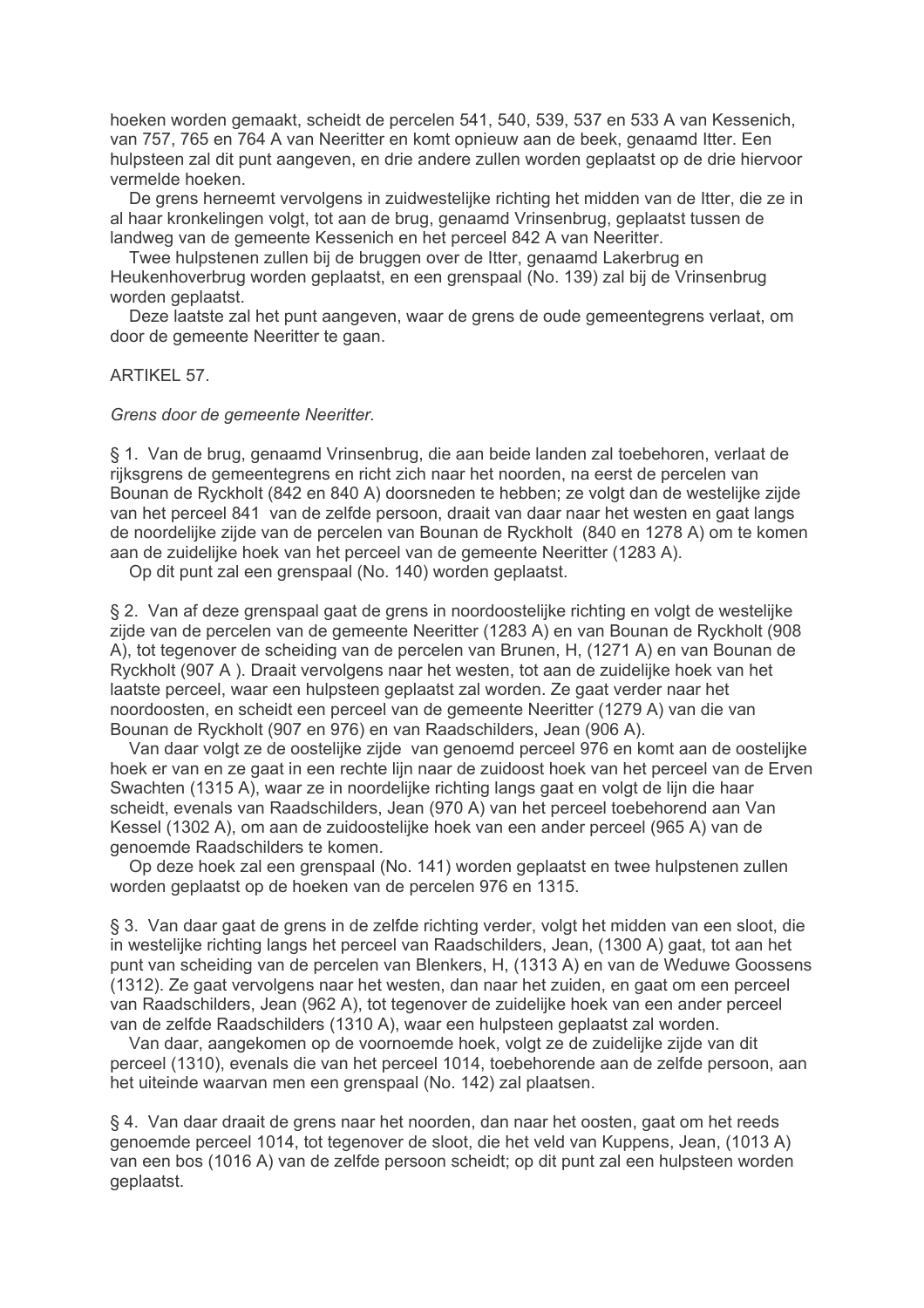Van deze steen volgt de grens de sloot, gaat met haar naar het oosten, naar het noorden en naar het westen om het land (1013) van genoemde Kuppens, Jean, tot bij de boerderij. genaamd Kuppershof, bij de zuidelijke hoek bij het bos van Van Essen (1337 A), waar een hulpsteen zal worden geplaatst.

Van daar gaat de grens naar het westen volgt een sloot, die langs de zuidzijde van dit bos en van dat van Van Voort (1336 A) gaat en bereikt de weg, genaamd Beekerweg, waar een grenspaal (No. 143) zal worden geplaatst.

§ 5. Van dit punt gaat de grens naar het noorden via het midden van de genoemde weg, tot aan de brug, (die aan België blijft), gelegen over de beek, genaamd Grote Beek. Hier zal een grenspaal (No. 144) worden geplaatst.

## **ARTIKEL 58.**

## Grens tussen de gemeenten Beersel Kessenich (België) en Neeritter (Nederland).

Van daar gaat de grens naar het oosten, volgt het midden van de hiervoor genoemde beek. tot aan de brug in de weg van Neeritter naar Stamproy, welke brug aan Nederland blijft, en waarbij een grenspaal (No. 145) zal worden geplaatst.

Dit punt is tevens het contactpunt tussen de gemeenten Neeritter en Hulsel (Nederland) en het gebied van Beersel Kessenich (België).

#### ARTIKFI 59

#### Grens tussen het gebied van

Beersel-Kessenich (België) en de gemeente Hunsel (Nederland).

Van deze brug gaat de grens naar het westen en volgt de as van de hiervoor omschreven weg, tot aan de oostelijke hoek van het perceel van Broens. Jean (661 C van Hunsel), welk perceel aan België blijft. Er zal een grenspaal (No. 146) worden geplaatst.

ARTIKEL 60.

## Grens door de gemeente Hunsel

De grens, die om het hierboven vermelde perceel 661 heen gaat, komt aan de beek. genaamd Loose Beek, waar een grenspaal (No.147) zal worden geplaatst, die het punt zal aangeven waar de grens weer aan de oude gemeentegrens tussen Hunsel en het gebied van Beersel-Ittervoort komt.

#### ARTIKFI 61

Grens tussen het gebied van Beersel-Ittervoort (België) en Hunsel (Nederland).

De grens, die naar het noorden gaat, volgt het midden van de hiervoor omschreven beek, en komt weldra bij het punt waar de oude gemeentegrens van Hunsel deze beek verlaat en gaat naar het noordwesten. Er zal een grenspaal (No. 148) geplaatst worden.

## **ARTIKEL 62.**

Grens door de gemeente Hunsel.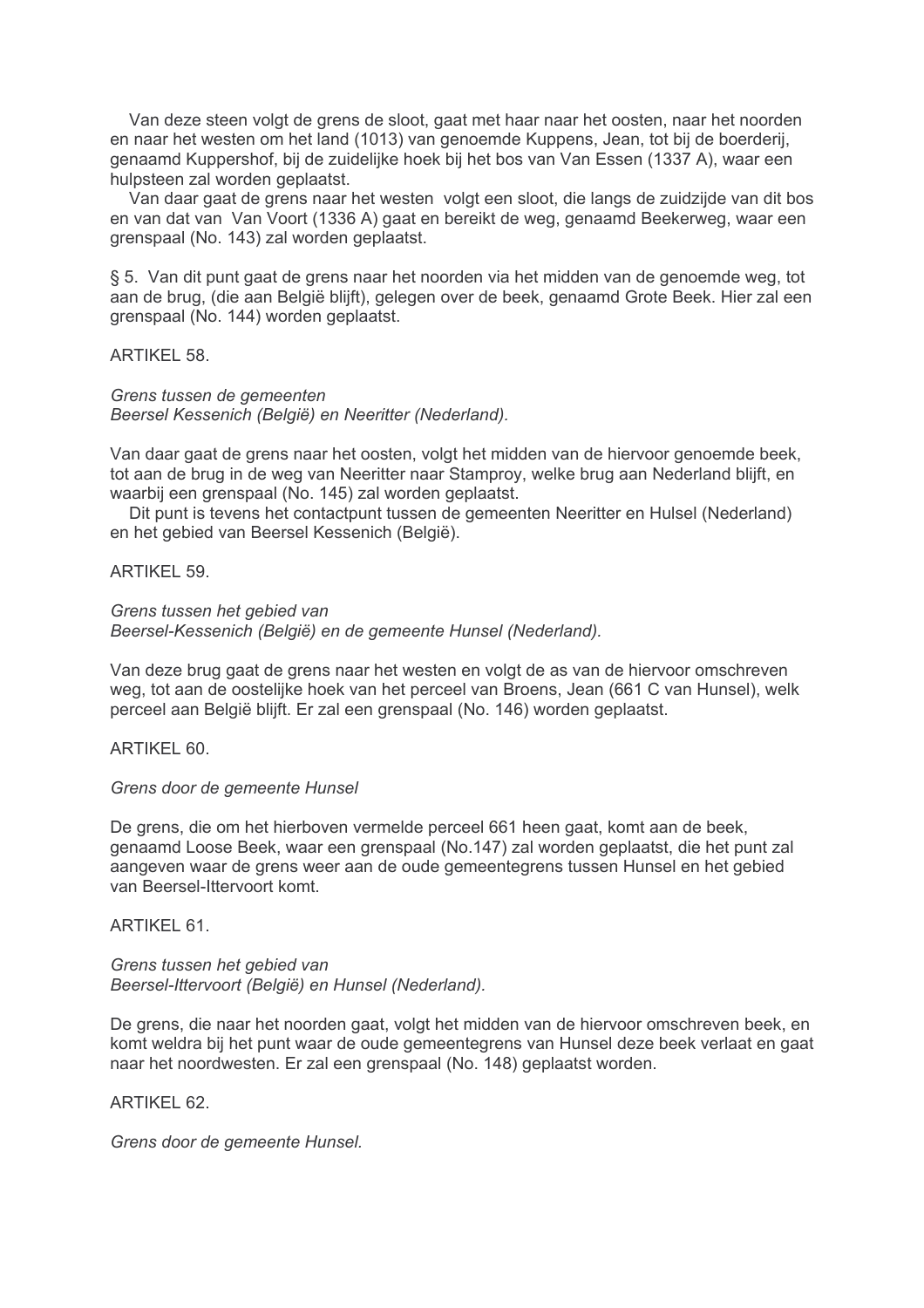§ 1. De rijksgrens verlaat de gemeentegrens, gaat door de gemeente Hunsel, en blijft het midden van de voornoemde beek in noordelijke richting volgen, tot aan een brug, gelegen aan een particuliere weg (1042 C), die het verlengde is van een landweg. Een grenspaal (No. 149) geplaatst op de oostelijke hoek van een perceel van de Weduwe Linsen (1047 C). zal dit punt aangeven.

§ 2. Van daar gaat de grens naar het noordwesten, daarna naar het westen, volgt het midden van de particuliere weg en de voornoemde landweg, gaat over de weg van Beersel naar Haler, tot aan de komst aan een nieuwe weg, die naar het noorden gaat, tussen de percelen van Lavaux, H.J. en Fulkens, Pierre (544 en 630 D van Hunsel) - Op dit punt en op de zuidwestelijke hoek van het eerste van deze percelen zal een grenspaal (No. 150) worden geplaatst en een hulpsteen op de belangrijkste hoek van de weg.

§ 3. Van daar gaat de grens naar het noorden langs de as van voornoemde weg tot tegenover de scheiding van de bospercelen van Geutjes, Jean (546 D), die aan België blijven en de eveneens beboste percelen van Wolters, Andries (547 D), dat aan Nederland blijft en waar een hulpsteen zal worden geplaatst. De grens komt, na deze twee percelen te hebben gescheiden, aan een weg, waarvan ze het midden in noordelijke richting volgt tot tegenover de scheiding van de percelen van Moors, Jacobus (631 D), dat aan België blijft en van de Weduwe Haldermans, Mathijs (571 D), dat aan Nederland blijft, en waar een hulpsteen geplaatst zal worden.

De grens gaat, na de percelen van Moors, Jacobus (631 en 632 D) van die van de Weduwe Haldermans, Mathieu 571, 572 en 573 D gescheiden te hebben, iets naar het zuiden, daarna in westelijke richting, terwijl ze tussen twee percelen, toebehorende aan de gemeente Stamproy, en waarvan een met het nummer 656 D aan België blijft, en de ander met het nummer 574 D aan Nederland blijft. Aan het einde van deze twee percelen komt de grens aan de gemeente Stamproy. Op dit ontmoetingspunt zal een grenspaal (No. 151) worden geplaatst.

ARTIKEL 63.

## Grens tussen het gebied van

Beersel-Hunsel (België) en de gemeente Stramproy (Nederland).

§ 1. Van het laatste vastgestelde punt volgt de grens de oude gemeentegrens tussen Stramproy en Hunsel, gaat naar het zuid-westen, gaat over de weg van Stramproy naar Hunsel, laat aan België het perceel, dat toebehoort aan de gemeente Stramproy (656 D van Beersel): aan Nederland die van de gemeente Stramprov, van Teuwen, Jean Mathieu, en van de Weduwe Eerens, Arnold (B van Stramprov), en komt aan de weg, genaamd de Nieuweweg, aan de kant waarvan een hulpsteen zal worden geplaatst.

Van daar, na over de genoemde weg gegaan te zijn, gaat de grens in de zelfde richting verder en laat aan België de percelen van de gemeente Hunsel (175 D), van Van Numissen, Théodore (176 D) en van Teuwen. Jean Mathieu (178 D van Beersel) en komt aan een weg genaamd Bosstraatie, aan de kant waarvan een hulpsteen zal worden geplaatst.

Van dit punt gaat de grens naar het zuiden en volgt de as van een weg die samenkomt met de voornoemde weg en juist tegenover de scheiding van de percelen 733 en 732 D van Beersel, waar een grenspaal (No. 152) geplaatst zal worden.

§ 2. Van daar gaat de grens naar het noord-westen, scheidt het genoemde perceel 732 van die van Schakeres, Théodore en van de Erven van Francois Weekers (B van Stramproy), en komt aan een beek. Een hulpsteen zal worden geplaatst op dit punt, op de noordelijke hoek van het genoemde perceel 732.

Van deze hulpsteen gaat de grens naar het westen door het midden van de hiervoor genoemde beek, die de grens in al zijn kronkelingen volgt, tot aan het oude raakpunt van de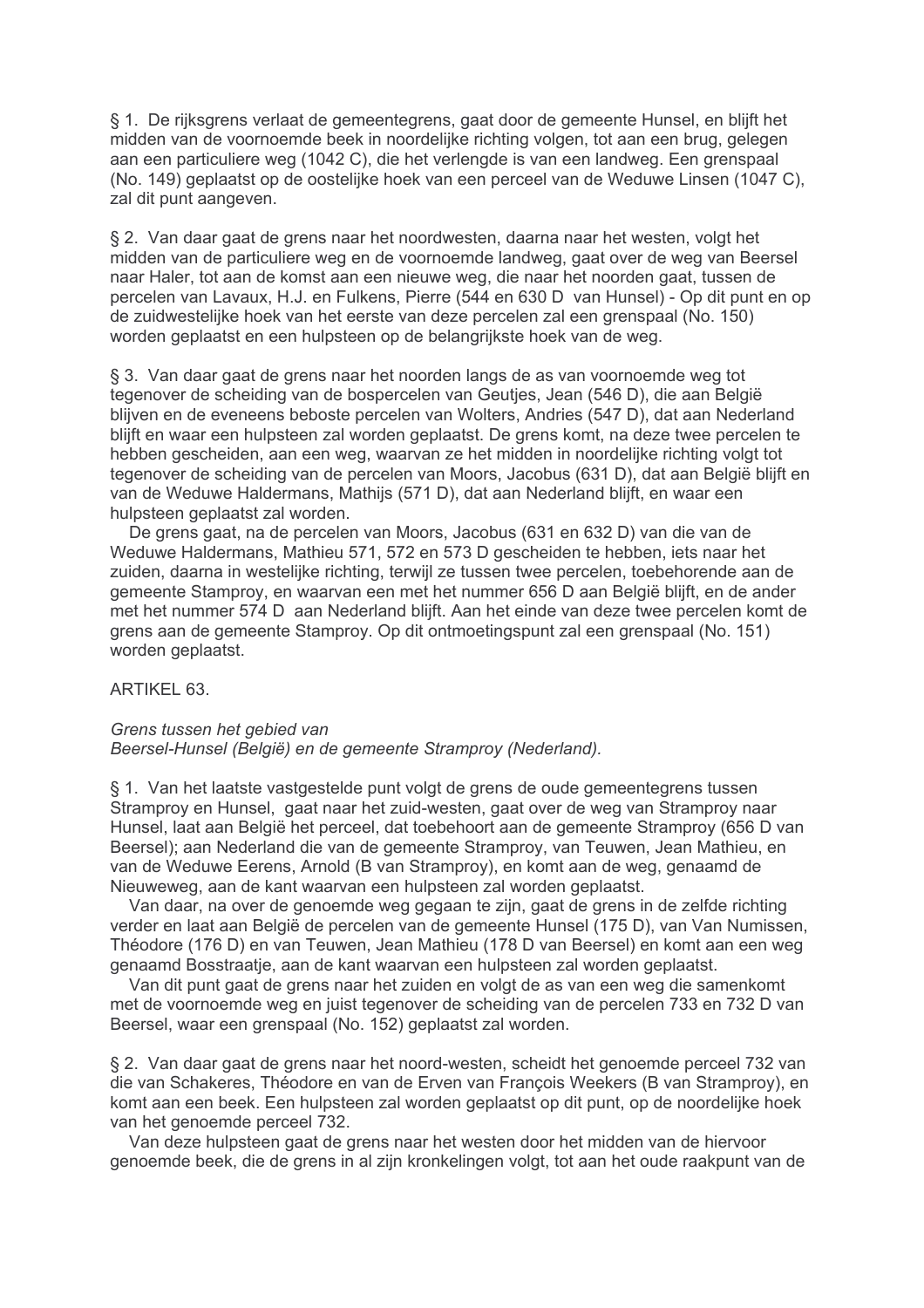drie gemeenten Hunsel, Stramproy en Neeritter. Op dit punt en op de zuidelijke hoek van het perceel van Cremers, Jaques zal een grenspaal (No. 153) worden geplaatst.

## ARTIKEL 64.

Grens tussen het gebied van Beersel-Neeritter (België) en de gemeente Stramproy (Nederland).

§1. Van de laatste grenspaal gaat de grens samen met de oude gemeentegrens, gaat naar het noord-westen en volgt weer het midden van de beek, hiervoor genoemd, tot aan de noord-west hoek van het perceel van Van Ummersen. Théodore (1023 C van Beersel-Neeritter). Op dit punt zal een hulpsteen worden geplaatst.

Van daar gaat de grens langs een klein stuk langs de westelijke zijde van voornoemd perceel, scheidt dat van de Erven Leonard Deckers (1024 C) en van Jaques Moors (1025 C van Beersel), die aan België blijven, van die van Donders, Jean Mathieu Chrétien, Rutten, Pierre Henri, en Moors Jaques (B van Stramproy) en komt aan een ontginningsweg, waarvan ze het midden in zuid-westelijke richting volgt, tot aan de weg van Stramproy naar Maaseik. Op de zuid-westelijke hoek van het laatst genoemde perceel zal een grenspaal (No. 154) worden geplaatst.

§ 2. Van daar gaat de grens naar het noorden langs de as van de voornoemde weg, tot tegenover de scheiding van de percelen van de Erven van Deckers, Leonard (1031 C van Beersel) en Rutten, Pierre-Henri, (C van Stramproy) waar een hulpsteen zal worden geplaatst.

Van dit punt gaat de grens naar het westen, scheidt het genoemde perceel 1031 en dat van de gemeente Stramprov

(1318 C van Beersel), van die van Rutten, Pierre-Henri, Moors, Jaques, Bakkers, André en van de gemeente Stramproy (C van Stramproy) en komt aan de weg, genaamd de Heidekempestraat, bij de zuid-oostelijke hoek van het laatst genoemde perceel. Hier zal een hulpsteen worden geplaatst.

Van daar volgt de grens in westelijke richting het midden van de genoemde weg tot aan de komst aan een grote weg, genaamd Kempestraat; een hulpsteen, geplaatst op de noordwest hoek van het perceel van Leenars, J.M., (1305 C van Beersel) zal dit punt aangeven.

Na de genoemde weg over een klein stukje in de zuidelijke richting gevolgd te hebben. gaat ze naar het westen, scheidt het perceel van de Erven Smeets, Pierre (1052 C van Beersel) van dat van Smeyers, W.H. uit Stramproy en komt op de weg, genaamd Brevesweg, waar een grenspaal (No. 155) zal worden geplaatst.

§ 3. Van daar gaat de grens in een schuine lijn over deze weg en komt aan de scheiding van de percelen van Janssens, Matthieu (1053 C van Beersel) en van de Kinderen Janssens, Jean-Matthieu (gemeente Stramproy) en gaat naar het westen, daarna naar het zuid-westen, ze scheidt genoemd perceel (1053) en dat van de gemeente Stramproy, (1288 C van Beersel), van de van de Kinderen Janssens, Jean-Matthieu, van de gemeente Stramproy, van de Weduwe Clysters C.S. en van de gemeente Stramproy (C van Stramproy), gaat over een weg en komt aan de zuidelijke hoek van een perceel, toebehorend aan aan de Weduwe Claassens, Jaques, waar een grenspaal (No. 156) zal worden geplaatst.

## **ARTIKEL 65.**

## Grens door de gemeente Stramproy.

§ 1. Van de hiervoor omschreven hoek verlaat de rijksgrens de oude gemeentegrens. scheidt het perceel van de Weduwe Claessens, welk perceel aan Nederland blijft, van dat van Lenaerts, W., dat aan België blijft, en gaat dan naar het noorden, langs het midden van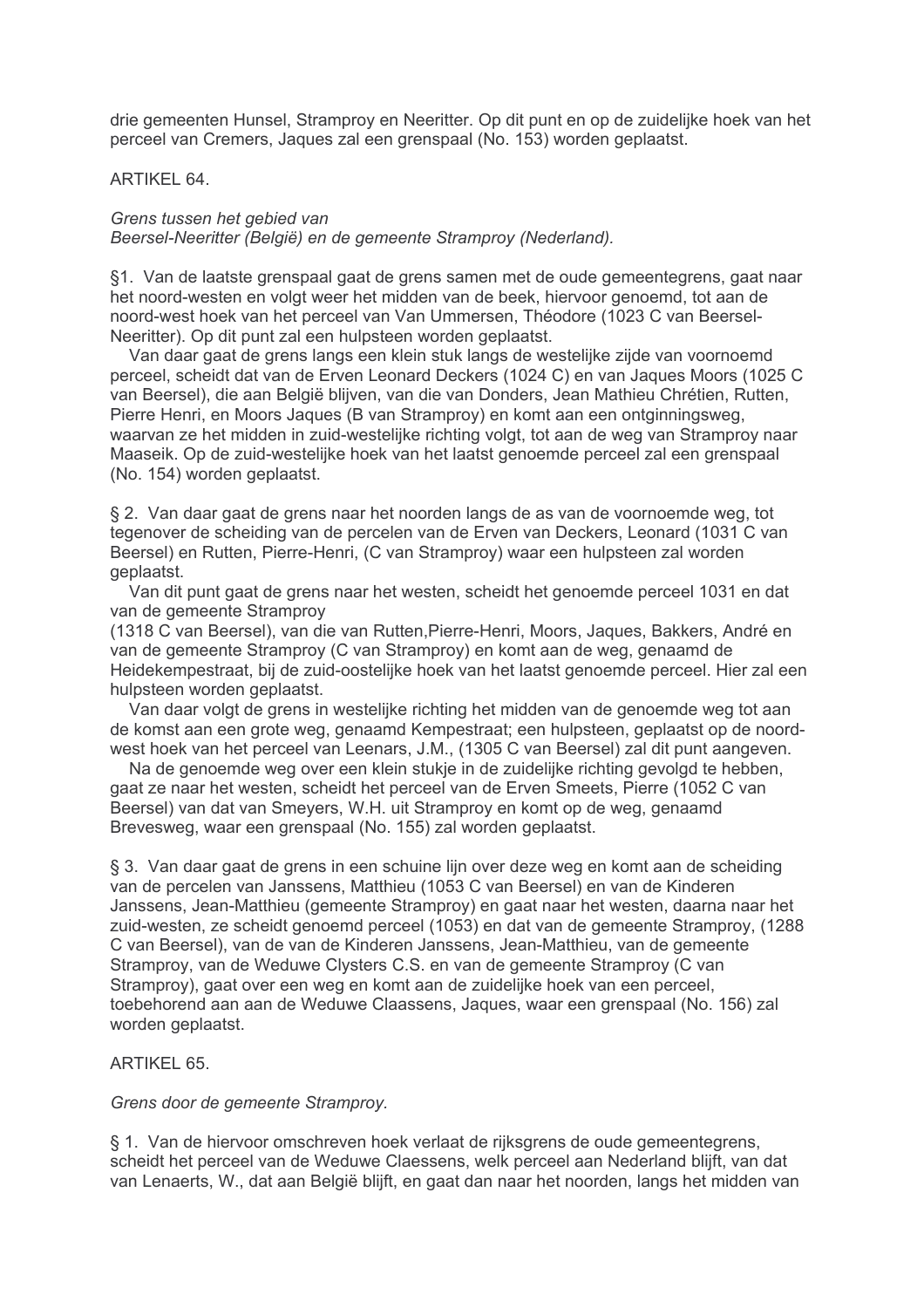een kleine weg, tot tegenover de percelen van Moor, Coenraat en van Verwillen, P.J., die ze scheidt. Vandaar gaat de grens naar het punt van scheiding van de percelen, toebehorende aan de gemeente Stramproy en aan Vaessen, Jean-Mathieu en consorten, waar een grenspaal (No. 157) zal worden geplaatst.

§ 2. Van daar gaat de grens naar het westen, scheidt de genoemde percelen en laat aan België het grootste deel van de heide dat toebehoort aan de gemeente Stramprov, en aan Nederland een ander perceel, toebehorende aan de zelfde gemeente, waarna ze rond dit laatste perceel gaat, om dat van Eyken, J.M., aan België te laten, en volgt dan de noordelijke zijde van een perceel, toebehorend aan de gemeente Stramproy, om de percelen van Houben, J.M. en van de Weduwe Kuppens en haar kinderen aan Nederland te laten. Ze laat dan nog aan Nederland een klein stukje grond, toebehorend aan de voornoemde weduwe en van de zuid-west hoek van deze laatste grond gaat ze naar het zuid-westen, langs een bijna rechte lijn en gaat door een heideveld, dat aan de gemeente Stramprov toebehoort, tot aan de kant van het moeras van Stramproy, dat aan België blijft. Op dit punt zal een grenspaal (No. 158) worden geplaatst; en een hulpsteen zal de noord-oost hoek van het perceel van Eyken aangeven.

§ 3. Van daar volgt de grens steeds de noordelijke zijde van het voornoemde moeras, toebehorende aan de gemeente Stramproy, dat aan België blijft, tot aan het raakpunt met de beek, genaamd Molenbeek, en laat aan Nederland de percelen van Gysen, P.J., een deel van de heide van Stramproy, de weg, genaamd Crixstraat, een ander perceel toebehorend aan de gemeente Stramproy (34), de percelen van Konings, Th., en een perceel, dat ook aan de gemeente Stramproy toebehoort. Een grenspaal (No.159) zal geplaatst worden op de zuid-west hoek van het laatst genoemde perceel en aan de kant van de beek.

§ 4. Van daar herneemt de grens de thalweg van de genoemde beek, die ze in al zijn kronkelingen volgt - en laat aan Nederland een watermolen - tot aan het contactpunt van de gemeenten Beek, Bocholt (België) en Stramproy (Nederland). Tegenover dit punt, en op de zuid-westelijke hoek van het perceel 792 B van Bocholt zal een grenspaal (No. 160) worden geplaatst.

ARTIKEL 66.

Grens tussen de gemeenten Bocholt (België) en Stramproy (Nederland).

§ 1. Van het laatste vastgestelde punt draait de grens naar het noordwesten, verlaat de genoemde beek, en volgt de oude gemeentegrenzen, vormt een lange rechte lijn, die de weg van Bocholt naar Stramproy, alsmede die van Bocholt naar Weert over gaat, en komt aan de zuidelijke hoek van het perceel 2 B van Bocholt. Hier zal een grenspaal (No. 161) worden geplaatst; twee hulpstenen zullen de punten aangeven, waar de grens de twee voormelde wegen over gaat.

§ 2. Van de hiervoor genoemde hoek blijft de grens steeds de oude gemeentegrens volgen, gaat naar het oosten, volgt de zuidelijke zijde van het perceel 2 B van Bocholt en komt via een rechte lijn aan het punt, waar de gemeenten Bocholt (België), Stramproy en Weert (Nederland) aan elkaar grenzen. Er zal een grenspaal (No. 162) op, de zuidwest hoek van het perceel 845 K van Weert worden geplaatst.

ARTIKEL 67.

Grens tussen de gemeenten Bocholt (België) en Weert (Nederland).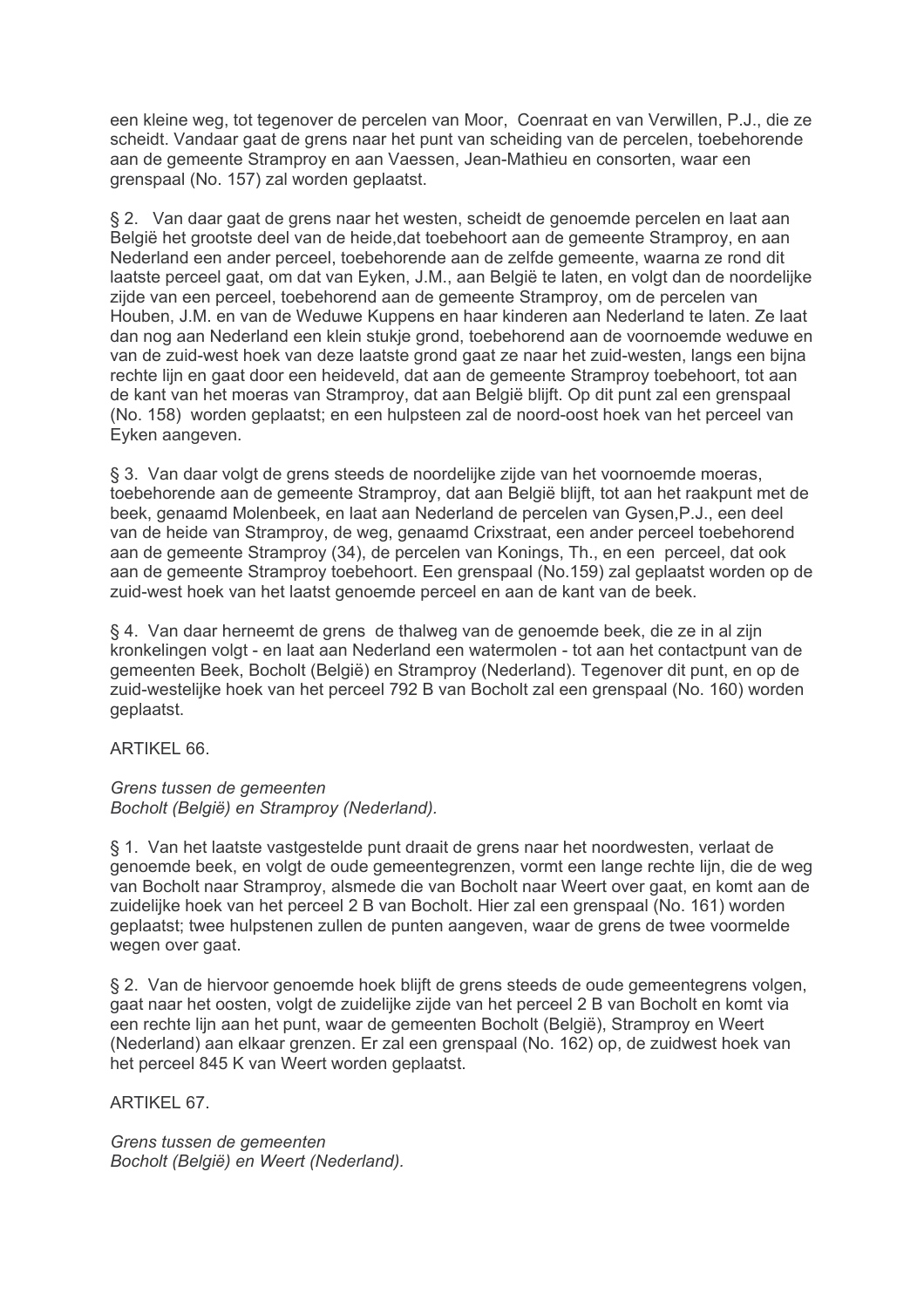§ 1. De grens, die naar het noorden gaat en de oude gemeentegrens volgt, wordt gevormd door een rechte lijn, die het perceel 2 B van Bocholt scheidt van die van 845, 841, 846, 848 en van het begin van het perceel 849 K van Weert.

Een grenspaal (No.163) zal worden geplaatst op sw noord-oost hoek van het perceel 2 B van Bocholt.

§ 2. Van dit punt bliift de grens steeds de oude gemeentegrens volgen, scheidt, door middel van een bijna rechte lijn, het perceel 2 B van Bocholt van dat van 849 k van Weert, gaat over de weg van Bocholt naar Weert en komt aan de beek genaamd: de Weerterbeek. Een grenspaal (No.164) zal op dit punt worden geplaatst tussen de beek en de weg. Een hulpsteen zal het punt aangeven waar de grens een lichte kromming heeft.

# ARTIKEL 68.

Grens door de gemeente Bocholt (België).

§ 1. Van het hierboven omschreven punt verlaat de rijksgrens de oude gemeentegrens. wordt gevormd door het eerste deel van een lange rechte lijn die naar het noord-noordoosten gaat, naar de zuidelijkste hoek van de gemeente Budel; ze gaat bijna door het midden van een moeras (perceel 18), gaat door een stukje van perceel 16 A en komt aan de weg van Veldhoven naar Weert. Aan de kant van deze weg zal een grenspaal (No. 165) geplaatst worden. Vier hulpstenen, geplaatst op gelijke afstand, zullen de richting van dit deel van de grens aangeven.

§ 2. Van daar blijft de grens de hiervoor aangegeven lijn volgen, gaat over genoemde weg. gaat door perceel 13 A en komt aan de weg van Lozen naar Weert, aan de kant waarvan een grenspaal (No. 166) zal worden geplaatst.

§ 3. Van dit punt volgt de grens steeds de zelfde lijn, gaat door de percelen 4 en 12 A en komt aan het kanaal van Maastricht naar 's Hertogenbosch, dat zij schuins over gaat. Twee grenspalen (Nos. 167 en 168) zullen, geplaatst op de buitenste zijden van de dijken van het kanaal, de richting van de grens aangeven.

§ 4. Van daar blijft de grens steeds de zelfde lijn volgen, gaat door perceel 19 D en komt aan de zuidelijkste hoek van de gemeente Budel, die tevens de zuidelijkste hoek van de provincie Noord-Brabant is. Op dit punt, dat is vastgesteld in de Belgische en Nederlandse Koninklijke Besluiten van 24 maart en 8 februari 1841, zal een grenspaal (No. 169) worden geplaatst; en twee hulpstenen, geplaatst op ongeveer gelijke afstanden zullen de richting van de grens aangeven.

**ARTIKEL 69.** 

Grens tussen de gemeenten Bocholt (België) en Budel (Nederland).

Van de laatste grenspaal gaat de grens tussen Budel en Bocholt naar het noorden, tot het midden van het moeras, genaamd de Hoort, waar het contactpunt tussen de drie gemeenten Bocholt, Hamont (België) en Budel (Nederland) ligt. Op dit punt zal een grenspaal (No.170) worden geplaatst.

**ARTIKEL 70.** 

Grens tussen de gemeenten Hamont (België) en Budel (Nederland).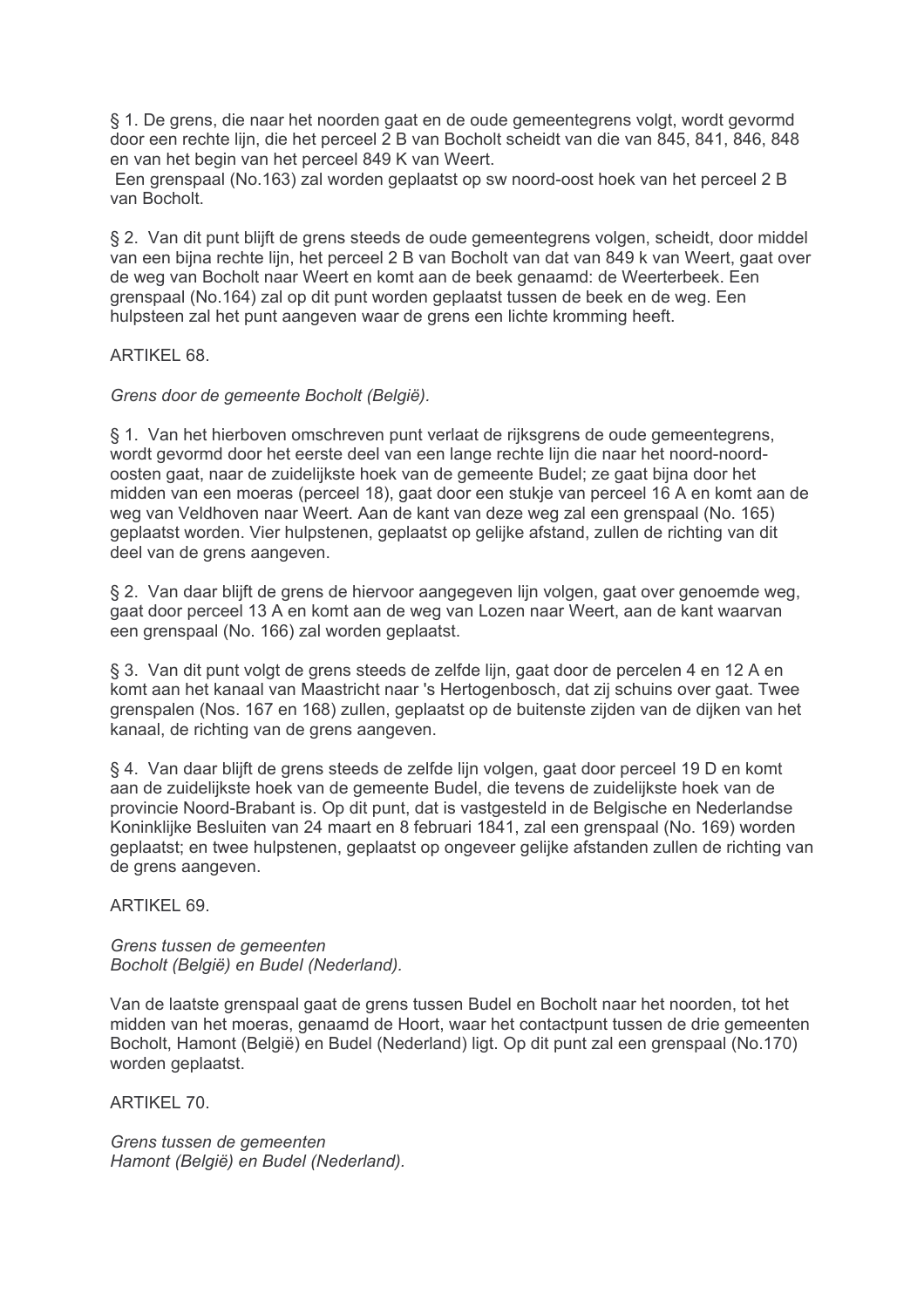§ 1. Van de hiervoor genoemde grenspaal, die het contactpunt tussen de gemeenten Bocholt, Hamont en Budel aangeeft, gaat de grens in een bijna rechte lijn naar het noordnoord-westen, tot aan de komst bij het perceel 718 D van Budel. In deze richting, terwijl het moeras de Hoort verlaten wordt, volgt ze het midden van een verhoogde kant of verhoogde oever van een sloot, en scheidt de percelen 1032, 1075 en 1074 D van Budel, van die van 1183 en 1182 C van Hamont; gaat over de weg van Weert naar Sint-Huibrechts-Lille of de weg van Lozen naar Budel-Schoot; dan volgt ze steeds de genoemde verhoging, die aan Nederland de percelen 1073, 1072 en 1071 D van Budel laat, en aan België de percelen 1179 en 1180 C van Hamont; ze gaat vervolgens over de weg van Budel naar Bocholt, genaamd Lozerdijk en gaat verder over de hiervoor genoemde verhoogde kant, genaamd Broodpad, scheidt de percelen 1070, 1068, 1067, 1066, 1065, 1064, 1063, 1062, 1059, 720 en 719 D van Budel van 1178, 237, 235, 234, 233, 224, 223 en 222C van Hamont, om ten slotte aan het perceel 718 D van Budel, hiervoor vermeld, te komen. Op dit punt zal een hulpsteen worden geplaatst: en drie andere, geplaatst op ongeveer gelijke afstand van elkaar (de eerste op het snijpunt van de grens met de weg genaamd Lozerdijk) zullen de richting van de grens aangeven.

Gekomen aan het hiervoor vermelde perceel No.718, gaat de grens naar het westen tot aan de zuid-west hoek van dit perceel; en van daar gaat ze naar het noorden, ze volgt de heggen, bermen en greppels of sloten, die de scheiding vormen van de percelen 718, 717, 686, 685, 684, 683, 675 en 674 D van Budel met de percelen 222, 201, 200, 199, 195, 182, 181, 180, 179, 25, 24, 21 en 20 C van Hamont, tot aan de noord-oost hoek van deze laatste, waar een hulpsteen zal worden geplaatst.

Van daar gaat de grens naar het noorden, gaat tussen de percelen 674, 652, 651, 650, 631, 630 en 628 D van Budel en 12 tot en met 8 C van Hamont door; ze gaat naar het westen tussen de genoemde percelen 628 en 8 en herneemt haar richting naar het noorden, tussen de reeds genoemde percelen 628 en No.1 C van Hamont, om aan de weg van Hamont naar Weert te komen, op het punt waar deze in tweeën splitst, welke straten respectievelijk de namen Kruisstraat en Hamontsestraat hebben. Op dit punt, en op de noord-oost hoek van het perceel No.1 zal een grenspaal (No. 171) worden geplaatst.

§ 2. Na over de weg van Hamont naar Weert gegaan te zijn, gaat de grens eerst naar het noorden, dan naar het noord-oosten, tussen de percelen 626, 625, 624 en 623 D van Budel en 786, 782, en 781 A van Hamont, tot een sloot of waterloop, waar op de oostelijke hoek van het perceel 781 een hulpsteen zal worden geplaatst.

Vanaf deze hulpsteen volgt de grens in noordelijke richting de sloot of waterloop, hierboven genoemd, alsmede de heggen, ze raakt door verschillende hoeken de percelen 613, 610, 607, 595, 593, 592, 199 en 176 tot aan dat van 174 D van Budel en 781, 758, 757, 717, 712, 708, 573 en 571 A van Hamont, en, na de reeds genoemde percelen 571 en 174 gecheiden te hebben, komt ze aan de beek, genaamd Erkbeek, komende van het gehucht genaamd Mulk. Op dit punt, en op de noordelijke hoek van het perceel 571, zal een hulpsteen worden geplaatst.

Van daar vormt het midden van de genoemde beek, de Erkbeek de grens in noordelijke richting: dan naar heet noord-oosten tot aan haar komst aan de weg van Achel naar Budel. genaamd Pelterstraat, waarvan ze de zuid-oost zijde over een afstand van enkele meters (ellen) volgt. Op dit punt, en op het perceel 566 A van Hamont zal een grenspaal (No.172) worden geplaatst.

§ 3. Van deze grenspaal gaat de grens steeds in noord-westelijke richting verder, door het midden van de Erkbeek, gaat over de weg van Achel naar Budel en komt aan het perceel 500 E van Budel, waar op de zuidelijke hoek van voornoemd perceel een hulpsteen zal worden geplaatst.

Van daar gaat de grens steeds naar het noord-westen, dan naar het noorden, volgt de heggen tussen de percelen 500, 271, 270, 44, 43, 42, 41 en 508 E van Budel en van 481, 480, 423, 422, 421, 420, 425 bis en 419 A van Hamont, tot aan de noordelijke hoek van het laatste perceel, waar een hulpsteen zal worden geplaatst.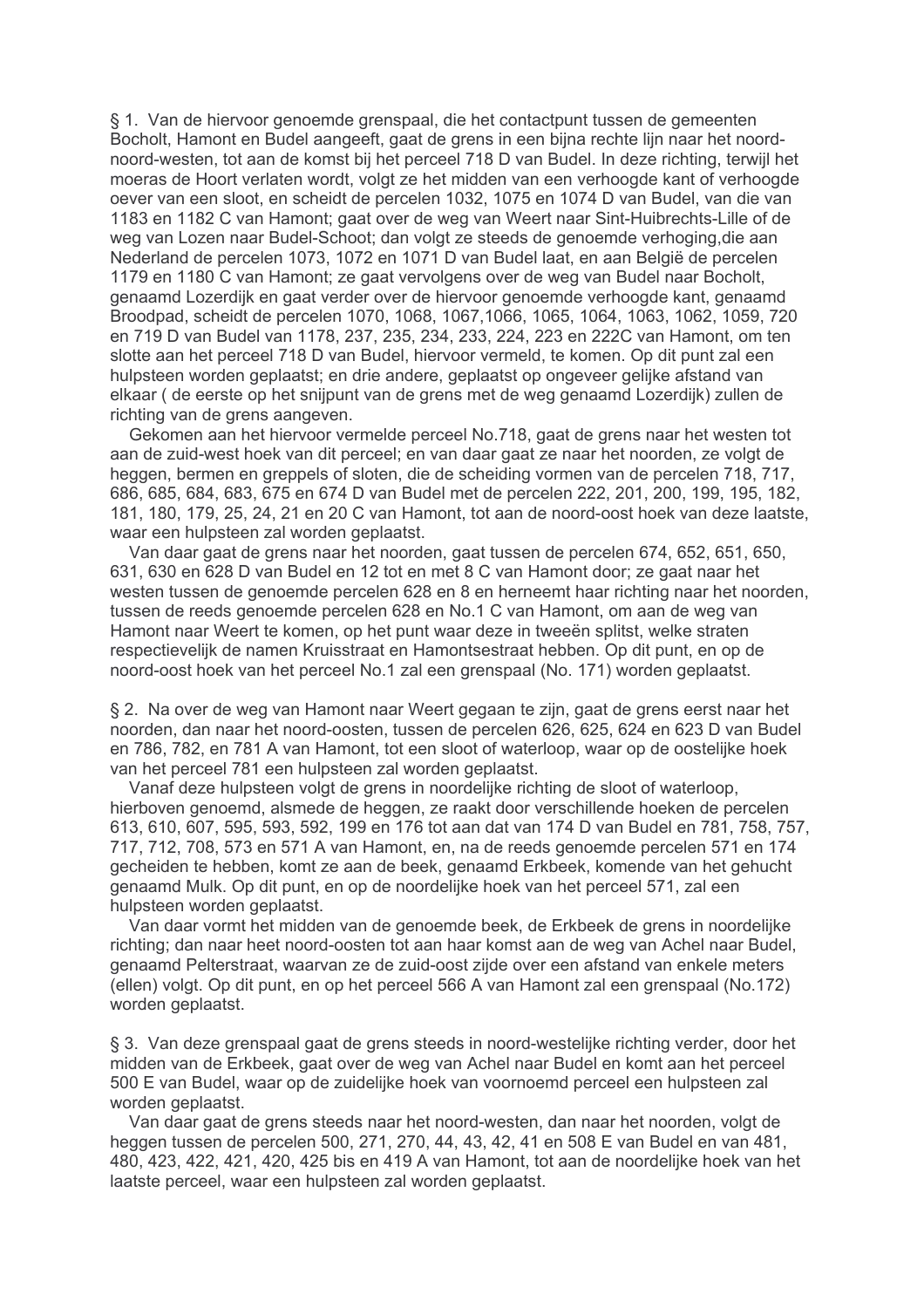Van af deze steen gaat de grens naar het zuid-westen, dan naar het noord-westen, tussen de percelen 21, 20, 19, 18 en 15 E van Budel en 419, 418, 417, 416, 413, 401, 400, 399 en 398 A van Hamont, tot aan de percelen 507 E van Budel en 22 A van Hamont. Op het contactpunt van deze twee laatste percelen met dat van 398 A van Hamont, en 15 E van Budel, zal een grenspaal (No. 173) worden geplaatst.

§4. Vanaf deze grenssteen wordt de grens gevormd door een rechte lijn, die naar het noordwesten gaat en die licht afwijkt van zijn richting, op het snijpunt met de weg van Kluis naar de Buulderberg en naar Soerendonk; ze gaat over de beek, genaamd Rioolbeek en scheidt de percelen 507, 12, 513 en 511 E van Budel van de percelen 22 en 1 bis van Hamont. Op de plaatst waar ze bij de dijk komt, die de verbinding tussen Valkenswaard, Leende en Hamont onderhoudt, en op zijn oostelijke zijde, zal een grenspaal No.174 worden geplaatst. Drie hulpstenen zullen worden geplaatst op ongeveer gelijke afstand van elkaar, waarvan de laatste bij het snijpunt van de grens met de beek, genaamd Rioolbeek, teneinde de richting van de grens aan te geven.

§5. Van de grenspaal (No.174) vormt een eenvoudige rechte lijn de grens tussen de Nederlandse percelen 7 en 4 en het Belgische perceel No.1 naar het noord-westen, tot aan een grenspaal (No.175), die al worden geplaatst op het punt, waar de grens van richting verandert. Een hulpsteen, geplaatst op ongeveer het midden van deze lijn, zal dienen om de richting aan te geven.

§ 6. Vanaf de laatste grenspaal (No.175) wordt de grens gevormd door een simpele rechte lijn, gaat naar het noord-noord-westen, scheidt de percelen 4, 3 en 1 E van Budel van 1 A van Hamont en komt aan het contactpunt van vijf gemeenten, Budel, Soerendonk, Leende (Nederland), Hamont en Achel (België), waar een grenspaal (No.176) zal worden geplaatst.

**ARTIKEL 71.** 

Grens tussen de gemeenten Achel (België) en Leende (Nederland).

§ 1. Vanaf de grenspaal, die het contactpunt tussen de vijf gemeenten Budel, Soerendonk, Leende (Nederland), Hamont en Achel (België) aangeeft, wordt het eerste deel van de grens tussen de gemeenten Leende en Achel gevormd door een rechte lijn, die in west-noordwestelijke richting gaat, tussen de percelen 400 en 401 D van Leende en 1268, 1269 en 1269 bis A van Achel, tot aan het raakpunt met een laan, waarvan ze het midden in de zelfde richting volgt, om aan de dijk van Achel naar Leende te komen, die ze over gaat, en waar een grenspaal (No.177) op de zuidelijke hoek van het perceel 430 B van Leende geplaatst zal worden. Twee hulpstenen, op gelijke afstand op deze lijn geplaatst, zullen de richting aangeven.

§ 2. Van de laatste grenspaal (No.177) gaat de grens in de zelfde richting naar het westnoord-westen verder, en volgt het midden van een laan tot aan het raakpunt van de weg van Valkenswaard naar Hamont, waar ze schuins overgaat, evenals een andere laan, die naar de boerderij, genaamd De Kluis gaat, om te komen bij een oude stenen grenspaal, geplaatst aan de noord-oost kant van een sloot, die om deze zijde om de tuin van genoemde boerderij gaat, aangegeven op de kadasterkaarten met het No. 456 voor het Nederlandse deel, en door het No. 1236 voor het Belgische deel. Op dit punt zal een hulpsteen worden geplaatst. en een andere op het punt, waar de grens de weg van Valkenswaard naar Hamont snijdt.

Bij de eerste van deze hulpstenen draait de grens een weinig meer naar het westen, om bij de beek, genaamd Tongelreep te komen, op het punt, waar de beek zich verenigd met de Haagbroekerloop. Op dit punt en op de zuid-oost hoek van het perceel 728 C van Valkenswaard zal een grenspaal (No.178) worden geplaatst, die het raakpunt tussen de drie demeenten Leende. Valkenswaard (Nederland) en Achel (België) zal aangeven.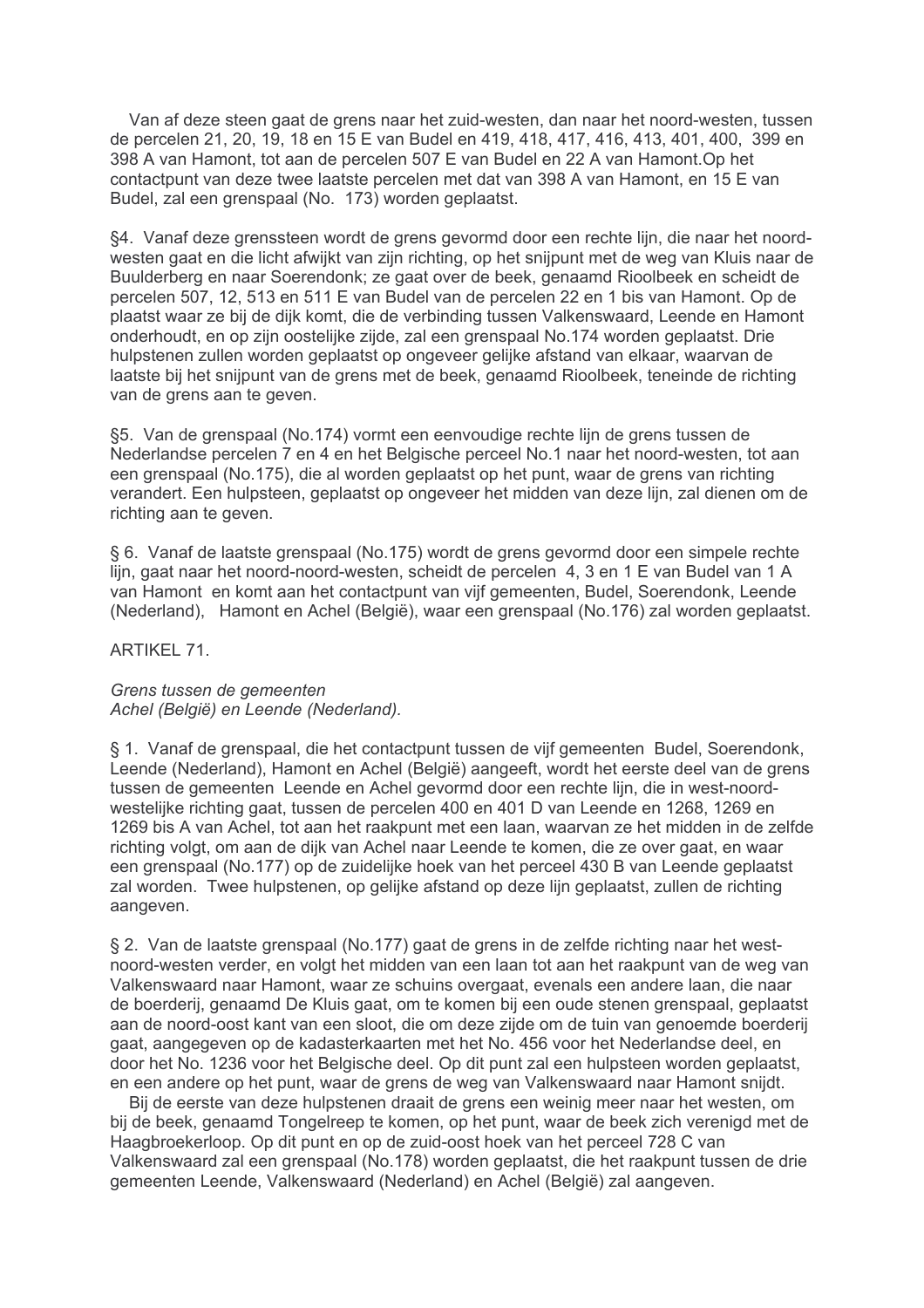**ARTIKEL 72.** 

Grens tussen de gemeenten Achel (België) en Valkenswaard (Nederland).

De grens tussen deze twee gemeenten wordt gevormd door het midden van de beek. genaamd Haagbroekerloop, die ze stroomopwaarts volgt, eerst naar het westen, daarna naar het zuiden en vervolgens naar het zuid-westen, om te komen bij een heuvel, gelegen aan de oever van deze beek, op de zuidelijke hoek van het perceel 735 C van Valkenswaard, op het raakpunt van de drie gemeenten, Valkenswaard, Borkel en Schaft (Nederland) en Achel (België). Tegenover dit punt, op de andere oever van de beek, en op de noord-west hoek van perceel 2 A van Achel zal een grenspaal worden geplaatst. (No.179).

ARTIKFI 73

Grens tussen de gemeenten Achel (België) en Borkel en Schaft (Nederland).

§ 1. Vanaf de aan het eind van het vorige artikel vermelde grenspaal verlaat de grens de beek, genaamd Haagbroekerloop, om verder te gaan in zuid-zuid-westelijke richting, daarna naar het zuiden en het zuid-westen, langs een op drie punten gebroken lijn, aangegeven in de hei door zeven hoogten of heuvels, scheidende de percelen 613, 612 en 609 C van Borkel en Schaft van No.1 A van Achel; ze komt aan de weg van Valkenswaard naar Achel. Op dit punt zal een grenspaal (No.180) geplaatst worden; en drie hulpstenen zullen de hoekpunten van de in deze lijn aanwezige hoeken aangeven.

§ 2. De grens gaat in zuid-westelijke richting schuins over de genoemde weg, die ze verlaat, tussen het perceel 604 C van Borkel en Schaft en 17 A van Achel, tot op een korte afstand aan de andere zijde van de weg van Schaft naar Achel waar ze een in België inspringende stompe hoek vormt, ze gaat in west-zuid-westelijke richting, gaat in een rechte lijn door het moeras, genaamd Kattenrit, scheidt de Nederlandse percelen 599 en 598 van de Belgische percelen 14, 16 en 15 en komt aan de weg van Neerpelt naar Schaft, genaamd Weversweg, op een plaats waar deze een zeer stompe hoek vormt. Op dit punt zal een grenspaal (No.181) geplaatst worden, en een hulpsteen zal worden geplaatst op de hoek in deze lijn, niet ver van de weg van Schaft naar Achel.

§ 3. Vanaf de laatste grenspaal (No.181), en na de genoemde weg overgegaan te zijn, gaat de grens in de zelfde richting verder tot aan de komst aan de oostelijke zijde van het perceel 570 a C van Borkel en Schaft, waar een hulpsteen zal worden geplaatst.

Vandaar gaat ze naar het zuiden, daarna naar het zuid-westen en wordt gevormd door een op verschillende punten licht gebroken lijn, die de percelen 570 A tot 577 A, 579, 580 A, 581 tot 587, 588 A en 590 A C van Borkel en Schaft scheidt van het perceel 2 B van Achel: ze komt aan de zuid-oostelijke hoek van het perceel 590 A, waar een grenspaal (No.182) zal worden geplaatst, die het raakpunt tussen de drie gemeenten Borkel en Schaft (Nederland), Achel en Neerpelt (België) zal aangeven.

## ARTIKFI 74

## Grens tussen de gemeenten

Neerpelt (België) en Borkel en Schaft (Nederland).

§ 1. Van de grenspaal, die het raakpunt van de gemeenten Achel, Neerpelt en Borkel en Schaft aangeeft, gaat de grens naar het westen, scheidt de percelen 193 en 192 A van Neerpelt van 590 A en 590 C van Borkel en Schaft, gaat over de rivier, genaamd de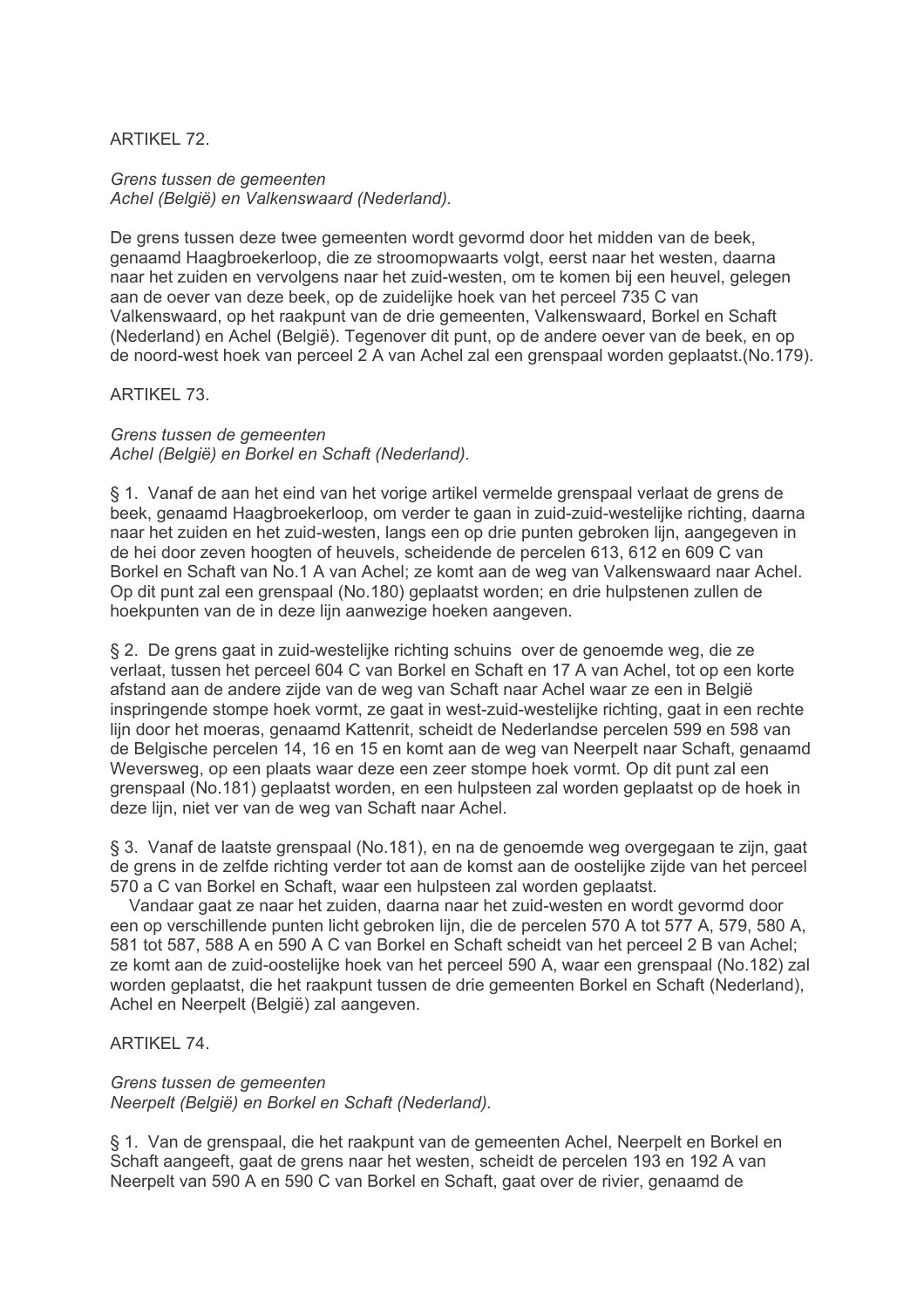Dommel, scheidt vervolgen de percelen 1021, 1022 en 1028 B van Borkel en Schaft van de percelen 1, 2 en 6a van Neerpelt en komt aan de noord-west hoek van het laatste perceel. Op dit punt zal een grenspaal (No.183) geplaatst worden.

§ 2. Van dit punt gaat de grens in een rechte lijn naar het zuid-westen, scheidt de percelen 6, 14 en 27 A van Neerpelt van 1028, 1029 en 1032 B van Borkel en Schaft; en bereikt de oude weg of dijk van Westerhoven en Borkel naar Neerpelt, aan de kant waarvan en op de westelijke hoek van het perceel 27 A van Neerpelt, een grenssteen (No.184) zal worden geplaatst.

§ 3. Van deze grenspaal gaat de grens, na deze oude weg of dijk over gegaan te zijn, in een rechte lijn in de zelfde richting, gaat over de weg van Luyksgestel naar Neerpelt, scheidt het perceel 32 A van Neerpelt van 1072 en 1068 B van Borkel en Schaft, en komt bij een heuveltie, dat ligt op het raakpunt van de percelen 586 A van Neerpelt. 1086 B van Borkel en Schaft en 677 C van Bergevk.

Op dit punt, dat ook het contactpunt is van de gemeenten Borkel en Schaft, Bergeyk (Nederland) en Neerpelt (België), zal een grenspaal (No.185) worden geplaatst.

# **ARTIKEL 75.**

## Grens door de gemeente Bergeyk (Nederland).

Van de vorige grenspaal verlaat de rijksgrens de gemeentegrens, gaat in noord-westelijke richting, doorsnijdt in een rechte lijn het grondgebied van de gemeente Bergeyk, kruist verschillende wegen, o.a. die van Neerpelt naar Bergeyk, en, na de weg van Hasselt naar 's Hertogenbosch overgestoken te hebben, bereikt ze de westelijke zijde daarvan op het punt waar deze zijde gesneden wordt door de oude gemeentegrens tussen Bergeyk (Nederland) en Lommel (België).

Dit punt bevindt zich ongeveer zeventig meter (ellen) ten noorden van het huis. toebehorende aan Lecog. Jean, welk huis aan België blijft.

Op dit punt zal een grenspaal (No.186) geplaatst worden; en een hulpsteen wordt geplaatst op het punt, waar de rechte lijn de voornoemde weg op dijk van Neerpelt naar Bergeyk kruist.

Tengevolge van de voorgaande grensvaststelling wordt een gedeelte van het grondgebied, gelegen ten zuiden van de hierboven omschreven rechte lijn, en dat een driehoek vormde in België, met een oppervlakte van ongeveer 263 hectaren, afgesneden van de gemeente Bergevk (Nederland), om te worden gevoegd aan het Koninkrijk België, overeenkomstig artikel 11 van het verdrag van 5 november 1842.

## ARTIKFI 76

## Grens door de gemeente Lommel (België).

Van de grenspaal geplaatst aan de westelijke zijde van de weg van Hasselt naar 's Hertogenbosch verlaat de rijksgrens opnieuw de gemeentegrens en, buigt een weinig naar het westen, daarna naar het noord-westen, gaat in een rechte lijn door het gebied van de gemeente Lommel, en komt aan de gemeentegrens tussen Lommel en Luyksgestel, op een punt, gelegen in het midden van de beek, genaamd Klaagloop of Elsenloop, op een afstand van 427 meter 50 centimeter, te meten - in een rechte lijn vanaf het oude contactount tussen de gemeenten Luyksgestel, Bergeyk (Nederland) en Lommel (België).

Dit punt, waar een grenspaal (No.187) geplaatst zal worden, bevindt zich bij de weg van Neerpelt naar Luyksgestel. Twee hulpstenen zullen worden geplaatst op de punten, waar de grens de wegen van Lommel naar Borkel en van Lommel naar Bergeyk snijdt, en twee andere op gelijke afstand tussen de hiervoor genoemden.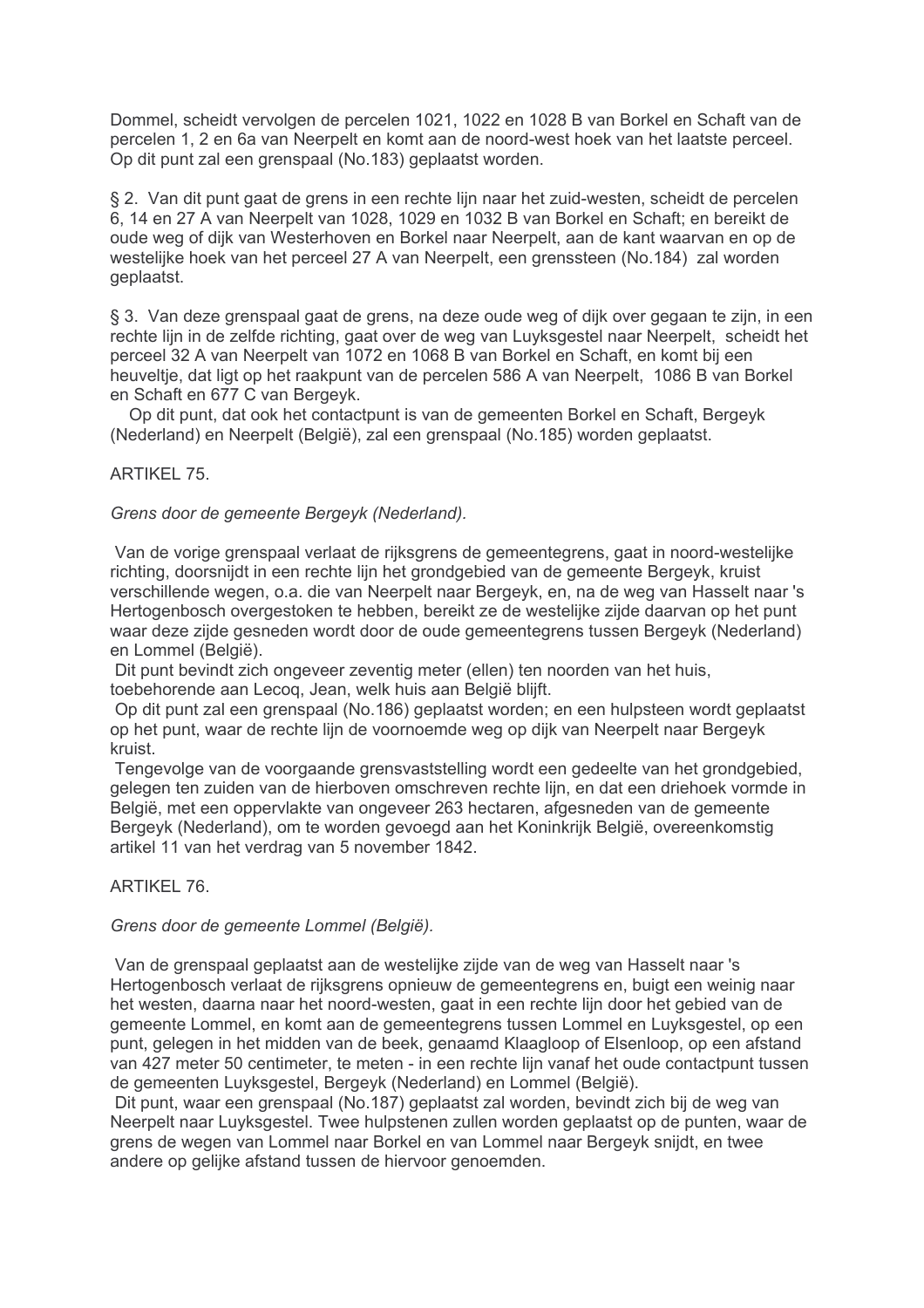Tengevolge van deze grensscheiding, die hierboven werd omschreven, wordt het ten noorden van de rechte lijn gelegen gebied, omvattende een oppervlakte van ongeveer 243 hectaren, afgescheiden van de gemeente Lommel (België), om te worden toegevoegd aan het Koninkrijk der Nederlanden, overeenkomstig artikel 11 van het verdrag van 5 november 1842.

ARTIKFI 77

# Grens tussen de gemeenten Lommel (België) en Luyksgestel (Nederland).

§ 1. Van de grenspaal, geplaatst bij de weg van Neerpelt naar Luyksgestel, draait de grens naar het zuiden en gaat opnieuw langs de gemeentegrenzen, volgt in al zijn kronkelingen het midden van de beek, genaamd Klaag- of Elsenloop -welke reeds is genoemd- tot de zuid west hoek van het perceel 54 B van Lommel. Op dit punt zal een grenspaal (No.188) worden geplaatst.

§ 2. Vanaf deze grenspaal verlaat de grens de beek en gaat eerst naar het zuiden en vervolgens naar het zuid-westen, ze scheidt de percelen 1080, 1081, 1082 en 1083 B van Luyksgestel van 158, 157, 155, 154, 153, 151, 150 en 159 tot 165 B van Lommel, om op het punt te komen, waar de percelen 165 en 195 B van Lommel en 1083 B van Luyksgestel elkaar raken. Op dit punt zal een grenspaal (No.189) geplaatst worden; twee hulpstenen zullen worden geplaatst op, de zuidelijke en zuid-westelijke hoek van het perceel 1082.

§ 3. Van de laatste grenspaal (No.189) gaat de grens in een rechte lijn naar het westen. scheidt de percelen 1083, 1088, 1089 en 1090 B van Luyksgestel van 195 B van Lommel en komt aan de brug, genaamd Bevonderbrug, gelegen aan de beek, genaamd het Fortje, daar, waar hij wordt gekruist door de weg, genaamd Lommelse Dijk. Op dit punt zal een grenspaal (No.190) geplaatst worden; twee hulpstenen zullen worden geplaatst op ongeveer gelijke afstand tussen de grenspalen, op het deel van de grens, dat hierboven omschreven werd.

§ 4. Van deze grenspaal (No.190) gaat de grens -na deze dijk gekruist te hebben- in een rechte lijn naar het west-zuid-westen, tot aan de stompe hoek van het perceel 486 C van Luyksgestel, scheidt de percelen 466, 467 en 486 C van Luyksgestel van 1, 2, 4, 6 bis, 13 en 1145 A van Lommel. Op de stompe hoek, van genoemd perceel 486, die uitsteekt in België, zal een grenspaal geplaatst worden (No.191), en een hulpsteen zal ongeveer in het midden van de afstand tussen deze grenspaal en de daarvoor omschreven grenspaal geplaatst worden

§ 5. Van de laatste grenspaal (No.191) gaat de grens in een rechte lijn naar het west-noordwesten, tot het punt waar ze de weg van Bladel naar Lommel bereikt, nadat ze het perceel 486 C van Luyksgestel van 1145 en 1146 A van Lommel gescheiden heeft. Aan de kant van deze weg, en tegenover het contactpunt van deze percelen met de weg, zal een grenspaal (No.192) geplaatst worden; tevens wordt een hulpsteen geplaatst aan de kant van de weg van Balen naar Luyksgestel.

§ 6. Van de laatste grenspaal (No.192) vervolgt de grens, na de genoemde weg schuin over gegaan te zijn, in een rechte lijn en in de zelfde richting, tot aan een oude grenssteen, die staat op de noordelijke hoek van perceel 1149 B van Lommel. Naast deze grenssteen, en op de zuid-oost hoek van het perceel, genaamd: Het Sigven (488 C van Luyksgestel), zal een grenspaal (No.193) geplaatst worden, terwijl een hulpsteen geplaatst zal worden op ongeveer de halve afstand tussen deze grenspaal en de vorige.

§ 7. Van de laatste grenspaal (No.193) gaat de grens in een rechte lijn in west-zuidwestelijke richting, naar een bergie, dat zich op een afstand van ongeveer 75 meter (ellen)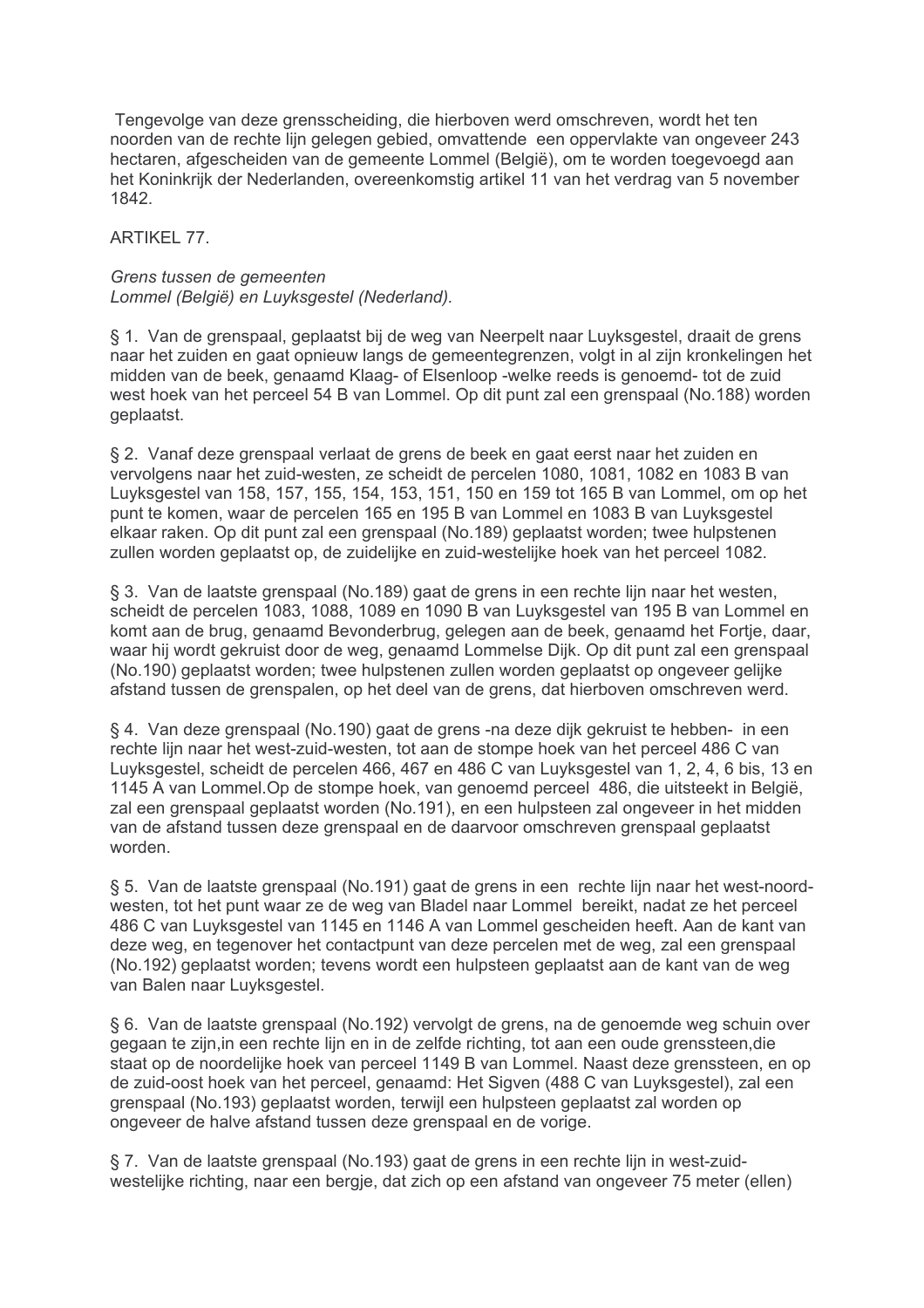bevindt aan de andere zijde van de weg of dijk van Lommel naar Postel; deze lijn scheidt de percelen 1148, 1149 en 1150 A van Lommel van 488 en 490 C van Luyksgestel en bereikt de oostelijke sloot van deze dijk. Op dit punt en op de scheiding van de hiervoor genoemde percelen 490 en 1150 zal een grenspaal (No.194) geplaatst worden, terwijl drie hulpstenen zullen worden geplaatst op dit deel van de grens, op ongeveer gelijke afstand tussen de beide laatste grenspalen.

# **ARTIKEL 78.**

# Grens door de gemeente Luyksgestel (Nederland).

Van de grenspaal, geplaatst aan de kant van de greppel aan de oostelijke zijde van de weg of dijk van Lommel naar Postel, gaat de rijksgrens -na de gemeentegrenzen verlaten te hebben- in noord-westelijke richting, in rechte lijn door het gebied van de gemeente Luvksgestel en volgt de noord-oostelijke kant van de greppel, die vanaf deze plaats langs de genoemde weg of dijk van Lommel naar Postel loopt, tot aan het punt waar ze de gemeentegrens tussen Luyksgestel en Bergeyk (Nederland) weer bereikt. Op dit punt en op de noord-oostelijke kant van genoemde greppel zal een grenspaal (No.195) worden geplaatst.

# **ARTIKEL 79.**

# Grens door de gemeente Bergeyk (Nederland).

Van de laatste grenspaal blijft de rijksgrens in de zelfde richting de noord-oostelijke zijde vanm bovengenoemde greppel volgen, tot op het punt, waar ze de gemeentegrenzen tussen Bergeyk (Nederland) en Mol (België) bereikt. Op dit punt en aan de noord-oostelijke zijde van de greppel zal een grenspaal (No.196) geplaatst worden.

Ten gevolge van de omschreven grensvaststelling in het voorgaande en in dit artikel, worden de weg of dijk van Lommel naar Postel gelegen ten zuiden van de rechte lijn, die hierboven werd omschreven, en het stuk grondgebied gelegen ten zuiden van deze weg, dat een driehoek in België vormt, met een oppervlakte van ongeveer 121 hectaren, afgescheiden van de gemeenten Luyksgestel en Bergeyk, om te worden verenigd met het Koninkrijk België, overeenkomstig art 11 van het tractaat van 5 november 1842.

ARTIKEL 80.

## Grens tussen de gemeenten Mol (België) en Bergevk (Nederland).

Van de grenspaal, geplaatst aan de kant van de greppel, die langs de noord-oost zijde van de weg van Lommel naar Postel loopt, herneemt de rijksgrens de gemeentegrenzen, draait naar het noorden en gaat in een rechte lijn naar een ruwe steen, genaamd "Steenpaal". geplaatst in de beek, genaamd Het Goor of Geefkensloop, en die aanwijst het contactpunt van de gemeenten Hoogeloon, Bergeyk en Mol; ze scheidt de percelen 1288, 1281 en 1280 F van Bergeyk van 121 en 5 A van Mol, en komt aan op een punt, gelegen op een afstand van 481 meter (ellen) voor de ruwe steen. Dit punt, waar de grenspaal (No.197) geplaatst zal worden, bevindt zich o.a. bij de wegen van Arendonk en van Postel naar Bergeyk. Vijf kleine hulpstenen zullen op de lijn geplaatst worden op gelijke afstanden tussen de twee laatste grenspalen.

# **ARTIKEL 81.**

Grens door de gemeente Mol.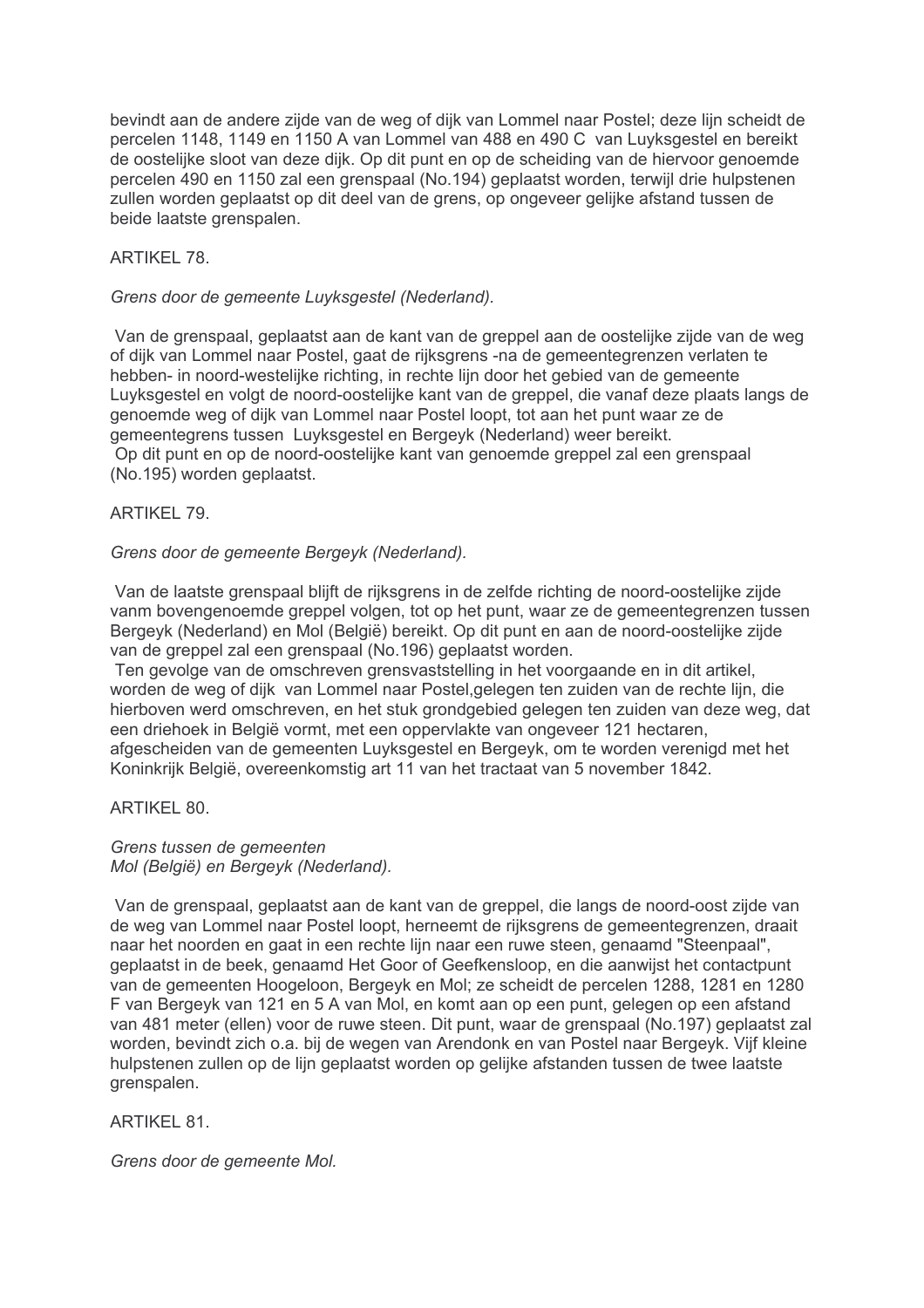Bij de grenspaal, geplaatst bij de wegen van Arendonk en van Postel naar Bergeyk, verlaat de rijksgrens de gemeentegrens, gaat in noord-westelijke richting, doorsnijdt in een rechte lijn het gebied van de gemeente Mol en gaat weer samen met de gemeentegrenzen tussen Mol en Reusel op een punt, gelegen op een afstand van 437 meter (ellen), te meten in een rechte lijn, te beginnen bij het oude contactpunt van de gemeenten Mol (België), Bladel en Reusel (Nederland). Er zal een grenspaal (No. 198) geplaatst worden op voornoemd punt. Vijf geplaatste hulpstenen, de ene op het punt, waar de grens de weg van Bladel naar Postel kruist en de vier andere op gelijke afstanden tussen deze laatste, en die, welke geplaatst wordt bij de wegen van Arendonk en van Postel naar Bergeyk, zullen de loop van de grens aanwiizen.

Als gevolg van de hiervoor omschreven grensscheiding wordt het deel van het gebied. gelegen ten noorden van de rechte lijn zoals hierboven omschreven met een oppervlakte van ongeveer 141 hectaren afgescheiden van de gemeente Mol (België) om te worden toegevoegd aan het Koninkrijk der Nederlanden, overeenkomstig artikel 11 van het tractaat van 5 november 1842.

**ARTIKEL 82.** 

Grens tussen de gemeenten Mol (België) en Reusel (Nederland).

§ 1. Van de laatste grenspaal (No.198) gaat de grens weer samen met de gemeentegrens. draait naar het zuid-westen en gaat in een rechte lijn naar een ruwe steen, genaamd "Blauwe Kei", die zich bevindt bij de weg genaamd "Postelsbos", op het hoekpunt van een in België inspringende stompe hoek, die de grens vormt.

Op dit punt en naast genoemde ruwe steen zal een grenspaal geplaatst worden (No.199).

§ 2. Van dit punt gaat de grens in een rechte lijn naar het westen naar een andere ruwe steen, genaamd "Hoogpaal", waarnaast een hulpsteen geplaatst zal worden. Van daar volgt de grens het eerste gedeelte van een rechte lijn, die naar het zuid-westen gaat, naar een ruwe steen, genaamd de "Rode Kei", geplaatst op ongeveer 275 meter (ellen) aan de andere zijde van de dijk genaamd de Postelse dijk of weg van Reusel naar Postel, scheidende het perceel 42 B van Reusel van 1 A van Mol.

Op deze dijk of weg en tegenover zijn contactpunt met de twee voornoemde percelen, zal een grenspaal (No.200) geplaatst worden, en een hulpsteen tussen de vorige en de "Hoogpaal"

§ 3. Van de laatste grenspaal, volgt de grens, na voornoemde weg of dijk gekruist te hebben, het tweede deel van de rechte lijn, zoals hiervoor omschreven, om aan de "Rode" Kei" te komen, waar een hulpsteen geplaatst zal worden; van daar gaat de grens in een rechte lijn ongeveer in het verlengde van de vorenstaande richting, naar een andere ruwe steen, genaamd "Grauwe Steen", waar een hulpsteen geplaatst zal worden; van dit punt gaat de grens naar het zuid-westen en scheidt de percelen 47, 13, 12, 11, 10, 9, 8 en 7 B van Reusel van 392 A van Mol en bereikt een ruwe stenen grenssteen, genaamd "Witte Kei", gezet op de plaats waar de dijk of weg van Arendonk naar Postel zich splitst naar Bergeyk en naar Postel. Op de noordelijke kant van deze dijk, en tegenover de zuidelijke hoek van het perceel B 7 van Reusel, zal een grenspaal (No.201) geplaatst worden. Een hulpsteen zal geplaatst worden op ongeveer de halve afstand tussen deze grenspaal en het punt waar zich de "Grauwe Kei" bevindt.

§ 4. Van de laatste grenspaal volgt de grens de noordelijke kant van de voornoemde dijk, die aan België blijft, tot een heuveltje, dat het contactpunt aangeeft van de gemeenten Arendonk en Mol (België) en Reusel (Nederland). Op dit punt zal een grenssteen (No.202) geplaatst worden en drie hulpstenen zullen geplaatst worden op ongeveer gelijke afstand tussen de laatste grenspalen aan de noordelijke zijde van deze dijk.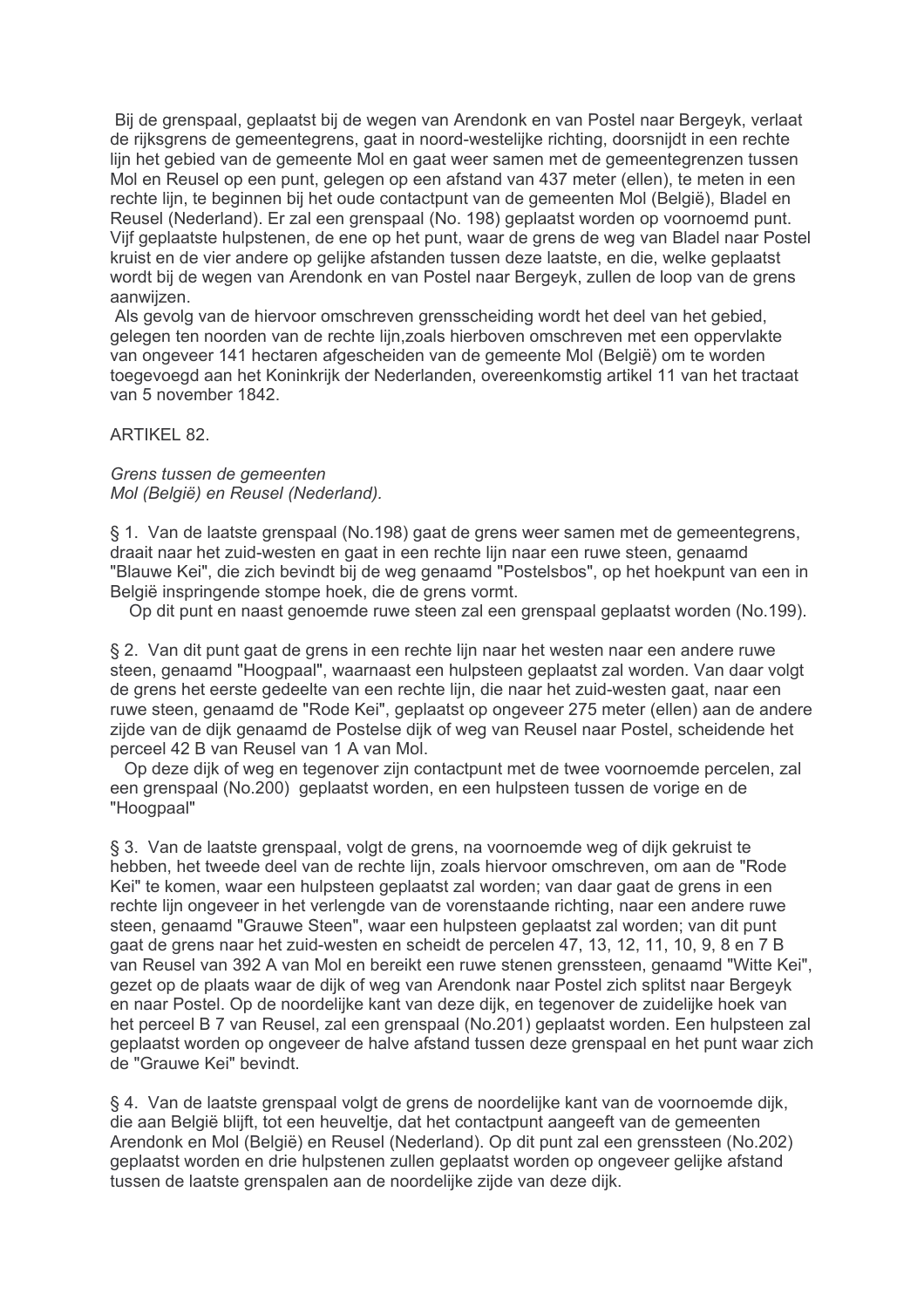# **ARTIKEL 83.**

Grens tussen de gemeenten Arendonk (België) en Reusel (Nederland).

§1. Van het contactpunt van de gemeenten Arendonk. Mol en Reusel, wordt de grens gevormd door een lange rechte lijn naar het noorden door het midden van een greppel, die de percelen 709, 708. 707 B, 699, 698<sup>2</sup>bis, 698, 698bis, 571, 573, 572, 514 en 511 A van Arendonk scheidt van de percelen 49, 45, 64, 51, 52 B en 812, 813, 814 en 902 C van Reusel, welke greppel in zijn loop de wegen van Arendonk naar Bladel en van Arendonk naar Heikant doorsnijdt, en uitkomt op de plaats waar een grenspaal (No.203) het contactpunt van de percelen 511 en 510 A van Arendonk, en van de percelen 902 en 901 C van Reusel zal aangeven.

Zeven hulpstenen zullen de richting van de grens aangeven.

§ 2. Van daar draait de grens naar het noord-westen en blijft steeds de voornoemde greppel volgen, scheidt het perceel 510 A van Arendonk van dat van 901 en 903 C van Reusel, snijdt de weg, genaamd Kerkdijk, maakt een stompe hoek op Reusel, kruist de weg van Arendonk naar Reusel en maakt een tweede stompe hoek op Reusel, en komt aan het contactpunt van de gemeenten Arendonk (België), Reusel en Hooge en Lage Mierde (Nederland). Op dit contactpunt zal een grenspaal (No.204) gezet worden. Drie hulpstenen zullen worden geplaatst: een op de plaats waar de grens de weg, genaamd de Kerkdijk, snijdt, en twee op de hierboven genoemde hoeken.

## ARTIKFI 84

#### Grens tussen de gemeenten

Arendonk (België) en Hooge en Lage Mierde (Nederland).

Van het contactpunt tussen de gemeenten Arendonk. Reusel en Hoge en Lage Mierde wordt de grens tussen deze twee gemeenten gevormd door een rechte lijn van meer dan vier duizend meter (ellen) lengte, die naar het noord-westen gaat en in het terrein aangegeven wordt door een greppel, die bij het begin de weg van Arendonk naar Hooge Mierde kruist en die tenslotte de percelen en die vervolgens de percelen 49, 48 en 47 a A van Arendonk van het perceel 107 D van Hooge en Lage Mierde scheidt, de weg, genaamd Turnhoutsebaan, over gaat en tenslotte het contactpunt van de vier gemeenten Arendonk. Ravels, Weelde (België) en Hooge en Lage Mierde (Nederland) bereikt, waar een ruwe blauwe steen staat. genaamd Mierdermeer. Op dit punt, waar de percelen 686 B van Ravels, 470 d C van Weelde en 72 D van Hooge en Lage Mierde elkaar raken, zal een grenspaal (No.205) geplaatst worden. Negen hulpstenen zullen op ongeveer gelijke afstand worden geplaatst, teneinde de richting van de grens aan te duiden.

## **ARTIKEL 85.**

## Grens tussen de gemeenten Weelde (België) en Hoge en Lage Mierde (Nederland).

Van de laatste grenspaal wordt de grens gevormd door een rechte lijn die enjoszins naar het noord-oosten gaat naar een oude grenssteen, genaamd Grauwe Witte Key, gelegen een stukje ten zuiden van de weg van Weelde naar Hooge en Lage Mierde en bereikt tenslotte een opgeworpen heuveltje, gelegen op het contactpunt van de gemeenten Weelde, Poppel (België) en Hooge en Lage Mierde (Nederland). Een grenspaal (No.206) zal geplaatst worden op het contactpunt, hierboven omschreven, en op de zuidelijke hoek van het perceel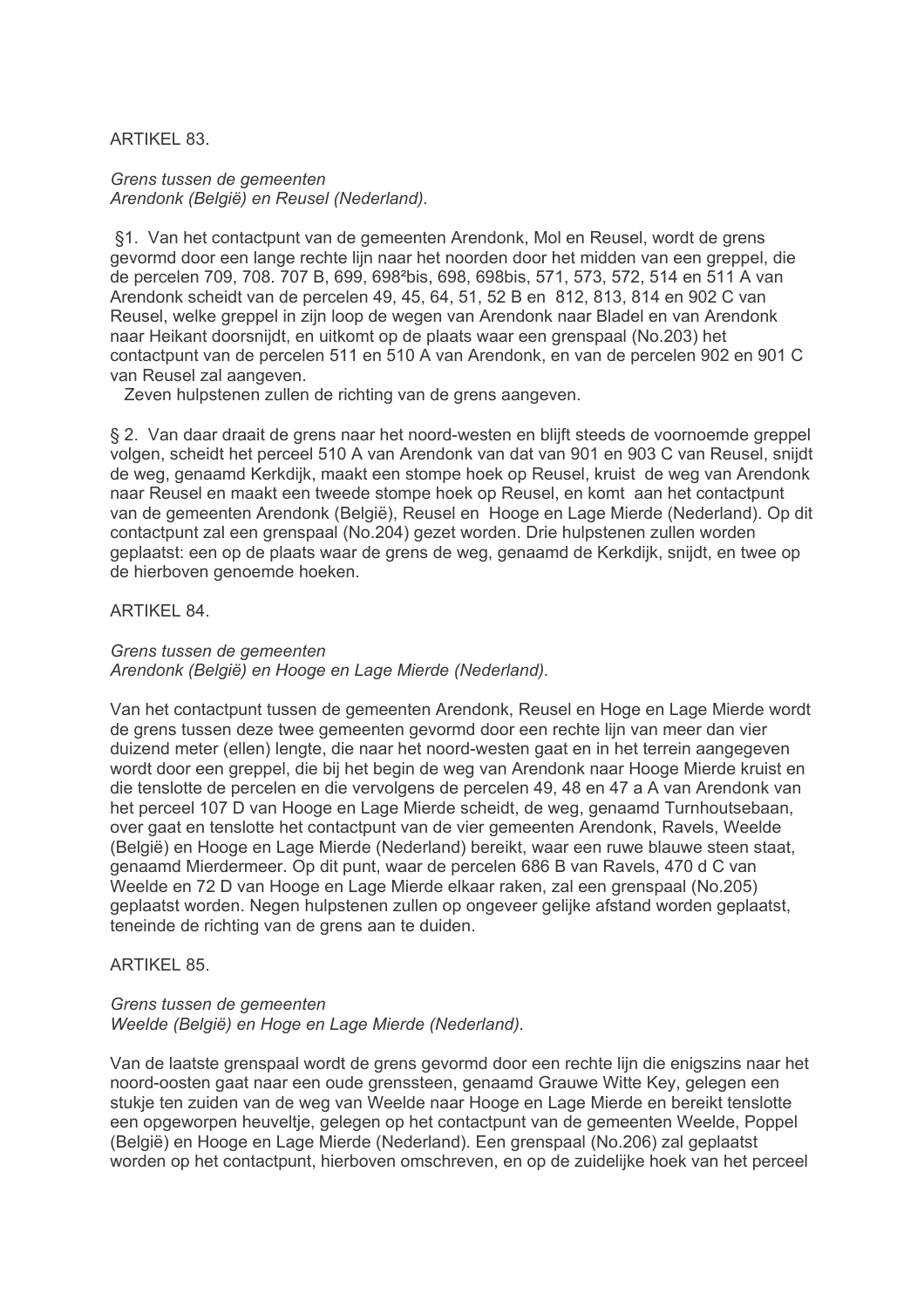427 C van Poppel. Vier hulpstenen, geplaatst op gelijke afstand tussen de grenspalen zullen de loop van de grens aanduiden.

# **ARTIKEL 86.**

Grens tussen de gemeenten Poppel(België) en Hooge en Lage Mierde (Nederland).

De rijksgrens tussen deze gemeenten wordt eerst gevormd door een rechte lijn, die vanaf voornoemde grenspaal ongeveer naar het noord-oosten gaat, in het verlengde van de gemeentegrens tussen Hooge en Lage Mierde en Weelde, tot aan een oude blauwe ruwe grenssteen, geplaatst op ongeveer 350 meter (ellen) ten zuid-westen van de weg, genaamd Postbaan van Poppel naar Hooge Mierde. Op dit punt zal een hulpsteen geplaatst worden. Vandaar wordt de grens gevormd door een andere rechte lijn, die een beetie meer naar het noord-oosten gaat, de voornoemde weg kruist, en gaat naar een ronde kuil, genaamd Schat-Putte en komt aan een kegelvormige heuvel op de plaats genaamd Tulder-Asten-Decker-Steeden-Puten, die het contactpunt is van drie gemeenten Hooge en Lage Mierde, Hilvarenbeek (Nederland) en Poppel (België). Op deze plaats zal een grenspaal (No.207) geplaatst worden en van twee hulpstenen, die de richting van de grens aangeven, wordt een geplaatst op het snijpunt van de weg, genaamd Postbaan, reeds genoemd, en de andere op, de halve afstand tussen deze weg en de laatst genoemde grenspaal.

# **ARTIKEL 87.**

# Grens tussen de gemeenten Poppel (België) en Hilvarenbeek (Nederland).

§ 1. Vanaf de laatste grenspaal vervolgt de grens tussen deze twee gemeenten langs een rechte lijn in de zelfde richting tot aan een grenssteen genaamd Teulder Hoven of Paalput, geplaatst op de oostelijke hoek van het perceel 448e C van Poppel. Op dit punt zal een grenspaal (No. 208) geplaatst worden.

§ 2. Vanaf dit punt richt de grens zich een weinig naar het noordwesten langs een lange rechte lijn, die de weg van Poppel naar Tuldert snijdt en de percelen 135, 148, 189, 64, 58, 56, 54, 55 en 46 G van Hilvarenbeek scheidt van de percelen 448 (e), 448 (d), 448 (c) 449 (c), 449 (b), 449 (a), 451 (d), 451 (c), 451 (b), 451 (a), 15 (c), 15 (b), 15 (a), 9, 6, 8, 7, 4, en 3 C van Poppel. Ze gaat vervolgens over de beek genaamd Aa of Lev: laat aan België de percelen 56 t/m 50 B van Poppel en aan Nederland de percelen 49, 48 en 47 G van Hilvarenbeek: gaat opnieuw over de voornoemde beek, scheidt de percelen 46, 45 en 44 G van Hilvarenbeek van de percelen 2 en 1 B van Poppel en komt ten slotte uit op het punt dat zich bevindt aan de genoemde beek Aa of Ley, bij het huis, genummerd 48 B van Poppel.

Van daar gaat de grens door het midden van genoemde beek, die ze in al zijn kronkelingen, volgt, en bereikt de brug, gelegen in de weg van Poppel naar Hilvarenbeek op de plaats, genaamd de Rovert. Op de noordelijke hoek van het perceel 45 B van Poppel zal een grenspaal (No. 209) geplaatst worden, die het contactpunt van de drie gemeenten Hilvarenbeek, Goirle (Nederland) en Poppel (België) zal aangeven.

Elf hulpstenen, waarvan acht op gelijke afstand tussen het voorlaatste en het eerste ontmoetingspunt van de grens met de beek, genaamd Aa of Ley en de drie laatste op ontmoetingspunten van de grens met de beek, zullen worden geplaatst om te dienen om de richting van de grenslijn aan te geven.

ARTIKFI 88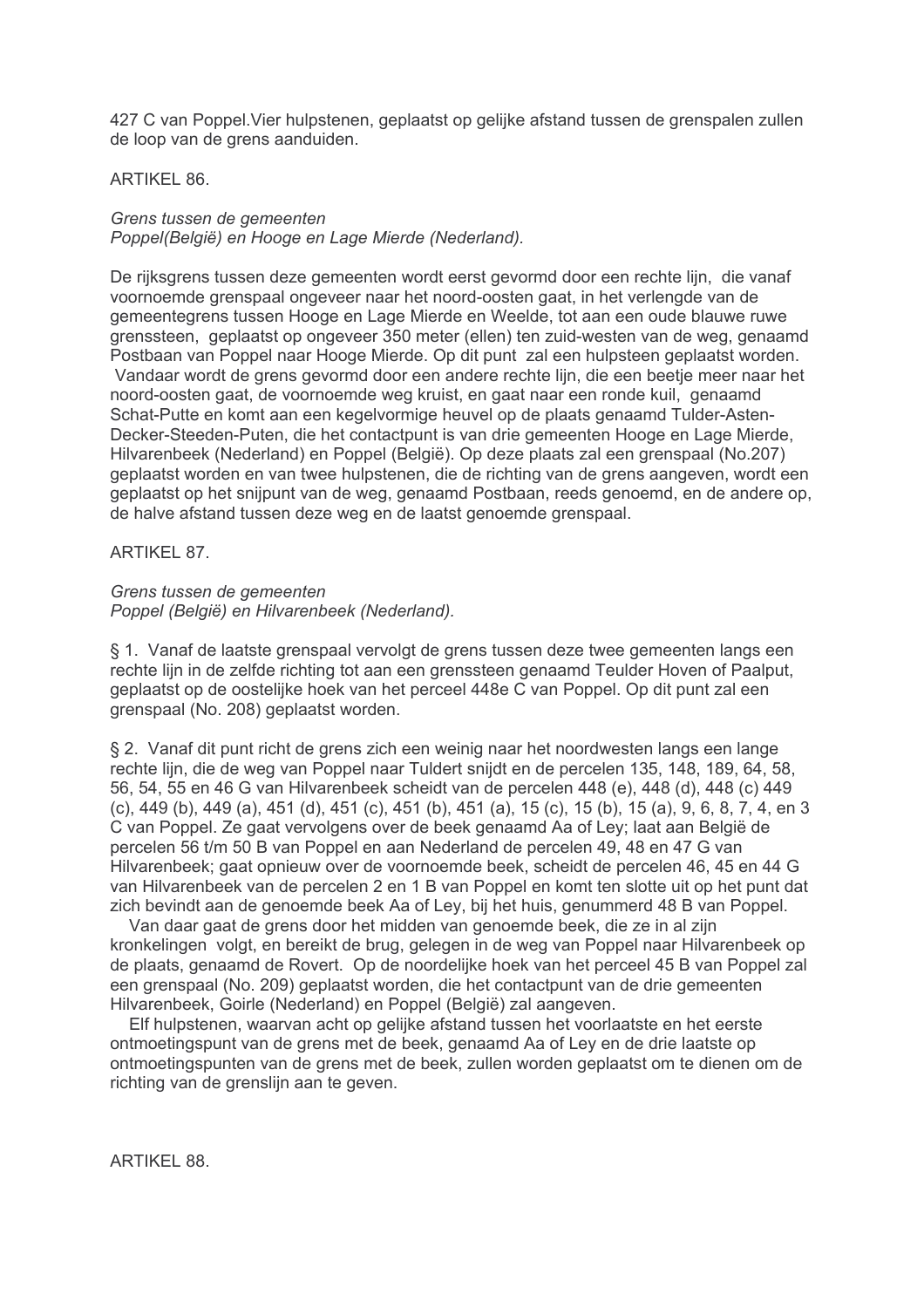# Grens tussen de gemeenten Poppel (België) en Goirle (Nederland).

§ 1. Vanaf de brug over beek de Aa of Ley in de weg van Poppel naar Hilvarenbeek richt de grens zich naar het westen via de as van de weg van Poppel naar Rovert, tot aan het punt, waar hij zich splitst in twee wegen. Daar in de oostelijke hoek van het perceel 268 C van Goirle zal een hulpsteen geplaatst worden.

Van dit punt gaat de grens naar het westen en volgt door de hei een rechte lijn, die de nieuwe weg naar Tilburg en die van Poppel naar Goirle snijdt, en komt aan het zuidelijke punt van het perceel 592 A van Poppel, waar een grenspaal (No.210) geplaatst zal worden. Twee hulpstenen zullen op gelijke afstand worden geplaatst tussen de twee uiteinden van deze rechte liin.

§ 2. Van de laatste grenspaal (No.210) volgt de grens de dan weer hoekige en bochtige kant van een hoogkantige sloot en gaat dan naar het noord-westen, daarna naar het noorden. scheidt de percelen 592, 590, 589, 588, 585, 584, 583, 581, 580, 578, 577, 569, 568, 567, 524, 523, 515, 514, 514 bis een derde, 494 een derde, 492, 489 2 bis, 489 bis, 490, 487, 486, 476 en 475 A van Poppel van een weg en van de percelen 279, 280, 281 en 282 C van Goirle, en komt bij een ontginningsweg ten noorden van de percelen 475 en 474 A van Poppel. Daarna draait ze naar het westen; volgt de as van de genoemde ontginningsweg, tot ze bij een sloot komt, die naar het oosten langs het perceel 470 bis A van Poppel loopt; ze volgt in noordelijke richting het midden van deze sloot tot dat ze komt aan het punt bij de plaats, genoemd Nieuwkerk, aan de weg van Riel naar Alphen, waarvan ze de as volgt, terwijl ze naar het westen draait en aan de brug komt, gelegen over de Aa of Ley bereikt, waar een grenspaal (No.211) op de noord-west hoek van het perceel 461 bis A van Poppel zal worden geplaatst. Tien hulpstenen zullen de voornaamste hoeken van deze lijn aangeven.

§ 3. Vanaf de aan het einde van de vorige paragraaf genoemde brug gaat de grens in zuidwestellike richting, volgt in al zijn kronkelingen het midden van de beek de Aa of Lev, totdat ze aan de weg, gaande van Goirle naar het gehucht Aarle komt. Hier zal een grenspaal (No.212) geplaatst worden, op de oostelijke hoek van het perceel 247 D van Goirle.

§ 4. Van deze grenspaal volgt de grens steeds het midden van de beek de Aa of Ley, totdat ze bij een sloot, genaamd "Oude Gracht" komt, die aan het noord-oosten langs het perceel 156 F van Alphen loopt. Er zal een grenspaal (No.213) geplaatst worden op de zuidelijke hoek van het perceel 259 D van Goirle, welke grenspaal het contactpunt van de gemeenten Goirle, Alphen (Nederland) en Poppel (België) zal aangeven.

# **ARTIKEL 89**

# Grens tussen de gemeenten Poppel (België) en Alphen (Nederland)

De grens tussen deze gemeenten wordt -over haar gehele lengte- gevormd door het midden van de beek, genaamd de Lev, waarvan ze alle kronkelingen in zuidelijke richting.te beginnen bij de laatstgenoemde grenspaal tot aan die (No.214), te plaatsen op de oostelijke oever van deze beek, in het verlengde van de lijn tussen de gemeenten Alphen en Baarle-Nassau. Ze zal tevens aangeven het tegenover gelegen ontmoetingspunt met de gemeente Poppel.

Een hulpsteen zal geplaatst worden bij de bestaande brug over de beek in de weg, van Alphen naar Poppel.

ARTIKEL 90.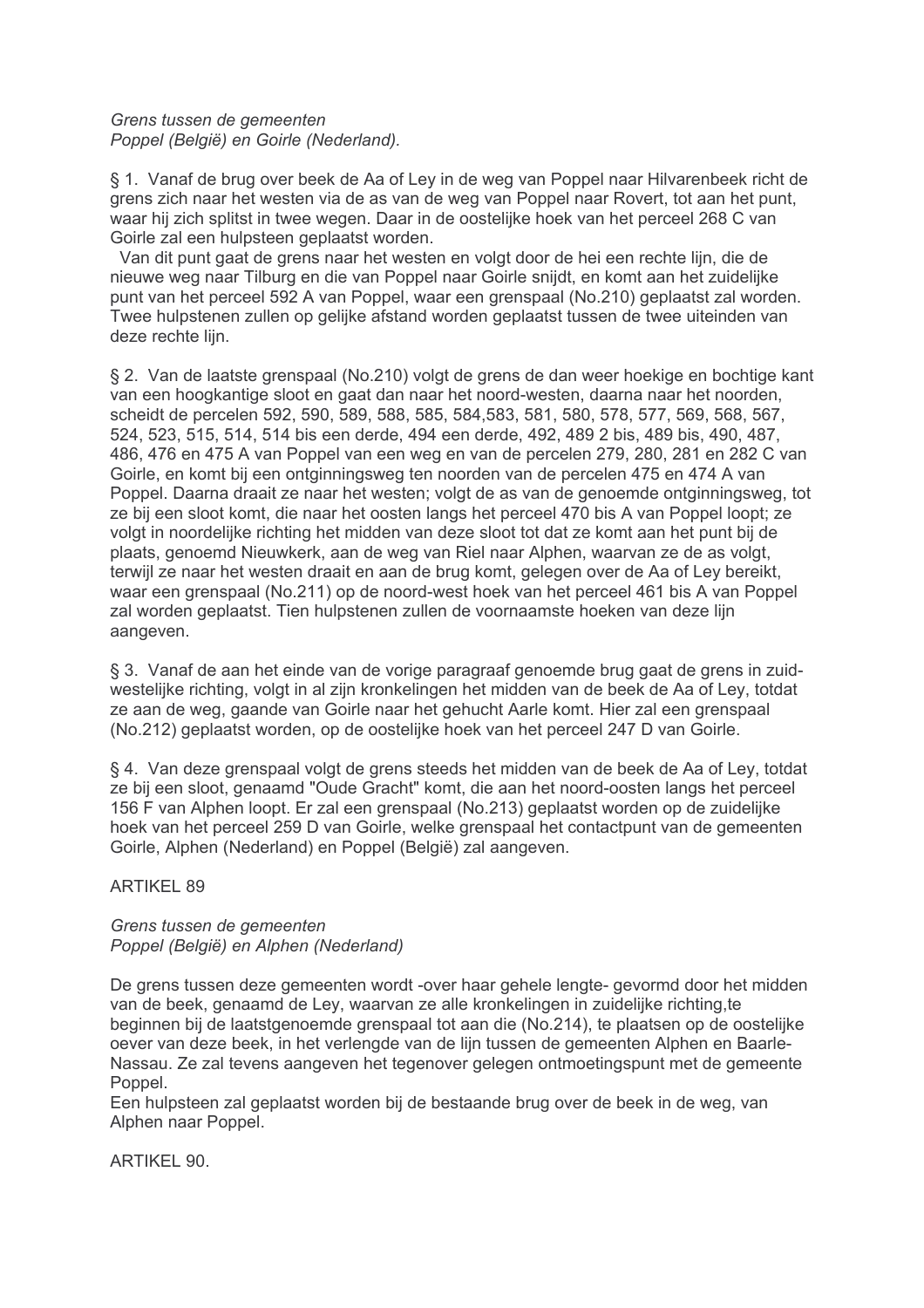## Gemeenten Baarle-Hertog (België) en Baarle-Nassau (Nederland).

§ 1. De grens komt -na de gemeenten Poppel (België) van Alphen (Nederland) gescheiden te hebben- op het punt, omschreven aan het einde van het vorige artikel, bij het gezamenlijke gebied, dat de gemeenten Baarle-Hertog en Baarle-Nassau omvat. Ten aanzien van deze twee gemeenten kwamen de grenscommissarissen overeen: Gezien artikel 14 van het verdrag van 5 november 1842, luidende als volgt:

"De status quo zal gehandhaafd blijven, zowel ten aanzien van de dorpen Baarle-Nassau (Nederland) en Baarle-Hertog (België), als ten aanzien van de wegen, die er door gaan.

Overwegende, dat de tegenwoordige status van de plaatsen, gehandhaafd door het gestelde van het hiervoor aangehaalde artikel 14, niet toestaat, over te gaan tot de huidige grensvaststelling van deze gemeenten, waarvan sprake is:

Overwegende, dat het niettemin nuttig kan zijn vast te stellen hetgeen strijdig zou kunnen zijn met het bij het proces-verbaal van 29 november 1836, vastgesteld en getekend op 22 maart 1841 door de plaatselijke autoriteiten van de twee gemeenten.

Beslissen:

a. Voornoemd proces-verbaal, dat vaststelt welke percelen behoren tot de gemeenten Baarle-Hertog en Baarle-Nassau, wordt woord voor woord in het tegenwoordige artikel overgeschreven.

b. Een speciale kaart van vier bladen, bevattende alle percelen van de twee gemeenten, wordt getekend op de schaal van 1 : 10.000 en bij deze kaart worden gevoegd twee losse bladen, voorstellende -op een schaal van 1 : 2500- de delen van deze gemeenten, die slechts met een kleine schaal duidelijk kunnen worden afgelezen.

PROCES - VERBAAL VAN ERKENNING DER JUISTE GRENZEN. TUSSEN DE GEMEENTEN BAARLE-NASSAU, PROVINCIE NOORD-BRABANT, EN BAARLE-HERTOG. PROVINCIF ANTWERPEN

In het jaar achttien honderd zes en dertig den negen en twintigsten dag der maand November.

Wij ondergeteekenden ADRIAAN NORBERT VAN GILS, burgemeester en ADRIAAN VAN BAAL, schepen der gemeente Baarle-Nassau, ten eenre, en REMIGIUS VAN LIER, burgemeester en JAN BAPTIST VAN DIJCK, schepen der gemeente Baarle-Hertog, ter andere zijde, geadsisteerd door CORNELIS GöLLNER. secretaris der gemeente BAARLE-NASSAU en JACOBUS JOSEPHUS LIEBRECHTS, secretaris der gemeente Baarle-Hertog.

Ten gevolge wederzijdsche bekomen last van hoogere autoriteiten, ten einde de juiste grenzen tusschen de bovengemelde gemeenten van Baarle-Nassau en Baarle-Hertog te bepalen, om alzoo tot eene geregelde verhouding der grondbelasting voor de beide opgemelde gemeenten te kunnen komen, gaan wij over tot eene, zooveel mogelijk juiste herkenning van de van ouds bestaan hebbende grensscheiding tusschen de geënclaveerde perceelen in opgemelde gemeenten onder de navolgende van wederzijde overeengekomen en goedgevonden bepalingen als volgt:

 $1en$ 

Zal tot leiddraad van het werk worden gebruik gemaakt van de oorspronkelijke kadastrale legger en aanwijzende tableau (gedateerd 21 October 1832) alsmede van de daarbij behoorende kadastrale plans van de gemeente Baarle-Nassau, ter Secretarie van die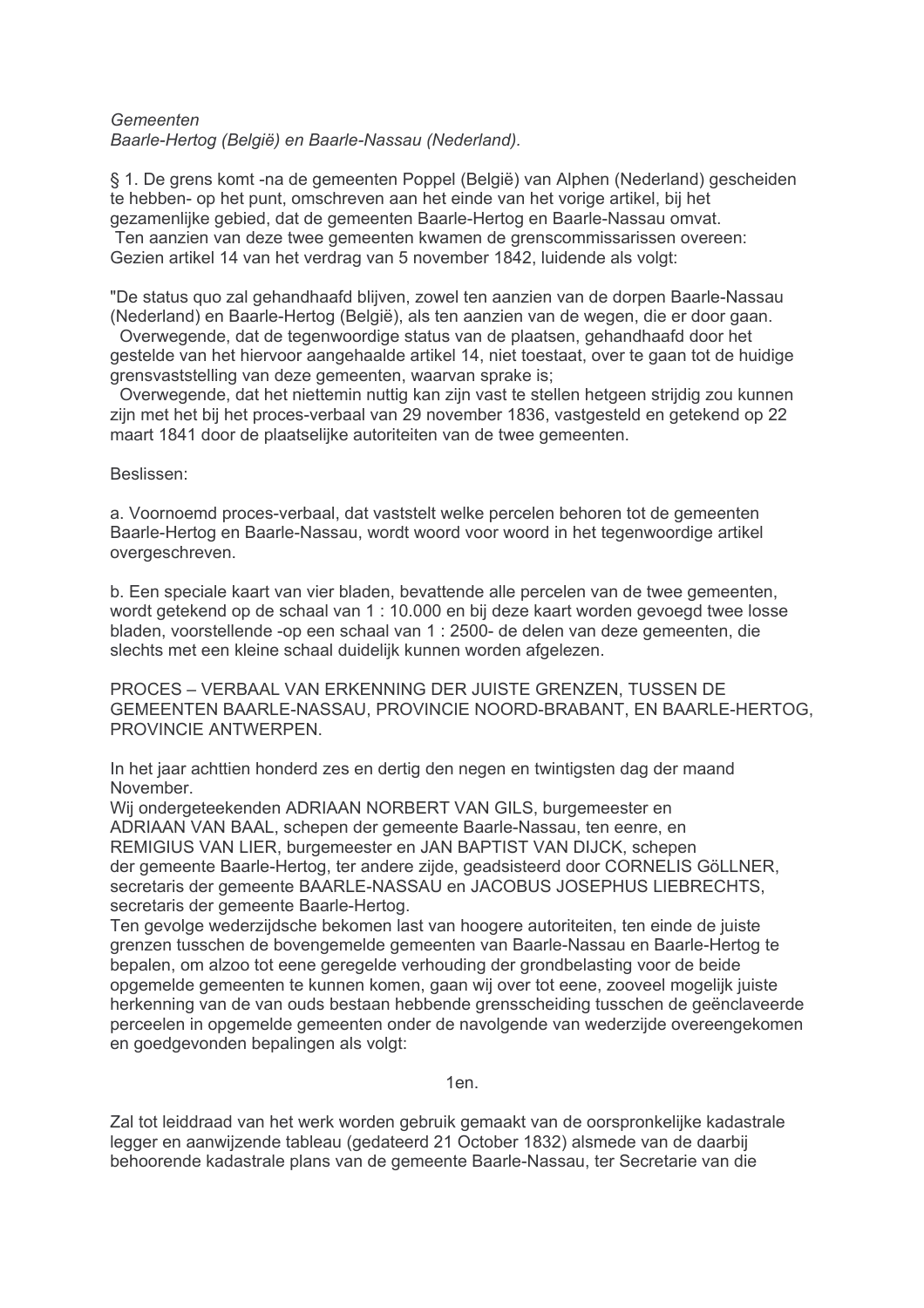gemeente berustende, in welke stukken de beiden in den hoofde dezes vermelde gemeenten, voor het grootste gedeelte zijn opgenomen.

2en.

Van de aanwijzende tafels en daarbij behoorende kadastrale plans van de gehuchten Castelré en Zondereigen, waarin het overige gedeelte der beiden opgemelde gemeenten volkomen is vervat en ter effectueering van dit werk, door de Hoofd-Administratie van het Kadaster in de Provincie Noord-Braband, tot dat einde is verstrekt.

3en.

Zullen geraadpleegd worden de leggers der grondeigendommen van bovengemelde beiden gemeenten van den jare 1699 en 1700.

Zullen van de eigenaren der geënclaveerde gronden, zooveel mogelijk bewijzen van eigendom gevorderd worden, ten einde zoowel het wezentlijke territoir als de ware grootte van ieder perceel te kennen.

5en.

Zullen bij alle operatiën op het terrein de oudste en ter goeder naam staande ingezetenen der beiden bovengemelde gemeenten en wel voornamelijk de oudste tiendpachters worden geroepen, als zijnde door wederzijdsche partijen erkend, deze het beste met het territoir bekend te zijn.

6en.

Zullen partijen bij het ontmoeten van zoodanige perceelen, voor welker grenslijnen alle opspooring vruchteloos blijft en derhalven een verschil van meening te weeg brengt. dezelven naar beste wete en in der minne, doch altijd zoo veel mogelijk in het bijzijn en de goedkeu-ring van den eigenaar vereffenen. Aldus wordt begonnen met:

# Sectie A.

genaamd de Reuth en Strumpten.

De perceelen van en met nummer 1 tot en met n0. 301 behooren tot de gemeente Baarle-Nassau.

Door het bestuur der gemeente Baarle-Hertog wordt beweerd, dat in de perceelen n0. 302 en 303 - 80 roeden plaatselijke maat, behoorende aan de gemeente Baarle-Hertog.

begrepen is en waarvan aan hunne zijde altijd de lasten zijn betaald; deze voordragt tot nog toe niet volkomen bewezen zijnde, zoo worden deze perceelen bij het sluiten van dit procesverbaal, tot nadere justificatie voor onafgedaan gehouden. De perceelen van en met n0. 304 tot en met n0. 797 behooren tot de gemeente Baarle-Nassau.

De perceelen n0. 798 en 799 behooren tot de gemeente Baarle-Hertog. De perceelen van en met n0. 800 tot en met n0. 844 zijnde het einde der Sectie A, behooren tot de gemeente Baarle-Nassau

# Sectie B. genaamd Ulicoten.

4en.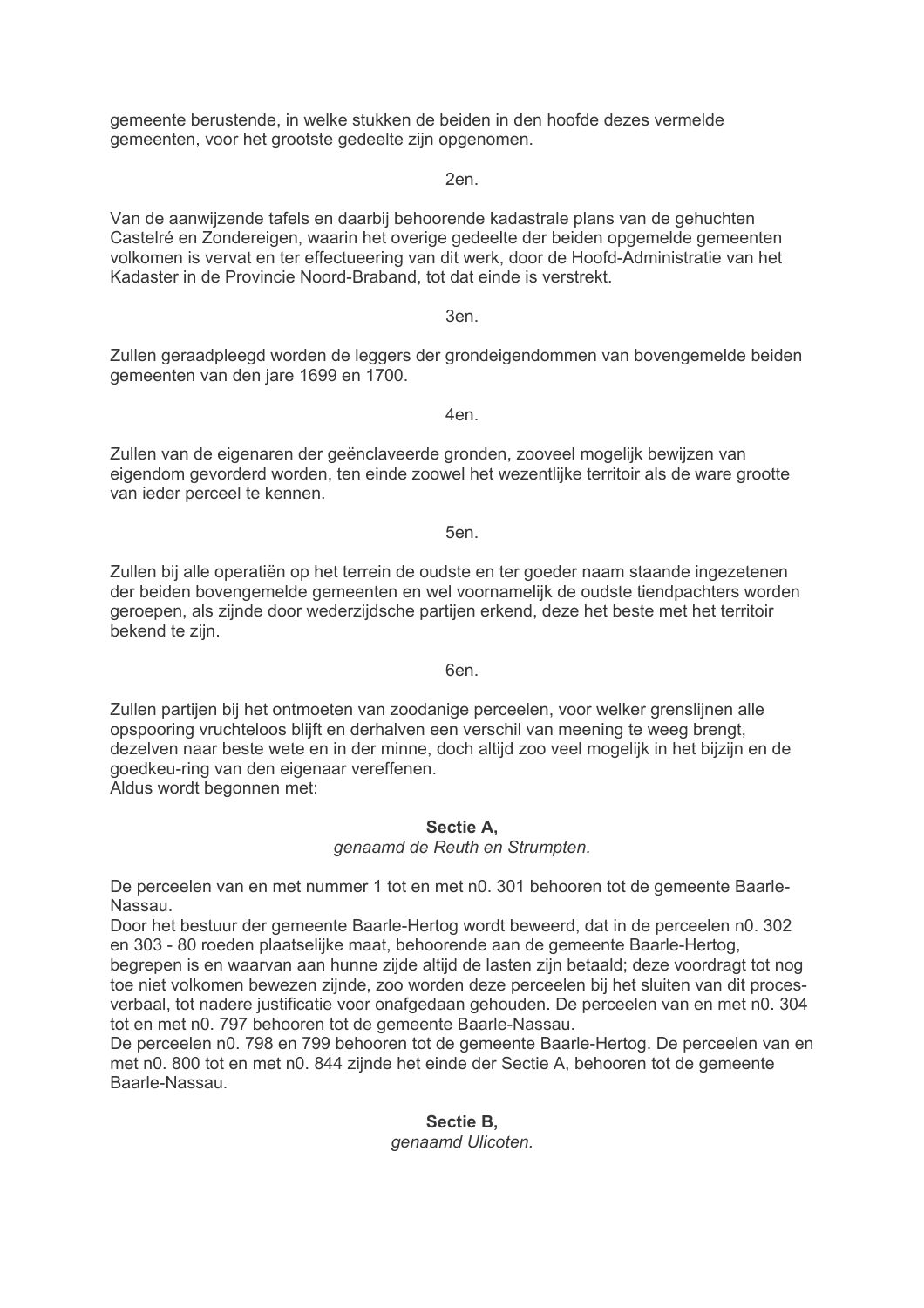De perceelen van en met nummer 1 tot en met n0. 615 behooren tot de gemeente Baarle-Nassau.

De perceelen n0. 616, 617 en 618 behooren tot de gemeente Baarle-Hertog.

Van het perceel n0. 619 groot 0.48.90, behoort aan de gemeente Baarle-Nassau 0.18.00 behoort aan de gemeente Baarle-Hertog 0.30.90.

De perceelen van en met nummer 620 tot en met n0. 667, zijnde het einde der Sectie B behooren tot de gemeente Baarle-Nassau.

# Sectie C,

#### genaamd Baarle-Nassau.

De perceelen nummer 1, la en 2 behooren tot de gemeente Baarle-Nassau.

| Van het perceel n0. 3 groot                    |          | 0.17.50 |
|------------------------------------------------|----------|---------|
| behoort aan de gemeente Baarle-Nassau 0.11.60. |          |         |
| aan de gemeente Baarle-Hertog                  | 0.05.70. |         |
| Van het perceel n0. 4 groot                    |          | 0.23.60 |
| behoort aan de gemeente Baarle-Nassau 0.12.40. |          |         |
| aan de gemeente Baarle-Hertog                  | 0.11.40. |         |
|                                                |          |         |
| totaal                                         | 0.41.10. | 0.41.10 |

Het perceel n0. 5 behoort tot de gemeente Baarle-Hertog.

Van het perceel n0. 6 groot 0.12.10 behoort aan de gemeente Baarle-Nassau 0.09.50 huis en sch. aan de gemeente Baarle-Hertog 0.02.60 erf.

De perceelen van en met nummer 7 tot en met n0, 14 behooren tot de gemeente Baarle-Nassan

De perceelen van en met n0. 15 tot en met n0. 25 behooren tot de gemeente Baarle-Hertog.

Van het perceel n0. 26 groot 0.74.70 behoort aan de gemeente Baarle -Nassau 0.37.35. aan de gemeente Baarle-Hertog 0.37.35.

Het perceel n0, 27 behoort tot de gemeente Baarle-Hertog.

Van het perceel n0. 28, groot 1.71.90 behoort aan de gemeente Baarle-Nassau 0.71.90. aan de gemeente Baarle-Hertog 1.00.00.

Het perceel n0. 29 behoort tot de gemeente Baarle-Hertog.

De perceelen n0. 30, 31 en 32 behooren tot de gemeente Baarle-Nassau.

De perceelen n0. 33 en 34 behooren tot de gemeente Baarle-Hertog.

Het huis staande op het perceel n0. 35 behoort tot de gemeente Baarle-Hertog, doch van de erf van het perceel n0. 35 en van het perceel n0. 36 behoort aan de gemeente Baarle-Nassau 0.08.70. en aan de gemeente Baarle-Hertog 0.05.90.

De perceelen van en met n0. 37 tot en met n0. 40 behooren tot de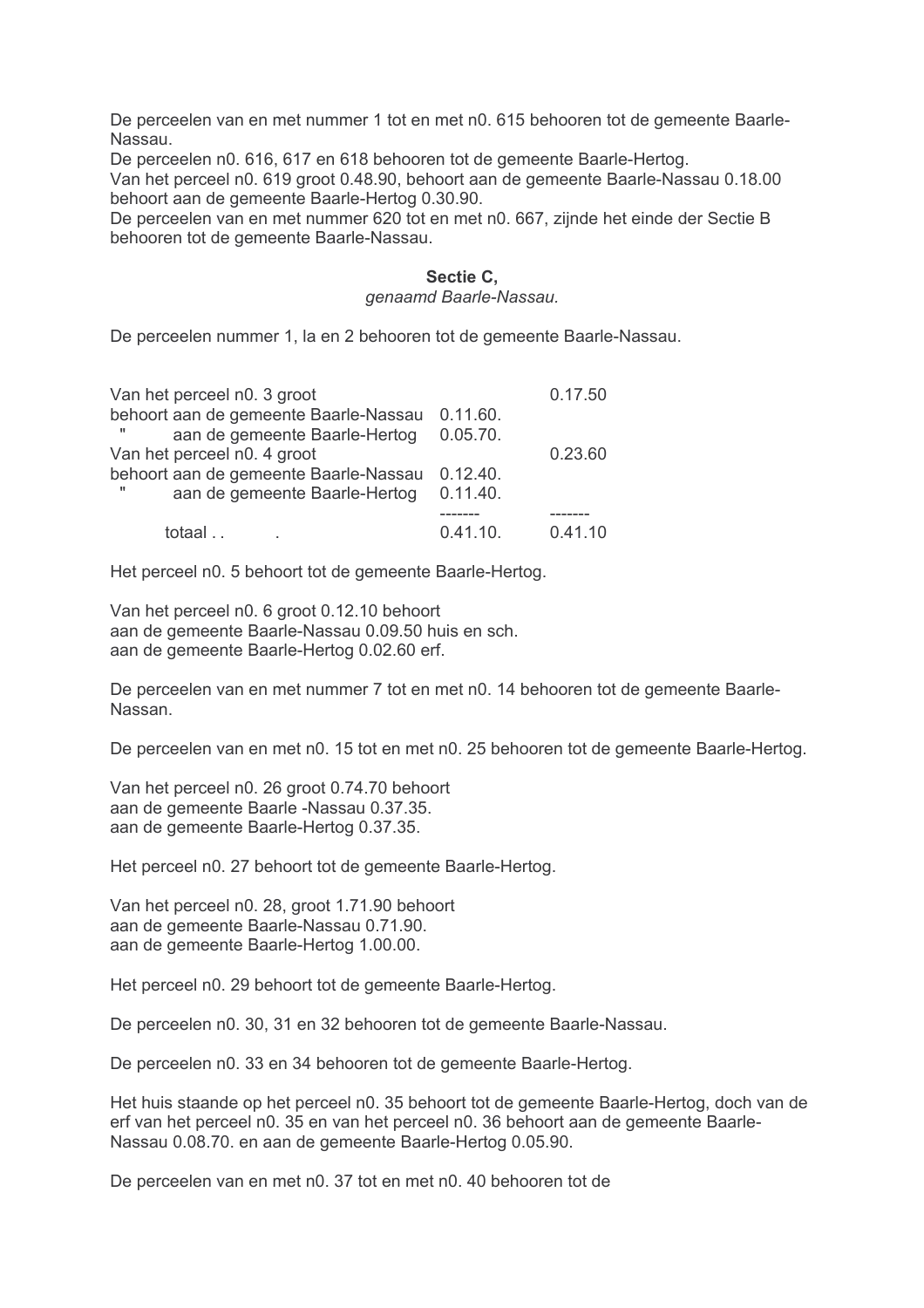gemeente Baarle-Nassau.

Van het perceel n0. 41, groot 4.08.20 behoort aan de gemeente Baarle-Nassan 3.14.10 aan de gemeente Baarle-Hertog 0.94.10

De perceelen van en met n0. 42 tot en met n0. 46 behooren tot de gemeente Baarle-Hertog en de perceelen n0. 47, 48 en 49 behooren tot de gemeente Baarle-Nassau.

De perceelen n0. 50, 51 en 52 behooren tot de gemeente Baarle-Hertog.

Het perceel n0. 53 behoort tot de gemeente Baarle-Nassan.

De perceelen van en met n0, 54 tot en met n0, 67 behooren tot de gemeente Baarle-Hertog.

Van het perceel n0. 68 groot 0.22.70 behoort aan de gemeente Baarle-Nassau 0.08.00, staande hierop de schuur, aan de gemeente Baarle-Hertog 0.14.70 staande hierop huis en schop.

De perceelen van en met n0. 69 tot en met n0. 81 behooren tot de gemeente Baarle-Hertog.

Van het perceel n0. 82 groot 0.09.10 behoort aan de gemeente Baarle-Nassau, een gedeelte der schuur en erf groot 0.01.30. gemeente Baarle-Hertog, huis, schop restant schuur en erf 0.07.80

Het perceel n0. 83 behoort tot de gemeente Baarle-Hertog.

Van het perceel n0. 84 groot 2.73.00 behoort

aan de gemeente Baarle-Nassau 0.22.60,

gemeente Baarle-Hertog 2,50,40. Betrekkelijk de enclaves van de perceelen n0, 82 en 84. bestaat een onderhandsch koopcontract van den 9n Mei 1812, behoorlijk geregistreerd te Breda den 30n Junij daaraanvolgende.

De perceelen van en met n0. 85 tot en met 89 behooren tot de gemeente Baarle-Hertog.

De perceelen n0. 90 en 91 behooren tot de gemeente Baarle-Nassau.

De perceelen van en met n0, 92 tot en met n0, 97 behooren tot de gemeente Baarle-Hertog.

Van het perceel n0. 98 groot 0.75.50 behoort aan de gemeente Baarle-Nassan 0.57.00. aan de gemeente Baarle-Hertog 0.18.50.

De perceelen n0. 99 en 100 behooren tot de gemeente Baarle-Hertog.

De perceelen n0. 101 en 102 behooren tot de gemeente Baarle-Nassau.

Het perceel n0. 103 behoort tot de gemeente Baarle-Hertog.

Het perceel n0. 104 behoort tot de gemeente Baarle-Nassau.

De perceelen van en met n0. 105 tot en met n0. 109 behooren tot de gemeente Baarle-Hertog.

De perceelen n0. 110, 111 en 112 behooren tot de gemeente Baarle-Nassau.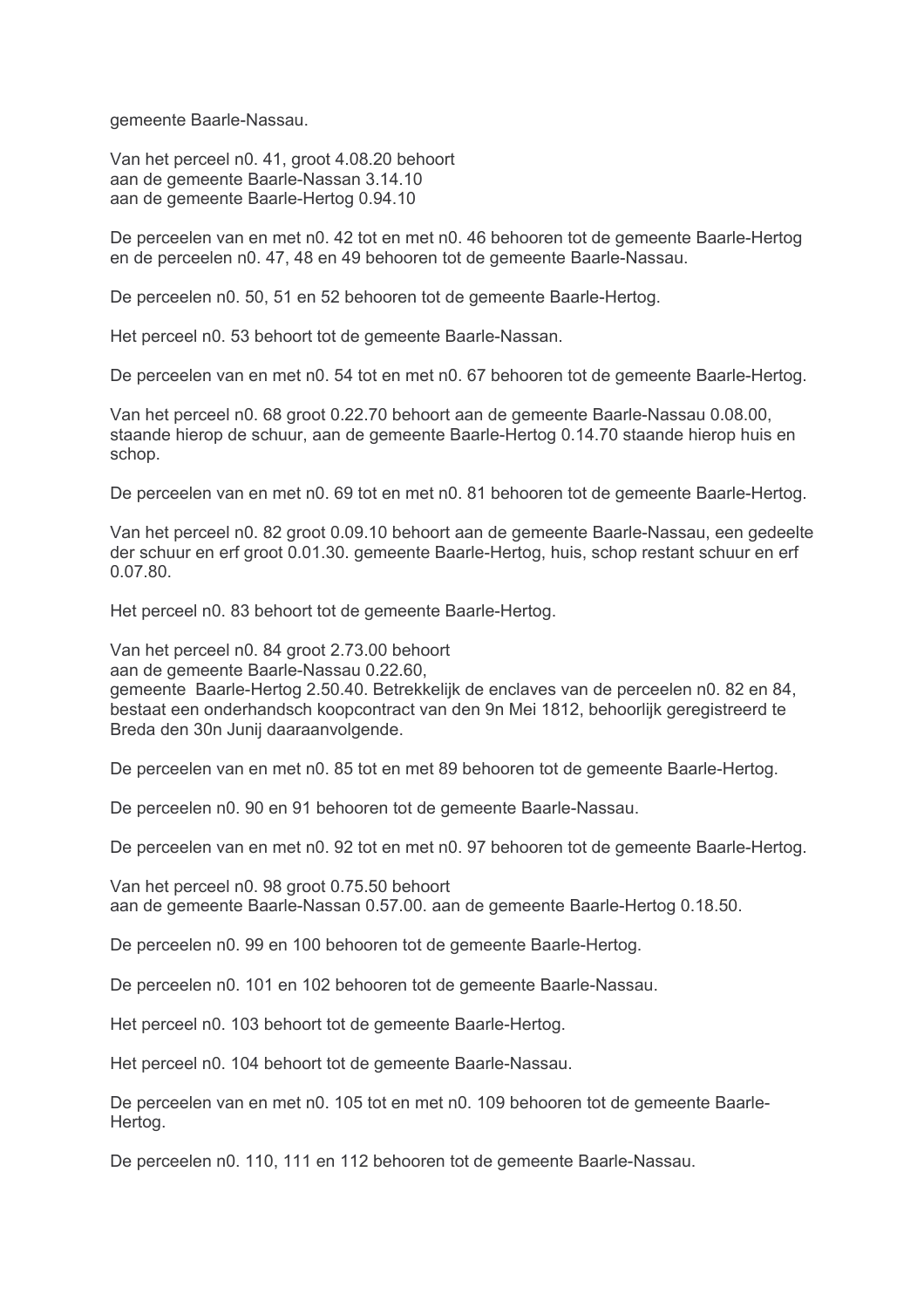De perceelen van en met n0. 113 tot en met n0. 118 behooren tot de gemeente Baarle-Hertog.

De perceelen n0. 119 en 120 behooren tot de gemeente Baarle-Nassau.

Het perceel n0. 120a behoort tot de gemeente Baarle-Hertog.

Het perceel n0. 121 behoort tot de gemeente Baarle-Nassau.

Het perceel n0. 122 behoort tot de gemeente Baarle-Hertog.

Het perceel n0. 123 behoort tot de gemeente Baarle-Nassau.

De perceelen n0. 124 en 125 behooren tot de gemeente Baarle-Hertog.

Van het perceel n0. 126 groot 0.99.50 behoort aan de gemeente Baarle-Nassan 0.56.50. aan de gemeente Baarle-Hertog 0.43.00.

Het perceel n0. 127 behoort tot de gemeente Baarle-Hertog.

De perceelen van en met n0. 128 tot en met n0. 142 behooren tot de gemeente Baarle-Nassau.

Van het perceel n0. 143 groot 2.81.30 behoort aan de gemeente Baarle-Nassau 1.37.30. aan de gemeente Baarle-Hertog 1.44.00.

De perceelen van en met n0. 144 tot en met n0. 149 behooren tot de gemeente Baarle-Hertog.

De perceelen van en met n0, 150 tot en met n0, 157 behooren tot de gemeente Baarle-Nassau

Van het perceel n0. 158 groot 1.14.00 behoort aan de gemeente Baarle-nassau 0.80.00. aan de gemeente Baarle-Hertog 0.34.00.

Van het perceel n0. 159 groot 0.79.80 behoort aan de gemeente Baarle-nassau 0.52.30. aan de gemeente Baarle-Hertog 0.27.50. De enclaves in dit perceel zijn aangeduid in eene akte van deeling gepasseerd voor Schout en Schepenen der gemeente Baarle-Hertog van den 3n Julij 1767

Het perceel n0. 160 behoort tot de gemeente Baarle-Nassau.

De perceelen n0. 161 en 161a behooren tot de gemeente Baarle-Hertog.

De perceelen van en met n0. 162 tot en met n0. 175 behooren tot de gemeente Baarlenassau.

Het perceel n0. 176 behoort tot de gemeente Baarle-Hertog.

De perceelen n0. 177, 178 en 179 behooren tot de gemeente Baarle-Nassau.

Van het perceel n0, 180 groot 0.73.30 behoort aan de gemeente Baarle-nassau 0.36.65, aan de gemeente Baarle-Hertog 0.36.65.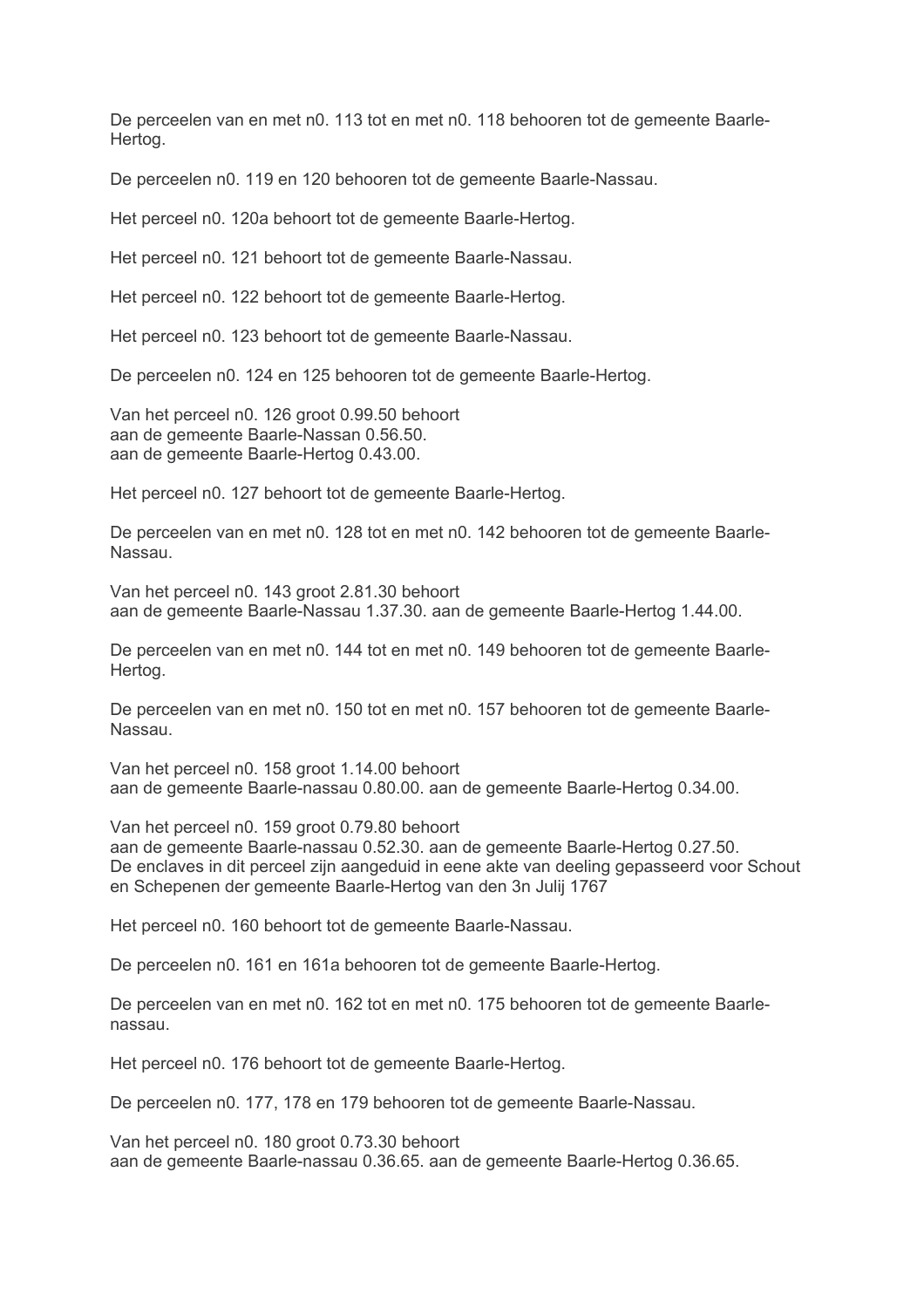De perceelen n0. 181 en 182 behooren tot de gemeente Baarle-Nassau.

Van het perceel n0. 183 groot 8.03.40 behoort aan de gemeente Baarie-nassau 6.42.40, aan de gemeente Baarle-Hertog 1.61.00.

Van het perceel n0. 184 oorspronkelijk groot 1.37.30 doch bij eene latere verificatie bij het kadaster bevonden groot te zijn 1.46.60 behoort aan: de gemeente Baarle-Nassau 0.59.90. de gemeente Baarle-ilertog 0.86.70.

Van het perceel n0. 185 groot 0.69.00 behoort aan de gemeente Baarle-nassau 0.25.10. aan de gemeente Baarle-Hertog 0.43.90.

Van het perceel n0. 186 groot 1.07.60 behoort aan de gemeente Baarle-Nassau 0.73.60. aan de gemeente Baarle~Hertog 0.34.00.

De perceelen van en met n0. 187 tot en met n0. 195 behooren tot de gemeente Baarle-Hertog.

Het perceel n0. 196 behoort tot de gemeente Baarle-Nassau.

De perceelen van en met n0. 197 tot en met n0. 206 behooren tot de gemeente Baarle-Hertog.

De perceelen n0. 207 en 208 behooren tot de gemeente Baarle-Nassau.

Van het perceel n0. 209 groot 0.30.00 behoort aan de gemeente Baarle-Nassau 0.15.00, aan de gemeente Baarle-Hertog 0.1.5.00.

De perceelen van en met n0 210 tot en met n0. 275 behooren tot de gemeente Baarle-Hertog.

Van het perceel n0. 276 groot 1.68.00 behoort aan de gemeente Baarle-nassau 0.58.20. aan de gemeente Baarle-Hertog 1.09.90.

De perceelen n0. 277 en 278 behooren tot de gemeente Baarle-Hertog.

Van het perceel n0. 279 groot 0.06.30 behoort aan de gemeente Baarle-Nassau 0.01.70. aan de gemeente Baarle-Hertog 0.04.60.

Van het perceel n0. 280 groot 0.15.70 behoort aan de gemeente Baarle-Nassau 0.14.00 staande hierop huis, schuur en brouwerij.

Gemeente Baarle-Hertog 0.01.70 erf.

De perceelen van en met n0. 281 tot en met n0. 296 behooren tot de gemeente Baarle-Nassau.

De perceelen van en met n0. 297 tot en met n0. 301 behooren tot de gemeente Baarle-Hertog.

De perceelen van en met n0. 302 tot en met n0. 331 behooren tot de gemeente Baarle-Nassau.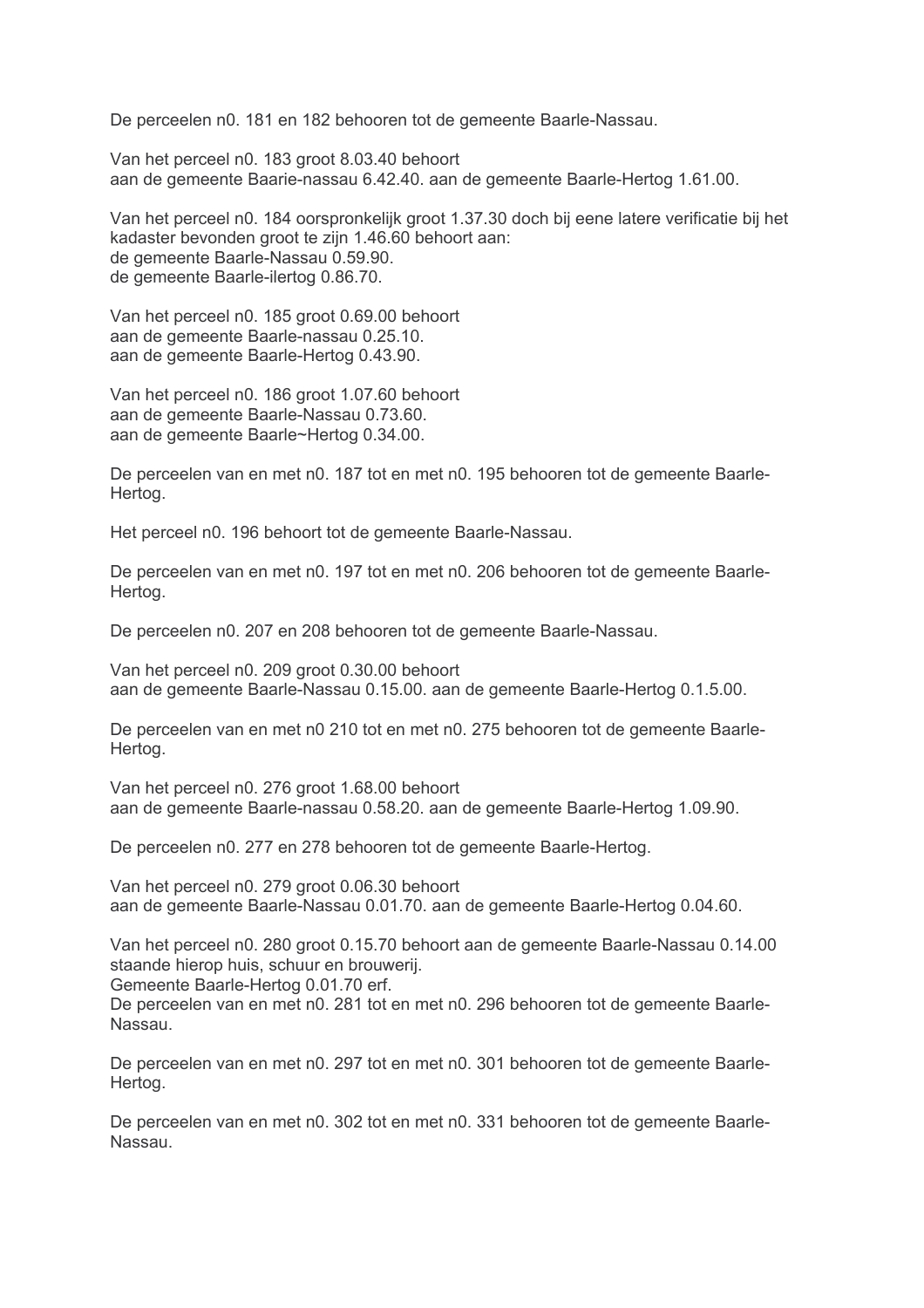De perceelen van en met n0. 332 tot en met n0. 335 behooren tot de gemeente Baarle-Hertog.

De perceelen van en met n0. 336 tot en met 341 behooren tot de gemeente Baarle-Nassau.

De perceelen van en met n0. 342 tot en met 346 behooren tot de gemeente Baarle-Hertog.

De perceelen n0. 347, 348 en 349 behooren tot de gemeente Baarle-Nassau.

De perceelen van en met n0. 350 tot en met n0. 356 behooren tot de gemeente Baarle-Hertog.

Van het perceel n0. 357 groot 2.21.70 behoort aan de gemeente Baarle-nassau 0.58.00 aan de gemeente Baarle-Hertog 1.63.70

Van het perceel n0. 358 groot 1.47.60 behoort aan de gemeente Baarle-nassau 0.42.40 aan de gemeente Baarle-Hertog 1.05.20

De perceelen van en met n0. 359 tot en met n0. 366 behooren tot de gemeente Baarle-Nassau.

De perceelen van en met n0. 367 tot en met n0. 379 behooren tot de gemeente Baarle-Hertog.

De perceelen van en met no. 380 tot en met 394 behooren tot de gemeente Baarle-nassau.

Van het perceel n0. 395 groot 2.61.20 behoort aan de gemeente Baarle-Nassau 0.16.00 aan de gemeente Baarle-Hertog 2.45.20

Van het perceel n0, 396 groot 1,54,90 behoort aan de gemeente Baarle-nassau 0.88.70 aan de gemeente Baarle-Hertog 0.66.20

De perceelen van en met n0. 397 tot en met n0. 415 behooren tot de gemeente Baarle-Hertog.

Van het perceel n0, 416 groot 2,55,00 behoort aan de gemeente Baarle-nassau 0.50.00 aan de gemeente Baarie-Hertog 2.05.00

Tot het perceel n0. 417 groot 0.62.00 behoort aan de gemeente Baarle-Nassau 0.59.00 aan de gemeente Baarle-Hertog 0.03.00

De perceelen van en met n0. 418 tot en met n0. 442 behooren tot de gemeente Baarle-Nassau.

De perceelen no. 443, 444, 445 en 446 behooren tot de gemeente Baarle-Hertog.

Van het perceel n0. 447 oorspronkelijk groot 1.61.60 doch bij eene latere verificatie bij het kadaster bevonden groot te zijn 1.55.70 behoort aan de gemeente Baarle-Nassau 0.57.50, aan de gemeente Baarle-Hertog 0.98.20.

De perceelen n0. 448 en 449 behooren tot de gemeente Baarle-Nassau.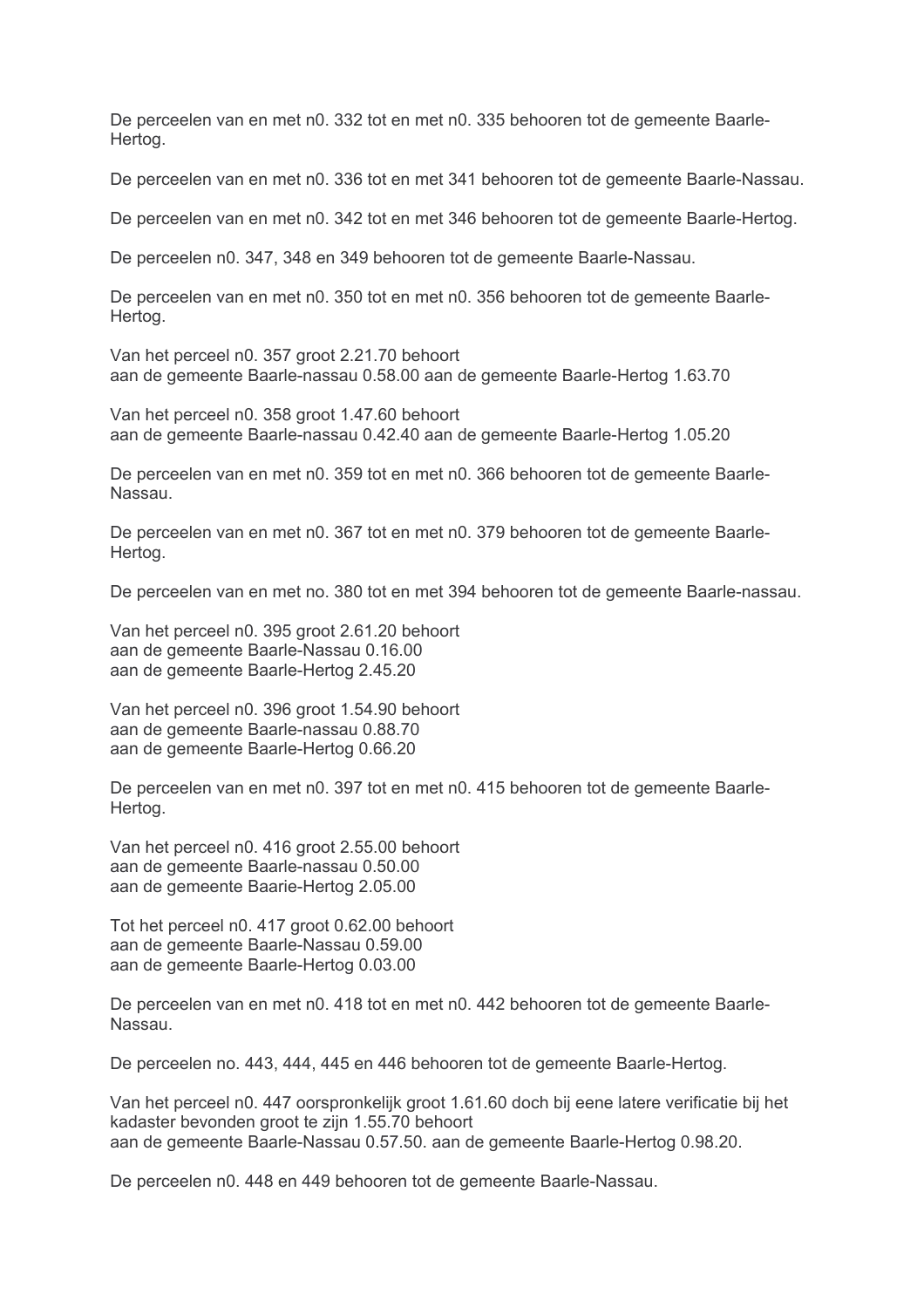De perceelen n0. 450 en 451 behooren tot de gemeente Baarle-Hertog.

Van het perceel n0. 452 groot 2.02.70 behoort aan de gemeente Baarle-nassau 0.49.80, aan de gemeente Baarle-Hertog 1.52.90. De enclaves in dit perceel zijn aangeduid in eene akte van publiek verkoop gehouden door den ontvanger der domeinen te Breda d.d. 27 Februari 1817.

Het perceel no. 453 behoort tot de gemeente Baarle-nassau.

Van het perceel n0. 454 groot 1.94.30 behoort aan de gemeente Baarle-nassau 1.03.00. aan de gemeente Baarle-Hertog 0.91.30.

Van het perceel n0. 455 groot 2.59.40 behoort aan de gemeente Baarle-Nassau 1.76.40. aan de gemeente Baarle-Hertog 0.83.00.

De perceelen n0. 456, 457 en 458 behooren tot de gemeente Baarle-Nassau.

Van het perceel n0. 459 groot 1.45.10 behoort aan de gemeente Baarle-nassau 0.72.55. aan de gemeente Baarle-Hertog 0.72.55.

De perceelen van en met n0. 460 tot en met n0. 466 behooren tot de gemeente Baarlenassau

Van het perceel n0. 467 groot 0.27.20 behoort aan de gemeente Baarle-Nassau 0.09.50, aan de gemeente Baarle-Hertog 0.17.70.

De perceelen n0. 468, 469, 470 en 471 behooren tot de gemeente Baarle-Nassau.

Het perceel n0, 472 behoort tot de gemeente Baarle-Hertog.

De perceelen van en met n0. 473 tot en met n0. 566 behooren tot de gemeente Baarlenassau

Van het perceel n0. 567 groot 5.41.40 behoort aan de gemeente Baarle-Nassau 3.51.60. aan de gemeente Baarle-Hertog 1.89.80.

De perceelen n0. 568 en 569 behooren tot de gemeente Baarle-Nassau.

Van het perseel n0. 570 groot 2.14.50 behoort aan de gemeente Baarle-nassau 0.60.00. aan de gemeente Baarle-Hertog 1.54.50.

De perceelen n0. 571, 572, 573 en 574 behooren tot de gemeente Baarle-Hertog.

De perceelen n0. 575, 576, 577, 578 en 579 behooren tot de gemeente Baarle-nassau.

Van het perceel n0. 580 groot 3.57.00 behoort aan de gemeente Baarle-nassau 0.78.00. aan de gemeente Baarle-Hertog 2.79.00.

De perceelen van en met n0. 581 tot en met 657 behooren tot de gemeente Baarle-Nassau.

De perceelen n0. 658, 658a en 659 behooren tot de gemeente Baarle-Hertog.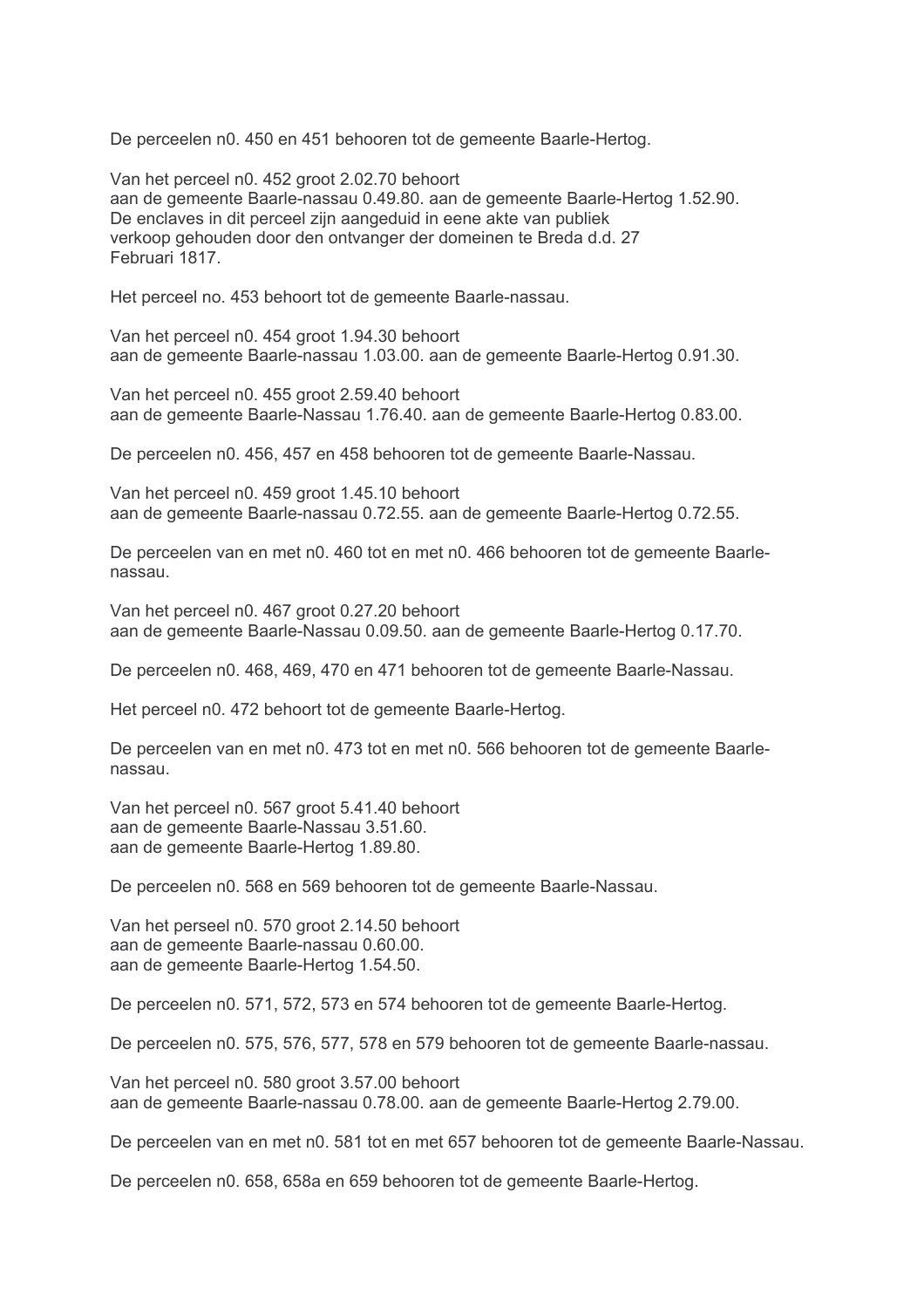De perceelen 660 en 661 zijnde het einde der sectie C behooren tot de gemeente Baarlenassau

#### Sectie D. genaamd Klein Bedaf.

De perceelen van en met n0. 1 tot en met n0. 20 behooren tot de gemeente Baarle-nassau.

Van het perceel n0. 21 groot 1.78.40 behoort

aan de gemeente Baarle-Nassau 1.43.40, aan de gemeente Baarle-Hertog 0.35.00. De enclaves in dit perceel zijn aangeduid in eene akte van verkoop, gepasseerd voor I. P. VAN GILSE, Maire der gemeente Baarle-Hertog den 2n Maart 1787.

Het perceel n0. 22 behoort tot de gemeente Baarle-nassau.

Van het perceel n0. 23 groot 1.10.90 behoort aan de gemeente Baarle-Nassau 0.80.90, aan de gemeente Baarle-Hertog 0.30.00. De enclaves in dit perceel, zijn aangeduid in eene akte van verkoop gepasseerd voor Schout en Schepenen van Baarle-nassau den 3n Augustus 1807.

De perceelen van en met n0. 24 tot en met n0. 31 behooren tot de gemeente Baarle-nassau.

Het perceel n0. 32 behoort tot de gemeente Baarle-Hertog.

De perceelen n0. 33, 34 en 35 behooren tot de gemeente Baarle-Nassau.

Van het perceel n0. 36 groot 1.36.70 behoort aan de gemeente Baarle-nassau 1.01.80. aan de gemeente Baarle-Hertog 0.34.90. De perceelen n0, 37, 38, 39, 40 en 41 behooren tot de gemeente Baarle-nassau.

De perceelen n0. 42 en 43 behooren tot de gemeente Baarle-Hertog.

De perceelen n0. 44, 45, 46, 47 en 48 behooren tot de gemeente Baarle-nassau.

Van het perceel n0. 49 oorspronkelijk groot 1.02.80, doch bij eene latere verificatie bij het kadaster bevonden groot te zijn 1.07.30 behoort

aan de gemeente Baarle-Nassau 0.63.59.

aan de gemeente Baarle-Hertog 0.43.80.

De enclaves in dit perceel zijn aangeduid in eene akte van verkoop gepasseerd voor Schout en Schepenen van Baarle-Nassau den 12n November 1806, alsmede in eene akte van verkoop gepasseerd voor den notaris J. B. Mermans te Turnhout den 3n November 1806.

De perceelen n0. 50 en 51 behooren tot de gemeente Baarle-Hertog.

De perceelen n0. 52, 53 en 54 behooren tot de gemeente Baarle-nassau.

De perceelen n0. 55, 56 en 57 behooren tot de gemeente Baarle-Hertog.

De perceelen n0. 58, 59 en 60 behooren tot de gemeente Baarle-Nassau.

Van het perceel n0. 61 groot 1.50.10 behoort aan de gemeente Baarle-Nassau 0.31.00. aan de gemeente Baarle-Hertog 1.19.10.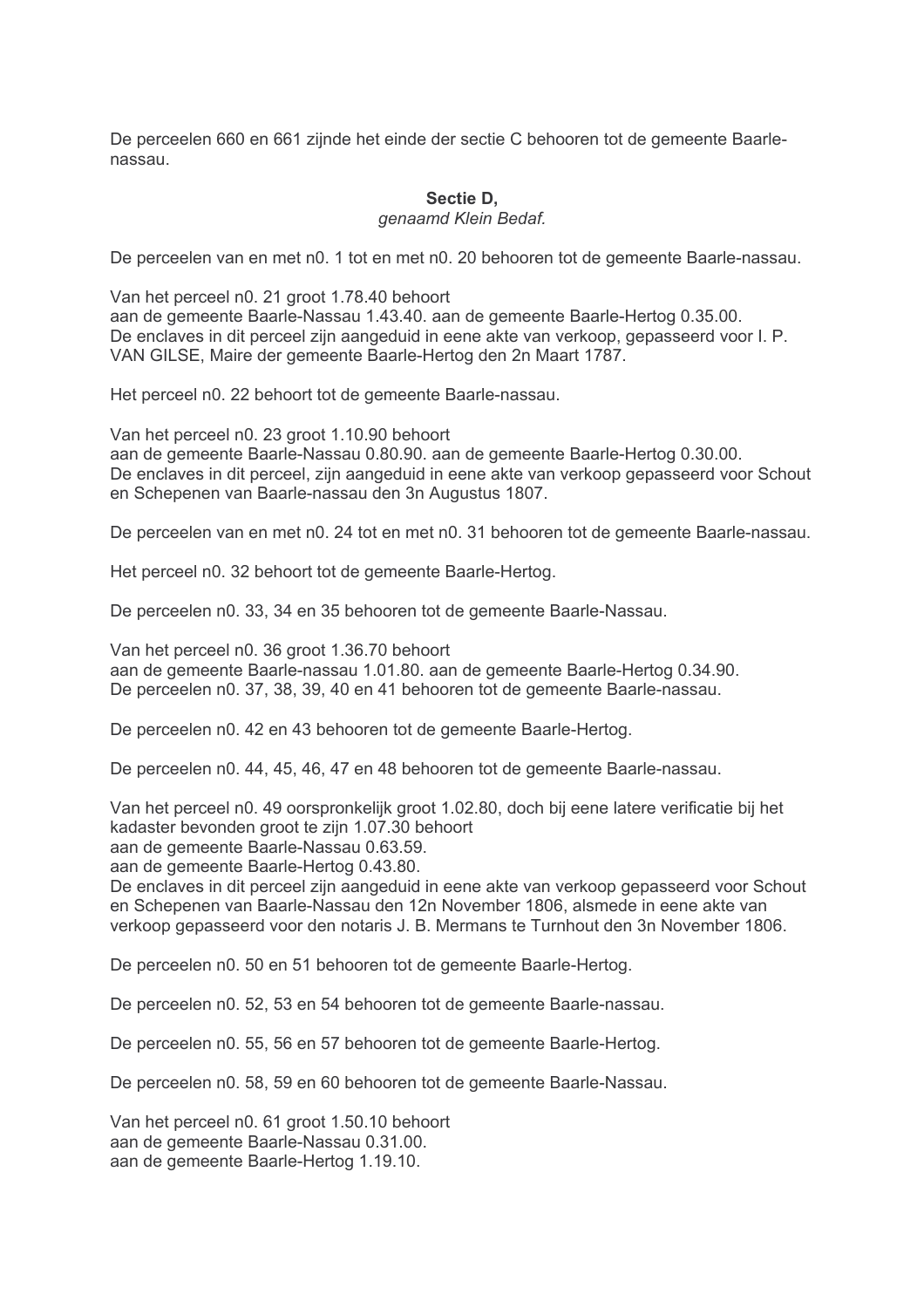De enclaves in dit perceel zijn aangeduid, in eene akte van verkoop gepasseerd voor den notaris C. A. HENDRIKX te Baarle-Nassau den 29n Maart 1816.

De perceelen van en met n0. 62 tot en met n0. 78 behooren tot de gemeente Baarle-Hertog.

Van het perceel n0. 79 groot 0.83.20 behoort aan de gemeente Baarle-Nassau 0.48.50. aan de gemeente Baarle-Hertog 0.34.70.

De perceelen van en met n0. 80 tot en met n0. 86 behooren tot de gemeente Baarle-Hertog.

Het perceel n0. 87 behoort tot de gemeente Baarle-Nassau.

Van het perceel n0, 88 groot 1.35.20 behoort aan de gemeente Baarle-Nassau 1.18.20. aan de gemeente Baarle-Hertog 0.17.00. De enclaves in dit perceel zijn aangeduid in eene akte van verkoop gepasseerd voor den notaris C. A. HENDRIKX te Baarle-nassau den 10 October 1816.

De perceelen van en met n0. 89 tot en met n0. 401 zijnde het einde der Sectie D behooren tot de gemeente Baarle-nassau.

#### Sectie E, genaamd den Heikant.

De perceelen n0. 1, 2, 3, 4 en 5 behooren tot de gemeente Baarle-Nassau.

De perceelen n0. 6, 7, 8 en 9 behooren tot de gemeente Baarle-Hertog.

De perceelen n0. 10, 11, 12 en 13 behooren tot de gemeente Baarle-Nassau.

Het perceel n0, 14 behoort tot de gemeente Baarle-Hertog.

Van het perceel n0. 15 groot 1.00.40 behoort aan de gemeente Baarle-nassau 0.80.40. aan de gemeente Baarle-Hertog 0.20.00. De enclaves in dit perceel zijn aangeduid in eene akte van verkoop gepasseerd voor den notaris C. A. HENDRIKX te Baarle-Nassau den 4n Januari 1821.

Het perceel n0. 16 behoort tot de gemeente Baarle-Nassau.

De perceelen n0. 17, 18 en 19 behooren tot de gemeente Baarle-Hertog.

Het perceel n0. 20 behoort tot de gemeente Baarle-nassau.

Van het perceel n0. 21 groot 2.54.40 behoort aan de gemeente Baarle-Nassau 2.32.80. aan de gemeente Baarie-Hertog 0.21.60. De enclaves in dit perceel zijn aangeduid in eene akte van deeling, gepasseerd voor Schout en Schepenen van Baarle-nassau den 4n Maart 1803.

De perceelen van en met n0. 22 tot en met n0. 210 behooren tot de gemeente Baarle- $N$ assau

De perceelen n0. 211 en 212 behooren tot de gemeente Baarle-Hertog.

De perceelen van en met n0. 213 tot en met n0. 439 zijnde het einde der Sectie E, behooren aan de gemeente Baarle-Nassau.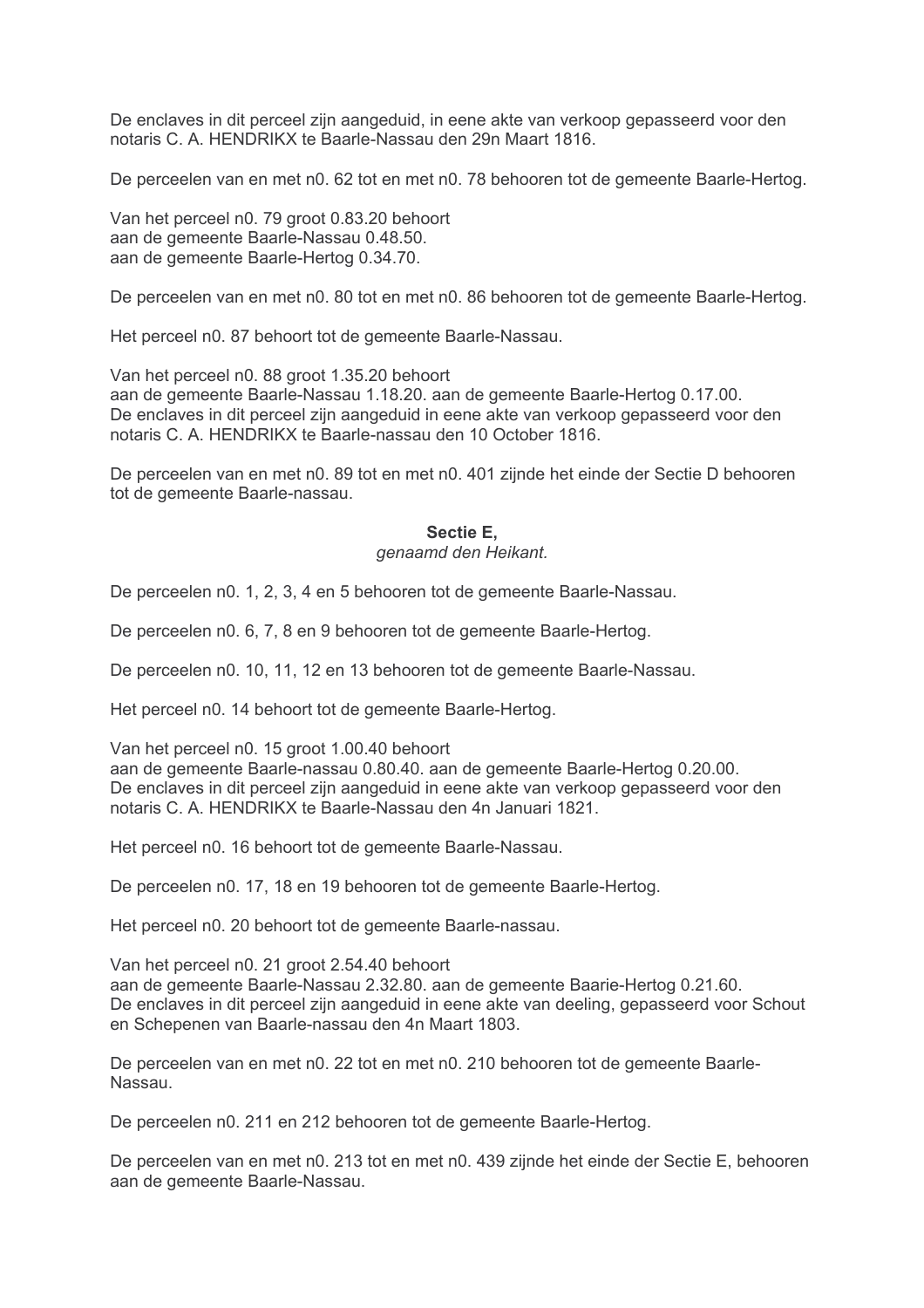# Sectie F. genaamd De Reth.

De perceelen van en met n0. 1 tot en met n0. 9 behooren tot de gemeente Baarle-Hertog.

Van het perceel n0, 10 groot 2.42.12 behoort aan de gemeente Baarle-nassau 1.38.02. aan de gemeente Baarle-Hertog 1.04.10. De enclaves in dit perceel zijn aangeduid in eene akte van verkoop, gepasseerd voor ADRIAAN VAN HOOYDONK en Schepenen van Baarle-Hertog den 23n April 1796.

De perceelen van en met n0. 11 tot en met n0. 20 behooren tot de gemeente Baarle-Hertog.

Van het perceel n0. 21 oorspronkelijk groot 1.48.30, doch bij eene latere verificatie bij het kadaster bevonden groot te zijn 1.60.70 behoort

aan de gemeente Baarle-nassau 0.99.70. aan de gemeente Baarle-Hertog 0.61.00. De enclaves in dit perceel zijn aangeduid in eene akte van verkoop gepasseerd voor den notaris C. A. HENDRIKX te Baarle-nassau den 10n Augustus 1818.

De perceelen n0. 22 en 23 behooren tot de gemeente Baarle-Hertog.

De perceelen van en met n0. 24 tot en met n0. 93 behooren tot de gemeente Baarle-Nassau.

Van het perceel n0. 94 groot 2.46.30 behoort aan de gemeente Baarle-nassau 0.20.30. aan de gemeente Baarle-Hertog 2.26.00.

De perceelen n0. 95, 96 en 97 behooren tot de gemeente Baarle-Hertog.

Van het perceel n0. 98. groot 5.51.60 behoort aan de gemeente Baarle-Nassau 0.08.70, aan de gemeente Baarle-Hertog 5.42.90.

Van het perceel n0. 99 groot 1.27.00 behoort aan de gemeente Baarle-Nassau 0.67.20 aan de gemeente Baarle-Hertog 0.59.80. De enclaves in dit perceel zijn aangeduid in eene akte van verkoop gepasseerd voor Schout en Schepenen van Baarle-nassau den 11n Augustus 1805.

De perceelen van en met n0, 100 tot en met n0, 105 behooren tot de gemeente Baarle-Hertog.

Van het perceel n0. 106 groot 1.01.30 behoort aan de gemeente Baarle-nassau 0.08.00. aan de gemeente Baarle-Hertog 0.93.30.

De perceelen van en met n0. 107 tot en met n0. 118 behooren tot de gemeente Baarle-Nassau.

Van het perceel n0. 119 groot 1.98.00 behoort aan de gemeente Baarle-nassau 1.24.60. aan de gemeente Baarle-Hertog 0.73.40.

Van het perceel n0. 120 groot 1.53.90 behoort aan de gemeente Baarle-Nassau 1.01.90. aan de gemeente Baarle-Hertog 0.52.00.

De perceelen n0. 121, 122, 123 en 124 behooren tot de gemeente Baarle-Hertog.

Van het perceel n0. 125 groot 0.95.50 behoort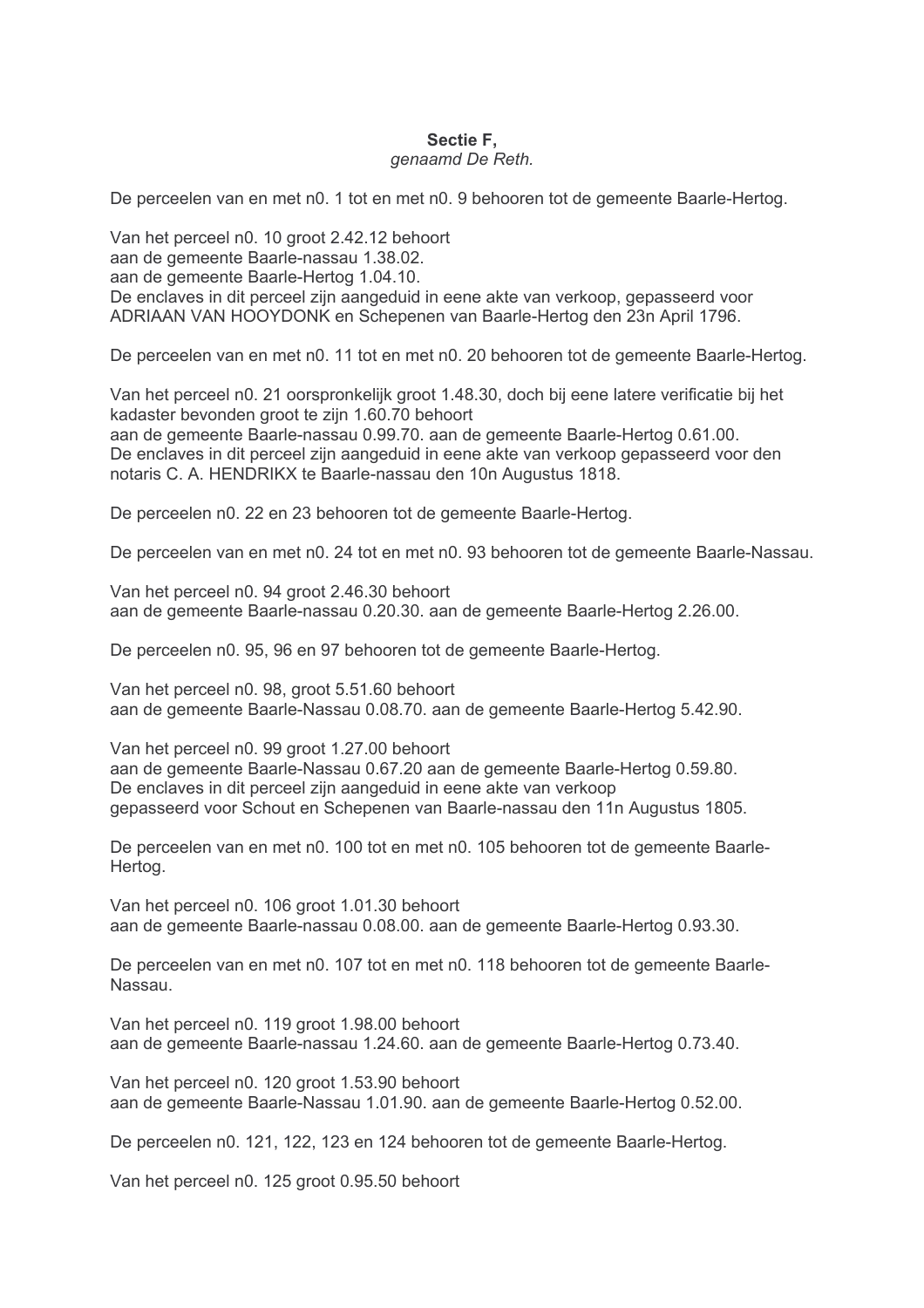aan de gemeente Baarle. Nassau 0.91.10. aan de gemeente Baarle-Hertog 0.04.40.

De perceelen van en met n0. 126 tot en met n0. 134 behooren tot de gemeente Baarle-Nassau.

Het perceel n0. 135 behoort tot de gemeente Baarle-Hertog.

De perceelen n0. 136, 137, 138 en 139 behooren tot de gemeente Baarle -Nassau. Van het perceel n0. 140 groot 1.11.00 behoort aan de gemeente Baarle-Naseau 0.55.50. aan de gemeente Baarle-Hertog 0.55.50. De enclaves in dit perceel zijn aangeduid in eene akte van deeling. gepasseerd voor den notaris G. A. HENDRIKX te Baarle-nassau den 26 Januari 1830.

De perceelen van en met n0. 141 tot en met n0. 251 zijnde het einde der Sectie F behooren tot de gemeente Baarle-nassau.

#### Sectie G. genaamd de Tommel.

De perceelen van en met n0. 1 tot en met n0. 17 behooren tot de gemeente Baarle-Nassau.

Het perceel n0. 18 behoort tot de gemeente Baarle-Hertog.

De perceelen van en met n0. 19 tot en met n0. 67 behooren tot de gemeente Baarle-Nassau.

De perceelen van en met n0. 68 tot en met n0. 73 behooren tot de gemeente Baarle-Hertog.

Van het perceel n0. 74 groot 2.10.50 behoort aan de gemeente Baarle-Nassau 1.22.40, aan de gemeente Baarle-Hertog 0.88.10.

De perceelen n0. 75, 76, 77 en 78 behooren tot de gemeente Baarle-Hertog.

De perceelen n0. 79 en 80 behooren tot de gemeente Baarle-nassau, blijkens koopakte gepasseerd voor den notaris C. A. HENDRIKX te Baarle-Nassau, d.d. 26 Augustus 1831 en 7 April 1834.

Van het perceel n0, 81 groot 2.95.10 behoort aan de gemeente Baarle-nassau 1.85.70, aan de gemeente Baarle-Hertog 1.09.40.

De perceelen n0. 82, 83, 84 en 85 behooren tot de gemeente Baarle-Hertog.

Van het perceel n0. 86 groot 5.35.80 behoort aan de gemeente Baarle-nassau 0.89.10. aan de gemeente Baarle-Hertog 4.46.70. De enclaves in dit perceel zijn aangeduid in eene akte van verkoop gepasseerd voor Stadhouder en Schepen van Baarle-Hertog d.d. 29 juli 1793.

Het perceel n0. 87 behoort tot de gemeente Baarle-Nassau.

Van het perceel n0. 88 groot 0,18.40 behoort aan de gemeente Baarle-nassau 0.04.00. Waarop staat de schuur. aan de gemeente Baarle-Hertog 0.14.40. Waarop staat huis en schop.

De perceelen no. 89, 90 en 91 behooren tot de gemeente Baarle-Hertog.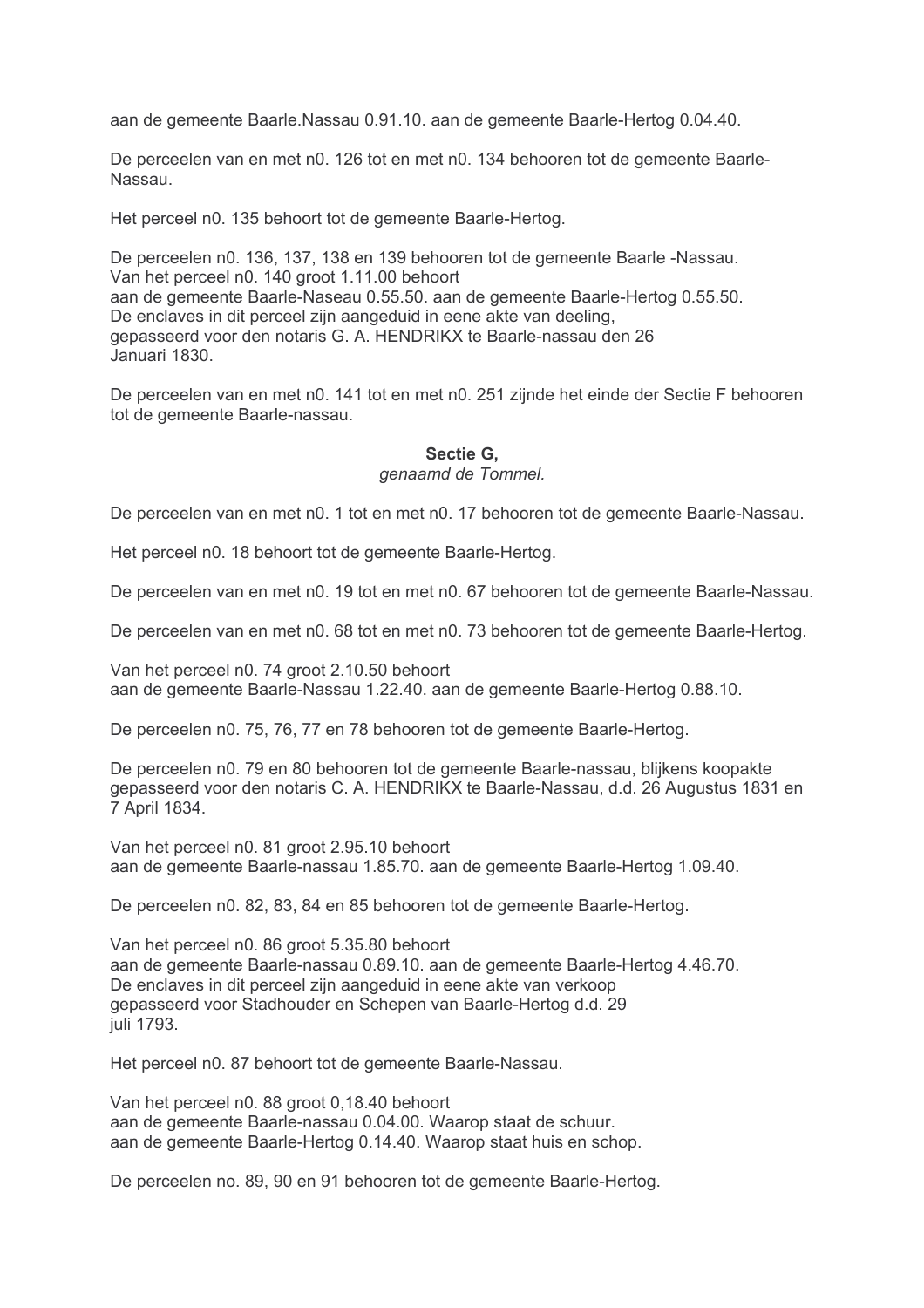De perceelen van en met n0. 92 tot en met n0. 107 behooren tot de gemeente Baarle-Nassau

De perceelen van en met n0. 108 tot en met n0. 139 behooren tot de gemeente Baarle-Hertog.

Van het perceel n0, 140 groot 1,59,60 behoort aan de gemeente Baarle-nassau 0.57.00, aan de gemeente Baarle-Hertog 1.02.60.

De perceelen van en met n0. 141 tot en met n0. 150 behooren tot de gemeente Baarle-Hertog.

De perceelen van en met n0. 151 tot en met n0. 201, zijnde het einde der Sectie G behooren tot de gemeente Baarle-nassau.

#### Sectie H. genaamd de Eikelenbosch.

De perceelen van en met n0. 1 tot en met n0. 50 behooren tot de gemeente Baarle-Nassau.

Het perceel n0. 51 behoort tot de gemeente Baarle-Hertog.

De perceelen van en met n0. 52 tot en met n0. 68 behooren tot de gemeente Baarle-Nassau.

Het perceel n0. 69 behoort tot de gemeente Baarle-Hertog.

De perceelen van en met n0. 70 tot en met n0. 447 behooren tot de gemeente Baarle-Nassau, zijnde van de perceelen n0. 97 en 98, begrepen in de zooeven genoemde Serie, ten bewijze dat dezelve tot de gemeente Baarle-Nassau behooren, een vestbrief vertoond, gepasseerd Voor den Heer officier en schepenen in Baarle-Nassau op den 26 Mei 1781.

Het perceel n0. 448 behoort tot de gemeente Baarle-Hertog.

De perceelen van en met n0. 449 tot en met n0. 509 behooren tot de gemeente Baarle-Nassau.

De perceelen n0, 510, 511, 512 en 513 behooren tot de gemeente Baarle-Hertog.

Van het perceel n0, 514, groot 0.08.86 behoort aan de gemeente Baarle-Nassau 0.01.40, waarop staat de schuur. aan de gemeente Baarle-Hertog 0.07.46 id. huis en erf.

Het perceel n0. 514a behoort tot de gemeente Baarle-Hertog.

De perceelen van en met n0. 515 tot en met n0. 544 zijnde het einde der Sectie H, behooren tot de gemeente Baarle-Nassau.

## Sectie A.

#### genaamd Castelré.

De perceelen van en met n0. 1 tot en met n0. 731 behooren tot de gemeente Baarle-nassau.

De perceelen van en met n0, 732 tot en mett n0, 747 behooren tot de gemeente Baarle-Hertog.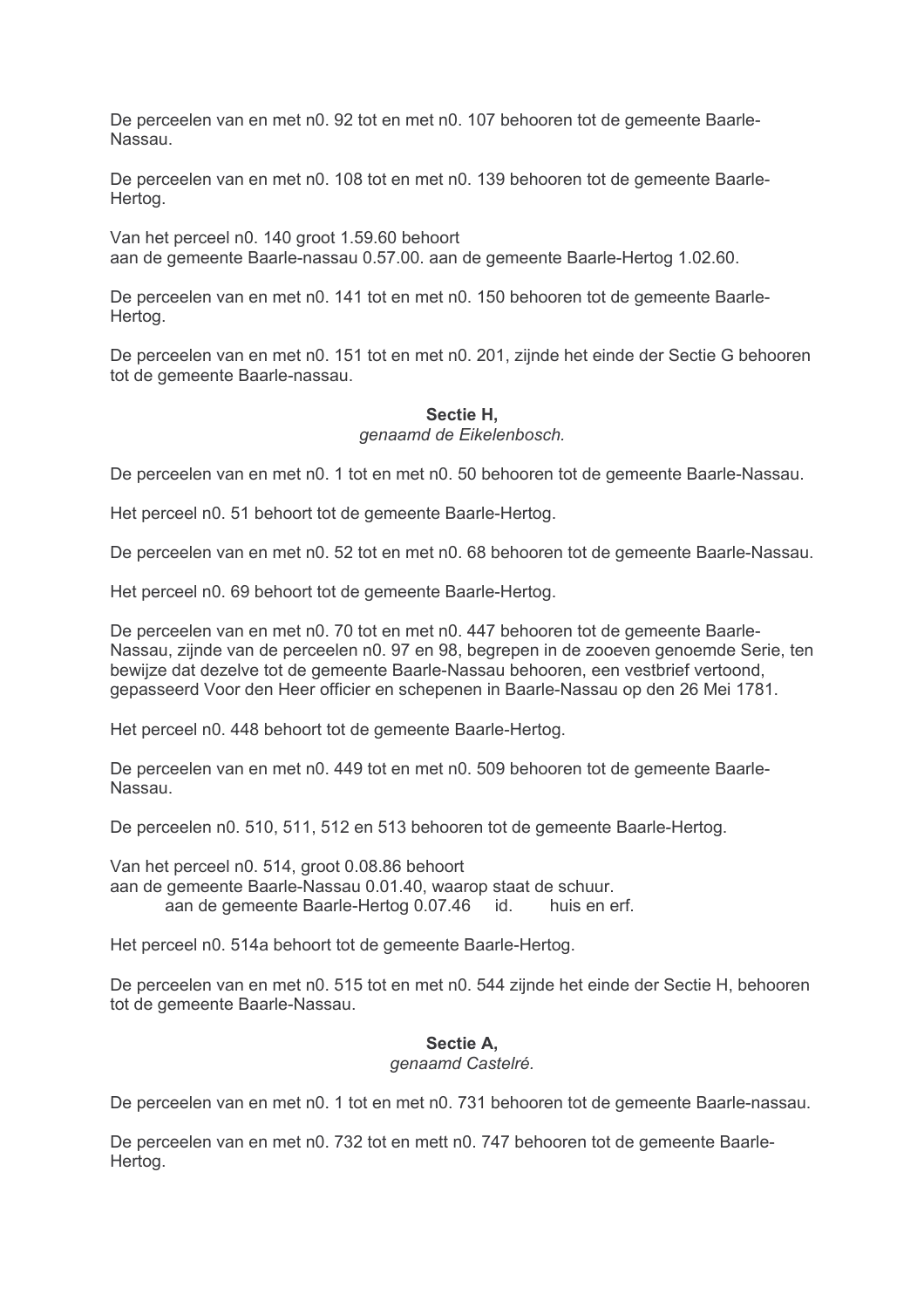Het perceel n0. 748 behoort tot de gemeente Baarle-Nassau.

De perceelen van en met n0. 749 tot en met n0. 756 behooren tot de gemeente Baarle-Hertog.

De perceelen van en met n0. 757 tot en met n0. 763 behooren tot de gemeente Baarle-Nassau

De perceelen n0. 764, 765, 766 en 767 behooren tot de gemeente Baarle-Hertog.

De perceelen van en met n0. 768 tot en met n0. 904, zijnde het einde der sectie A Castelré. behooren aan de gemeente Baarle-nassau.

#### Sectie A.

#### genaamd Zonderevgen.

Het perceel n0. 1 behoort tot de gemeente Baarle-Nassau.

De perceelen n0. 2 en 3 behooren tot de gemeente Baarle-Hertog.

De perceelen n0. 4 en 5 behooren tot de gemeente Baarle-Nassau.

De perceelen van en met n0. 6 tot en met n0. 61 behooren tot de gemeente Baarle-Hertog.

De perceelen van en met n0. 62 tot en met n0. 67 behooren tot de gemeente Baarle-nassau.

De perceelen van en met no. 68 tot en met n0. 77 behooren tot de gemeente Baarle-Hertog.

De perceelen van en met n0. 78 tot en met n0. 90 behooren tot de gemeente Baarle-Nassau.

De perceelen n0, 91 en 92 behooren tot Baarle-Hertog.

De perceelen van en met n0. 93 tot en met n0. 111 behooren tot Baarle-nassau.

Het perceel n0. 112 behoort tot de gemeente Baarle-Hertog.

Het perceel no. 113 behoort tot de gemeente Baarle-Nassau.

Pe perceelen van en met n0. 114 tot en met n0. 126 behooren tot de gemeente Baarle-Hertog.

De perceelen n0. 127 en 128 behooren tot de gemeente Baarle-Nassau.

De perceelen n0. 129, 130 en 131 behooren tot de gemeente Baarle-Hertog. Het perceel n0. 132 behoort tot de gemeente Baarle-Nassau.

De perceelen van en met n0. 133 tot en met n0. 215bis behooren tot de gemeente Baarle-Hertog.

De perceelen van en met n0. 216 tot en met n0. 224 behooren tot de gemeente Baarlenassau.

De perceelen van en met n0, 225 tot en met n0, 593 behooren tot de gemeente Baarle-Hertog.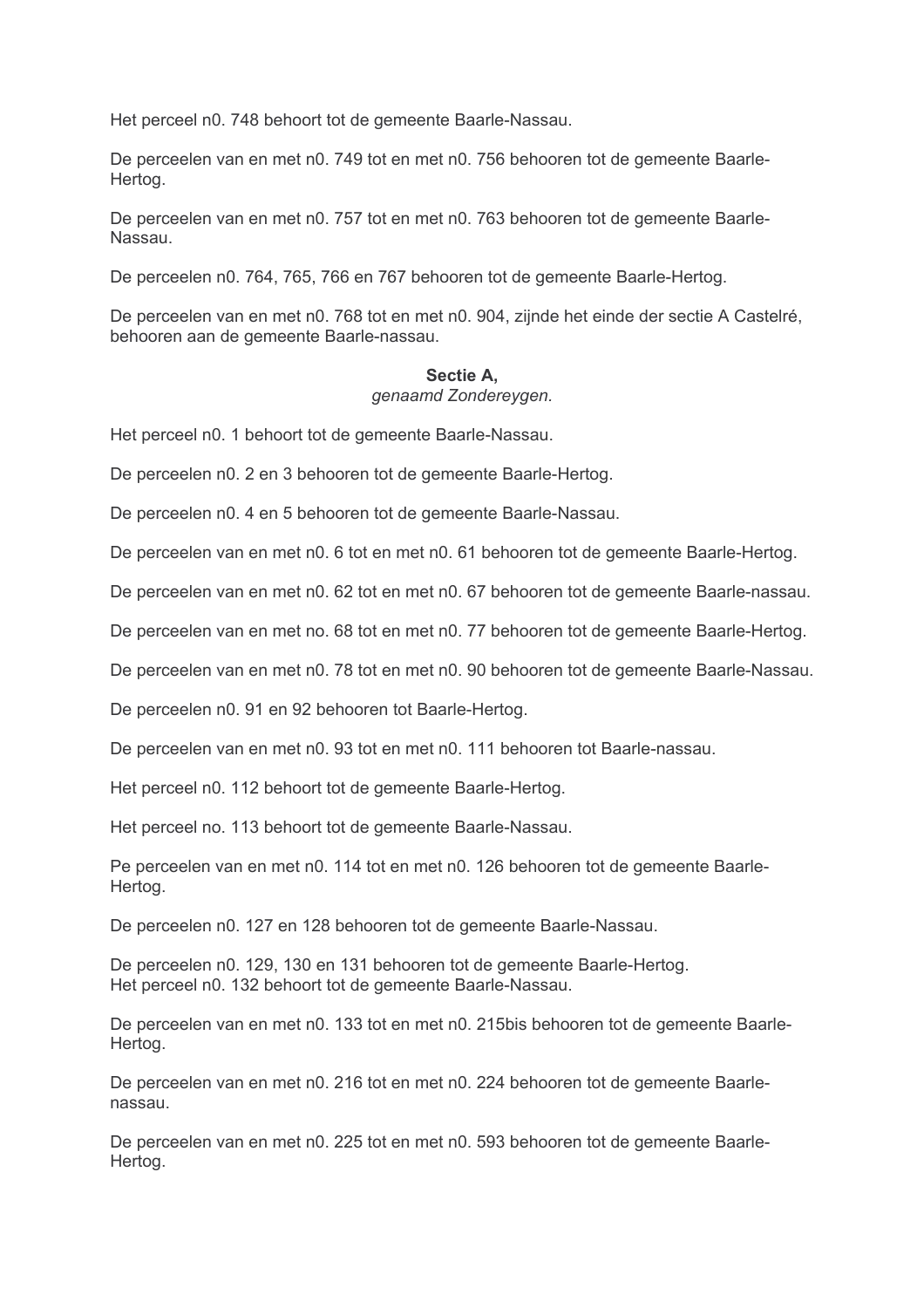De perceelen n0. 594, 595, 596 en 597 behooren tot de gemeente Baarle-Nassau.

Het perceel n0. 598 behoort tot de gemeente Baarle-Hertog.

De perceelen n0. 599 en 600 behooren tot de gemeente Baarle-Nassau.

De perceelen n0. 601 en 602 behooren tot de gemeente Baarle-Hertog.

Het perceel n0. 603 behoort tot de gemeente Baarle-Nassau.

De perceelen van en met n0. 604 tot en met n0. 631bis behooren tot de gemeente Baarle-Hertog.

De perceelen n0, 632, 633, 634 en 635 behooren tot de gemeente Baarle-nassau.

De perceelen n0. 636, 637, 638 en 639 behooren tot de gemeente Baarle-Hertog.

De perceelen no. 640, 641, 642 en 643 behooren tot de gemeente Baarle-Nassau.

De perceelen van en met n0. 644 tot en met n0. 665 behooren tot de gemeente Baarle-Hertog.

De perceelen n0. 666, 667 en 668 behooren tot de gemeente Baarle-Nassau.

De perceelen van en met n0. 669 tot en met n0. 675 behooren tot de gemeente Baarle-Hertog.

De perceelen n0. 676, 677, 678 en 679 behooren tot de gemeente Baarle-nassau.

De perceelen n0, 680, 681 en 681 bis behooren tot de gemeente Baarle-Hertog.

Het perceel n0. 682 behoort tot de gemeente Baarle-Nassau.

De perceelen van en met n0. 683 tot en met n0. 739 behooren tot de gemeente Baarle-Hertog.

Het perceel n0, 740 behoort tot de gemeente Baarle-Nassau.

De perceelen van en met n0. 741 tot en met n0. 749 behooren tot de gemeente Baarle-Hertog.

De perceelen van en met n0. 750 tot en met n0. 771 behooren tot de gemeente Baarle-Nassau.

De perceelen van en met n0. 772 tot en met 792 behooren tot de gemeente Baarle-Hertog.

De perceelen van en met n0. 793 tot en met n0. 815 behooren tot de gemeente Baarlenassau

De perceelen van en met n0. 816 tot en met n0. 820 zijnde het einde der Sectie A Zondereijgen behooren tot de gemeente Baarle-Hertog.

Ten slotte zijn partijen, in den aanhef van dit proces-verbaal vermeld, overeengekomen het navolgende ter opheldering hierbij te voegen en wijders te bepalen.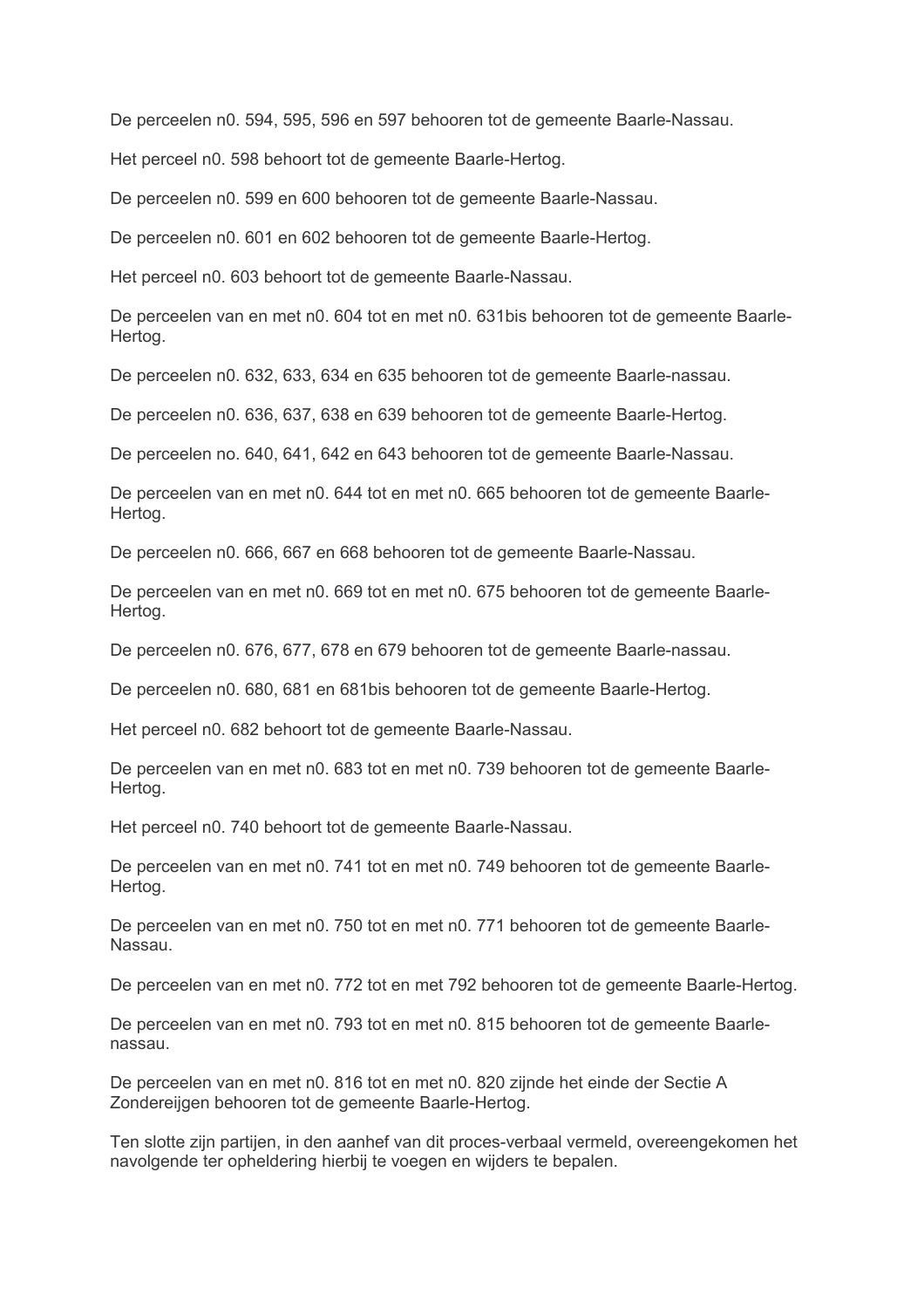Dat door de maat, welke in dit proces-verbaal voorkomt wordt verstaan Nederlandsche bunders, roeden en ellen, met uitzondering van de plaatsen, waar zulks anders mogt zijn uitgedrukt.

Dat, ten einde de scheidingen en splitsingen der perceelen te kennen de gronden der gemeente Baarle-Nassau en Baarle-Hertog op de daartoe betrekkelijke kadastrale plans door twee verschillende couleuren zullen worden onderscheiden.

Dat de misstellingen, welke later mogten worden ontdekt in dit proces-verbaal te zijn ingeslopen, wederzijds zullen kunnen worden verbeeterd, onder gehoudenheid nogthans, dat de partij, welke eene verbetering verlangt of vordert, Zijne eisch met duidelijke en wettige bewijzen vergezelt.

Aldus het tegenwoordig proces-verbaal onder goedkeuring der partijen in den hoofde vermeld, in duplo opgemaakt, ten einde bij de archieven der wederzijdsche gemeenten te worden gedeponeerd, en gesloten ten Raadhuize der gemeente Baarle-Nassau op heden den twee en twintigsten Maart. Een duizend acht honderd een en veertig.

Het Gemeente-Bestuur **Het Gemeente-Bestuur** van Baarle-Nassau van Baarle-Hertog (geteekend) A. N. VAN GELS. (geteekend) R. VAN LIER. (id. ) A. VAN BAAL.  $(id. ) T. B. VAN DIJCK.$ (id. ) J. T. LIBBRECHTS. (id.) GöLLNER, Secr.

Accordeert met het origineel

De Secretaris der gemeente Baarle-nassau (geteekend) GöLLNER.

§ 2. Ten gevolge van artikel 13 van het Verdrag van 5 november 1842 worden de percelen nos.1 en 2 Sectie B van de gemeente Wortel (België), toegevoegd aan Nederland, en worden afgescheiden van deze gemeente en zullen in de toekomst deel gaan uitmaken van Baarle-Nassau (Nederland).

ARTIKFI 91

Grens tussen de gemeenten Meerle (België) en Chaam (Nederland).

§ 1. De grens, waarvan de regelmatige beschrijving door de aanwezigheid van de gezamenlijke gebieden van de gemeenten Baarle-Hertog en Baarle-Nassau werd onderbroken, begint weer bij het contactpunt van de laatste gemeenten met dat van Meerle (België) en Chaam (Nederland).

Dit punt bevindt zich in het midden van de beek, genaamd Chaamsebeek, op het punt, waar de percelen 674 A van Meerle, 287 D van Chaam en 99 B van Baarle-Nassau het dichts bij liggen. Er zal een grenspaal (No. 215) worden geplaatst, tegenover de ruwe steen, die reeds tussen de genoemde percelen 674 en 99 staat.

§ 2. Van deze grenspaal volgt de grens het midden van de genoemde beek, tot bij de plaats, waar ze de weg van Meerle naar Strijbeek over gaat. Op dit punt, en op de zuid-oostelijke hoek van het perceel 491 F van Ginneken, zal een grenssteen (No. 216) worden geplaatst, die het contactpunt van de gemeenten Meerle (België) en Chaam en Ginneken (Nederland) zal aangeven.

ARTIKFI 92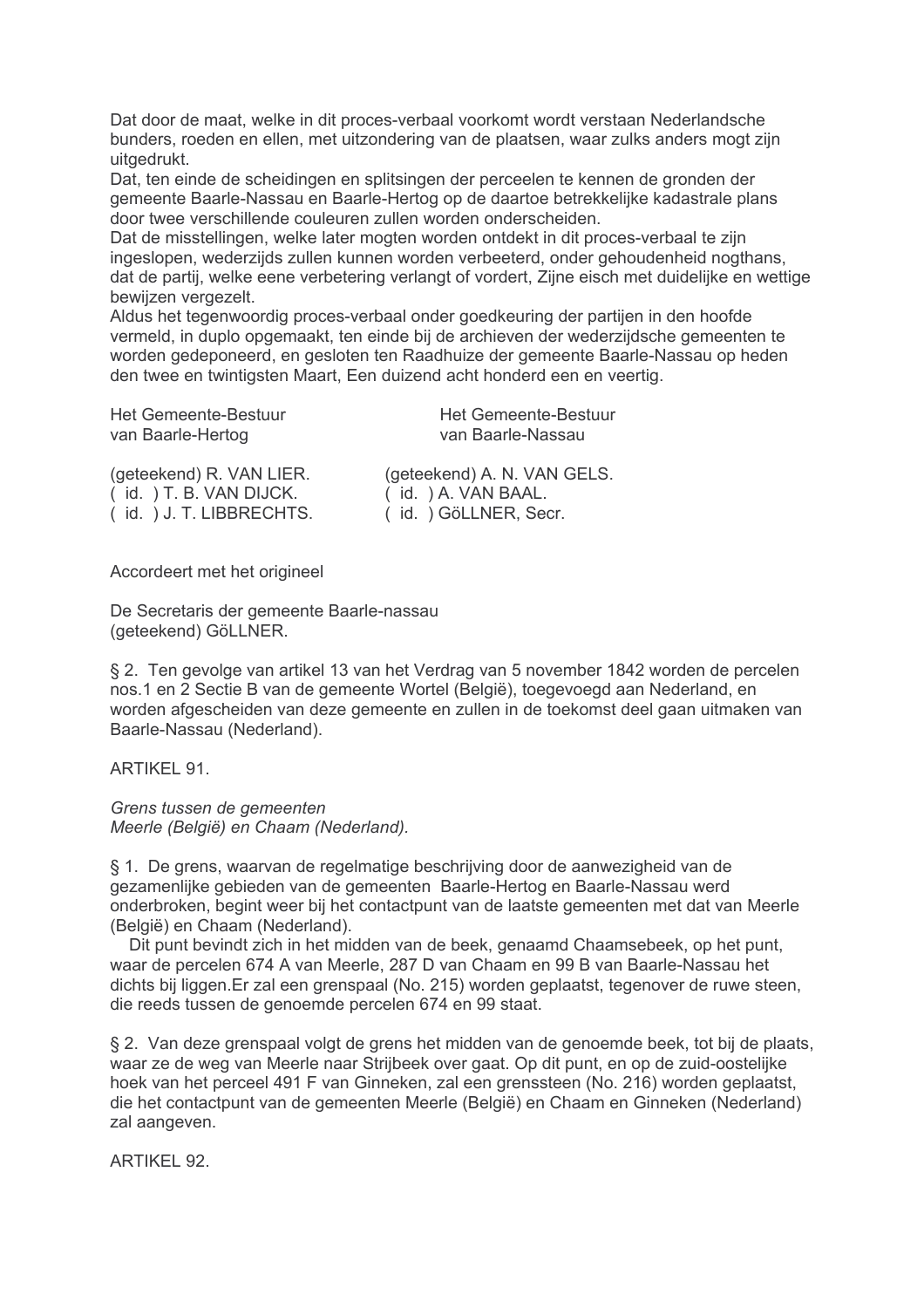# Grens tussen de gemeenten Meerle (België) en Ginneken (België).

§ 1. Van het contactpunt van de gemeenten Meerle, Chaam en Ginneken blijft de grens stroomafwaarts door het midden van de genoemde beek gaan, die ook de naam Strijbeeksebeek aanneemt, en die ze in al zijn kronkelingen volgt, tot aan het punt, waar deze beek aan de weg van Hoogstraten naar Breda komt, waar een grenspaal (No. 217) geplaatst zal worden op de noord-westelijke hoek van het perceel 3 A van Meerle. Twee hulpstenen zullen worden geplaatst bij twee over de beek gelegen bruggetjes.

§ 2. Van daar blijft de grens, na genoemde weg overgestoken te zijn, het midden van de beek volgen tot aan het punt, waar hij in de rivier de Mark uitmondt; ze gaat vervolgens door het midden van deze rivier tot aan het punt waar de percelen 91 D van Meerle en 425 G van Ginneken aan elkaar grenzen, op welk punt een grenspaal (No. 218) zal worden geplaatst. Een hulpsteen zal worden geplaatst bij de samenkomst van de beek met de rivier de Mark.

§ 3. Van de laatste grenspaal gaat de grens naar het noord-westen, scheidt het perceel 91 D van Meerle en een ontginningsweg, van de percelen 425 en 421 G van Ginneken; gaat op één meter (el) om het huis genummerd 85 en 419, genaamd Het Hoekje, dat aan België blijft, en dat toebehoord aan de heer Schrickx; daarna volgt ze de zuidelijke kant van de weg van Rijsbergen naar Meer, tot aan de komst aan het perceel 1 D van Meerle en 960 G van Ginneken, die ze scheidt totdat ze aan de weg van Meerle naar Breda komt, op het midden waarvan het contactpunt van de gemeenten Meerle, Meer (België) en Ginneken (Nederland) bevindt. Er zal een grenspaal worden geplaatst. (No. 219).

Drie hulpstenen zullen worden geplaatst rond het hiervoor genoemde huis.

**ARTIKEL 93.** 

Grens tussen de gemeenten Meer (België) en Ginneken (Nederland.

De grens gaat, om het huis, genaamd De Paal, aan België te laten, op één meter (el) afstand langs de oostelijke zijde, tot aan de noordoost hoek van de tuin, genummerd 2A van Meer en 963 G van Ginneken. Van deze hoek gaat de grens diagonaal door genoemde tuin, om in een rechte lijn, en door het midden van een greppel, naar een dijk te gaan, tot het ontmoetingspunt van de percelen 90, 87A van Meer, 1194G van Ginneken en 525E van Rijsbergen. Dit punt, waar een grenspaal (No. 220) zal worden geplaatst, geeft het contactpunt aan van de gemeenten Meer (België). Ginneken en Rijsbergen (Nederland). Een hulpsteen zal worden geplaatst op de noordoost hoek van de genoemde tuin.

**ARTIKEL 94.** 

# Grens tussen de gemeenten Meer (België) en Rijsbergen (Nederland).

Van de laatste grenspaal, (No. 220) blijft de grens de genoemde greppel volgen aan de zuidzijde; gaat dan naar het westen en maakt verschillende hoeken, waardoor ze de percelen 87, 91, 103 (die ze deelt en voor de helft aan Rijsbergen laat), 104, 105 en 106 A van Meer, scheidt van 525, 527, 528, 529, 530, 531, 532, 533, 534, 535 (die ze deelt en de helft aan Meer laat), 539, 539 (a), 540, 545 en 546 E van Rijsbergen, waarna ze aan de beek, genaamd Levloop komt. Twee hulpstenen zullen de belangrijkste hoeken in deze lijn aangeven en een derde het punt, waar de grens in het midden van de Leyloop komt, die ze in al zijn kronkelingen volgt tot aan het punt, waar tegenover het perceel 571 F van Meer de Nederlandse gemeenten Rijsbergen en Zundert aan elkaar grenzen. Er zal een grenssteen (No. 221) worden geplaatst.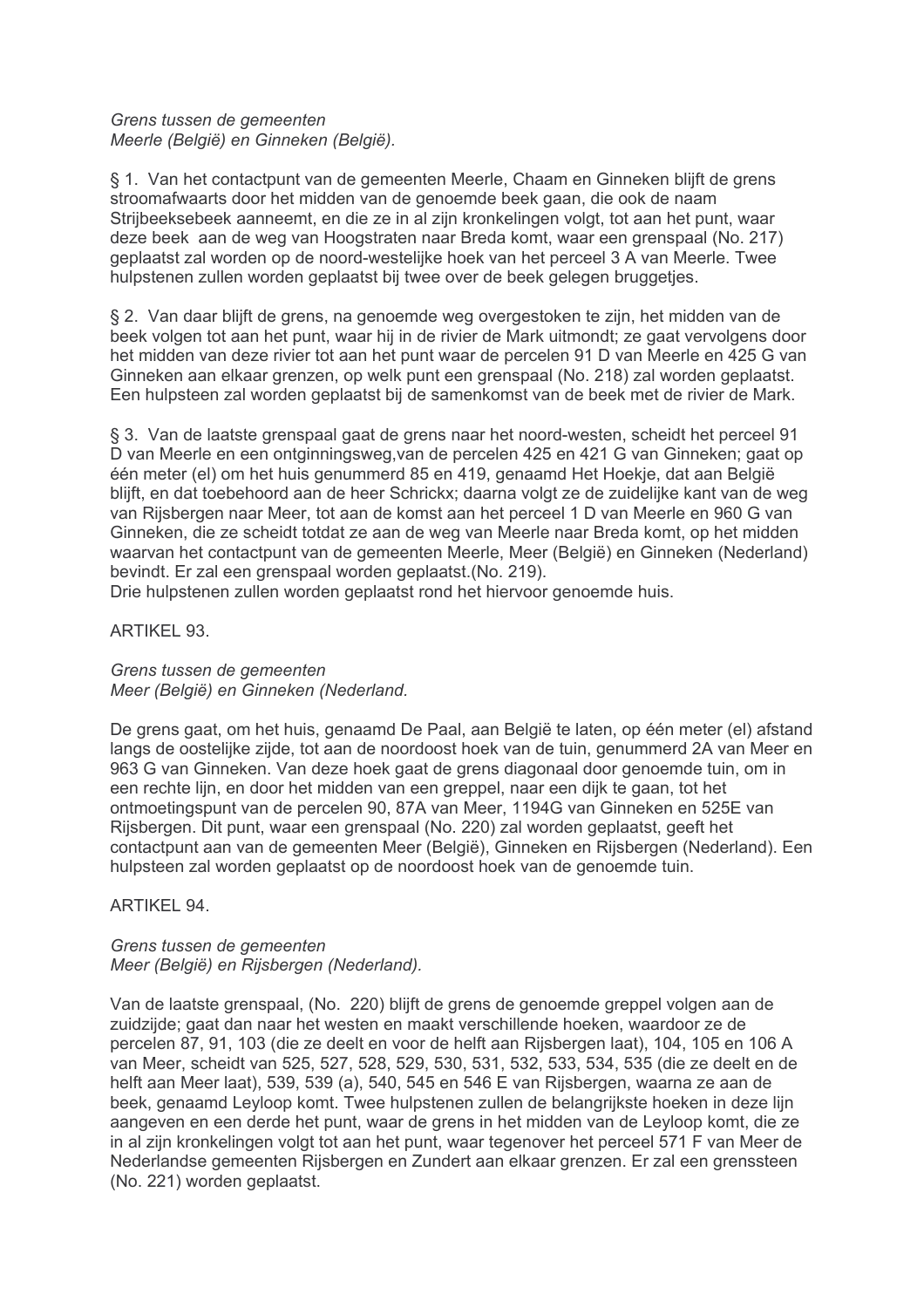# **ARTIKEL 95.**

Grens tussen de gemeenten Meer(België) en Zundert (Nederland).

§ 1. Vanaf de voornoemde grenspaal blijft het midden van de beek Lev of Waterloop, in al zijn kronkelingen, steeds de grens vormen, tot aan zijn snijpunt met de weg van Zundert naar Meer, genaamd de Nieuwweg, waar een grenspaal (No. 222) op de oostelijke hoek van het perceel 222 D van Zundert zal worden geplaatst.

§ 2. Van daar gaat de grens naar het zuidwesten verder en herneemt het midden van de genoemde beek in een richting, die een weinig naar rechts gaat tot aan een grenspaal (No. 223), te plaatsen ten westen van het perceel 29 E van Meer, tegenover en in de richting van de scheidslijn van de percelen 243 D van Zundert en 538 E van Meer.

§ 3. De beek de Waterloop, die naar het zuiden gaat, verlaat ze, om naar het westen af te buigen, tussen de percelen 243, 270, 271 en 272 D van Zundert en 538 en 536 E van Meer, tot aan de komst bij een beek, genaamd de Aardloop een weinig stroomopwaarts van zijn samenkomst met de weg van Zundert naar Hoogstraten. Op dit punt, aan de zuidoost hoek van het perceel 276 D van Zundert, en in het verlengde van het omschreven deel van de grens, zal een grenspaal (No. 224) worden geplaatst.

§ 4. Van daar herneemt de grens het midden van de beek de Aardloop in zuidwestelijke richting, en gaat in een ongeveer rechte lijn naar de grenspaal (No. 225), te plaatsen naast die genaamd Op de Berg, aan de weg genaamd Sluisdijk, op de oostelijke hoek van perceel 853 D van Zundert, op de plaats genaamd Maalbergse Heide.

§ 5. Vanaf deze grenspaal gaat de grens naar het zuiden langs een rechte lijn, die aan Nederland laat de percelen 853, 849, 847, 848, het stuk water 846 genaamd het Witven en het perceel 845 D van Zundert, alle in de Maalbergse Heide, en aan België de percelen 491. 490, 488, 485, 484, 416, 415, 414 en 408 E van Meer, gelegen in de heide genaamd Nieuwe Gemeenten en de Koeput Heide, en komt aan het raakpunt van de vijf percelen 845 D van Zundert 427, 428 A van Loenhout, 407 en 408 van Meer. Op dit punt, dat tevens het contactpunt van de drie gemeenten Zundert (Nederland), Loenhout en Meer (België) is, zal een grenspaal (No. 226) worden geplaatst.

Drie hulpstenen, geplaatst op, gelijke afstanden tussen de grenspalen, zullen de richting van de grens door de hei aangeven.

ARTIKFI 96

Grens tussen de gemeenten Loenhout (België) en Zundert (Nederland).

§ 1. Vanaf de laatst genoemde grenspaal wordt de grens gevormd door een rechte lijn, die naar het westen gaat, tussen de percelen 845 D van Zundert en 427 A van Loenhout tot aan het ontmoetingspunt van de weg van Loenhout naar Zundert, waar een hulpsteen zal worden geplaatst op de noord-west hoek van het laatste perceel.

Van dit punt neemt de grens een iets zuidelijkere richting, gaat eerst over de genoemde weg en gaat vervolgens langs de zuidzijde ervan, genaamd Beverstraat, die aan Nederland blijft, tot aan de noord-west hoek van het perceel 426 A van Loenhout, dat zich bevindt op een halve meter (el) afstand van de schuur, toebehorend aan het huis genaamd De Heibloem, genummerd 840 D van Zundert. Op dit punt zal een hulpsteen worden geplaatst.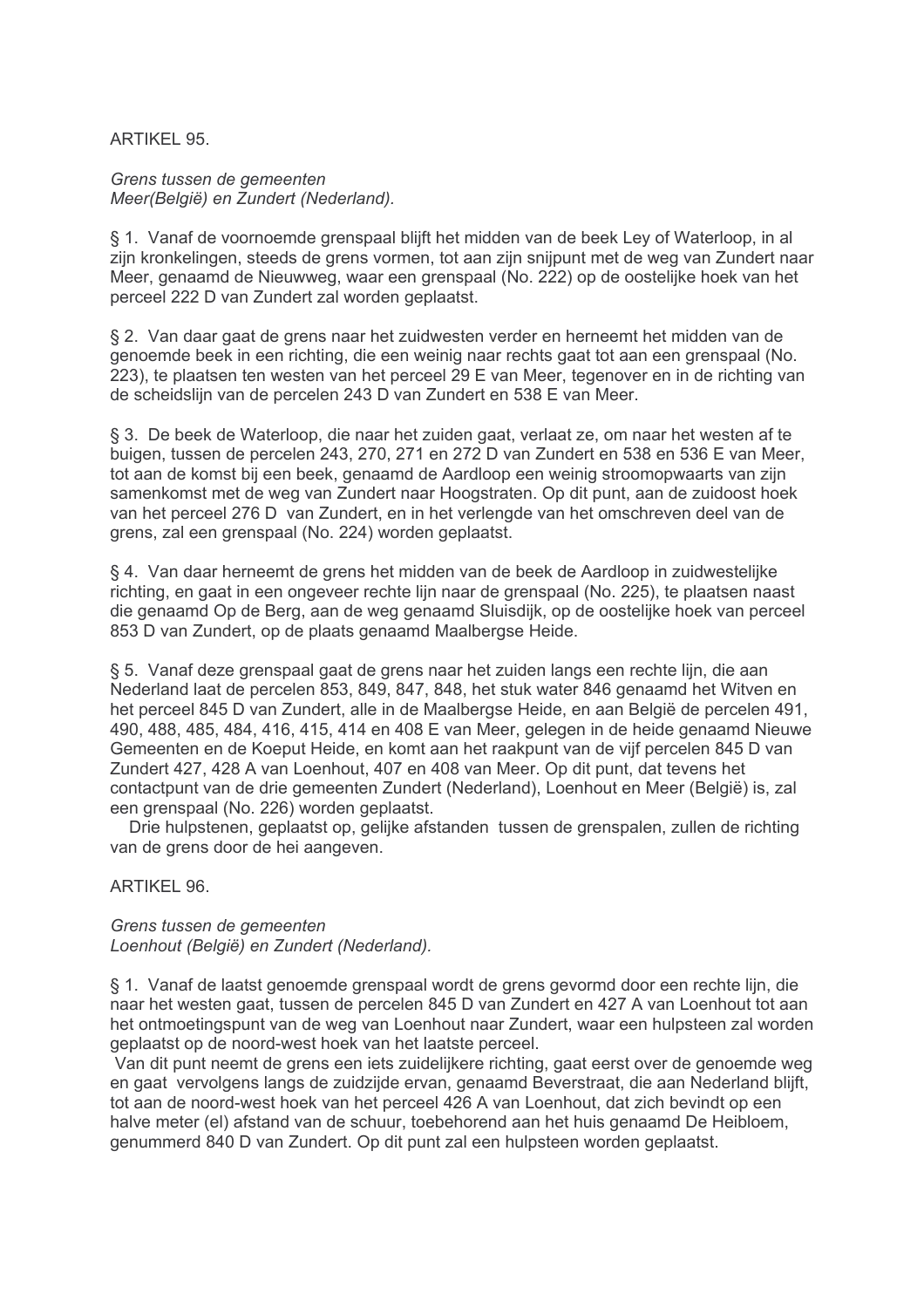Van daar gaat de grens naar het zuiden, evenwijdig aan de oost zijde van genoemde schuur, tot aan gene zijde van de weg naar Popendonk en tegen de noordelijke kant van het perceel 120 bis A van Loenhout, waar een hulpsteen zal worden geplaatst.

Vanaf dit punt herneemt de grens de westelijke richting, volgt in al zijn kronkelingen de zuidelijke zijde van de Beverstraat tot aan de zuid-oost hoek van het perceel 824 D van Zundert, waar een hulpsteen zal worden geplaatst.

Van dit punt zal de grens worden gevormd door de laagste zijde van een hoog gelegen sloot of berm, die eerst in een westelijke richting gaat, dan naar het noord-westen, de percelen 824, 823, 822, 821 en 820 D van Zundert scheidt van de percelen 116, 105 en 104 A van Loenhout, tot ze aan een waterloop komt, waarvan ze het midden volgt tussen de percelen 820 D van Zundert en 103 A van Loenhout tot het midden van de beek, genaamd Aa of **Weerijs** 

Tegenover dit punt, en op de westelijke hoek van het genoemde perceel 820 zal een grenspaal (No.227) worden geplaatst.

§ 2. Van deze grenspaal herneemt de grens het midden van genoemde beek, waarvan ze alle kronkelingen volgt, tot tegenover de scheiding van de percelen 994 E van Zundert en 396 C van Wuustwezel. Op de scheiding van deze percelen, en aan de kant van de beek, op korte afstand ten noorden van de brug, genaamd Watermolenbrug, zal een grenspaal (No.228) worden geplaatst, die het contactpunt van de drie gemeenten Zundert (Nederland) Loenhout en Wuustwezel (België) zal aangeven.

# ARTIKEL 97.

# Grens tussen de gemeenten Wuustwezel (België) en Zundert (Nederland).

§ 1. Vanaf het contactpunt van de drie gemeenten, genoemd aan het eind van het vorige artikel, waarvan het midden van de beek, die hier zijn naam verandert van Grote Beek in Aa of Weerijs, wordt de grens eerst gevormd door het midden van een sloot, die naar het westen gaat, tussen de percelen 994 E van Zundert, 396 en 393 C van Wuustwezel; ze gaat vervolgens over de oude weg van Antwerpen naar Breda en gaat verder in ongeveer de zelfde richting door het midden van een sloot, die de percelen 995 en 997 E van Zundert scheidt van perceel 317 C van Wuustwezel, tot aan haar komst bij het perceel 316 C van Wuustwezel. Daar gaat ze naar het noorden en volgt over een afstand van vijf meter (ellen) de oostelijke zijde van dit perceel; dan gaat ze naar het noordwesten en wordt dan gevormd door de zijde van een berm of kant van een opnieuw uitgegraven greppel, met twee zeer stompe hoeken, die in België uitsteken, die de scheiding vormt tussen de percelen 997, 998, 999, 1000 en 1003 E van Zundert met de percelen 310, 311 en 306 C van Wuustwezel, en komt bij perceel 1053 E van Zundert, waar op de zuid hoek een hulpsteen zal worden geplaatst.

Vandaar gaat de grens naar het westen tot aan de noordelijke hoek van het perceel 303 C van Wuustwezel en laat aan Nederland het perceel 1053 E van Zundert, en aan België het perceel 306 C van Wuustwezel. - Op het contactpunt van de Nederlandse percelen 1053 en .<br>1054, en van de Belgische percelen 306, 303 en 300 zal een grenspaal (No. 229) worden geplaatst.

§ 2. Vanaf de laatste grenspaal en tot aan de volgende gaat de grens naar het west-noordwesten en volgt in eerste instantie een lange met het oog te volgen lijn, waarvan de richting wordt bepaald door de schoorsteen van het huis genaamd De Paal, waarvan gesproken zal worden in de hierna volgende paragraaf, en door een oude grensaanduiding van witte steen. geplaatst in een in de hei gemaakte kuil, genaamd Steenpaalheide, op ongeveer twee en twintig meter (ellen) ten zuidoosten van een in Nederland inspringende stompe hoek. gevormd door het oude kanaal, genaamd Turfvaart, zeer dicht bij de zuidzijde van een poel of vijver, genaamd het Grauwe Ven.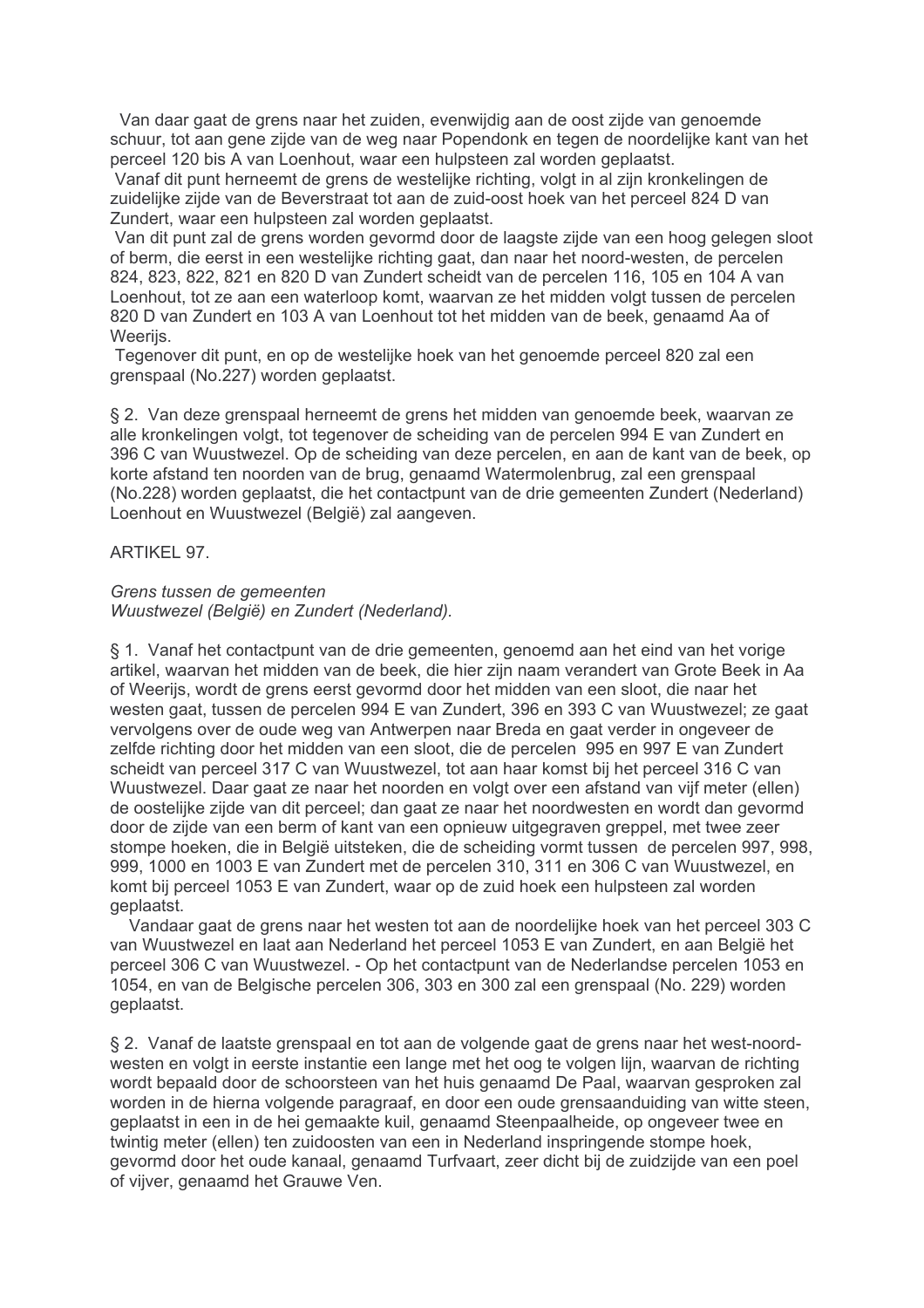Dit eerste deel van de lijn komt uit op de grote weg van Antwerpen naar Breda, aan de oostelijke zijde daarvan en tegenover de scheiding van de percelen 1056 E van Zundert en 296 C van Wuustwezel. Hier zal een grenspaal (No. 230) worden geplaatst.

§ 3 Van daar wordt de grens, na de genoemde grote weg overgestoken te zijn, gevormd, tot aan de noordelijke hoek van het perceel 175 C van Wuustwezel, door het tweede deel van de hiervoor omschreven met het oog te volgen lijn. Van dit punt, gelegen bij de woning genaamd De Paal, gelegen aan de westzijde van oude weg van Brasschaat naar Zundert en die is ingeschreven onder nummer 299 B van Wuustwezel, gaat de grens van de visuele lijn, hiervoor besproken, af, om in de zuidwestelijke richting en in al zijn kronkelingen het midden van een sloot te volgen, die gelegen is ten noorden van het hiervoor genoemde perceel 175. Aangekomen op de zuidwest hoek van het perceel 1164 E van Zundert gaat ze langs de westelijke zijde evenwijdig aan dit perceel en op twee meter (ellen) afstand van de oostzijde van de muur van de schuur van het huis genaamd De Paal, tot dat ze komt aan de zuidzijde van het perceel 1166 E van Zundert; dan gaat ze naar het westen langs de zuidelijke zijde van dit perceel; gaat in een rechte lijn over de oude weg over de oude weg van Brasschaat naar Zundert; neemt vervolgens in de zelfde richting het midden van een ontginningsweg. laat aan Nederland de percelen 244, 245, 246, 249 A, 250, 251 en 252 G van Zundert, en aan België de percelen 299, 298, 297, 296, 295 en 393 B van Wuustwezel; draait ten slotte naar het noorden langs de oostelijke zijde van het Belgische perceel 292, om weer te komen, op het punt waar dit laatste perceel raakt aan de percelen 252 en 253 G van Zundert, aan de visuele lijn, zoals hiervoor omschreven.

Van daar wordt de grens gevormd door het derde en laatste deel van deze visuele lijn, die komt op het punt in de heide, genaamd Steenpaalheide, waar een grenspaal van witte steen staat, aangeduid in de vorige paragraaf, en waar een nieuwe grenspaal (No. 231) naast de genoemde zal worden geplaatst. Negen hulpstenen (waarvan de vijf eerste op gelijke afstand tussen de hoofdweg van Antwerpen naar Breda en de schuur van het huis genaamd De Paal) zullen zowel de richting van de lijn, alsmede de hoeken van de afwijking bij de woning De Paal aangeven.

§ 4 Van de laatste grenspaal gaat de grens via een visuele lijn naar het zuidwesten, die de zuidoostelijke zijde van het perceel 253 G van Zundert scheidt van de noord- westelijke zijde van het perceel 289 B van Wuustwezel, tot ze aan een sloot komt, waarvan ze het midden in de zelfde richting volgt en de percelen 254, 329, 330, 333 etc. etc. G van Zundert van de percelen 285, 284, 283 etc. etc. B van Wuustwezel scheidt, tot aan het raakpunt van de percelen 370 G van Zundert, 157 B van Wuustwezel met het perceel 661 C van Kalmthout. Op dit punt, dat het contactpunt tussen de drie gemeenten Zundert (Nederland). Wuustwezel en Kalmthout (België) aangeeft, zal een grenspaal (No. 232) worden geplaatst. Vijf hulpstenen, geplaatst op ongeveer gelijke afstand, zullen de richting van deze lijn aangeven.

## **ARTIKEL 98.**

## Grens tussen de gemeenten Kalmthout (België) en Zundert (Nederland).

§ 1. Van de laatste grenspaal (No. 232) draait de grens plotseling naar het noorden, en. bepaald door een zichtbare lijn scheidt ze de percelen 661, 658, 660, 656, 383 en 381 C van Kalmthout van de percelen 370, 371, 407 en 408 G van Zundert, volgt het midden van de sloot, die langs de oost zijde van de weg, genaamd Heikantstraat gaat, die aan België blijft. en komt aan het kruispunt gevormd door de samenkomst van de genoemde weg, met die, genaamd Paalstraat. Er zal een grenspaal (No. 233) op dit punt, op de noordwest hoek van het perceel 440 G van Zundert worden geplaatst. Twee hulpstenen zullen worden geplaatst op gelijke afstand tussen de twee laatste grenspalen.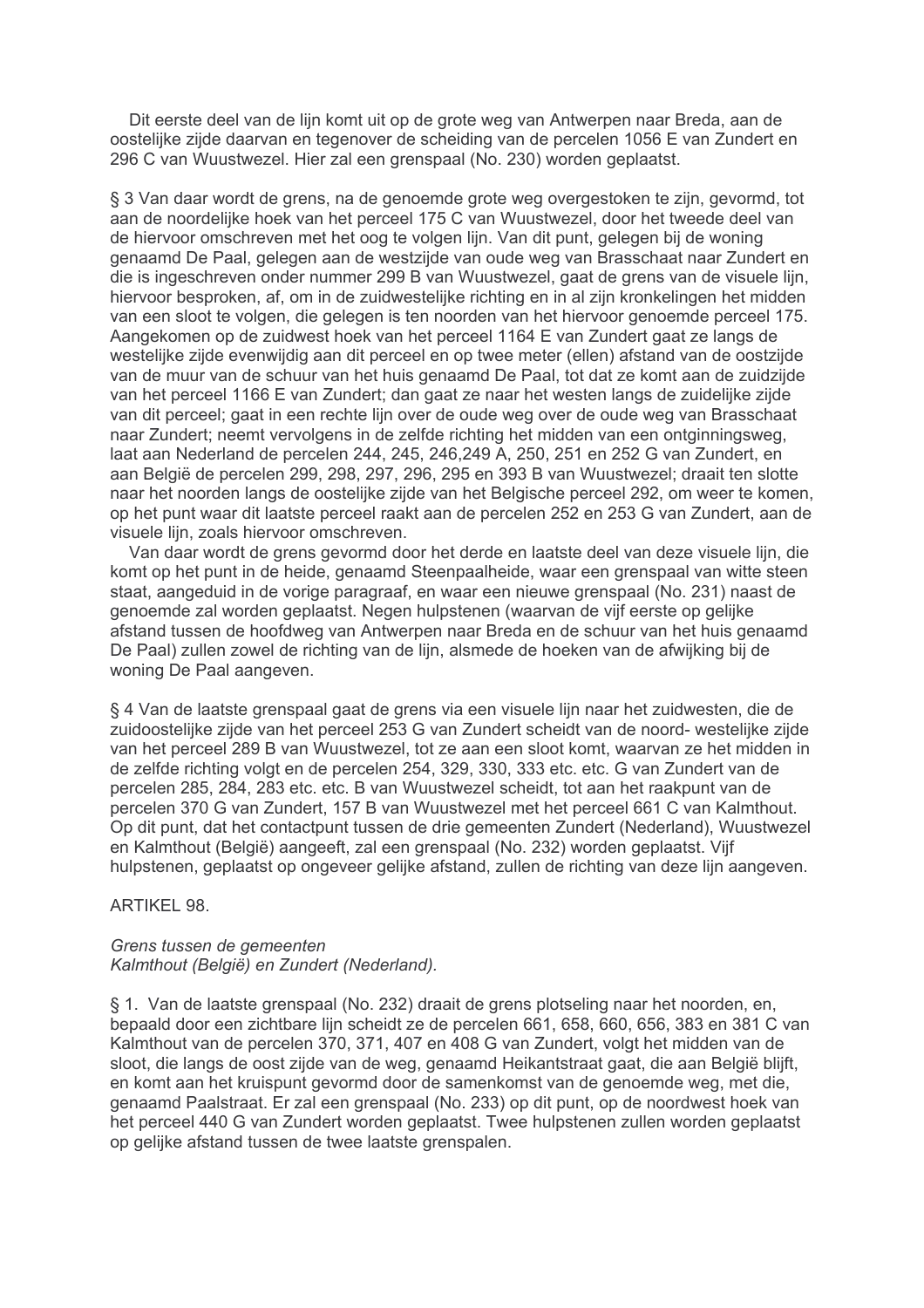§ 2. Vandaar blijft de grens het midden van de hiervoor aangegeven sloot volgen, bereikt de weg genaamd Lepelstraat, waar ze schuins over gaat en aan de kant waarvan een grenspaal (No. 234) zal worden geplaatst, op de zuidwest hoek van het perceel no. 459 G van Zundert.

Er wordt afgesproken dat de Nederlandse bewoners van de Heikantstraat, en waarvan de huizen heden op de percelen 410, 418, 420, 433 en 439 y staan, vrije doorgang zullen genieten.

§ 3. Van daar gaat de grens in de zelfde richting verder, komt bij een landweg, waarvan ze het midden volgt en scheidt de percelen 314, 313, 312, 310, 308 en 307 C van Kalmthout van de percelen 459, 460, 461, 462, 464, 466, 467 en 468 C van Zundert; ze gaat vervolgens schuins over het kanaal van Roosendaal, genaamd Roosendaalse Turfvaart, om, wederom steeds in de zelfde richting de percelen 29, 28 bis, 28 en 27 C van Kalmthout te scheiden van de percelen 132, 131 en 130 G van Zundert; dan gaat ze schuins over de weg genaamd Dreef van de Hei Hoeve, en na de scheiding van de percelen 25 bis, 24 bis, 23 en 19 C van Kalmthout van de percelen 128, 1, 5, 7 en 8 G van Zundert gevolgd te hebben, komt ze aan de droge sloot waarvan ze het midden volgt en die de percelen 19, 18 en 6 C van Kalmthout scheidt van het perceel 31 G van Zundert.

Op het punt waar deze sloot een hoek vormt om naar het noordoosten te gaan, en op het Belgisch perceel 5 bis, zal een grenspaal (No. 235) worden geplaatst. Drie hulpstenen zullen worden geplaatst: de eerste op de plaats waar de grens aan het kanaal van Roosendaal komt, de tweede op het snijpunt van de weg genaamd Dreef van de Hei Hoeve en de derde op de driehoek gevormd door de grens en de twee wegen, die naar de boerderij genaamd Nieuwe Hof gaan.

§ 4. Van deze grenspaal, gaat de grens in een rechte lijn naar het noordoosten en komt de hiervoor genoemde sloot aan het contactpunt van de gemeenten Kalmthout, Essen (België) en Zundert (Nederland), welk punt zal worden aangegeven door de grenspaal (No. 236) te plaatsen, op de zuid hoek van het perceel 1185 A van Essen.

ARTIKEL 99.

Grens tussen de gemeenten Essen (België) en Rucphen (Nederland).

Van bovengenoemde grenspaal (No. 236) gaat de grens in een rechte lijn verder naar het Noord-Oosten tot aan het contactpunt van de gemeenten Essen(België), Zundert en Rucphen (Nederland), waar een grenspaal (No. 237) op de zuidelijke hoek van het perceel 178 K van Rucphen zal worden geplaatst.

Drie hulpstenen zullen aanduiden: de eerste het vervolg van de lijn van het kanaal genaamd Tweede Hulle Vaart; de tweede het punt van scheiding van de kadastrale secties G en H van de gemeente Zundert; en de derde het punt waar de grens de weg van Roosendaal naar de Minnelingsebrug en die van Horendonk naar de Buissche Heide kruist.

ARTIKEL 100

## Grens tussen de gemeenten Essen (België) en Rucphen (Nederland).

§ 1. Van de grenspaal (No. 237) gaat de grens in een rechte lijn naar het noordwesten, in een rechte lijn, tot aan het contactpunt van de noord hoek van het perceel 1071 A van Essen met de percelen 175 en 173 K van Rucphen. Dit punt zal worden aangeduid door een grenspaal (No. 238). Twee hulpstenen, geplaatst op ongeveer gelijke afstand, zullen de richting van de grens aangeven.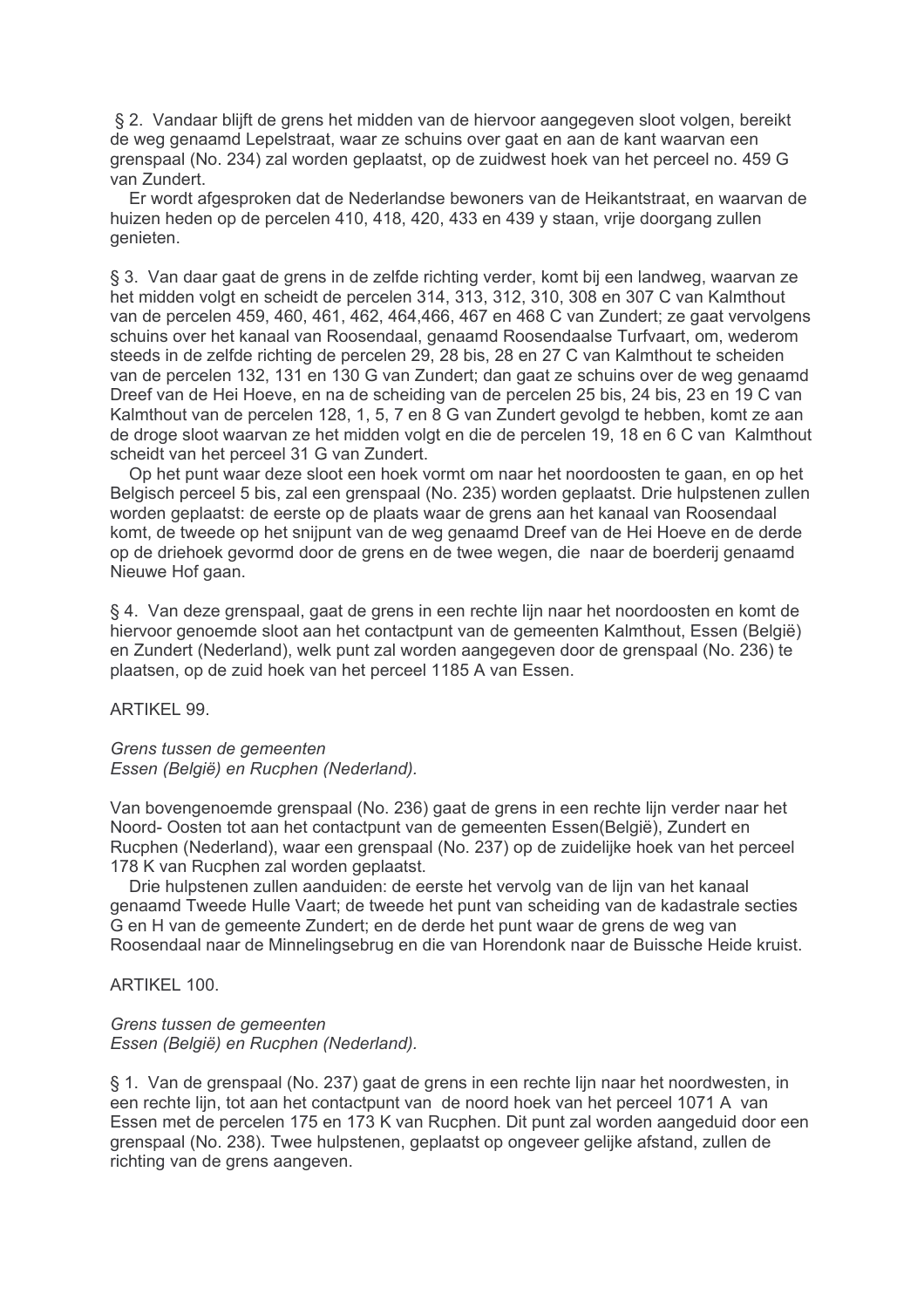§ 2. Van de laatste grenspaal (No. 238) gaat de grens naar het Westen, en in een rechte lijn, tot de viersprong, gevormd door de samenkomst met de weg genaamd Steenpaalstraat met de weg genaamd Hei Dreef, die aan Nederland blijft.

Deze lange grenslijn, die plotseling een lichte bocht maakt om om het huis 758 L van Rucphen te gaan, gaat over de oude weg van Antwerpen naar Moerdijk en het kanaal van Roosendaal naar Nieuwmoer, genaamd Eldertse Vaart. Een hulpsteen zal worden geplaatst op de noordelijke hoek van het perceel 945 A van Essen en twee andere op de punten waar de grens de oude weg en het voornoemde kanaal kruist. Een grenspaal (No. 239), geplaatst op, het midden van het hier boven vermelde kruispunt zal het contactpunt van de gemeenten Essen (België), Rucphen en Roosendaal(Nederland) aangeven.

Er wordt afgesproken dat de Belgische grensbewoners van de weg genaamd Hei Dreef. en waarvan het huis heden op perceel 493 staat, vrije doorgang zullen genieten.

#### ARTIKEL 101.

Grens tussen de gemeenten Essen (België) en Roosendaal (Nederland).

§ 1 Van de laatste grenspaal (No. 239) gaat de grens, na de weg genaamd Steenpaalstraat over gegaan te zijn, door het midden van een waterloop, genaamd Bansloot, tot aan de samenkomst met de beek, genaamd Watermolenbeek, die stroomt van Kalmthout naar Roosendaal en waarvan de grens het midden naar het noordwesten volgt, om weldra weer door het midden van de Bansloot te gaan, die ze volgt tot aan de brug gelegen aan de weg van Essen naar Nispen.- Op dit punt, ten westen van het Nederlandse perceel 832 zal een grenspaal (No. 240) worden geplaatst, en een hulpsteen op het punt waar de Bansloot met de genoemde beek samenkomt, op het perceel 588 E van Roosendaal.

§ 2. Van daar gaat de grens door het midden van de sloot, die langs de noordelijke zijde van de weg van Meerschhoef naar Essen gaat, die aan België blijft. Er wordt afgesproken, dat de aan deze weg wonende Nederlandse grensbewoners, en waarvan de huizen tegenwoordig op de percelen 569 b. 570 en 829 staan, vrije doorgang zullen genieten.

De grens, die de noordelijke zijde de genoemde weg blijft volgen, gaat over de weg van Nispen naar Kalmthout, genaamd Berken Dreef en komt aan een viersprong gevormd door de samenkomst van de weg van Bergen op Zoom naar Hemelrijk en die genaamd zijn Brabantse Dreef en Hollandse Dreef. - Er zal op dit punt een grenspaal (No. 241) worden geplaatst, die het contactpunt tussen de gemeenten Essen (België), Roosendaal en Wouw (Nederland) zal aangeven. Twee hulpstenen geven aan: de eerste het ontmoetingspunt van de wegen van Essen naar Meerschhoef en van Nispen naar Kalmthout; de tweede het punt waar de wegen van Meerschhoef naar Essen en de Berken Dreef samenkomen.

# ARTIKFI 102

## Grens tussen de gemeenten Essen (België) en Wouw (Nederland).

§ 1. Van het hierboven omschreven punt, grenspaal (No. 241), volgt de grens in zuidwestelijke richting de lijn die de Brabantse Dreef scheidt van de Hollandse Dreef tot aan het punt waar deze laatste eindigt en waar een hulpsteen zal worden geplaatst.

Van daar gaat de grens in een rechte lijn verder, volgt de noordelijke zijde van de Brabantse Dreef, die aan België blijft, tot aan de komst van de weg, genaamd Moerkantse Heide, waar een grenspaal (No. 242) zal worden geplaatst op de oostelijke hoek van het perceel 411 G van Wouw. Een hulpsteen zal worden geplaatst op de plaats waar de Brabantse Dreef de weg Peerde Dreef kruist.

§ 2. Van daar blijft de grens in een rechte lijn de noordelijke zijde van de Brabantse Dreef volgen, tot aan de plaats waar ze komt aan de samenkomst met de weg van Moerkant naar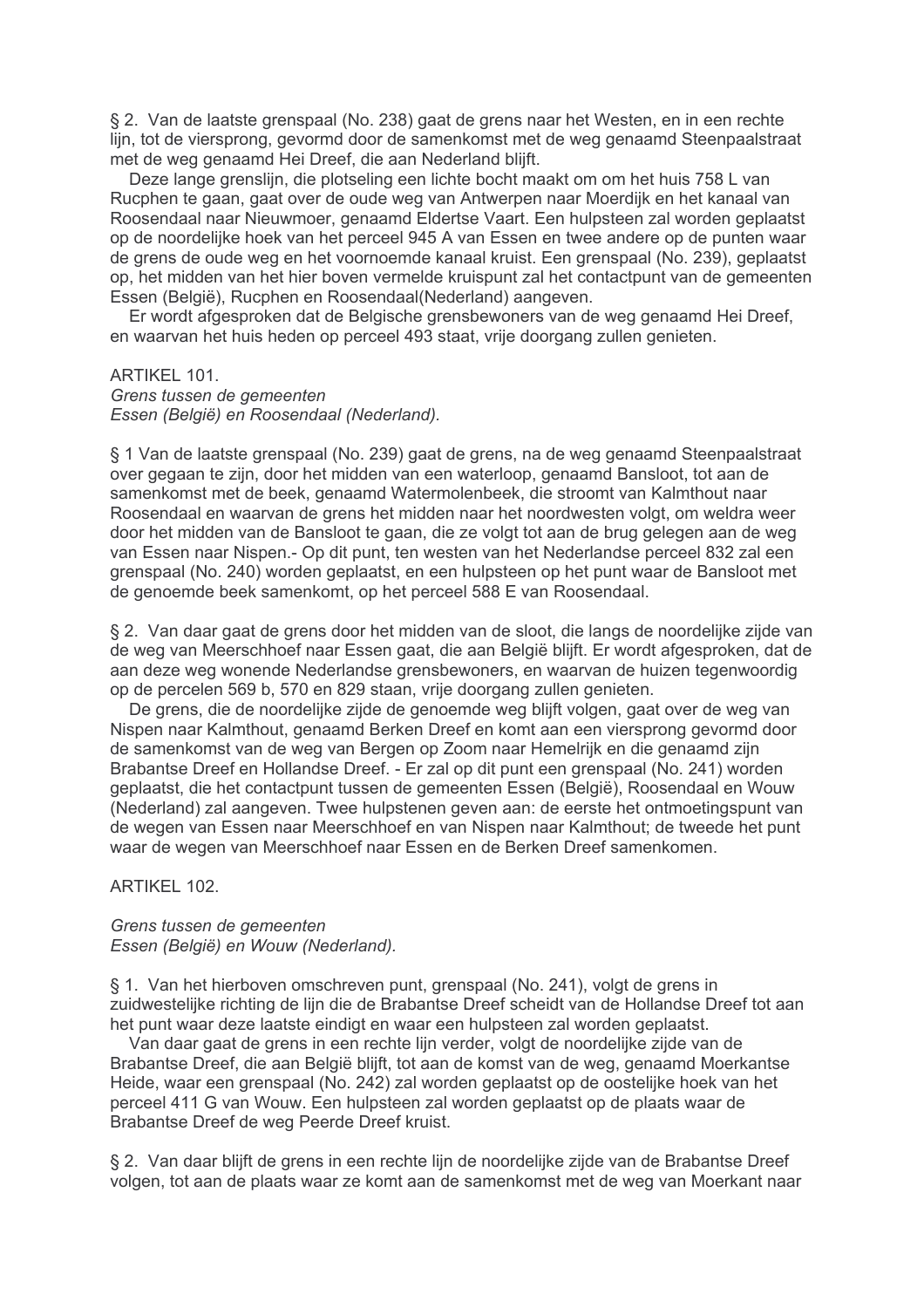Bergen op Zoom, op welk punt een grenspaal (No. 243) zal worden geplaatst op de scheiding van de percelen 408 G van Wouw en 78 A van Kalmthout. Deze grenspaal zal het contactpunt tussen de gemeenten Essen, Kalmthout (België) en Wouw (Nederland) aangeven.

ARTIKEL 103.

Grens tussen de gemeenten Kalmthout (België) en Wouw (Nederland).

Van de laatste grenspaal (No .243), gaat de grens in het verlengde van de rechte lijn, hiervoor omschreven, verder, en gaat intussen rond een schuur, die op het perceel 73 A van Kalmthout staat; ze vervolgt in de zelfde richting tot aan de komst bij een waterloop, waarvan ze het midden volgt tot tegen de grote weg van Kalmthout naar Bergen op Zoom, genaamd Moerkantse Baan, waar ze schuins over gaat om aan de andere kant van de weg te komen aan het contactpunt van de gemeenten Kalmthout (België), Wouw en Huybergen (Nederland). Op dit punt, en op de noordelijke hoek van het perceel 50 A van Kalmthout zal een grenspaal (No. 244) worden geplaatst.

ARTIKEL 104.

# Grens tussen de gemeenten Kalmthout (België) en Huijbergen (Nederland).

§ 1. Te beginnen bij de laatste grenspaal (No. 244) volgt de grens tussen deze twee gemeenten in zuidwestelijke richting het midden van een waterloop, die het perceel 203 A van Huijbergen scheidt van de percelen 50, 49, 41, 40 en 39 A van Kalmthout, tot aan de overzijde van de weg, genaamd Tuimelaarstraat, die op dit punt begint, en waar een hulpsteen zal worden geplaatst. Van daar draait ze naar het noordwesten en blijft over een kleine afstand het midden van de genoemde waterloop volgen en gaat vervolgens verder langs de buitenzijde van een opgehoogde kant, die de scheiding volgt van de percelen 202. 201 en 200 A van Huijbergen, van die van 3, 2 en 1A van Kalmthout, tot aan de komst aan de weg van Huijbergen naar Wouw, waar een grenspaal (No. 245) zal worden geplaatst op de noord hoek van het perceel 1 A van Kalmthout.

§ 2. Van deze grenspaal gaat de grens eerst naar het zuiden, daarna naar het zuidwesten, volgt het midden van de genoemde weg van Wouw naar Hujibergen, tot aan de samenkomst met de weg van Bergen op Zoom naar Kalmthout, waarvan ze eveneens het midden volgt, in de zuidelijke richting tot aan de eerste bocht naar het oosten, waar een grenspaal (No. 246) zal worden geplaatst op de scheiding van de percelen 166 en 155 A van Huijbergen. Een hulpsteen zal worden geplaatst op de noordwest hoek van het perceel 12 A van Kalmthout, bij de viersprong, gevormd door de genoemde wegen.

§ 3. Van af de laatste grenspaal volgt de grens het midden van de weg van Bergen op Zoom naar de Kalmthoutsehoek, tot aan de komst aan het verlengde van het midden van een sloot, die naar het noordwesten gaat en gaat langs de noordwestelijke hoek van een schuur, gelegen op het eigendom, aangeduid als 1 B van Huijbergen (Nederland).

Van daar volgt de grens het midden van deze sloot tot aan een heg, die in zuidoostelijke richting de scheiding aan geeft tussen het perceel 1 B van Huijbergen en 33 A van Kalmthout; dan gaat ze langs deze heg tot aan de samenkomst met de lijn, die de percelen 3 en 4 B van Hujibergen scheidt van de percelen 33 en 34 A van Kalmthout, die ze volgt naar het noordoosten, om te komen aan de weg, genaamd Lange Dreef, waarvan ze het midden in zuidoostelijke richting volgt tot aan het punt en tegen het perceel 14 B van Huijbergen: gaat vervolgens eerst naar het noordoosten en kort daarna naar het zuidoosten, gaat langs de scheidingslijn tussen de percelen 14, 15 en 16B van Huijbergen, en 150 en 151 A van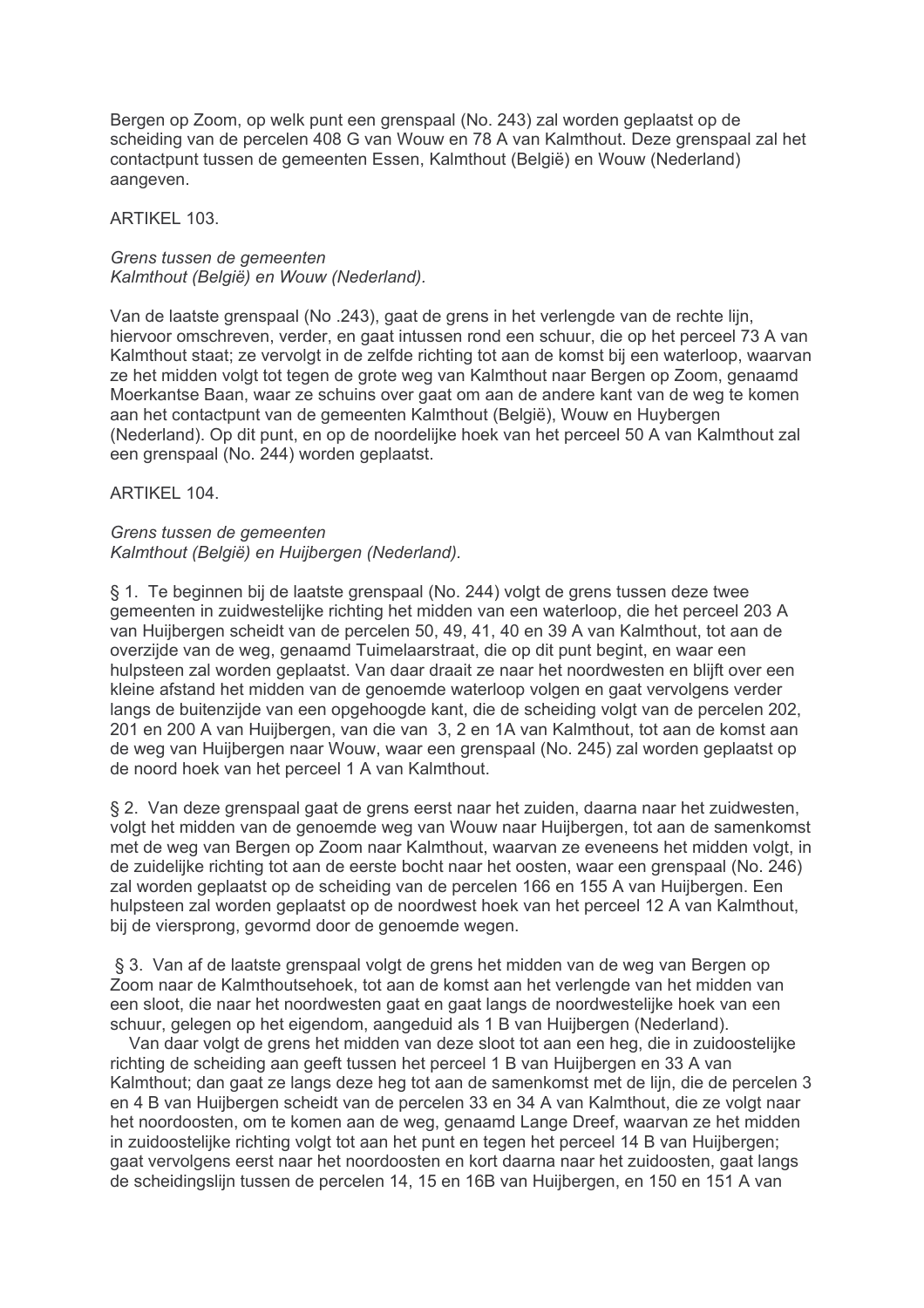Kalmthout tot aan de samenkomst met een afwateringssloot, die, in de zelfde richting, de percelen 16, 17, 23, 24, 25 en 27 B van Huijbergen scheidt van de percelen, 218, 219 en 220 A van Kalmthout, van welke sloot ze het midden volgt tot aan de samenkomst met het perceel 221 A van Kalmthout, waar ze haar richting verlegt naar het westen.

Van dit punt wordt de grens gevormd door een zichtbare lijn, die naar het zuidwesten gaat, bijna tot aan de samenkomst van de noordoostelijke hoek van een huis, gelegen op het eigendom aangegeven als 76 B van Huijbergen (Nederland); ze gaat over de weg van Bergen op Zoom naar Kalmthout en vormt de scheiding tussen de percelen 28, 29 en 30 B van Huijbergen, en 222, 223 en 226 A van Kalmthout.

Van daar gaat de grens in zuidelijke richting en scheidt de percelen 76, 77, 79, 80, 81 en 82 B van Huijbergen van de percelen 226, 228, 229, 230, 231, 232 en 234 A van Kalmthout; ze gaat daarna naar het oosten en komt aan het perceel 108 B van Hujibergen en gaat langs de noordelijke zijde tot aan de samenkomst met een weg die van Huijbergen naar Essen gaat, van welke weg, genaamd van Huijbergen naar 't Hol, ze het midden volgt. Op dit punt, en op de zuidwest hoek van het perceel 240 A van Kalmthout (België), zal een grenspaal (No. 247) worden geplaatst, en acht hulpstenen zullen de voornaamste hoeken in de grenslijn aangeven, te weten:

1e. op de zuidelijke hoek van het perceel 32 A van Kalmthout, waar de grens de weg van Bergen op Zoom naar Kalmthoutsehoek verlaat;

2e. op de oostelijke hoek van het zelfde perceel, waar de grens bij de hiervoor genoemde heg komt:

3e. bij de zuidelijke hoek van het perceel 33, zelfde sectie en gemeente, waar de grens de heg verlaat:

4e. op de zuidwest hoek van perceel 149, zelfde sectie en gemeente, tegenover het ontmoetingspunt van de grens met de weg genaamd Lange Dreef;

5e. op de noordwest hoek van het perceel 221, zelfde sectie en gemeente, waar de afwateringssloot in westelijke richting gaat;

6e. bij de noord- oostelijke hoek van het huis gelegen op het perceel 76 B van Huijbergen; 7e. Op de zuidwest hoek van het perceel 234 A van Kalmthout, waar de grens naar het oosten gaat: en

8e. aan de westelijke zijde van het perceel 239. zelfde sectie en gemeente, tegenover het punt waar de grens samenkomt met het midden van de weg die van Huijbergen naar Essen gaat.

§ 4. Vanaf de laatste grenssteen (No. 247), gaat de grens naar het oosten, via het midden van de weg, genaamd: van Huijbergen naar 't Hol, tot aan de samenkomst met de laan, genaamd Dreef naar de Verbrande Hoef, die aan België blijft, en waarvan ze de westelijke zijde volgt, in een bijna zuidelijke richting, tot aan de scheiding van de percelen 122 B van Huijbergen met het perceel 508 A van Kalmthout: dan gaat ze naar het westen en scheidt de percelen 122, 123 en 124 B van Huijbergen van de percelen 508, 509 en 510 A van Kalmthout; komt aan een greppel, die tussen de percelen 158 B van Huijbergen en 510 en 511 A van Kalmthout ligt, waarvan ze het midden volgt, dan gaat ze naar het zuiden tot aan de samenkomst met de weg, genaamd het Vijverstraatie, dat aan Nederland blijft, langs welke weg ze langs de noordelijke zijde gaat, tot aan de zuidwest hoek van het perceel 508 A van Kalmthout, waar een grenspaal (No. 248) zal worden geplaatst. Vier hulpstenen zullen de belangrijkste hoeken in de grens tussen de twee laatste palen aangeven.

§ 5. Van de zuidwestelijke hoek van het hiervoor genoemde perceel 508 gaat de grens in zuidelijke richting en scheidt de percelen 174, 175, 176, 178, 179, 180 en 181 B van Huijbergen van de percelen 512, 513, 514, 515, 517 521 en 522 A van Kalmthout; dan draait ze naar het westen en scheidt de percelen 180, 181 en 183 B van Hujibergen van het perceel 527 A van Kalmthout; komt aan het verlengde van de reeds genoemde greppel; volgt er het midden van naar het zuiden, tussen de percelen 186 en 184 B van Huijbergen en 527 en 528 A van Kalmthout, en draait met deze greppel naar het westen, tot aan een bruggetje,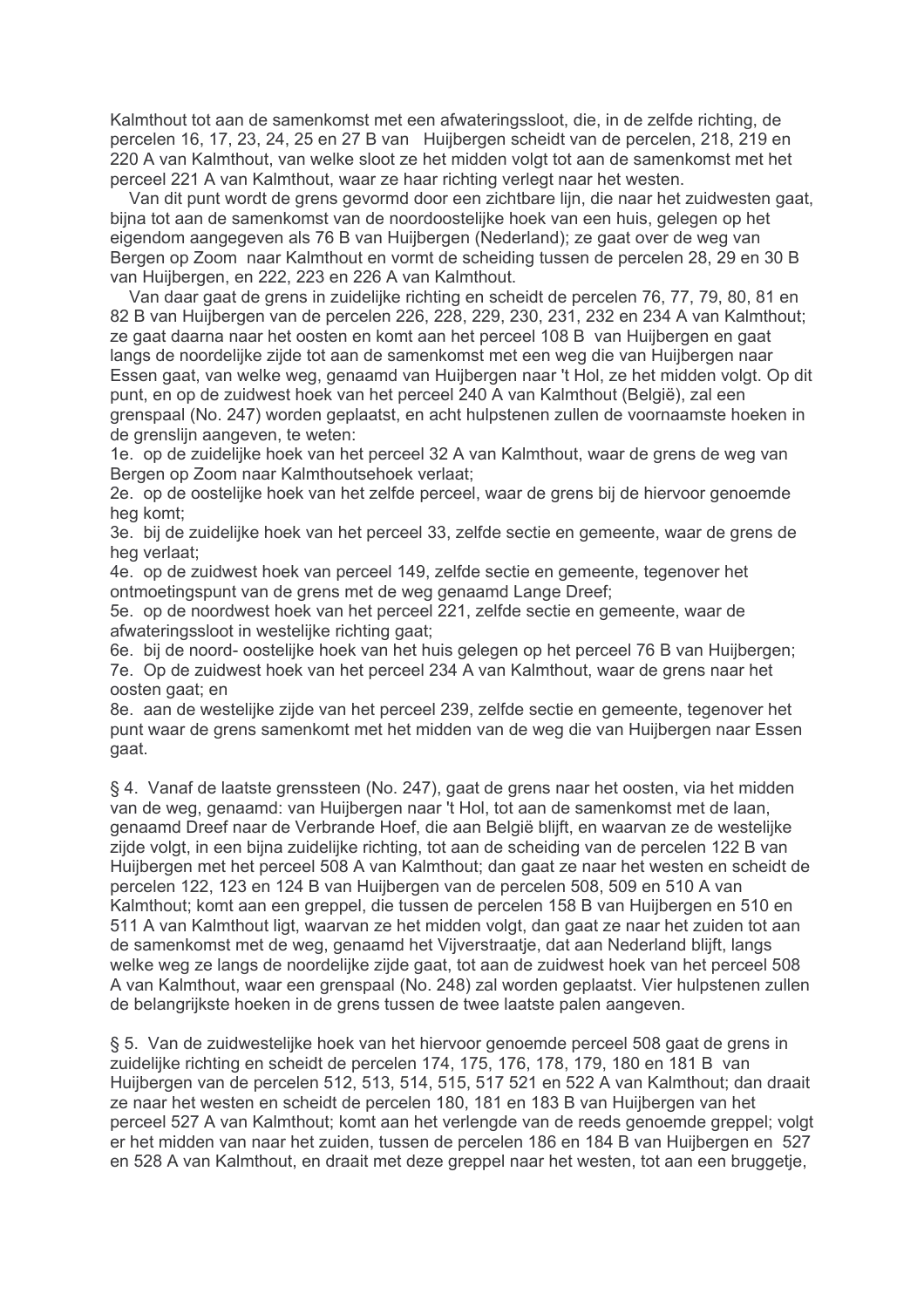gelegen op het punt waar deze greppel de weg, genaamd Staartsestraat, die van Huijbergen naar Kalmthout loopt, sniidt.

Op de zuidwest zijde van het genoemde perceel 184 B van Huijbergen en tegenover het bruggetie zal een grenspaal (No. 249) worden geplaatst en drie hulpstenen zullen worden geplaatst op de voornaamste hoeken van de grens, te weten: Een op de zuidoost hoek van het perceel 180 B van Huijbergen en twee andere aan de kant van de greppel.

§ 6. Na de weg, genaamd Staartsestraat overgegaan te zijn, gaat de grens naar het zuidwesten, gaat eerst langs de zuidoostelijke zijde van de genoemde greppel, tot aan de zuidelijke hoek van het perceel 287 C van Huijbergen, daarna volgt zij de scheiding van de percelen 286, 285, 284, 283, 282 en 275 C van Huijbergen, met die van 556 en 557 A van Kalmthout, en komt aan een heuveltje gelegen op de westelijke hoek van het laatste perceel, dat zich bevindt in de richting van een vastgestelde zichtbare lijn met aan het ene deel de kerktoren van Hujibergen en aan de andere zijde een in de hei geplaatste grenssteen, die staat op het contactpunt van de vier gemeenten Huijbergen, Putte, Ossendrecht (Nederland) en Kalmthout (België). Op deze heuvel zal een grenspaal (No. 250) worden geplaatst.

§ 7. Van de laatste grenspaal wordt de grens gevormd door de genoemde zichtbare lijn te volgen en scheidt in zuidoostelijke richting de percelen 288, 289, 292 en 293 C van Huijbergen van de percelen 557, 558 A en 893 G van Kalmthout, tot aan de in de vorige paragraaf genoemde grenssteen, die zich bevindt op ongeveer zestig meter (ellen) ten oosten van een poel of deel van een plas, genaamd de Grote of Zuster Meer. Op dit punt, dat het contactpunt is tussen de vier gemeenten Huijbergen, Putte, Ossendrecht (Nederland) en Kalmthout (België) zal een grenssteen (No. 251) worden geplaatst. Twee hulpstenen zullen worden geplaatst op, de snijpunten van deze lijn met de genoemde weg van Ossendrecht naar Kalmthoutsehoek, of van Ossendrecht naar Wildert en die genoemde weg van Ossendrecht naar Essense Wildert of van Ossendrecht naar Niel.

ARTIKEL 105.

## Grens tussen de gemeenten Kalmthout (België) en Putte (Nederland).

§ 1. Van de grenspaal (No. 251), omschreven in het vorige artikel, gaat de grens in zuidoostelijke richting en wordt gevormd door een lange, rechte lijn, aangegeven door acht, ongeveer op gelijke afstand geplaatste hulpstenen, en gaat tussen de percelen 1, 2, 3, 4, 5, 6, 7, 8, 9, 10, 11, 26, 27, 29, 30, 35, 37, 38, 39 A, 369, 368, 367 en 366 B van Putte (Nederland) en de percelen 893, 894 G, 69 en 68 F van Kalmthout. In deze loop gaat de grens over de weg van Ossendrecht naar Kalmthout, de plas, genaamd Kriekelaar Ven, een andere weg van Ossendrecht naar Kalmthout, die van Putte naar Roosendaal, de plas genaamd Moeren Ven en tenslotte de weg genaamd Hoge of Bergdreef, en komt aan het perceel 67 F van Kalmthout. Er zal een grenspaal (No. 252) worden geplaatst op de oostelijke hoek van het perceel 366 B van Putte.

§ 2. Van de laatste grenssteen gaat de grens naar het zuidwesten en volgt in een rechte lijn het midden van een sloot, die de hiervoor genoemde percelen 366 (Nederland) en 67 (België) scheidt; gaat over de weg genaamd Wolfsdreefke; gaat in de zelfde richting verder tot aan de noord zijde van een dijkje, tussen het perceel 365 B van Putte (Nederland) en 70F van Kalmthout en gaat weer in de zelfde richting verder tot aan de westelijke hoek van het perceel 71 F van Kalmthout, waar een grenspaal (No. 253) zal worden geplaatst.

§ 3. Van dit punt herneemt de grens haar richting naar het zuidoosten, volgt een op drie plaatsen licht gebroken lijn, waarvan de hoeken op het gebied van Kalmthout liggen, welke lijn langs de oostelijke zijde van een heuvel gaat die de percelen 364, 363, 362, 357, 356, 355, 354, 353, 352 en 351 B van Putte scheidt van de percelen 71, 70, 72, 73, 75, 76, 78 en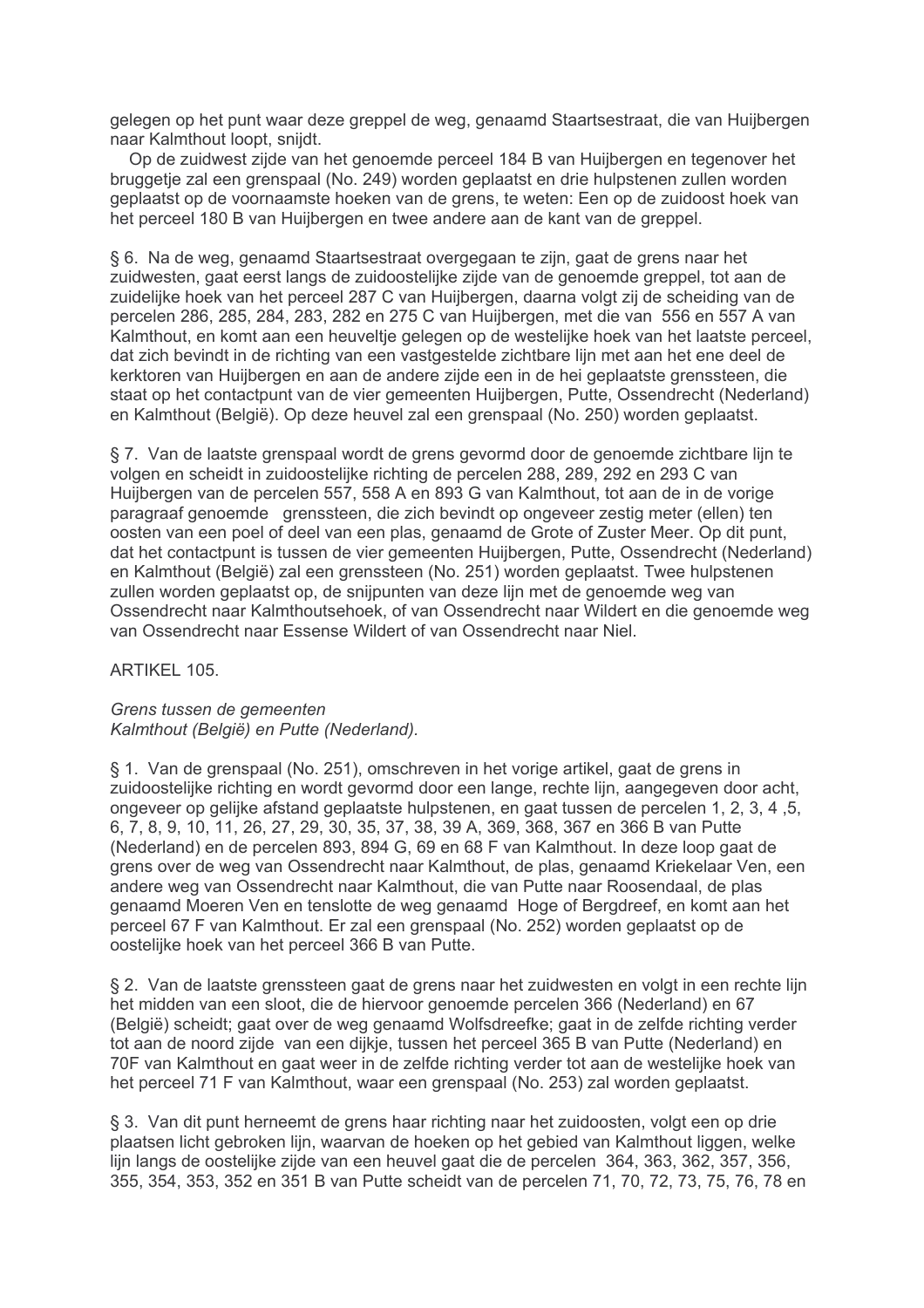79 F van Kalmthout, gaat over de wegen genaamd Smaldreefke, Zanddreef, Vijver of Visserijdreef en twee andere kleine wegen en komt aan het eind van de genoemde hoogte op de zuidoostelijke hoek van het perceel 315 B van Putte, waar een grenspaal (No. 254) zal worden geplaatst. Drie hulpstenen zullen worden geplaatst op de kruisingen van de grens met de drie hierboven genoemde wegen.

§ 4. Van dit punt, gaat de grens naar het oosten en wordt gevormd door een rechte lijn die de percelen 351, 355, 348, 349, 346, 347 A, 347, 343 en 342 B van Putte scheidt van de percelen 79, 81, 49, 82, 85 en 83 F van Kalmthout; ze gaat in het noorden door een kleine plas genaamd Spiegelvijver en komt aan de noordwest hoek van deze vijver, waar een hulpsteen zal worden geplaatst; van daar gaat ze in zuidwestelijke richting verder en scheidt de percelen 342 en 338 B van Putte van de percelen 83 en 84 F van Kalmthout, komt aan de kant van een sloot, genaamd Gemene Wal, tegen een vijver genaamd Middelven. Op dit punt, en op de zuidoost hoek van het perceel 336 B van Putte zal een grenspaal (No. 255) worden geplaatst, die het contactpunt tussen de drie gemeenten Putte (Nederland), Kalmthout en Kapellen (België) zal aangeven.

ARTIKEL 106.

# Grens tussen de gemeenten Kapellen (België) en Putte (Nederland).

§ 1. Vanaf de laatste grenspaal (No. 255) wordt de grens tussen de twee laatst genoemde gemeenten gevormd door een rechte lijn, die in zuidwestelijke richting gaat en die door een plas, genaamd Middelven gaat en gaat dan door het midden van een sloot, die de percelen 336, 334, 333, 332 en 331 B van Putte scheidt van de percelen 71, 69, 68, 62 en 61 van Kapellen, totdat ze komt aan een weg genaamd Van Putte naar de Drie Hoeven, waar een grenspaal (No. 256) zal worden geplaatst, op de zuidelijke hoek van het perceel 331 B van Putte.

§ 2. Van deze grenspaal volgt de grens in de zelfde richting het midden van de genoemde weg, totdat ze komt aan de weg van Bergen op Zoom naar Antwerpen. Er zal een grenspaal (No. 257) worden geplaatst bij de zuidelijke hoek van het huis, ingeschreven onder nummer 252 B van Putte (Nederland).

Bij deze grenspaal bevindt zich in het midden van de genoemde weg het contactpunt van de drie gemeenten Putte (Nederland), Kapellen en Stabroek (België).

ARTIKFI 107

Grens tussen de gemeenten Stabroek (België) en Putte (Nederland).

§ 1. Van de laatste grenspaal (No. 257) gaat de grens in westelijke richting verder, gaat over de weg van Bergen op Zoom naar Antwerpen, en volgt het midden van de weg genaamd de Oude Broekweg of Leempad, tot aan de samenkomst met de weg genaamd Achter den Dijk, waar aan de westelijke zijde daarvan een grenspaal (No. 258) zal worden geplaatst.

§ 2. Van daar volgt de grens het midden van de genoemde weg Achter den Dijk - in noordwestelijke richting - tot dat ze tegenover een dijk of opgehoogde weg komt; dan draait ze naar het westen; volgt het midden van deze dijk; gaat over een heuvel genaamd Huzarenberg, en blijft het midden van de dijk volgen, tot aan de samenkomst met een andere dijk of opgehoogde weg, die van het noorden naar het zuiden gaat; ze gaat over deze weg en vervolgt naar het zuid-westen via een rechte lijn, die het perceel 320 C van Putte scheidt van perceel 104 A van Stabroek, ze komt aan de oost hoek van het perceel 278 C van Berendrecht, dat het contactpunt is van de gemeenten Stabroek, Berendrecht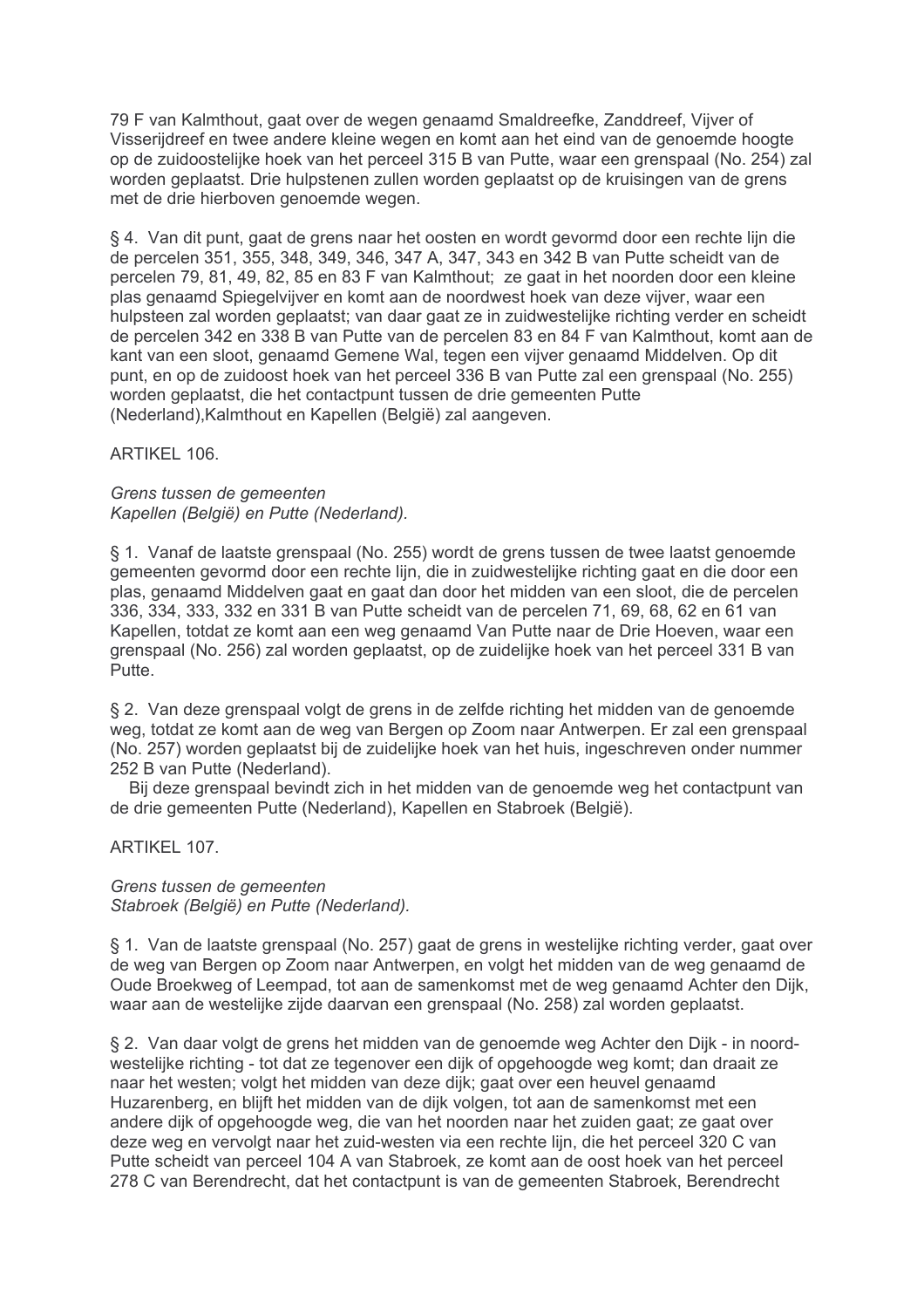(België) en Putte (Nederland). Op dit punt zal een grenspaal (No. 259) worden geplaatst, en er zullen drie hulpstenen worden geplaatst, te weten: de eerste op het hoekpunt, gevormd door de weg Achter den Dijk en de dijk of opgehoogde weg; de tweede op de stompe hoek, gevormd door deze dijk en de derde op zijn uiteinde, waar de grens naar het zuid-westen gaat.

## ARTIKEL 108

#### Grens tussen de gemeenten Berendrecht (België) en Putte (Nederland).

§ 1. Van de laatste grenspaal (No. 259) wordt de grens gevormd door het midden van een sloot, die naar het noord-westen gaat, tot aan de voet van enige duinen, gelegen op het grondgebied van Putte, en scheidt het perceel 320 C van Putte, van het perceel 278 C van Berendrecht: dan volgt ze de voet van deze duinen in de kronkelige lijn naar het westen. langs de noordzijde van de percelen 278, 276 en 274 en een deel van 273 C van Berendrecht. De grenslijn gaat verder naar het westen, door het midden van een sloot, die de scheiding vormt van de percelen 321, 326 en 330 C van Putte met de percelen 273, 272 bis, 269, 264, 263, 248 en 247 C van Berendrecht tot aan het perceel 245 C van Berendrecht, waar een hulpsteen zal worden geplaatst.

Van daar gaat de grens in noordelijke richting verder, volgt het midden van een sloot, aan de oost zijde van dit laatste perceel, tot aan zijn noord- oost hoek, waar een andere hulpsteen zal worden geplaatst; daarna gaat ze naar het westen en blijft steeds het midden van de sloot volgen, die ten noorden van het genoemde perceel loopt en scheidt vervolgens perceel 311 C van Putte van perceel 243 C van Berendrecht, ze komt aan de weg van Zandvliet naar Putte, waar een grenspaal (No. 260) op de zuid-west hoek van het hiervoor aangeduide perceel 331 zal worden geplaatst.

Dit punt is het contactpunt van de gemeenten Putte (Nederland) en Zandvliet (België).

## ARTIKEL 109.

## Grens tussen de gemeenten Zandvliet (België) en Putte (Nederland).

§ 1. Van de laatste grenspaal (No. 260) gaat de grens plotseling naar het noorden, volgt het midden van een droge sloot, gaat over een beek, genaamd De Rhyn en komt aan de weg van Zandyliet naar Putte. Op dit punt zal een grenspaal (No. 261) worden geplaatst op de zuidwest hoek van het perceel 109 A van Putte.

§ 2. Van daar gaat de grens in de zelfde richting verder langs de westelijke zijde van het hiervoor genoemde perceel 109, tot aan de plek, genaamd Aschberg. Op dit punt, waar de gemeenten Zandvliet (België), Putte en Ossendrecht (Nederland) elkaar raken, zal een grenspaal (No. 262) zal worden geplaatst.

#### ARTIKEL 110.

## Grens tussen de gemeenten Zandvliet (België) en Ossendrecht (Nederland).

§ 1. De grens, die steeds in de zelfde richting verder gaat, volgt een rechte lijn, die aan een kruispunt komt, gevormd door de samenkomst van de weg van Ossendrecht naar Putte en die van Zandvliet naar Ossendrecht. Op dit punt zal een grenspaal (No. 263) worden geplaatst op de zuidwest hoek van het perceel 293 E van Ossendrecht.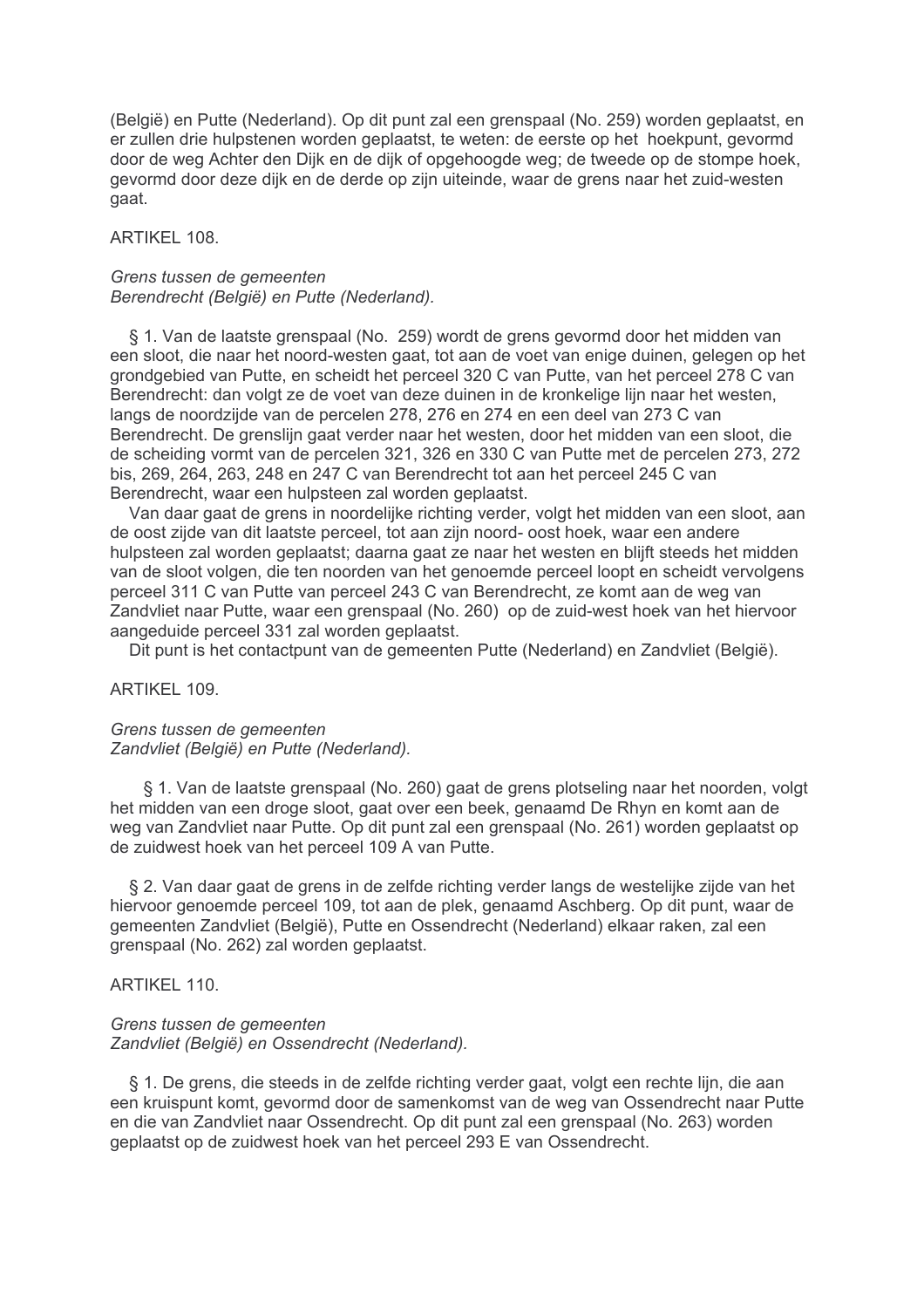§ 2. Van daar blijft de grens de zelfde rechte lijn volgen, laat aan België de percelen 410 en 386 B van Zandvliet, en aan Nederland de percelen 292, 107 en 108 E van Ossendrecht en komt aan de beek, genaamd Kabeljauw beek. Er zal een grenspaal (No. 264) worden geplaatst op de bijna rechte hoek, gevormd door de hiervoor omschreven lijn en de genoemde beek; hij zal worden geplaatst op het Nederlandse perceel 110.

§ 3. Van dit punt gaat de grens naar het westen, volgt het midden van de beek, genaamd Kabeljauw beek en komt aan de weg, genaamd Koeleweg, waar aan de kant een grenspaal (No. 265) zal worden geplaatst op de weide 380 B van Zandvliet.

§ 4. Vandaar gaat de grens de genoemde weg over, blijft in een rechte lijn het midden van de beek en ook van de plas, genaamd Kabeljauw volgen, tot aan de dijk, genaamd Kabeljauw dijk. Er zal een grenspaal (No. 266) op het midden van de dijk worden geplaatst en een hulpsteen op de punt waar de beek, genaamd Papenbeek, in de beek, genaamd Kabeljauw beek stroomt, op de noordwest hoek van het perceel 377 B van Zandvliet.

§ 5. Van deze grenspaal gaat de grens in een rechte lijn verder, gaat over de genoemde dijk, scheidt de akker 108 A van Zandvliet, van het perceel 49 C van Ossendrecht en herneemt in de zelfde richting het midden van de beek, genaamd Kabeljauw beek, die ze volgt tot aan de dijk, genaamd Nieuwe Dijk, waarop grenspaal (No. 267) zal worden geplaatst.

§ 6. Van daar gaat de grens over de genoemde dijk en gaat verder in een rechte lijn, en in de zelfde richting midden door de schorren, via de as van het kanaal genaamd Kabeljauw, tot aan de komst aan de waterloop, genaamd Ossendrechtse Gat. Op dit punt zal een grenspaal (No. 268) worden geplaatst.

§ 7. Van deze grenspaal blijft de grens in de zelfde richting, in een rechte lijn en door de schorren tot aan het midden van de waterloop, genaamd de Agger, gaan, waar ze komt aan het contactpunt van de gemeenten Zandyliet (België). Ossendrecht en Woensdrecht (Nederland). Tegenover dit punt en aan de oostelijke zijde van de Agger zal een grenspaal (No. 269) worden geplaatst.

## ARTIKFI 111

#### Grens tussen de gemeenten Zandvliet (België) en Woensdrecht (Nederland).

Van deze grenspaal (No. 269) blijft de grens in de zelfde richting de rechte lijn volgen, gaat door de uiterwaarden of schorren en komt in de thalweg van de Schelde.

## **ARTIKEL 112.**

## Grens tussen de provincie Antwerpen (België) en de provincie Zeeland (Nederland).

Van het punt, waar de rechte lijn, omschreven in het vorige artikel, de thalweg van de Schelde bereikt, volgt de grens deze thalweg en volgt de loop van deze rivier stroomopwaarts tot aan de komst aan de visuele lijn, die gaat van een grenspaal, geplaatst bij het gehucht Cauter, nabij Kieldrecht tot aan de molen van Hoogerheide, gelegen in Noord Brabant en waarvan gesproken wordt in artikel 113 (3e deel). De grenslijn .in dit deel van de Schelde, zal met de thalweg van de rivier veranderen en zal veranderlijk blijven zoals de thalweg van de rivier en zal worden aangeduid door een getrokken lijn in het midden van de twee rijen Belgische en Nederlandse bakens.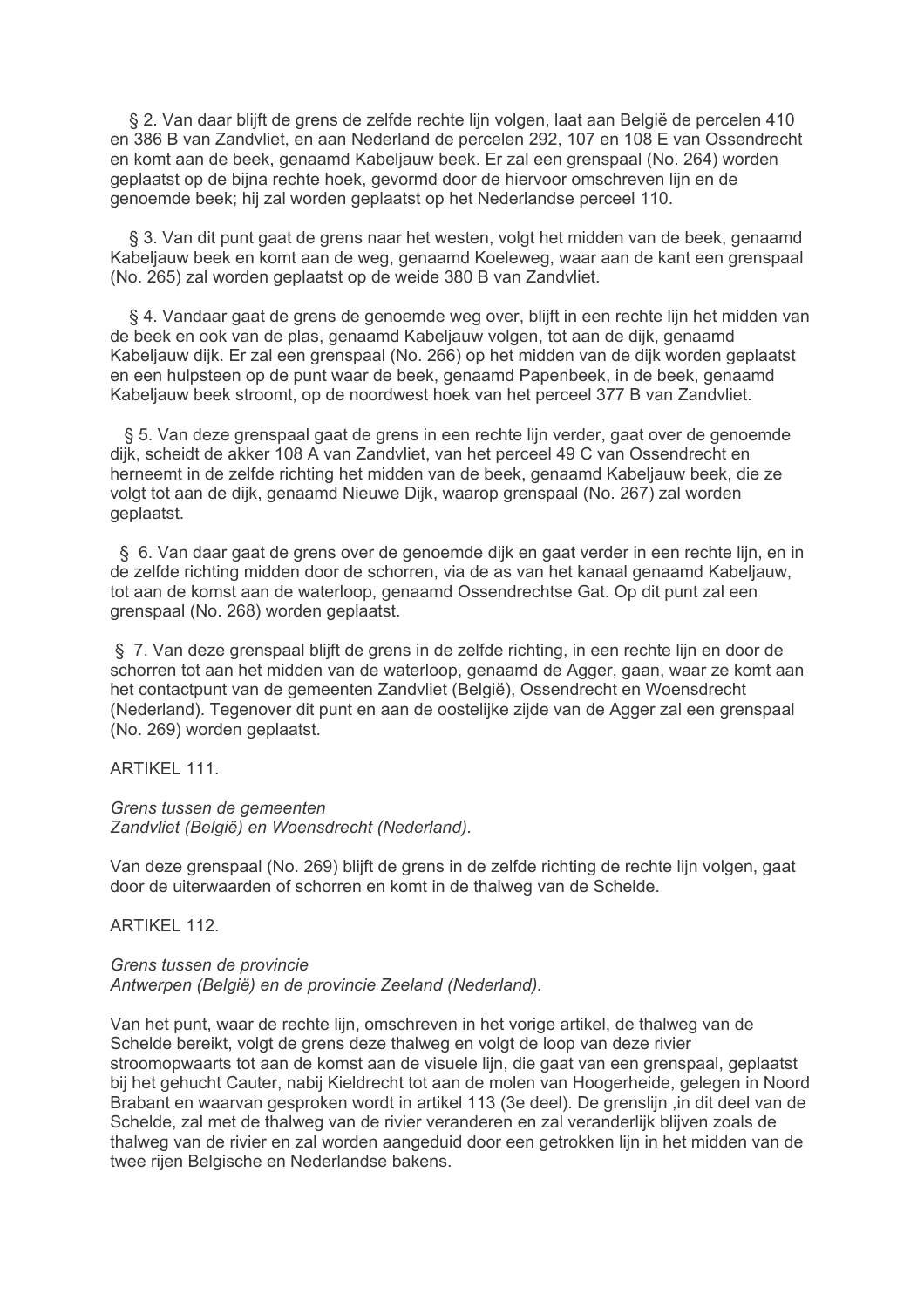# **DERDE DEEL.**

## GRENS VANAF DE THALWEG VAN DE SCHELDE TOT AAN DE NOORDZEE.

## ARTIKEL 113.

Grens te beginnen bij de thalweg van de Schelde tot aan de zeedijk van de polder van Saaftingen.

De grens tussen deze twee punten wordt bepaald door een gedeelte van de zichtbare lijn. beginnende bij de molen van Hoogerheide, gelegen in Noord Brabant, tot aan grenspaal No. 271, te plaatsen bij het gehucht Cauter, nabij Kieldrecht, omschreven in artikel 114 hierna. Deze lijn snijdt de zeedijk van de polder van Saaftingen op 120 meter (ellen) en 69 centimeter (duim) van het verlengde van het midden van de sloot, die langs de voet aan de buitenzijde van de nieuwe zeedijk van de Nieuwe Arenbergpolder loopt. Op de kruin van genoemde dijk van de polder van Saaftingen zal een grenspaal No. 270 geplaatst worden, op het punt als hierboven omschreven.

ARTIKEL 114.

Grens tussen de gemeenten Kieldrecht (België) en Clinge (Nederland).

De grens, tussen deze gemeenten, voor zover het het ondergelopen land van Saaftingen betreft, wordt vastgesteld door de zichtbare lijn, die reeds werd omschreven, te beginnen vanaf de eerste grenspaal (No. 270) gevolgd door een ander deel van genoemde zichtbare lijn, gaat in een rechte lijn door de polder van Saaftingen, gaat langs de oost hoek van het huis van Pierre Corneille Vermorken (781 E van Clinge), tot het contactpunt van de drie gemeenten Clinge (Nederland), Kieldrecht en Vracene (België).

Dit punt, waar een grenspaal No. 271 geplaatst zal worden, bevindt zich ongeveer in het centrum van het gehucht, genaamd Cauter, op zeven meter (ellen) en zes decimeter (palmen) van de oostelijke hoek van het huis van de Weduwe Vernimmen Henri, en op zestien meter (ellen)en een decimeter (palm) van de oostelijke hoek van het huis genaamd Mosselbank, toebehorende aan Jean L. Brees. Deze twee huizen, gelegen te Clinge, zijn op de kadastrale kaart van deze gemeente omschreven onder de nummers 767 en 766 E. Genoemde grenspaal staat eveneens op 16 meter (ellen) van de westelijke hoek van het huis van Jansens Francois (65 D van Kieldrecht) en op acht en twintig meter (ellen) van de oostelijke hoek van het huis van Van der Hevden. Pierre (263 A van Vracene).

**ARTIKEL 115.** 

## Grens tussen de gemeenten Vracene (België) en Clinge (Nederland).

Van de laatste grenspaal (No. 271) maakt de grens een stompe hoek en gaat in een rechte lijn naar het zuidwesten, terwijl ze ondertussen om het huis van Van Kruyssen, Pierre (258 bis A van Vracene) gaat, naar het begin van de sloot, genaamd Bermsloot, die in noordwestelijke richting langs de dijk, genaamd Koningsdijk loopt. Op dit gedeelte van de grenslijn zullen twee hulpstenen geplaatst worden; de ene aan de kant van de weg genaamd Achterse Cauterstraat, tegen het perceel van de Bock Joseph (700 E van Clinge en 252 A van Vracene) en de andere aan het noordoostelijke uiteinde van de genoemde Bermsloot, tegen het perceel 623 E van Clinge.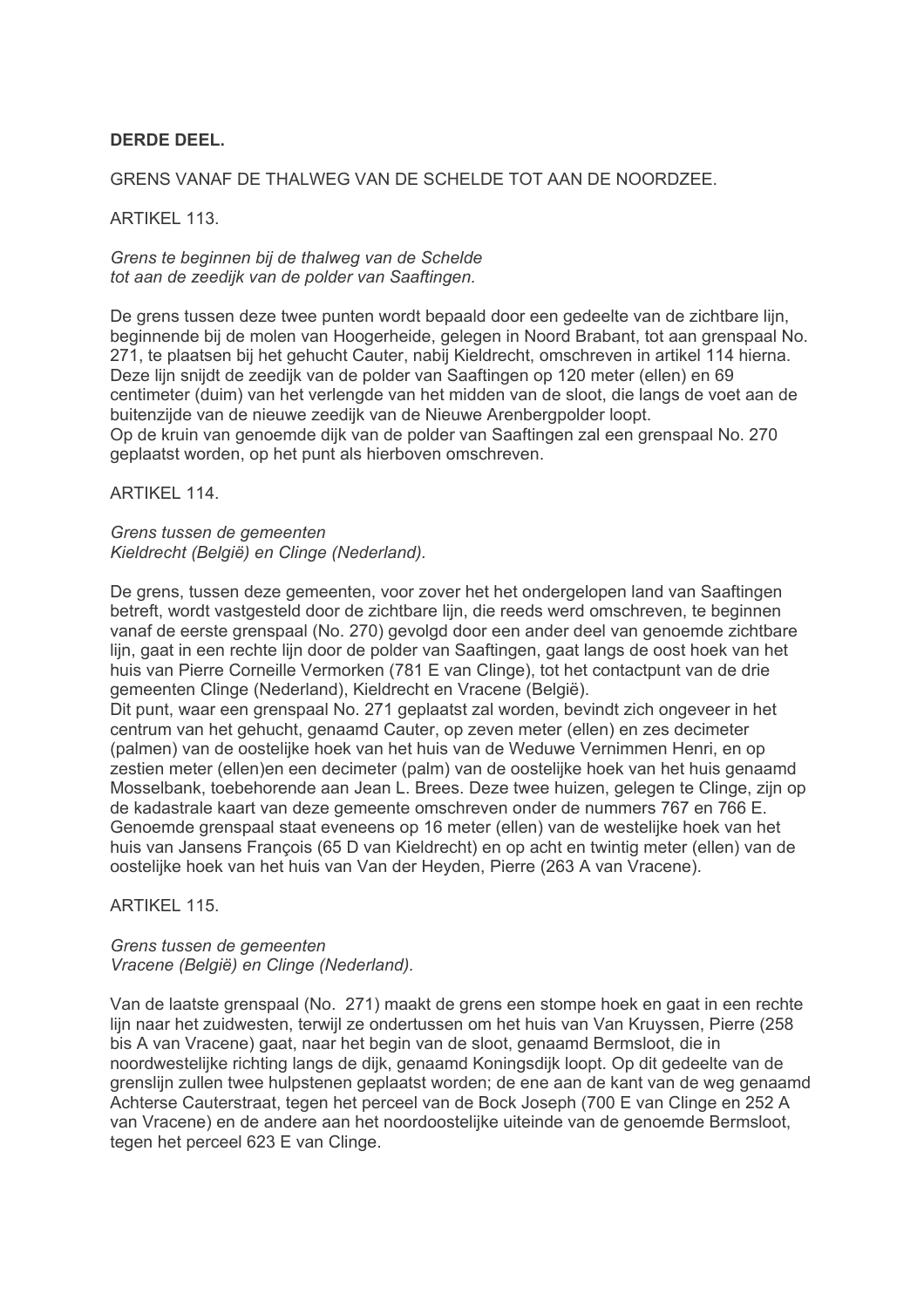Door deze grensscheiding worden de gedeelten van de percelen 703, 700, 694, 695, 636 en 623 E van Clinge, die zich ten zuiden van de hiervoor omschreven lijn bevinden, afgestaan aan België,

Vanaf de laatste hulpsteen volgt de grens in een rechte lijn en in zuidwestelijke richting de genoemde Bermsloot, tot het noordwestelijk deel van de Koningsdijk, terwijl deze dijk in zijn geheel op Belgisch gebied blijft; gaat met een rechte hoek door de wegen genaamd Molenstraat en Heerenstraat en komt op het punt (tegenover een stuk grond 217 E van Clinge), waar hij aan de grens tussen de Belgische gemeenten Vracene en De Klinge komt.

Er zal een grenspaal (No. 272) geplaatst worden. Dit punt is het contactpunt van de drie gemeenten Clinge (Nederland), Vracene en De Klinge (België).

Een hulpsteen zal worden geplaatst op het snijpunt van de Molenstraat, tegenover de zuidwest hoek van een stuk grond 578 E van Clinge (Nederland) en een andere op het snijpunt van de Heerenstraat tegenover de zelfde hoek van het stuk grond 439 E van Clinge (Nederland).

ARTIKEL 116.

## Grens tussen de gemeenten De Klinge (België) en Clinge (Nederland).

§ 1. De grens blijft in de zelfde richting de Bermsloot volgen ten noordwesten van de Koningsdijk, tot aan zijn uiteinde, en komt dan aan de dijk van de Clinge polder, waar een grenspaal No. 273 zal worden geplaatst, op de zuidelijke hoek van perceel 267 E van Clinge (Nederland).

§ 2. Na over deze dijk gegaan te zijn, gaat de grens in een rechte lijn en in de zelfde richting verder, gaat ten noord westen langs de glacis van het oude en verwoeste fort Bedmar; gaat door verschillende stukken grond en komt aan de weg genaamd Capelledreef, waar een grenspaal (No. 274) zal worden geplaatst bij de zuidelijke hoek van een bos 1425 A van Clinge (Nederland).

§ 3. Na deze grenspaal vervolgt de grens in de zelfde zuidwestelijke richting, en in een rechte lijn, over de weg genaamd Capelledreef, terwijl ze verschillende stukken grond en bos splitst, tot aan de boerderij van Verstraten, Constantin (429 van De Klinge België en 1316 bis A van Clinge Nederland). Ze gaat om dit laatste perceel, dat onder de soevereiniteit van België bliift, en gaat vervolgens in westelijke richting tussen de eigendommen van genoemde Verstraten en van de weduwe Smet P, en van Smet Louis, op zodanige wijze, dat het perceel 430 van De Klinge België onder de soevereiniteit van Nederland komt, en de percelen 1321, 1322 en 1323 van Clinge Nederland onder de soevereiniteit van België komen; ze komt ten slotte aan het begin van het dorp Clinge, aan de weg, genaamd 's Gravenstraat, waarvan ze in zuidelijke richting het midden volgt tot tegenover de van scheiding tussen de percelen 808 en 809 A van Clinge (Nederland). Op dit punt zal aan de kant van de weg een grenspaal (No. 275) worden geplaatst.

Vijf hulpstenen zullen aangeven: De eerste het snijpunt van de rechte grenslijn met een ontginningsweg, aan het zuidelijke einde van de scheiding van de percelen 1243 en 1264 A van Clinge (Nederland) en de vier andere op de hoeken die de grens tot de 's Gravenstraat vormt

§ 4. Van de laatste grenspaal gaat de grens naar het westen, daarna naar het zuiden, om eerst om de percelen 809 en 810 A van Clinge (Nederland) te gaan, toebehorend aan Hollander, Gillis. Deze percelen komen onder de soevereiniteit van België. Ten slotte gaat de grens om het huis van Pauwels, Gillis, dat zich bevindt op het perceel 812, dat geheel onder de soevereiniteit van Nederland blijft. Vanaf dit huis herneemt de grens de zuidwestelijke richting en volgt een rechte lijn, die steeds in het verlengde ligt van de sloot (Bermsloot) van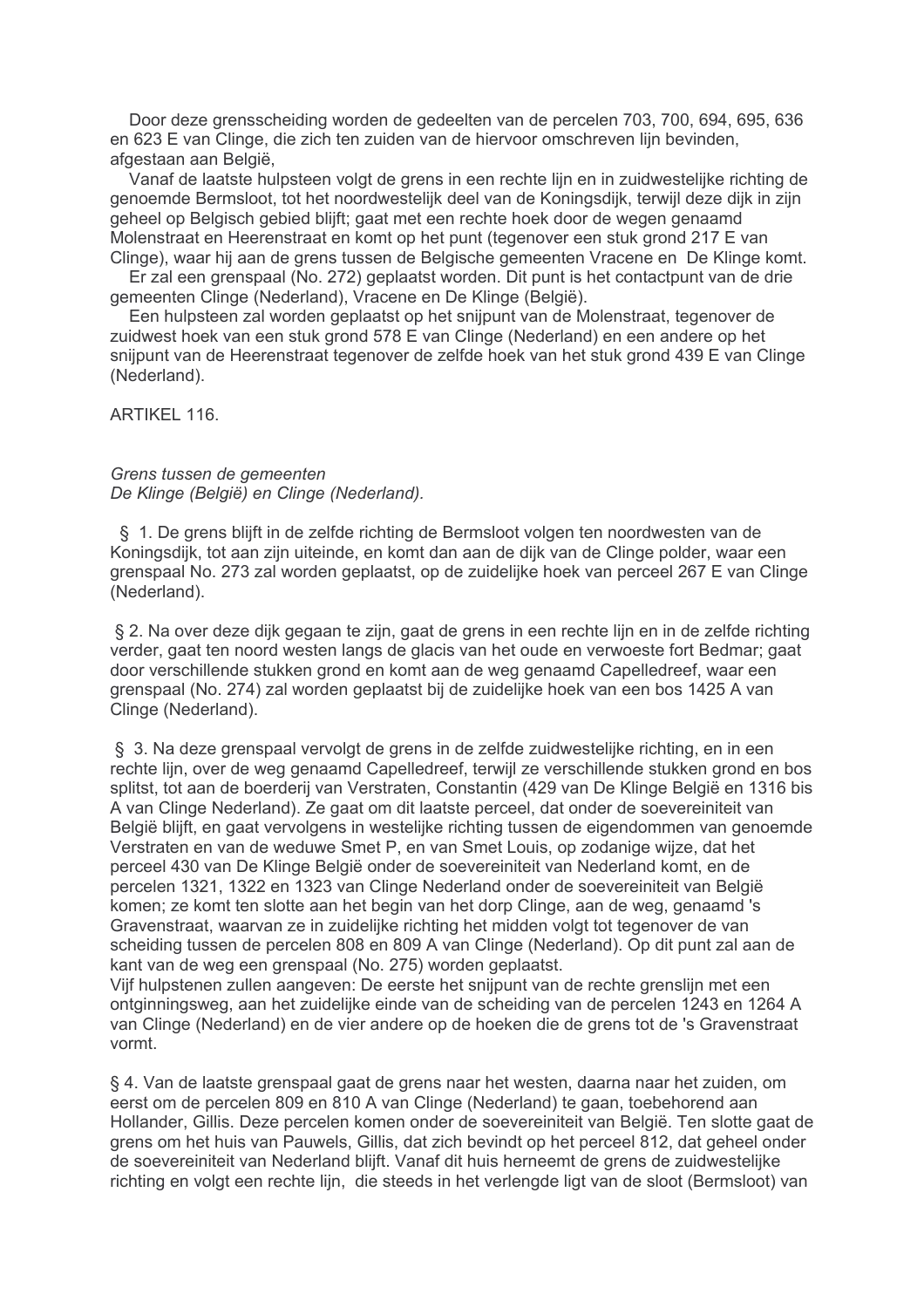de Koningsdijk, tot aan het perceel 829 A van Clinge (Nederland), toebehorende aan Verveugt, Jean, waar een schuur op staat, waar de grens omheen gaat, dat evenals het huis aan het koninkrijk België gelaten wordt. Daarna herneemt de grens het verlengde van de hiervoor genoemde rechte lijn, maakt een kleine afwijking naar het westen om om het perceel 834 A van Clinge Nederland te gaan, toebehorende aan Van Eetveld, J. B., dat geheel aan België blijft, en komt tenslotte aan een weg, genaamd Hulsterschestraat, waar aan de zuidzijde een grenspaal (No. 276) zal worden geplaatst, op de oostelijke hoek van de boomgaard 835 A van Clinge (Nederland). Twee hulpstenen zullen de hoeken, die gevormd worden op de punten, waar de grens de percelen 809, 810 en 812, hierboven genoemd, omgeeft.

§ 5. Vanaf de laatste grenspaal (No. 276) gaat de grens in zuidwestelijke richting verder in het verlengde van de hiervoor omschreven rechte lijn, tot aan het ontmoetingspunt met een ontginningsweg aan de westelijke zijde van perceel 860 A (Nederland), waar een hulpsteen zal worden geplaatst

Van deze hulpsteen gaat de grens naar het zuiden, volgt de as van genoemde ontginningsweg tot tegenover de weg, genaamd Berg- of Zandstraat, waar een grenspaal (no. 277) zal worden geplaatst. Het perceel bos, gemerkt 5 en gelegen in De Klinge (België) en toebehorende aan De Clercq-Wissocq, zal deel gaan uitmaken ven het Koninkrijk der Nederlanden.

De genoemde grenspaal zal aangeven het contactpunt van de drie gemeenten Clinge (Nederland), De Klinge (België) en Sint Gilles (België).

#### ARTIKFI 117

#### Grens tussen de gemeenten Sint-Gillis (België) en Clinge (Nederland).

Van de laatste grenspaal (No. 277) blijft de grens in zuid-westelijke richting gaan via het midden van de hiervoor omschreven ontginningsweg, tot aan het ontmoetingspunt met de weg, genaamd Strooperstraat, waarvan ze eveneens, in zuid oostelijke richting, het midden volgt, over een afstand van ongeveer tachtig meter (ellen) om het verlengde van de aangegeven rechte lijn, verschillende malen in de vorige artikelen genoemd, te hernemen en volgt ten slotte tot aan de scheiding van de bossen 995, 996 A van Clinge (Nederland) en 12 B van Sint-Gillis, waar een grenspaal No. 278 zal worden geplaatst. Daar bevindt zich het contactpunt van de drie gemeenten Clinge (Nederland), Sint-Gillis en Kemzeke (België). Twee hulpstenen zullen worden geplaatst: de eerste op de zuid-west hoek van het perceel 946 A van Clinge (Nederland) bij de komst aan de weg genaamd Strooperstraat en de tweede op het contactpunt met de percelen 995 van Clinge (Nederland) en 12 B van Sint-Gillis (België), waar de grens haar richting naar het zuid-westen in een rechte lijn, herneemt. Door deze nieuwe grensafscheiding worden de percelen 1, 2, 6, 7 en 8 B van Sint-Gillis (België) toebehorend aan De Clercq Wissocq afgestaan aan het Koninkrijk Nederland, en de percelen 944 bis en 945 A van Clinge (Nederland), eveneens toebehorend aan De Clercq Wissocq, worden afgestaan aan het Koninkrijk België.

## ARTIKFI 118

## Grens tussen de gemeenten Kemseke (België) en Clinge (Nederland).

§ 1. Van de laatste grenspaal (No.278) gaat de grens in zuidwestelijke richting en wordt gevormd door een rechte lijn, die de weg van Sint-Niklaas naar Hulst bereikt op het scheidingspunt van de percelen 1007 A van Clinge (Nederland) en 475 B van Kemseke.

Aan de oostzijde van deze weg en tegenover de zuidelijke hoek van perceel 1007 A van Clinge (Nederland) zal een grenspaal (No. 279) worden geplaatst.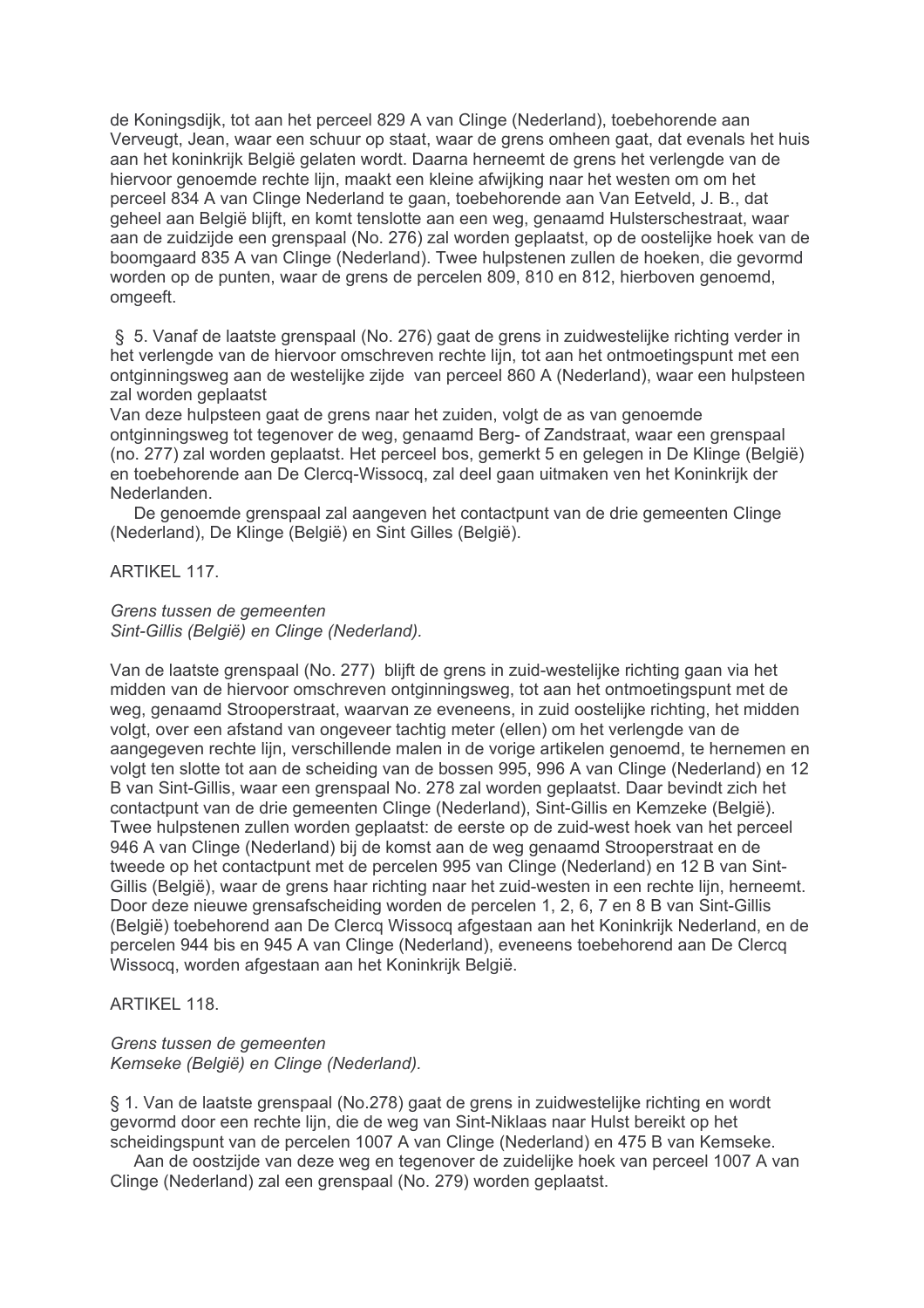§ 2. Van daar, en tot aan het ontmoetingspunt met het kanaal, genaamd de Oude Gentsche Vaart, wordt de zelfde lijn voortgezet. Op de westelijke oever van dit kanaal zal een grenspaal (No. 280) geplaatst worden. Deze grenspaal zal tevens het contactpunt van drie gemeenten Clinge, Sint

Jansteen (Nederland) en Kemseke (België) aangeven.

**ARTIKEL 119.** 

#### Grens tussen de gemeenten Kemseke (België) en Sint Jansteen (Nederland)

§ 1. Van de laatste grenspaal (No. 280) gaat de grens naar het zuiden om over een lengte van ongeveer 340 meter (ellen) het midden van het oude kanaal van Gent naar Hulst te volgen, tot aan de uiterste zuidelijke punt van het bosperceel 391 C van Sint Jansteen. Er al een hulpsteen aan de kant van het kanaal en op perceel 477 2 bis B van Kemseke worden geplaatst.

Vanaf deze hulpsteen verlaat de grens het oude kanaal van Gent naar Hulst en gaat in zuidwestelijke richting, scheidt door een eerste rechte lijn de bospercelen 478, 479, 479 bis, 485, 386 B van Kemseke van 492, 393, 499, 500 en 501 C van Sint Jansteen, en, door een tweede rechte lijn 503, 504 C van Sint Jansteen van 487, 490, 488 en 504 B van Kemseke, om de weg van Sint Jansteen te bereiken tegenover de scheiding van de percelen 505 C van Sint Jansteen en 505 B van Kemseke. Er al een grenspaal (No. 281) geplaatst worden op de genoemde weg, tegen het voornoemde perceel 504. Een hulpsteen zal worden geplaatst op het contactpunt van de reeds genoemde percelen 501, 503 (Nederland) en 486, 487 (België). Hij zal het punt aangeven, waar de grens tussen het oude kanaal van Gent en de weg van Sint Jansteen een stompe hoek vormt.

§ 2. Van de laatste grenspaal (No. 281) wordt de grens bepaald door een rechte lijn, die zich richt op de schoorsteen van het huis van Kiekens. Jan (503 D van Steekie) gelegen in het gehucht genaamd: De Ruiter. Deze lijn scheidt een groot aantal beboste percelen en landbouwgronden en komt uit bij de stal, die bij het huis van Peters, Jan (620 C van Sint Jansteen) behoort; ze gaat er omheen, evenals om het perceel met het zelfde nummer, om ze aan België te laten. Er zal een grenspaal (No. 282) geplaatst worden op de weg, genaamd Hellestraat, tegenover het scheidingspunt van de percelen 620 en 621, beide toebehorende aan genoemde Pieters, Jan. Dit punt zal aangeven het contactpunt van de gemeenten Kemseke. Stekene (België) en Sint Jansteen (Nederland). Twee hulpstenen zullen de twee hoeken aangeven, die de grens vormt bij het omlijnen van het perceel 620.

# ARTIKEL 120.

#### Grens tussen de gemeenten Stekene (België) en Sint Jansteen (Nederland)

§ 1. Van het contactpunt tussen de gemeenten Kemseke, Stekene (België) en Sint Jansteen (Nederland) draait de grens naar het noorden, volgt de as van de weg genaamd Hellestraat tot tegenover de scheidingslijn van de beboste percelen 459 D van Stekene en het bouwland 192 D van Sint Jansteen, waar tussen een afwateringskanaaltje loopt (Watergang). Op dit punt zal een grenspaal (No. 283) worden geplaatst.

§ 2. Vanaf deze grenspaal vormt de grens een rechte hoek, hervat en vervolgt in al zijn kronkelingen het midden van genoemd kanaal (Watergang), tot aan de weg, genaamd Kemelstraat, die hij bereikt tussen het beboste perceel 406 D van Stekene en de akker 260 D van Sint Jansteen. Op dit punt zal een grenspaal (No. 284) geplaatst worden.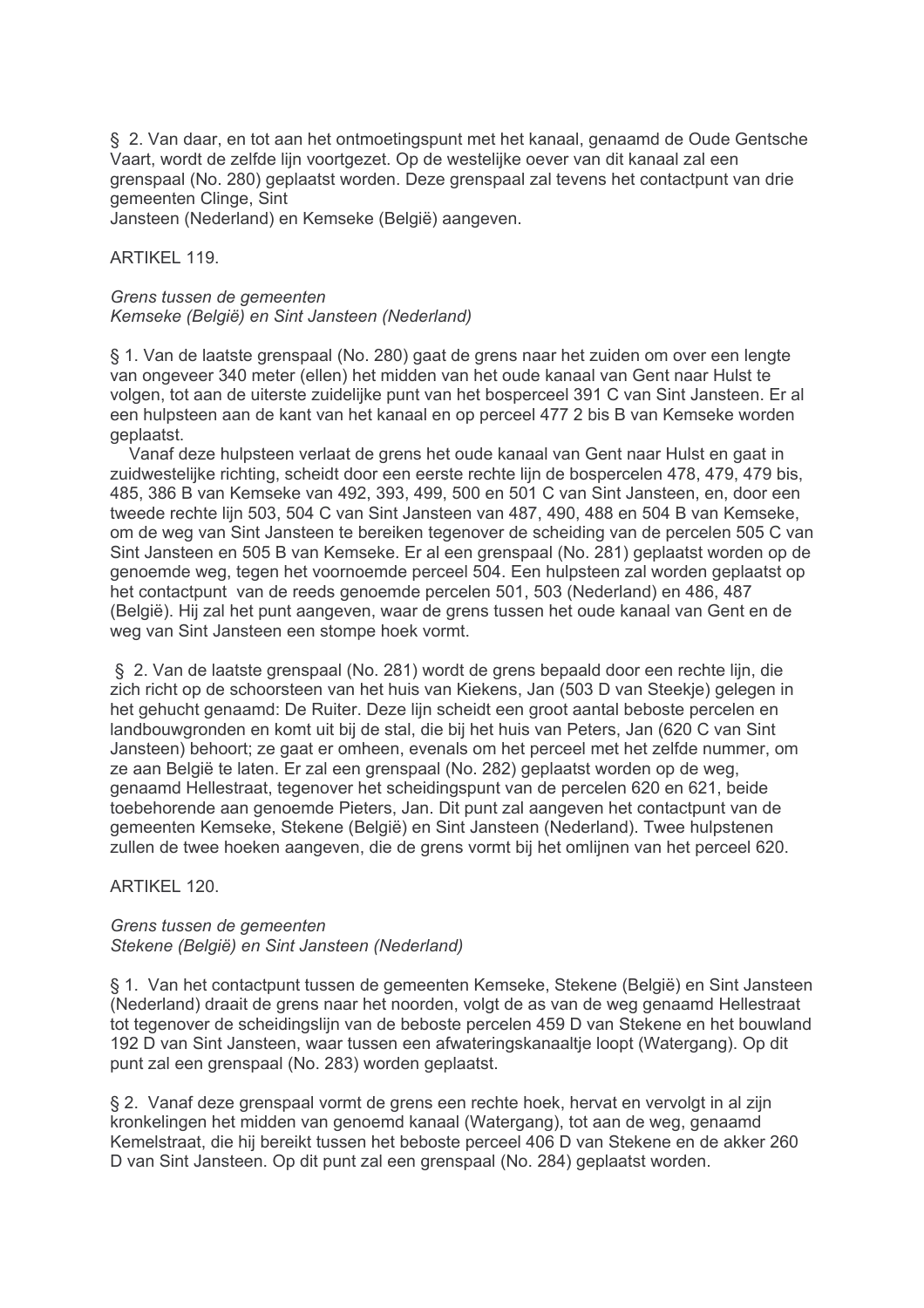§ 3. De grens gaat vervolgens naar het noorden en wordt gevormd door het midden van genoemde weg, genaamd Kemelstraat, tot aan het ontmoetingspunt met de weg, genaamd Vogelesangstraat. Op dit punt zal een grenspaal (No. 285) worden geplaatst tegen het perceel 47 D van Sint Jansteen.

§ 4. Van deze grenssteen draait de grens naar het westen, om het midden van de weg. genaamd Vogelensangstraat, te volgen, tot aan het ontmoetingspunt met de Korenaarstraat. waar een grenspaal (No. 286) zal worden geplaatst bij de zuidelijke hoek van het perceel 24 D van Sint Jansteen.

§ 5. Van genoemde grenspaal gaat de grens naar het noorden en een eindje verder naar het westen, om eerst het midden van de Korenaarstraat, en daarna het midden van de weg genaamd Oudestraat te volgen, die uit komt in het gehucht De Drie Hoefijzers (les trois fers à cheval), terwiil hiervan de behuizingen van de inwoners Samuel Schout en de Pauwels Michel (17 en 13 van Sint Jansteen) in Nederland blijven; hij gaat door een vijver en volgt het midden van een afwateringskanaal tot aan het contactpunt van de gemeenten Sint Jansteen, Koewacht (Nederland) en Stekene (België). Dit punt zal worden aangeduid door een grenspaal (No. 287) te plaatsen op de zuid hoek van het perceel 5 D van Sint Jansteen.

**ARTIKEL 121.** 

Grens tussen de gemeenten Stekene (België) en Koewacht (Nederland).

§ 1. Vanaf de grenspaal, die het contactpunt tussen de gemeenten Sint Jansteen, Stekene en Koewacht aangeeft, wordt de grens gevormd door het midden van de sloot, die langs de zuidzijde van de weg, genaamd Oude Polderstraat loopt en over de Heystraat gaat; scheidt de percelen 104, 394 en 393 C van Koewacht van de percelen 194, 192, 191, 189, 188 en 187 C van Stekene. Genoemde sloot richt zich bij het bereiken van perceel 136 C van Stekene naar het noordwesten, tussen de percelen 393 en 136 hier boven genoemd, door, tot aan een stenen heul. (un pertuis en maconnerie), gelegen aan een weg, genaamd Oude Polderstraat. Op dit punt zal een grenspaal (No. 288) geplaatst worden, en twee hulpstenen zullen worden geplaatst: de eerste aan het snijpunt van de Heystraat, tegenover de noordelijke hoek van perceel 201 (België) en de tweede op de zuidelijke hoek van perceel 393 (Nederland), daar waar de sloot in noordwestelijke richting gaat.

§ 2. Vanaf voornoemde grenspaal (No. 288) gaat grens naar het zuidwesten, door het midden van het ontwateringskanaal (Watergang), die ten zuidoosten van de oude Polderstraat of Fragel loopt, tot aan de weg van Koewacht naar Stekene, waar hij komt aan het ontmoetingspunt tussen Stekene en Moerbeke.

Op het ontmoetingspunt van de weg, genaamd Oude Polderstraat of Fragel met de weg van Koewacht naar Stekene, zal een grenspaal (No. 289) worden geplaatst, bij de noordwestelijke hoek van perceel 1 C van Stekene. Hij geeft het snijpunt aan van de grens van Koewacht (Nederland) met die van Stekene en Moerbeke (België).

ARTIKFI 122

# Grens tussen de gemeenten

Moerbeke (België) en Koewacht (Nederland).

§ 1. Vanaf de genoemde grenspaal (No. 289) kruist de grens de weg diagonaal, gaat naar het noordwesten naar een punt gelegen op een meter (el) ten oosten van de gevel van het huis 87 B van Moerbeke, daarna naar de zuidelijke hoek van het huis 337 C van Koewacht (Nederland) en gaat dan langs een muur en een doornen heg die naar het westen, gaat door het midden van een sloot, genaamd "de grens", tot aan het punt van samenkomst van de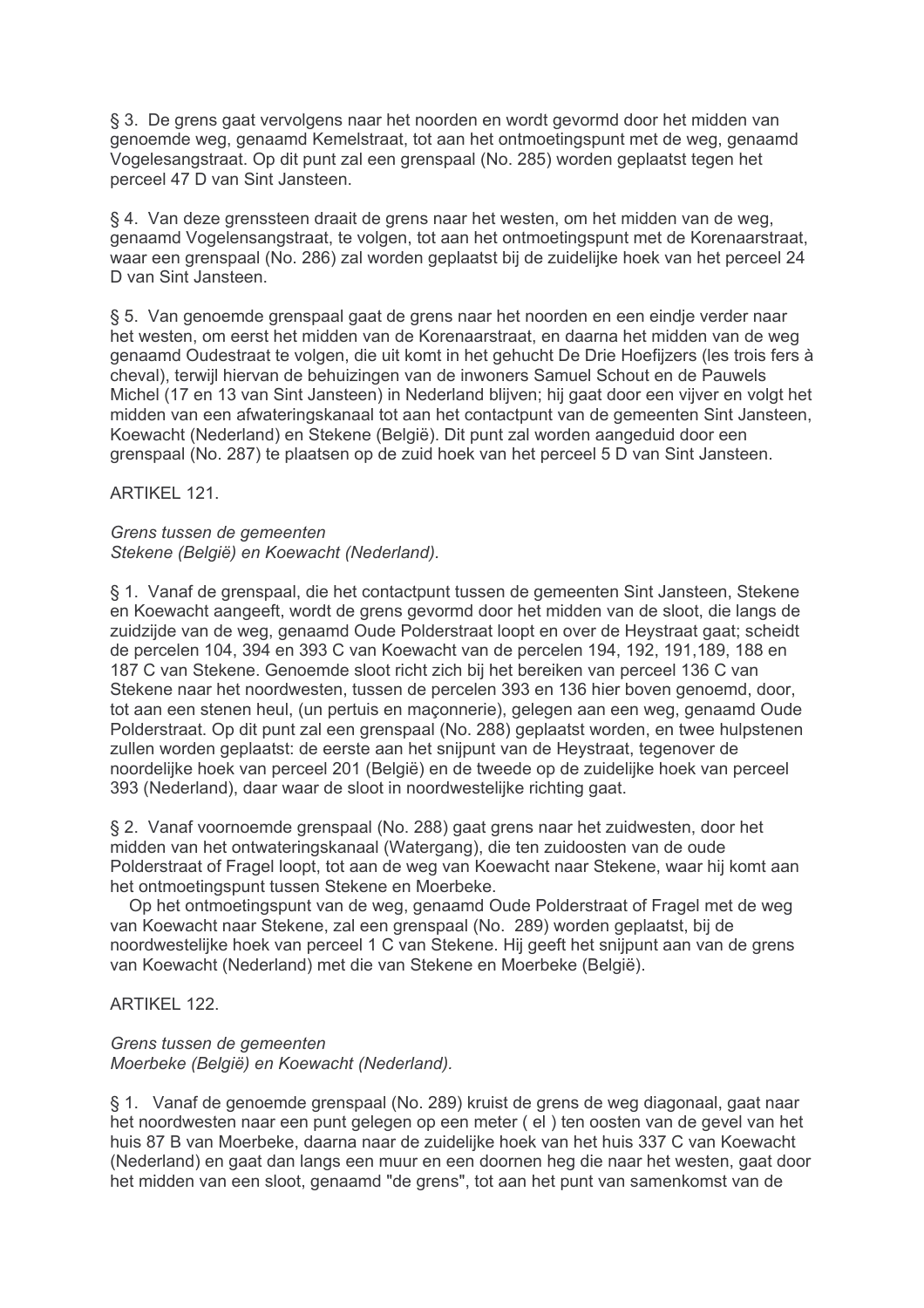oude dijk van de Karnemelkpolder, met de Plattendijk. Op dit punt en op de oostelijke hoek van het perceel 447 F van Koewacht zal een grenspaal (No. 290) worden geplaatst; twee hulpstenen zullen worden geplaatst bij de hoeken van de hierboven omschreven percelen 87 en 337.

§ 2. Van de laatstgenoemde grenspaal (no. 290) volgt de grens in westelijke richting het midden van een afwateringssloot, die loopt van het Pereboomsgat, gelegen tussen de percelen 50 B van Moerbeke en 447 F van Koewacht, gaat verder in zuidelijke richting. daarna de zuidwestelijke richting en wordt steeds gevormd door het midden van het Pereboomsgat, gaat in de zelfde richting verder tot de weg, genaamd Verkorting, waar zich een stenen bruggetie bevindt. Op dit punt zal een grenspaal (No. 291) geplaatst worden.

§ 3. Van deze grenspaal gaat de grens in de zelfde richting door het midden van het Pereboomsgat, tot aan het midden van het Ketelaars- of Pereboomsgat die ze op de zelfde wijze volgt in westelijke richting, tot aan de dijk van de Polder van Moerspui, waar ze komt tegenover een sloot, gelegen tussen de percelen 50 G van Koewacht en 557 A van Moerbeke, waar een grenspaal (No. 292) zal worden geplaatst, op de oostelijke helling van de dijk, bijna tegenover het midden van het Ketelaarsgat.

§ 4. Vanaf dit punt blijft de grens de westelijke richting volgen, snijdt de dijk van de Moerspuipolder en volgt dwars door deze polder het midden van de hierboven genoemde sloot tot aan het perceel 46 G van Koewacht, laat aan Nederland de percelen 50, 49, 48 en 47 G en laat aan België de percelen 557 en volgende tot en met het perceel 547 A; draait daarna naar het zuiden en gaat door het midden van de van de zelfde sloot, tussen de percelen 46 G van Koewacht en 547 A van Moerbeke, tot aan het perceel 545 A van Moerbeke, waar ze de westelijke richting herneemt, die ze behoudt tot het bereiken van het perceel 194 A van Moerbeke. Op dit punt gaat de grens naar het noordwesten en blijft steeds het midden van de meer genoemde sloot volgen; gaat verder langs het midden van de weg, genaamd Killestraat, die ze verlaat bij de eerste bocht, en herneemt vervolgens het midden van meergenoemde sloot, om op een stuk land uit te komen, dat nummer 9 G van Koewacht heeft.

Vandaar draait de grens naar het zuidwesten en volgt het midden van een sloot, die, na de westelijke richting genomen te hebben tussen de percelen 13 en 14 (Nederland) en 163 tot en met het perceel 158 A van Moerbeke door gaat, bereikt het afwateringskanaal (Watergang) van de Moerspuipolder, waar zich de scheiding bevindt van de gemeenten Koewacht en Overslag. Op dit punt en op de westelijke zijde van dit kanaal zal een grenspaal (No. 293) worden geplaatst, die het contactpunt zal aangeven tussen de drie gemeenten Koewacht, Overslag (Nederland) en Moerbeke (België).

Zes hulpstenen zullen worden geplaatst, te weten: de eerste aan de kant van de sloot op de zuidwestelijke hoek van het perceel 47 G van Koewacht; de tweede op de noordoostelijke hoek van het perceel 545 A van Moerbeke; de derde op de hoek, die perceel 33 C van Koewacht scheidt van de percelen 542 en 194 A van Moerbeke; de vierde op het snijpunt van de grens met de Killestraat, op de noordoostelijke hoek van het perceel 185 A van Moerbeke; de vijfde op de scheiding van de percelen 179 A van Moerbeke, 20 en 9 G van Koewacht en de zesde op het hoekpunt, die de sloot in perceel 163 A van Moerbeke vormt. Zij zullen de hoekpunten van de grens aangeven, alsmede het punt, waar de grens de weg, genaamd Killestraat bereikt.

**ARTIKEL 123.** 

Grens tussen de gemeenten Moerbeke (België) en Overslag (Nederland).

§ 1. Vanaf het punt, omschreven in de laatste paragraaf van het vorige artikel (grenspaal No. 293) gaat de grens in een rechte lijn verder, volgt het perceel 26 B van Overslag en richt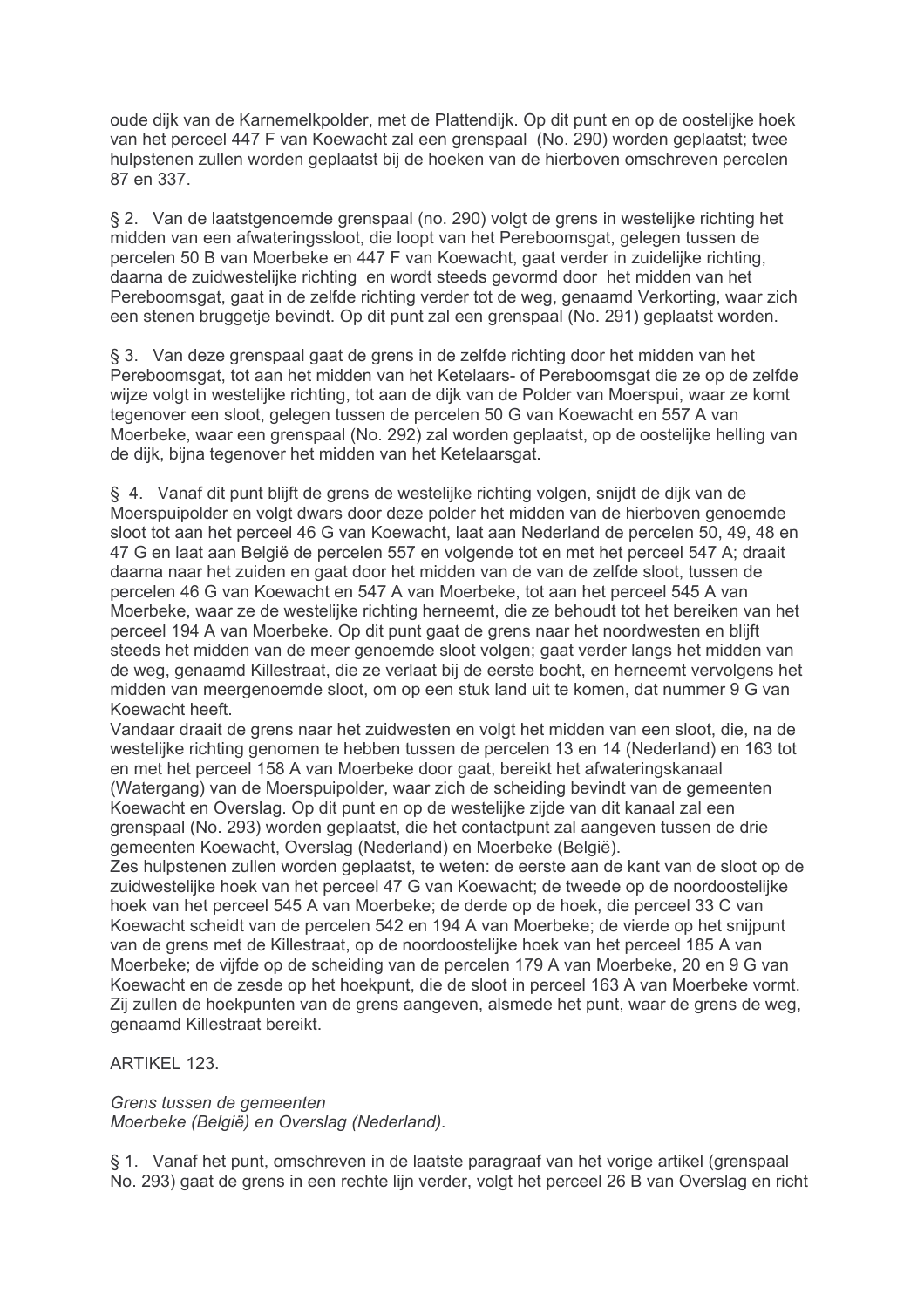zich op een heg, gelegen ten noorden van een tuin, die om de huizen 152 en 153 A van Moerbeke ligt, waar ze langs gaat, om vervolgens over de dijk van de Moerbekepolder te gaan. Op deze dijk zal een grenspaal (No. 294) worden geplaatst.

§ 2. Van dit punt, wordt de grens, nadat ze over de dijk is gegaan, gevormd door een tak van het oude kanaal genaamd Zoutevaart of Polderkreek, waarvan ze het midden volgt, tot tegenover een sloot, die het perceel 1 A van Moerbeke scheidt van het perceel 161 C van Overslag. Op het punt waar de grens de Zoutevaart verlaat om genoemde sloot te volgen, zal een grenspaal (No. 295) worden geplaatst, op de scheiding van de percelen 1 A van Moerbeke en 161 C van Overslag.

§ 3. Vanaf dit punt maakt de grens een bijna rechte hoek en gaat naar het zuiden; ze wordt gevormd door de genoemde sloot, die in een rechte lijn gaat, en de percelen 1, 58 en 61 A van Moerbeke scheidt van de nummers 161.160.159 en 156 C van Overslag.

Ze verlaat deze sloot, om langs het westelijk deel van het perceel 62 A van Moerbeke (eveneens opgenomen in het kadaster van Overslag onder de nummers 154 en 155 C) te gaan, om uit te komen in het midden van de Zoutevaart. Op de zuidwestelijke hoek van genoemd perceel 62 zal een grenspaal (No. 296) worden geplaatst, die zal aangeven, dat er tegenover, in het midden van de Zoutevaart, zich het contactpunt tussen de gemeenten Overslag (Nederland), Moerbeke en Wachtebeke (België) bevindt. Een hulpsteen zal worden geplaatst op het punt, waar de grens de sloot verlaat om de westelijke zijde van het perceel 62 te volgen.

## ARTIKFI 124

#### Grens tussen de gemeenten Wachtebeke (België) en Overslag (Nederland)

§ 1. Van het contactpunt van de gemeenten Overslag (Nederland), Moerbeke en Wachtebeke (België), wordt de grens gevormd door het midden van de Zoutevaart, gaat weer langs deze oude kreek, die ze volgt in al haar kronkelingen tot aan de dijk van de Overslagpolder, genaamd Kaaidijk, waar ze deze kreek verlaat en langs de tuin 1 en 2 C van Overslag gaat. Op dit punt, en op de genoemde dijk zal een grenspaal (No. 297) geplaatst worden, tegenover de scheiding van de percelen 1 C van Overslag en 176 C van Wachtebeke.

§ 2. Van deze grenspaal gaat de grens, na de genoemde dijk van de

Overslagpolder overgestoken te hebben, verder in zuidwestelijke richting door het dorp Overslag. Ze volgt eerst de sloot, die langs de noordelijke zijde van een weiland 479 B van Wachtebeke gaat; daarna, terwijl de dorpsstraat, genaamd Axelseweg aan Nederland blijft, gaat langs de zuidzijde tot bij aan de westelijke hoek van het huis 457 B van Wachtebeke. Op dit punt zal een grenspaal (No. 298) worden geplaatst

§ 3. Van deze grenspaal gaat de weg over de genoemde Axelseweg en richt zich op de noordelijke geveltop van het huis 456 B van Wachtebeke, waar een grenspaal (No. 299) zal worden geplaatst.

§ 4. Van daar volgt ze de zuidelijke zijde van een vertakking van de weg van de Overslagpolder, die aan Nederland blijft, tot aan het punt waar deze weg naar het noorden draait om langs de oostelijke zijde van dijk van Wachtebeke te gaan. Op dit punt zal een grenspaal (No. 300) bij de oostelijke hoek van het perceel 430 B (België), worden geplaatst.

§ 5. Van dit punt volgt de grens de westzijde van de weg van de genoemde Overslagpolder. tot aan de dijk, die deze polder scheidt van de Sint Elooispolder, op zodanige wijze, dat de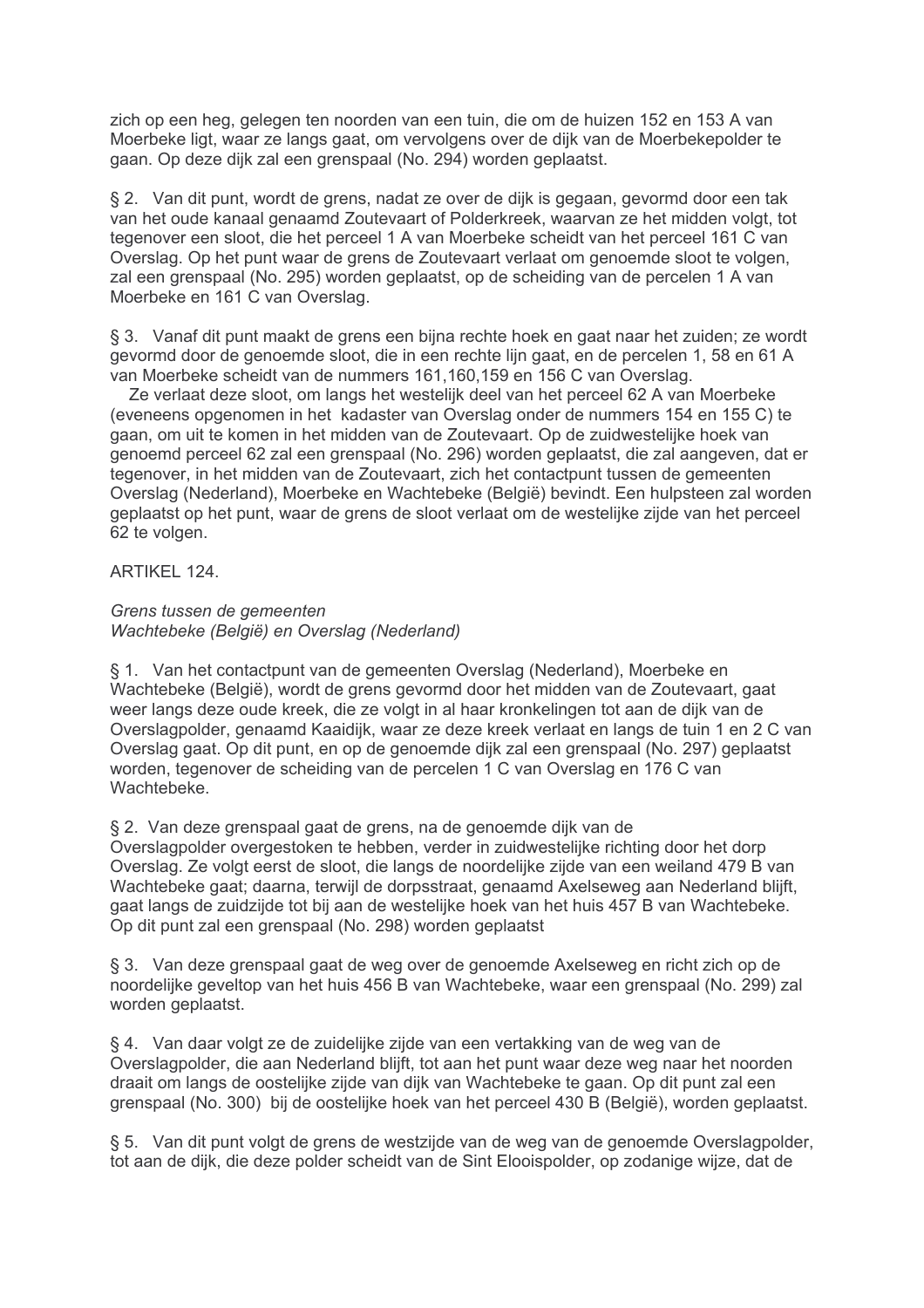dijk van Wachtebeke en de daarop gebouwde huizen aan België blijven. Op dit punt zal een grenspaal (No. 301) worden geplaatst.

§ 6. Van deze grenspaal gaat de grens, na over de dijk gegaan te zijn terwijl aan België blijven de woningen, die zich bevinden in de hoek die door deze twee dijken wordt gevormd, naar het noordoosten om de zuidelijke zijde van de weg te volgen, die aan de noord zijde, de dijken van de Sint Elooispolder scheidt van de Overslagpolder en van Varempépolder, tot aan het snijpunt van de dijken van de Sint-Elooispolder en de Varempépolder. De genoemde weg blijft aan België en de dijken aan Nederland. Op dit punt zal, op de kant van de wegen die de grens vormden, een grenspaal (No. 302) worden geplaatst, die aangeeft het contactpunt van de gemeenten Overslag en Zuiddorpe (Nederland) en Wachtebeke (België).

# ARTIKEL 125.

# Grens tussen de gemeenten

Wachtebeke (België) en Zuiddorpe (Nederland).

§1. Van het contactpunt tussen de gemeenten Overslag en Zuiddorpe (Nederland) en Wachtebeke (België), gaat de grens naar het noordwesten om de weg te volgen, die van de buitenzijde van de dijk van de Sint Elooispolder loopt. Deze weg blijft aan Nederland en de dijk aan België, tot tegenover het huis 342 B van Zuiddorpe, waar een grenspaal (No. 303) geplaatst zal worden.

§ 2. Van dit punt draait de grens naar het zuidwesten en volgt de weg genaamd de Oudenburgse sluis, die langs de noordelijke zijde van de dijk van genoemde Sint Elooispolder loopt. (De weg blijft aan Nederland en de dijk aan België), tot aan de komst aan de dijk, die de polder Zuiddorpe (Noorderdeel) scheidt van de Lippenspolder. Op het punt waar de grens deze dijk overgaat, zal een grenspaal (No. 304) worden geplaatst.

§ 3. Van dit punt wordt de grens gevormd door de sloot die langs de noordzijde van genoemde dijk van de Sint Elooispolder loopt, tot aan de grote sluis van Wachtebeke, die aan België blijft en die gelegen is in het kanaal van Langelede.

Op de rechteroever van dit kanaal, op het punt waar de sloot de grens vormt, bij de zuidelijke hoek van perceel 22 B van Zuiddorpe, zal een grenspaal (No. 305) worden geplaatst.

§ 4. Van dit punt gaat de grens over genoemd kanaal, gaat langs een sloot (Bermsloot) en gaat langs de noordzijde van de dijk van Wachtebeke, die aan België blijft, tot aan het ontmoetingspunt met de dijk van de Sint Francispolder. Op dit punt zal een grenspaal (No. 306) worden geplaatst, die het contactpunt tussen de gemeenten Zuiddorpe (Nederland), Wachtebeke en Zelzate (België) zal aangeven.

# ARTIKEL 126.

Grens tussen de gemeenten Zelzate (België) en Zuiddorpe (Nederland).

Vanaf het hierboven omschreven punt (No. 306) gaat de grens naar het noordwesten door het midden van de afwateringssloot, die aan de noordoostelijke zijde van de dijk van de Sint Francispolder loopt, tot aan het ontmoetingspunt van de gemeenten Zuiddorpe. Sas van Gent (Nederland) en Zelzate (België). Bij dit punt, bij de weg genaamd Oosterlangeweg zal een grenspaal (No. 307) geplaatst worden. Dit gedeelte van de genoemde dijk blijft aan België.

ARTIKEL 127.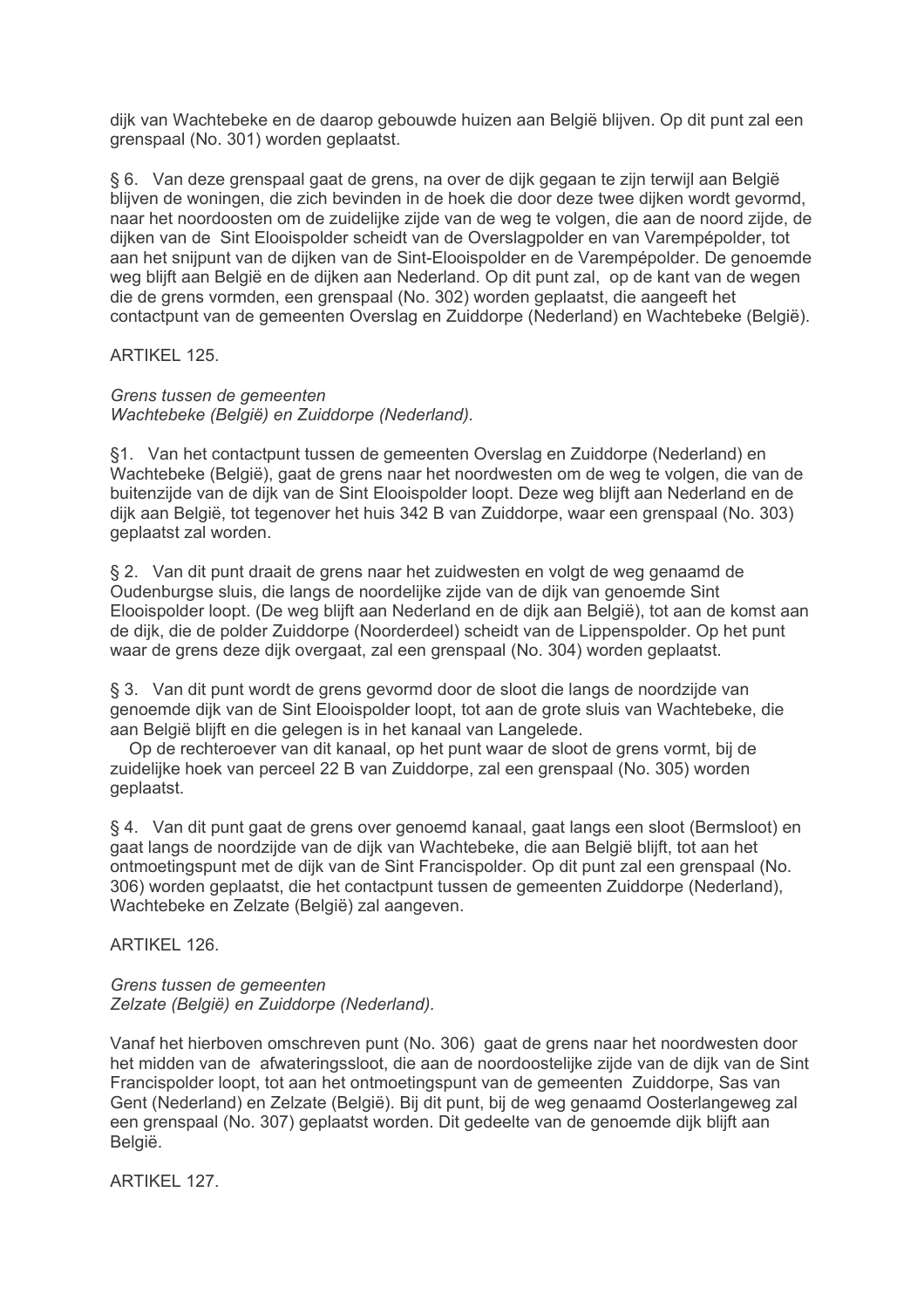## Grens tussen de gemeenten

Zelzate (België) en Sas van Gent (Nederland).

§ 1. Vanaf het contactpunt, genoemd in het vorige artikel (grenspaal No. 307), verlaat de grens voornoemde sloot, gaat over de dijk van de Sint Francispolder, om in al zijn kronkelingen het midden van de sloot (Bermsloot) te volgen, die langs de zuidzijde van genoemde dijk van deze polder en van de Karnemelkpolder gaat en komt, na over de rechter dijk van het Kanaal van Gent genaamd Gentsevaart, gegaan te zijn, in het midden van dit kanaal. De hierboven genoemde dijken blijven aan Nederland. Tegenover dit punt en op de oostelijke oever van dit kanaal zal een grenspaal (No. 308) geplaatst worden. Tien hulpstenen zullen de voornaamste hoeken van de grens tussen de twee laatste grenspalen aanduiden; zij zullen worden geplaatst, te weten:

De eerste aan de kant van de sloot op de noordoost hoek van het perceel 145 B van Zelzate: de tweede op de noordhoek van het perceel 137 B van Zelzate, d.i. het ontmoetingspunt van de sloot met een oude kreek 136 en 135 B van Zelzate; de derde op het ontmoetingspunt van de sloot met de scheiding van de percelen 132 en 118 B van Zelzate; de vierde op de noordhoek van het perceel 90 B van Zelzate; de vijfde op de oostelijke hoek van het perceel 349 B van Zelzate; (oud fort Sint Etienne) de zesde op, de noordelijke hoek van het zelfde perceel; de zevende op de westelijke hoek van het zelfde perceel; de achtste op het ontmoetingspunt van de sloot met de weg genaamd Nieuwe straat; de negende op het ontmoetingspunt van de sloot met de gracht van het oude fort Sint Antonis, en de tiende op de hoek die de grens vormt ten noord oosten van dit oude fort.

## § 2. Vanaf het hierboven omschreven punt (grenspaal No. 308)

herneemt de grens het midden van het Kanaal naar Gent in zuidelijke richting, tot aan de lijn aangegeven door de zuidelijke geveltop van het huis van Stevis Jagues, gelegen op perceel 527 C van Sas van Gent. In het verlengde van deze geveltop, en op de zuidoostelijke hoek van dit huis, zal een grenssteen (No. 309) geplaatst worden. Het gedeelte van het kanaal, waarvan het midden de grens vormt, zal worden gedeeld.

§ 3. Van dit punt blijft de grens de richting naar het westen volgen, gaat langs genoemde geveltop en komt aan de weg, genaamd de Poeldijk. Op de zuidwestelijke hoek van het hierboven genoemde huis zal een grenspaal (No. 310) geplaatst worden.

§ 4. Vanaf dit punt draait de grens naar het noorden, volgt de oostelijke zijde van deze weg, die aan België blijft en na over een weg gegaan te zijn, die van de Poeldijk naar de dijk van het kanaal gaat, komt bij het perceel 518 C van Sas van Gent, waar een hulpsteen zal worden geplaatst.

Van daar volgt de grens een kronkelige lijn in noordwestelijke richting het midden van een afwateringssloot, die aan België blijft, de Poeldijk en de percelen 284, 283, 269, 239, 238, 224, 216, 210, 43, 42. 36. en 35 A van Zelzate, om aan het contactpunt van de gemeenten Sas van Gent (Nederland). Zelzate en Assenede (België) te komen, waar een grenspaal (No. 311) tegen de westelijke zijde van het perceel 736 C van Sas van Gent en in de richting van een sloot, die in noordwestelijke richting langs de weg, genaamd St. Pieters Menne loopt, zal worden geplaatst.

ARTIKFI 128

Grens tussen de gemeenten Assenede (België) en Sas van Gent (Nederland).

§ 1. Vanaf de bovengenoemde grenspaal (no. 311) gaat de grens naar het noorden. Hij wordt gevormd door het midden van een bermsloot, die in oostelijke richting langs de Poeldijk loopt, en komt bij het gehucht Staak aan een vliet, die de percelen 648 en 647 C van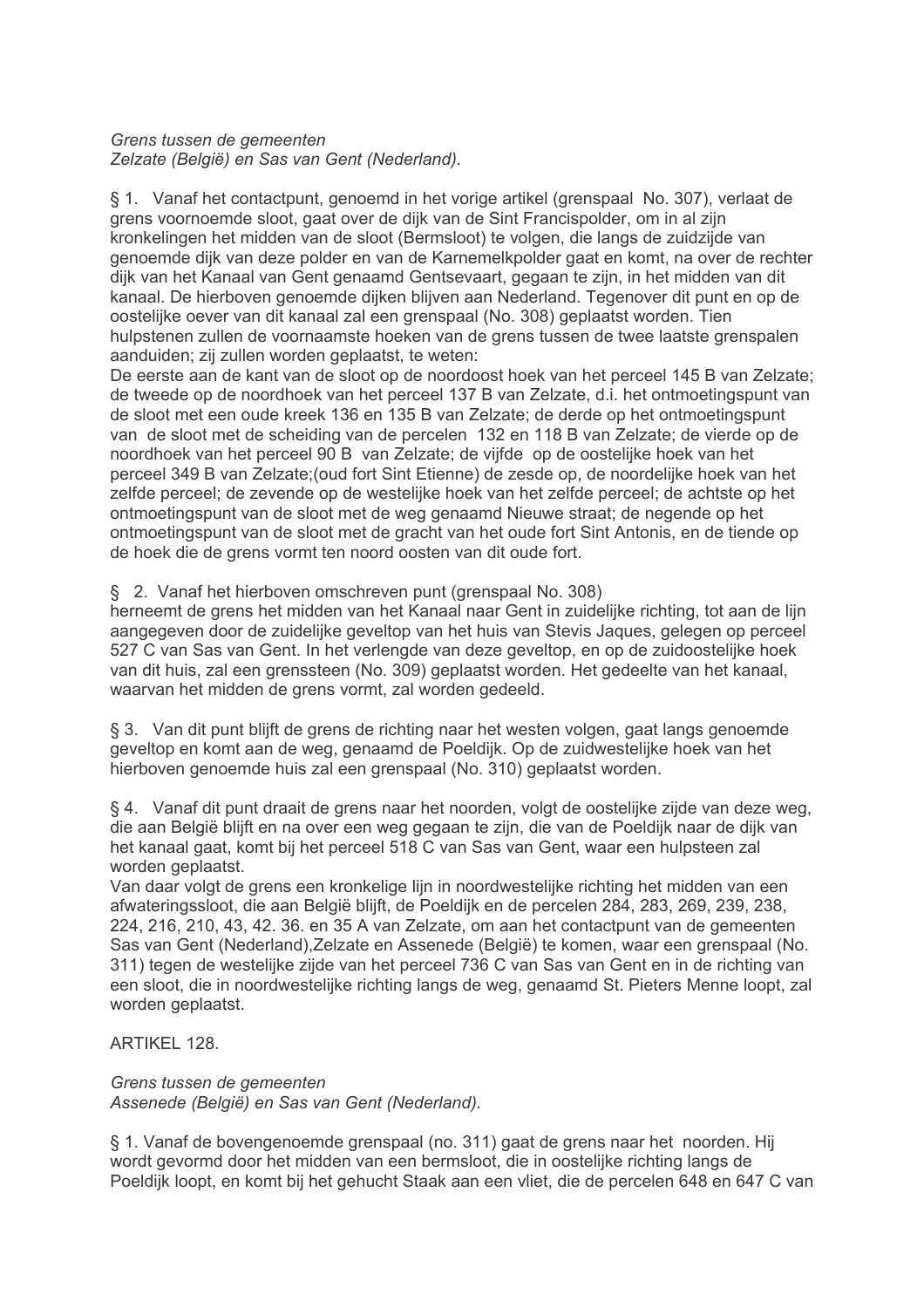Sas van Gent scheidt. Op dit punt en op de noordwestelijke hoek van genoemd perceel 648 zal een hulpsteen worden geplaatst.

Door deze grensafscheiding gaat een driehoekig stuk grond, gelegen in de Nederlandse polder Binnenpoel, dat aan de Belgische gemeente Assenede hoorde, over naar de Nederlandse soevereiniteit, overeenkomstig artikel 6 van het Verdrag van 5 november 1842. Van de laatste hulpsteen, en na de vliet over gegaan te zijn, volgt de grens de westelijke zijde van het hierboven omschreven perceel 647, dat aan Nederland blijft, evenals het huis dat er op staat, en komt aan een kruispunt, gevormd door de wegen en dijken genaamd Nieuwendam, Vrijestraat, Poeldijk en Gravejansdijk. Op dit punt zal op de noordwestelijke hoek van het perceel 647 C van Sas van Gent een grenspaal (No. 312) worden geplaatst.

§ 2. Vanaf dit punt blijft de grens in noordelijke richting gaan, volgt het midden van de Vrijestraat, die aan de oostzijde van de Keizersdijk loopt tot aan de dijk genaamd Valken- of Mariapoldersdijk. Op deze dijk zal een grenspaal (No. 313) geplaatst worden en wel op de zuidelijke hoek van het perceel 197 A van Assenede.

§ 3. Van deze grenspaal gaat de grens in nagenoeg de zelfde richting langs het midden van de Vrijestraat, tot aan de Oost Langeweg. Op dit punt zal op de hoek van de Vrijestraat een grenspaal (No. 314) geplaatst worden.

§ 4. Van deze grenspaal draait de grens naar hen noordwesten, en wordt gevormd door het midden van de Vrijestraat, tot de kleine dijk genaamd Inlaagdijk of Verkorting, waar een hulpsteen zal worden geplaatst.

Vanaf deze hulpsteen verlaat de rijksgrens de oude gemeentegrens tussen Assenede en Sas van Gent, volgt de voet van de noordelijke glooiing van bovengenoemde kleine dijk tot aan de zeedijk van de Sint Albertpolder, waar op de top van deze dijk een grenspaal (No. 315) zal worden geplaatst.

§ 5. Na genoemde zeedijk over gegaan te zijn gaat de grens langs de noordelijke voet van deze laatste dijk tot aan de zeedijk van de Sint Pieterspolder, waar hij over gaat om aan een sloot te komen, die langs de westelijke zijde loopt. Op dit punt zal een grenspaal (No. 316) worden geplaatst.

§ 6. Van deze grenspaal gaat de grens naar het zuiden, daarna naar het zuidwesten, volgt de afwateringssloot, die in westelijke richting langs de dijk van de Sint Albertpolder, genaamd Vrijendijk gaat, tot aan het punt waar hij weer samengaat met de oude gemeentegrens bij de zuidelijke hoek van perceel 102 A van Sas van Gent.

Door de grensafscheiding, omschreven in de drie laatste paragrafen, gaat een stuk grond, dat behoorde aan de Nederlandse gemeente Sas van Gent, gelegen in de Belgische Sint Albertspolder, evenals de omringende dijken naar België, overeenkomstig artikel 6 van het Verdrag van 5 november 1842.

Het Koninkrijk Nederland houdt de vrije passage over deze dijkgedeelten; en de weg, genaamd Vrijestraat, die de grens vormt, wordt gedeeld.

Vanaf het punt, waar de rijksgrens de oude gemeentegrens herneemt, gaat hij eerst naar het zuidwesten, daarna naar het noordwesten, en wordt gevormd door het midden van de bermsloot, die langs de noordzijde van de Vrijendijk van de Sint Albertspolder loopt, tot hij bij het gehucht Holleken komt bij het perceel 80 A van Sas van Gent, dat met het daarop staande huis, aan Nederland blijft. Op dit punt, en op de zuidwestelijke hoek van dit perceel, zal een grenspaal (No. 317) worden geplaatst.

§ 7. Vanaf deze grenspaal gaat de grens naar het noordnoordwesten en volgt steeds het midden van de afwateringssloot, die langs de oostzijde van de dijk van de Rode Polder loopt, tot aan het ontmoetingspunt met het perceel 12 A van Sas van Gent, waar zich het contactpunt tussen de gemeenten Sas van Gent (Nederland), Assenede en Boekhoute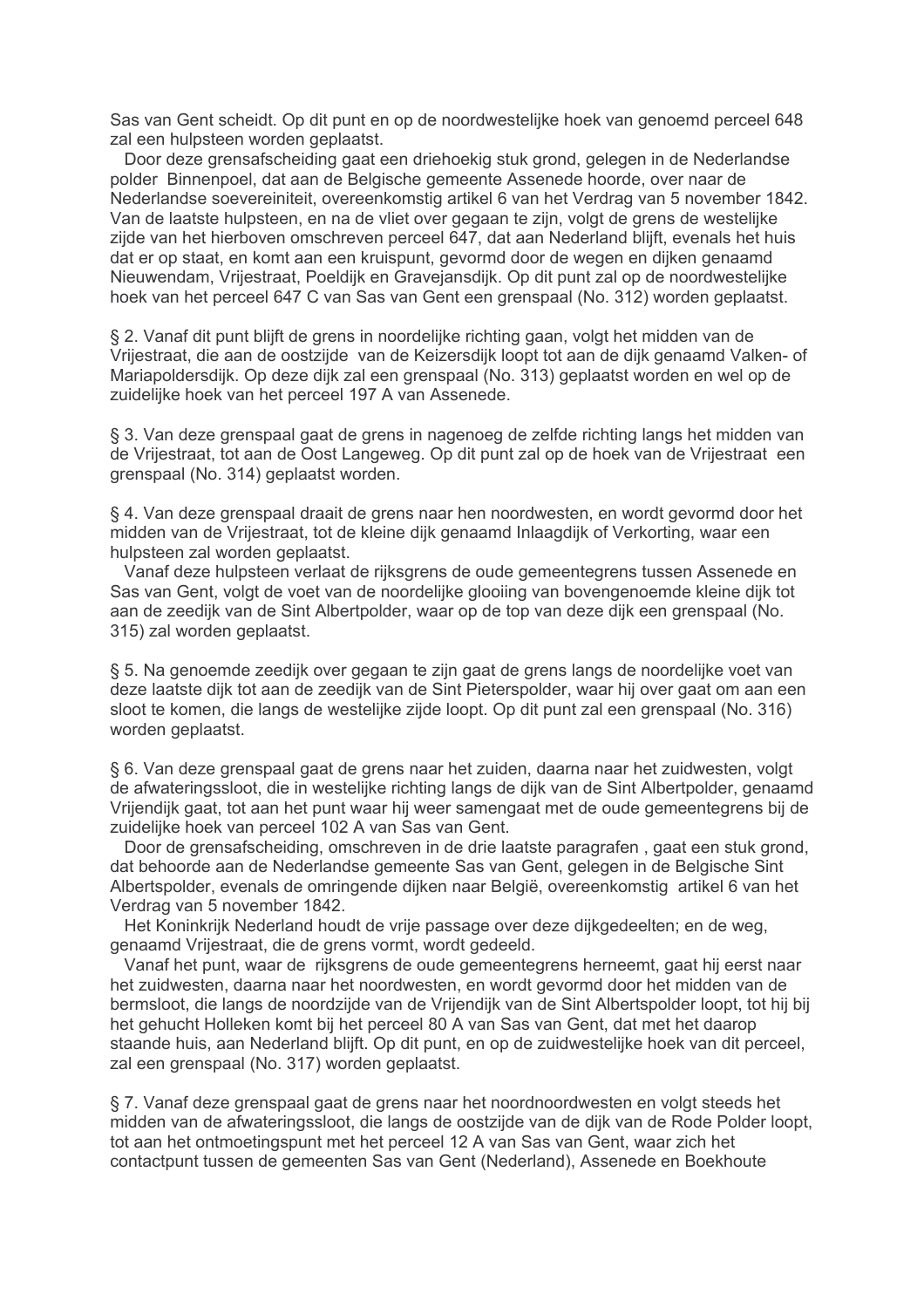(België) bevindt. Op de noordelijke zijde van genoemde dijk zal een grenspaal (No. 318) worden geplaatst.

## **ARTIKEL 129.**

## Grens tussen de gemeenten Boekhoute (België) en Sas van Gent (Nederland).

Vanaf de laatste grenspaal (No. 318) blijft de grens het midden van de genoemde afwateringssloot (Bermsloot) volgen en gaat in de richting van de sloot door de zuidwest zijde van het perceel 11 A van Sas van Gent, komt bij de sloot die langs de oostzijde van de dijk van de Philippinepolder loopt, en gaat over de weg van Philippine naar Boekhoute, waar aan de westzijde van deze weg een grenspaal (No. 319) zal worden geplaatst. Dit punt is het contactount tussen de drie gemeenten San van gent. Philippine (Nederland) en Boekhoute (België).

## ARTIKEL 130.

## Grens tussen de gemeenten Boekhoute (België) en Philippine (Nederland).

§ 1. Van bovengenoemde grenspaal (No. 319) gaat de grens naar het zuiden, volgt de westelijke zijde van de voormelde weg van Philippine naar Boekhoute, laat aan Nederland de huizen en hun aanhorigheden, die gelegen zijn te westen van deze weg, en komt aan het verlengde van de afwateringssloot (Bermsloot), die langs de noordelijke zijde van de dijk, genaamd Vrije dijk, van de Capelle polder loopt. Op dit punt, en op de zuidoostelijke hoek van het perceel 129 C van Philippine zal een hulpsteen worden geplaatst.

Vanaf dit punt gaat de grens naar het westen, volgt het midden van de afwateringssloot (Bermsloot), die aan de noordzijde van de dijk (ook Vrije dijk genaamd) van de Capelle polder loopt, tot aan het punt, waar hij aan de dijk komt, die de Philippinepolder scheidt van de Grote Isabellapolder. Op deze dijk zal een grenspaal (No. 320) worden geplaatst.

§ 2. Na de laatste dijk schuin overgestoken te zijn, gaat de grens naar het zuidwesten, daarna naar het zuiden, herneemt het midden van de afwateringssloot, die langs de noordzijde van de dijk van meer genoemde Capelle Polder loopt, die hij volgt tot aan een kleine dijk (39 C van Philippine), waarop een hulpsteen zal worden geplaatst.

Van daar -na deze kleine dijk schuin over gegaan te zijn- gaat de grens in zuidelijke richting, gaat langs de oostelijke zijde van de percelen 40 en 41 C van Philippine en de oostelijke geveltop van het daarop gebouwde huis: het huis gelegen tegenover de scheiding van deze percelen blijft aan België. Op de zuidoost hoek van genoemd perceel 41 zal een grenspaal (No. 321) worden geplaatst.

§ 3. Van deze grenspaal gaat de grens naar het westen, laat aan België de dijk en de percelen 383 tot 387 A van Boekhoute met de zich daarop bevindende gebouwen, en aan Nederland de percelen 41, 38, 36, 34 en 32 tot 23 C van Philippine, met de zich daarop bevindende gebouwen en komt aan een dijk die de Grote Isabellapolder, scheidt van de haven van Boekhoute. Op deze dijk zal een grenspaal (No. 322) worden geplaatst. tegenover de scheiding van de hierboven genoemde percelen 23 en 387.

§ 4. Vanaf deze grenspaal gaat de grens na over genoemde dijk gegaan te zijn in westelijke richting verder, scheidt eerst het perceel 20 C van Philippine van 388 A van Boekhoute; overschrijdt stroomafwaarts van een sluis de voornaamste vaargeul van voornoemde haven; volgt daarna de voet van de gloojing van de Vrije Dijk, en laat aan Nederland het perceel 111 en het huis 110 B van Philippine; overschrijdt stroomafwaarts van een tweede sluis een andere vaargeul van genoemde haven en komt aan de dijk die de kleine polder genaamd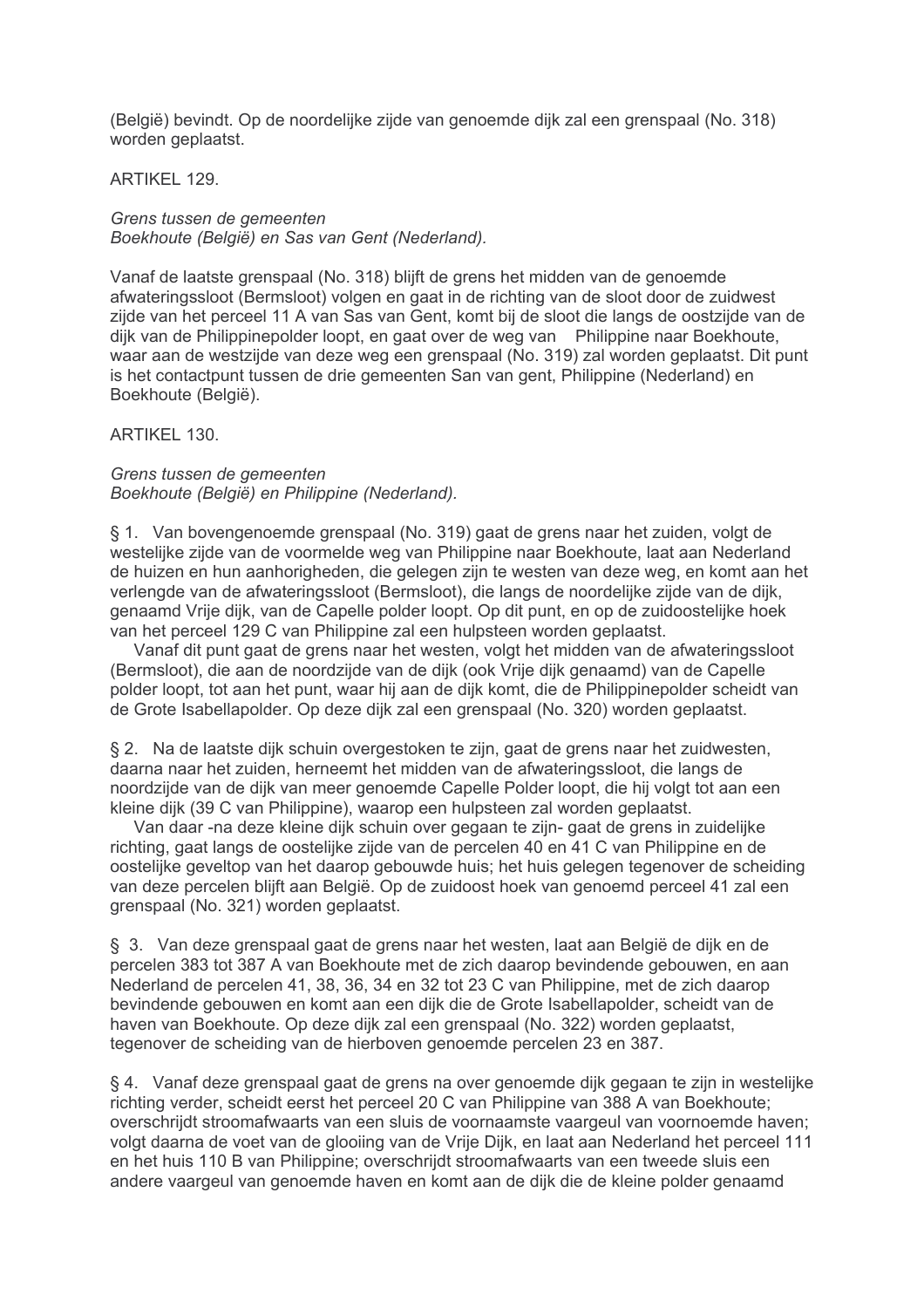Verlorenkost scheidt van de vaargeul van de haven van Boekhoute. Een hulpsteen zal worden geplaatst op deze dijk in de richting van de grenslijn.

Van daar blijft de grens naar het westen gaan, gaat over genoemde dijk, volgt de voet van de Vrije dijk die de scheiding vormt tussen de percelen 108 C van Philippine en 389 A van Boekhoute, en komt aan de dijk, die de polder, genaamd Clarapolder scheidt van de polder Verlorenkost, reeds genoemd. Op deze dijk zal in de richting van de grens een grenspaal (No. 323) worden geplaatst.

§ 5. Van deze grenspaal, en na over genoemde dijk te zijn gegaan, gaat de grens naar het noordwesten, daarna naar het noorden, en vervolgens naar het westen, volgt het midden van de bermsloot, die langs de noordzijde van de dijk van de Sint Laurenspolder loopt, eveneens Vrije Dijk genaamd tot aan het contactount van de vier gemeenten Philippine. Ijzendijke (Nederland), Boekhoute en Watervliet (België), welk punt zich tegenover een oude arduinen grenssteen bevindt, die op de kruin van de dijk staat in de richting van de weg genaamd: Kerk en Hofstedestraat. Op dit punt en op de zuidwest hoek van het perceel 43 B van Philippine zal een grenspaal (No. 324) worden geplaatst.

ARTIKEL 131

## Grens tussen de gemeenten Watervliet (België) en IJzendijke (Nederland).

§ 1. Van voornoemde grenspaal (No. 324) gaat de grens in westelijke richting verder door het midden van de bermsloot, die aan de noordzijde van de dijk, genaamd Vrije Dijk, van de Laureinepolder loopt; tot aan het ontmoetingspunt met het perceel 132 G van lizendijke; bij het gehucht genaamd de Maagd van Gent. Op dit perceel en in de richting van de sloot zal een hulpsteen worden geplaatst.

Van dit punt gaat de grens enkele meters (ellen) naar het zuiden, en herneemt de westelijke richting; volgt de zuidelijke zijde van de percelen 132, 134, 135, 138 en 139 G van lizendiike en laat de diik aan België, tot aan de zuidwestelijke hoek van het laatste perceel. waar een grenspaal (No. 325) zal worden geplaatst.

§ 2. Van deze grenspaal gaat de grens eerst naar het noorden, daarna naar het noordwesten, vervolgens naar het westen en ten slotte naar het zuidwesten, laat aan Nederland de percelen 139 en 142 G van Ijzendijke, met de bebouwingen, die zich daarop bevinden, en aan België de dijk, genaamd Vrije Dijk; herneemt het midden van de bermsloot die aan de noordzijde van de dijk, genaamd Vrije Dijk, van de Sint Barbarapolder loopt, in al zijn kronkelingen, tot aan de weg van Iizendijke naar het gehucht Mollekot, waar een grenspaal (No. 326) zal worden geplaatst aan het uiteinde van de bermsloot, op de zuidelijke hoek van het huis 237 G van lizendijke.

§ 3. Van dit punt gaat de grens in de noordwestelijke richting, ze gaat over de weg en de dijk van Ijzendijke, herneemt het midden van de bermsloot, die aan de noordelijke zijde van de dijk, genaamd Vrije Dijk van de Jonkvrouw Polder loopt, terwijl het perceel 189 H van lizendijke en de daarop staande gebouwen aan Nederland blijven, tot een weg, die naar het noordwesten gaat, de Grote Jonkyrouw Polder in, welke weg in schuinse richting wordt overgegaan. Op de westelijke zijde van deze weg, en op de zuidoostelijke hoek van het perceel 190 H van lizendijke zal een grenspaal (No. 327) worden geplaatst.

§ 4. Van deze grenspaal blijft de grens in de zelfde noord- westelijke richting gaan, ze gaat langs de zuidzijde van de percelen 190, 191 en 192 H van lizendijke, en, gaat naar het westen, en vervolgens naar het noordwesten, terwijl ze opnieuw het midden van de Bermsloot volgt, die aan de noordzijde van de dijk, genaamd Vrije Dijk loopt, scheidt de percelen 221 (bis), 221, 2 en 1 A van Watervliet, van de percelen 203, 204 en 205 H van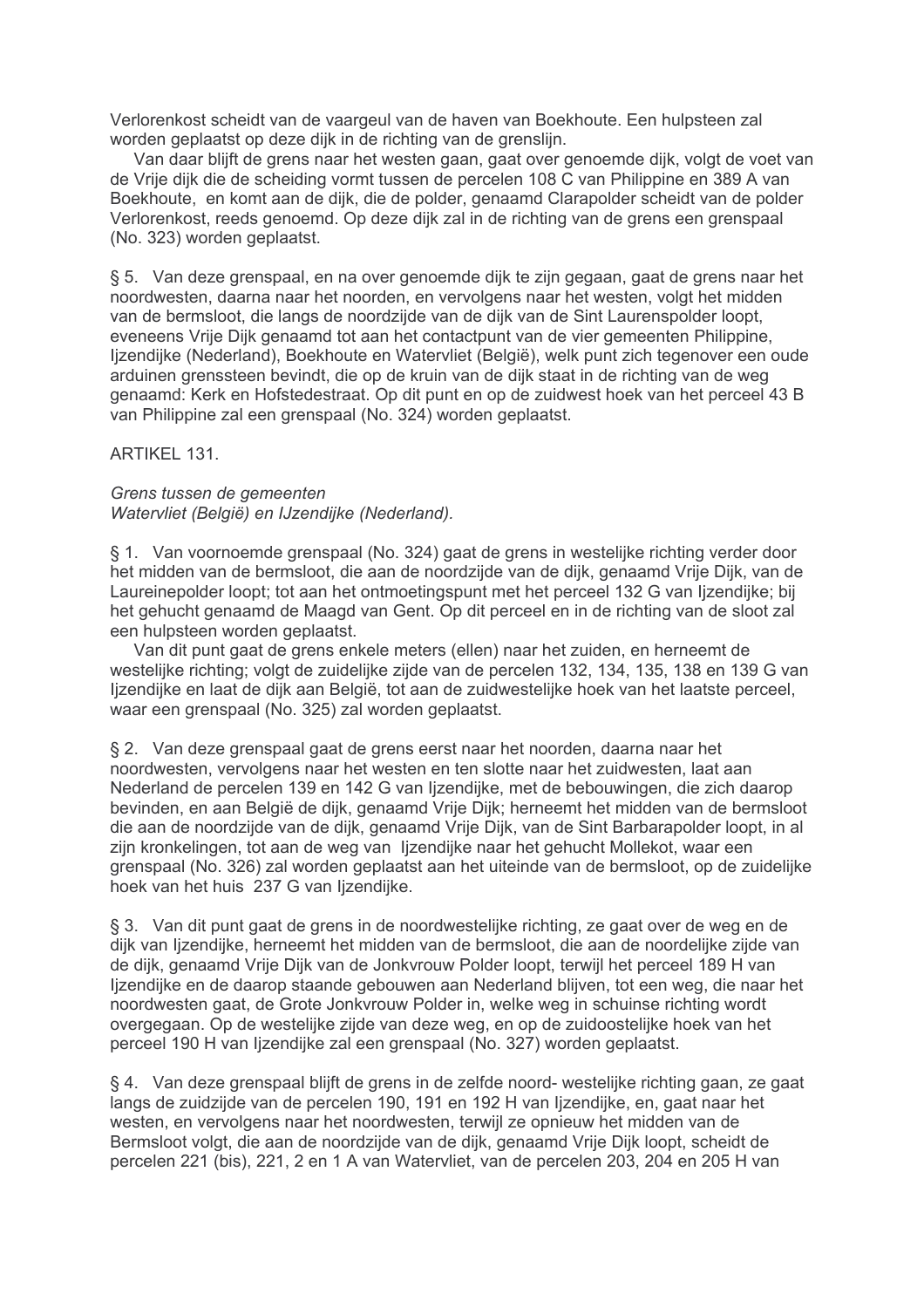Ijzendijke en komt in het gehucht Moleken op de dijk die gelegen is tussen de polders genaamd Grote Jonkvrouw Polder en de Oudemanspolder.

Op deze dijk zal een grenspaal (No. 328) worden geplaatst, die het contactpunt van de gemeenten lizendijke (Nederland), Watervliet en Waterland-Oudeman (België) zal aangeven.

## ARTIKEL 132.

#### Grens tussen de gemeenten Waterland-Oudeman (België) en ljzendijke (Nederland).

§ 1. Van de grenspaal (No. 328), omschreven in het vorige artikel, gaat de grens, na over de hiervoor omschreven dijk gegaan te zijn, in westelijke richting wederom langs het midden van de bermsloot, die ten noorden van de dijk (genaamd Vrije Dijk) van de Oudemanspolder loopt, tot aan de samenkomst met de dijk, genoemd Krakeeldijk, waar een grenspaal (No. 329) zal worden geplaatst op de zuidwest hoek van het perceel 43 H van lizendijke. § 2. Van deze grenspaal gaat de grens naar het noord-

oosten, volgt het midden van de bermsloot, die aan de oostzijde van de dijk, genaamd Krakeeldijk, loopt, tot aan het raakpunt met het perceel 30 H van lizendijke, waar een hulpsteen zal worden geplaatst.

Vanaf dit punt wordt de grens gevormd door een bijna rechte hoek, richt zich naar het noordwesten langs de noordelijke zijde van de dijk, laat aan Nederland de percelen 25 en 24 H van lizendijke, herneemt het midden van de bermsloot die aan de noordzijde van de Krakeelpolder loopt en die hij volgt tot tegenover een in de volgende paragraaf aangeduide sloot. Op dit punt, in de richting van deze sloot, en op de kruin van de dijk zal een grenspaal (No. 330) worden geplaatst.

Overeenkomstig artikel 7 van het verdrag van 5 november 1842 behoudt het Koninkrijk der Nederlanden de vrije doorgang over het gehele gebied van de bestaande dijken, vanaf de Vrije straat tot aan het punt, waar de grens van de dijk af gaat, om door de Krakeelpolder te gaan, die alle de naam Vrije Dijk dragen, en waarvan de soevereiniteit aan België blijft.

§ 3. Vanaf de laatste grenspaal gaat de grens over de dijk van de Krakeelpolder, in de richting, die loodrecht midden op de dijk staat, om in zuid westelijke richting door het midden van een sloot te gaan, die in deze polder de percelen 1 tot 43 A van Waterland-Oudeman scheidt van de percelen 248, 254, 259, 298 tot 301 en 301 I van Ijzendijke. Aangekomen aan het perceel 399 I van Ijzendijke, gaat de grens, in de zelfde richting en in een rechte lijn verder, tot een oude grenssteen, geplaatst op het genoemde perceel. Op dit punt zal een hulpsteen worden geplaatst.

Van dit punt gaat de grens naar het zuidoosten, volgt het midden van een sloot, die de percelen 402 en 403 I van Ijzendijke scheidt van de percelen 62, 63, 70 en 72 A van Waterland-Oudeman, tot aan het punt, waar de sloot een hoek maakt in het hierboven genoemde perceel 403

in. Op dit punt zal een hulpsteen worden geplaatst.

Van dit punt gaat de grens naar het oosten, daarna naar het zuidoosten, herneemt het midden van genoemde sloot en laat aan België de percelen 72, 74 en 82 A van Waterland-Oudeman en aan Nederland het perceel 403 I van Ijzendijke, en komt aan de dijk, die de Krakeelpolder van de Brandkreekpolder scheidt. Op deze dijk en in richting van de sloot zal een grenspaal (No. 331) worden geplaatst.

§ 4. Vandaar volgt de grens - na genoemde dijk te hebben overschreden - in de zelfde richting het midden van een sloot, die het perceel 84 A van Waterland-Oudeman scheidt van de percelen 425 en 426 I van Ijzendijke, en bereikt het perceel 682 A van Waterland-Oudeman. Op dit punt draait de grens naar het zuidwesten en volgt het midden van een afwateringskanaal van de Brandkreekpolder, die het genoemde perceel 682 scheidt van het perceel 428 I van lizendijke, om te komen aan de weg van Waterland-Oudeman naar de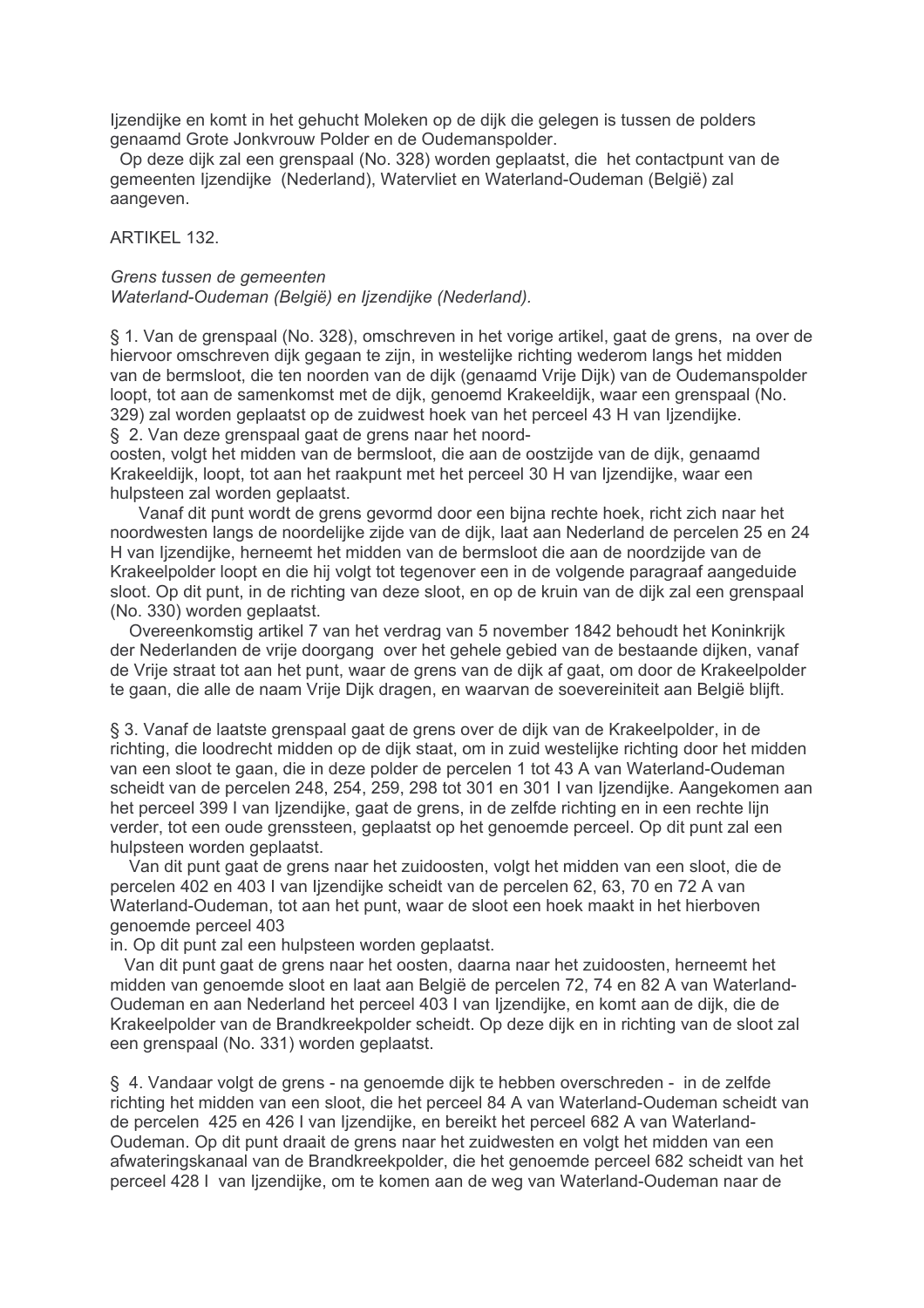Jeronimus Polder. Op deze weg, en op de westelijke hoek van perceel 682 zal een grenspaal (No. 332) worden geplaatst.

§ 5. Van deze grenspaal volgt de grens in al zijn kronkelingen het midden van het afwateringskanaal, die in zijn gehele lengte door het midden van de Brandkreekpolder gaat, tot aan de weg genaamd Plakkebordstraat, waar hij schuin over heen gaat.

Aan de kant van deze weg, en tegenover de scheiding van de percelen 28 A van Sint Margriete en 333 A van Sint Kruis zal een grenspaal (No. 333) worden geplaatst, die aangeeft het contactpunt van de vier gemeenten Ijzendijke, Sint Kruis (Nederland), Waterland-Oudeman en Sint Margriete (België). Drie hulpstenen zullen worden geplaatst, te weten: de eerste op het ontmoetingspunt van het afwateringskanaal met de percelen 293 en 292 B van Waterland-Oudeman; de tweede op een weg, die door de Brandkreekpolder gaat, op de zuidelijke hoek van het perceel 455 I van Ijzendijke en de derde op de noordwestelijke hoek van het perceel 3 B van Waterland-Oudeman. Zij zullen de voornaamste hoeken aanduiden, die de grens maakt.

ARTIKEL 133.

Grens tussen de gemeenten Sint Margriete (België) en Sint Kruis (Nederland).

§ 1. Van de laatste grenspaal (No. 333) wordt de grens gevormd door een afwateringssloot, die in een bochtige lijn in zijn gehele lengte door de polder, genaamd Brandkreekpolder gaat, tot aan de dijk, die deze polder scheidt van de Passageule Polder.

Op de kruin van deze dijk, en in de richting van genoemde afwateringssloot, zal een grenspaal (No. 334) geplaatst worden, en een hulpsteen zal worden geplaatst aan de kant van de Platteweg of dijk, daar, waar deze weg door de grens wordt overschreden.

§ 2. Van de laatste grenspaal gaat de grens, na over de dijk gegaan te zijn, door een greppel naar het westen, scheidt de percelen 137 A van Sint Kruis en 41 B van Sint Margriete, tot aan de ontmoeting met een afwateringssloot waar op de kant, en op de westelijke hoek van het perceel 41 hierboven genoemd, een grenspaal zal worden geplaatst (No. 335).

§ 3. Van deze grenspaal wordt de grens gevormd door een zichtbare lijn, die in zuidelijke richting gaat, tot aan de oude dijk, genaamd Graaf Jansdijk, waar hij over gaat om in de zelfde richting een sloot te volgen tot aan de dijk, genaamd Kleine Boomse Dijk, waar op de kruin een grenspaal (No. 336) zal worden geplaatst en een hulpsteen zal worden geplaatst op de plaats, waar de grens de oude dijk, genaamd Graaf Jansdijk kruist.

§ 4. Van de laatste grenspaal (No. 336) kruist de grens de genoemde dijk, omgaat verder in een rechte lijn en de zelfde richting en snijdt de dijk, genaamd Sint Pietersdijk, op welke kruin een grenspaal (No. 337) zal worden geplaatst.

§ 5. Van deze grenspaal gaat de grens in een rechte lijn in de zelfde richting verder, gaat over de wegen genaamd 's Gravestraat en Roseleurestraat. Aan de kant van de laatste straat, en op de noordoostelijke hoek van het perceel 334 E van Sint Kruis zal een grenspaal (No. 338) worden geplaatst en een hulpsteen zal worden geplaatst aan de kant van de weg, genaamd 's Gravestraat, op de plaats waar de grens hem kruist.

§ 6. Van de laatste grenspaal (No. 338) gaat de grens in een rechte lijn in de zelfde richting verder, gaat om het huis van Van Daele, Richard, waarvan het Nederlandse gedeelte is geregistreerd onder no. 335 E van Sint Kruis en het Belgische gedeelte onder no. 135 bis C van Sint Margriete, door welke omleiding het huis aan België komt; gaat over de Kruiskreek of Hollandsgatkreek en komt aan de weg genaamd Goortweg, waarop tegenover de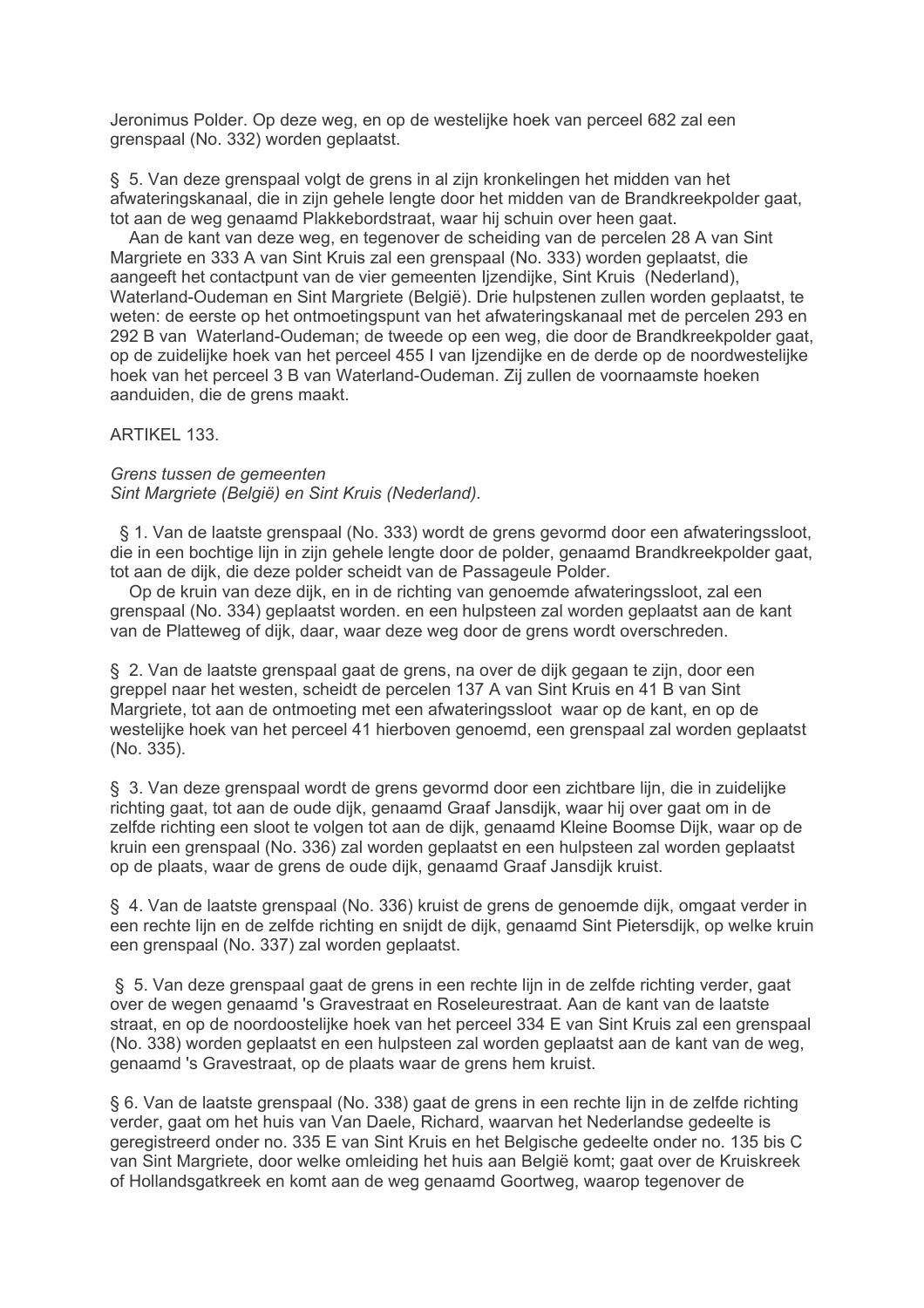zuidoostelijke hoek van het perceel 340 B van Sint Kruis een grenspaal (No. 339) zal worden geplaatst.

§ 7. Van deze grenspaal gaat de grens verder in een rechte lijn in de zelfde richting, gaat over een kreek en komt aan een weg, genaamd Lageweg waarop en tegenover de zuidelijke hoek van het perceel 369 E van Sint Kruis een grenspaal (No. 340) zal worden geplaatst.

§ 8. Vanaf deze grenspaal gaat de grens over genoemde weg in de zelfde richting en steeds in een rechte lijn, kruist de kreek, genaamd Blokkreek, gaat om het huis van Janssens, Jean, om dit aan België te laten, waarvan het Nederlandse deel geregistreerd staat onder no. 409 E van Sint Kruis en het Belgische deel 667 bis C van Sint Margriete, en komt aan de noordelijke zijde van het ontwateringskanaal, genaamd Eeklose Watergang, op welks zijde een grenspaal (No. 341) zal worden geplaatst, die gelijktijdig het contactpunt van de vier gemeenten Sint Margriete, Sint Laureins (België) Sint Kruis, Eede (Nederland) zal aangeven.

ARTIKEL 134.

Grens tussen de gemeenten Sint Laureins (België) en Eede (Nederland).

§ 1. Van de laatste grenspaal (No. 341) gaat de grens, in het verlengde van de eerder aangeduide richting, over het afwateringskanaal, genaamd Ekloose Watergang, gaat daarna eerst naar het zuid-westen en even daarna naar het westen, hij volgt het midden van een sloot die langs de zuidzijde van de oude dijk, genaamd Zijdelings of Graaf Jansdijk (dijk van Graaf Jan) loopt, tot aan de weg, genaamd Moershoofdeweg of Doornstraatie, aan welks zijkant en op de noord-west hoek van het perceel 549 A van Sint Laureins een grenspaal (No. 342) zal worden geplaatst.

§ 2. Van daar volgt de grens, na genoemde weg overgegaan te zijn, in een rechte lijn de loop van een oude sloot van de genoemde dijk, die nu zwaar beschadigd is: gaat over de verhoging van de molen van Moershoofde, die aan België blijft; gaat langs de huizen 512 en 511 A van Sint Laureins en gaat schuins over de weg, genaamd Brieversweg, waar aan de zijkant en op de noord-oostelijke hoek van het perceel 495 A van Sint Laureins een grenspaal (No. 343) zal worden geplaatst. Een hulpsteen zal worden geplaatst in de richting van de lijn bij de molen van Moershoven op de Sara Beytsweg, die op deze molen uitkomt.

§ 3. Van de laatste grenspaal (No. 343) gaat de grens, na na de percelen 495 A van Sint Laureins en 234 C van Eede gescheiden te hebben, in de zelfde richting door het midden van een sloot, die langs de zuidzijde van een voetpad gaat, simpele rest van de oude dijk. genaamd Graaf Jansdijk welke sloot hij volgt in een rechte lijn tot aan het perceel 457 A van Sint Laureins; hij volgt de noordelijke zijde van dit perceel; gaat vervolgens ten noorden om het huis 456 A van Sint Laureins, genaamd De Nieuwe Vuilpannen, om het geheel aan België te laten. Een grenspaal (No. 344) zal worden geplaatst op de weg, genaamd Vuilpanstraat of Cocksweg, tegen de westelijke muur van genoemd huis, op het punt, waar de grens zijn oude richting herneemt.

§ 4. Van dit punt gaat de grens, na genoemde weg overgegaan te zijn, in de zelfde richting van de lijn, zoals hiervoor omschreven, gaat langs de noordelijke zijde van het huis genaamd Oude Vuilpannen met zijn bebouwde aanhorigheden 112 en 111 A van Sint Laureins en vervolgt in een rechte lijn tot aan de scheiding van de percelen 59 A van Sint Laureins en 514 C van Eede. Op de noord-westelijke hoek van het perceel 59 zal een grenspaal (No. 345) worden geplaatst.

§ 5. Van dit punt gaat de grens over een weg: genaamd Landstraat, hij omlijnt de noordzijde van een gebouwde aanhorigheid van het huis 57 A van Sint Laureins en gaat langs het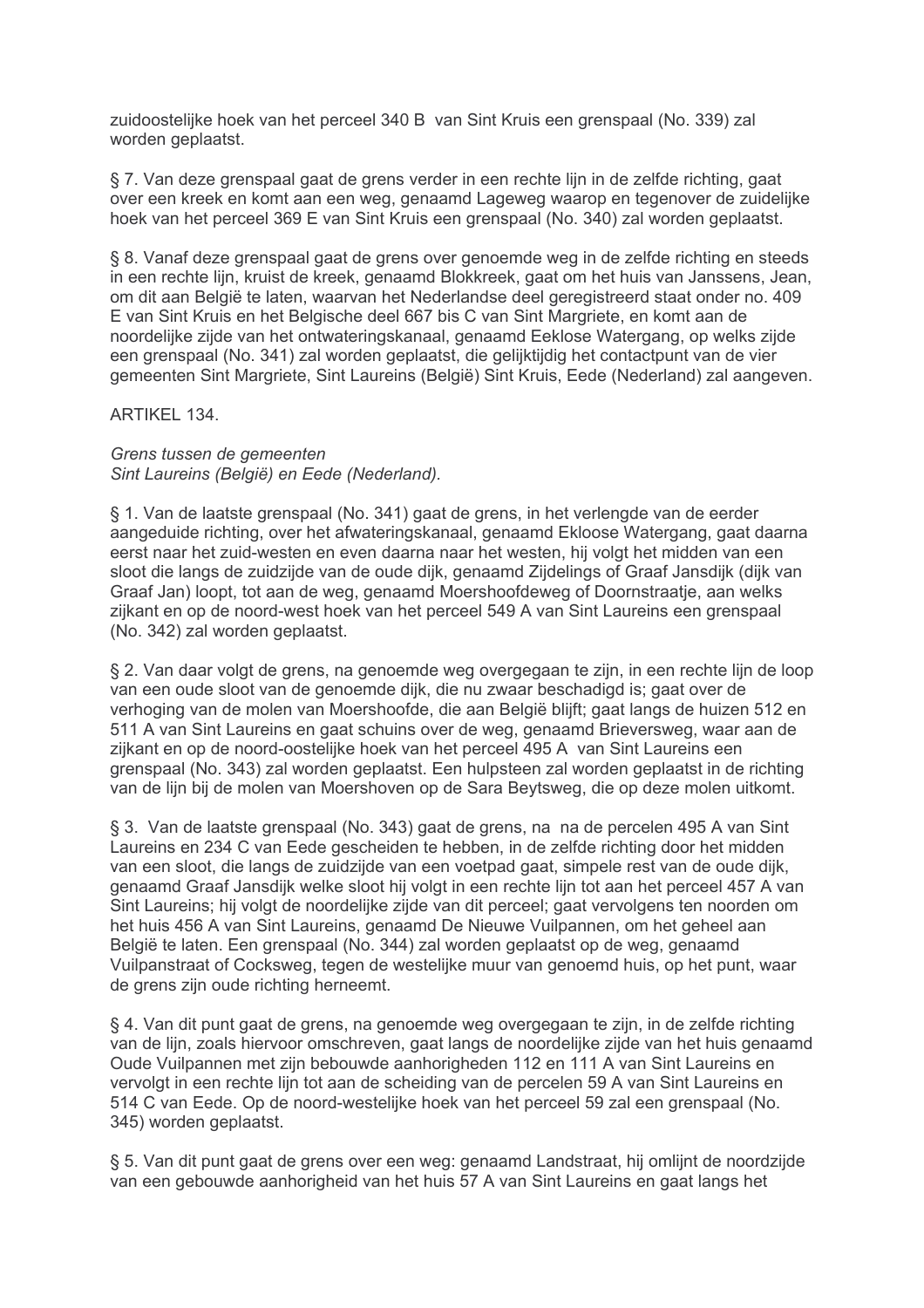perceel 511 C van Eede en komt aan de zuid-oostelijke hoek van het perceel 510 in de zelfde wijk en gemeente. Van dit punt gaat de grens in de zelfde richting en door het midden van de sloot verder, gaat langs de zuidelijke zijde van een voetpad, genaamd Graaf Jansdijk, tot aan het contactpunt van de gemeenten Sint Laureins, Maldegem (België) en Eede (Nederland), waar op de noord-westelijke hoek van het perceel 1 A van Sint Laureins een grenspaal (No. 346) zal worden geplaatst.

# ARTIKEL 135.

## Grens tussen de gemeenten Maldegem (België) en Eede (Nederland).

§ 1. Van de laatste grenspaal (No. 346) en na langs de noordelijke zijde van perceel 474 A van Maldegem gegaan te zijn, komt de grens aan een weg, genaamd Vlotweg; volgt het midden van een sloot, die langs de noord zijde van deze weg, die aan België blijft, loopt, gaat over de weg, genaamd de Lievestraat en bereikt de Biezenstraat, op de zijde waarvan en op de zuidwest hoek van het perceel 604 D van Eede een grenspaal (No. 347) zal worden geplaatst. Een hulpsteen zal worden geplaatst op het ontmoetingspunt van het voetpad genaamd Graaf Jansdijk met de Vlotweg.

§ 2. Na genoemde weg te zijn overgegaan, volgt de grens in een rechte lijn het midden van een sloot, die langs de noordelijke zijde van de weg, genaamd Vlotweg loopt tot aan het raakpunt met de verharde weg van Maldegem, naar Breskens, waar een grenspaal (No. 348) zal worden geplaatst.

§ 3. Van deze grenspaal gaat de grens schuins over deze verharde weg om zijn richting door het midden van genoemde sloot te hernemen, eerst naar het westen, vervolgens naar het noorden en opnieuw naar het westen tot aan de huizen, gelegen op de percelen 144 en 143 A van Maldegem, waarvan hij de noordelijke zijde volgt, tot aan het punt, waar hij aan de rivier van Eede komt, waar zich in het midden het contactpunt van de gemeenten Maldegem. Middelburg (België) en Eede (Nederland) bevindt. Tegenover dit punt, en op de rechter oever van genoemde rivier zal een grenspaal (No. 349) worden geplaatst.

ARTIKEL 136.

# Grens tussen de gemeenten Middelburg (België) en Eede (Nederland).

§ 1. Vanaf het in het vorige artikel omschreven punt bliift de grens de westelijke richting aanhouden, gaat over de rivier van Eede en over de weg van Aardenburg; gaat om het huis 427 A van Eede, om het aan Nederland te laten; daarna volgt hij de sloot, die de percelen 734, 735 en 665 B van Middelburg scheidt van de percelen 427, 424 en 371 A van Eede; gaat over een afwateringssloot, en gaat in een rechte lijn en in de zelfde richting verder. terwijl hij om het huis van Versneck, Jacob (661), dat aan België blijft, gaat, en de percelen 663, 662, 660, 656, 655, 654, 653, 652, 651 en 648 B van Middelburg scheidt van de percelen 360, 359, 233, 232, 231, 230, 229 en 227 A van Eede. Ten noorden van het hierboven genoemde perceel 648, waar de grens een hoek in België vormt, zal een grenspaal (No. 350) worden geplaatst, en twee hulpstenen zullen worden geplaatst: een op de noord oostelijke hoek van het perceel 663, de andere op de weg, die langs het huis 661 qaat.

§ 2. Van de laatste grenspaal gaat de grens schuins naar het zuid westen, scheidt eerst het perceel 227 A van Eede van het perceel 648 B van Middelburg; gaat over een afwateringssloot; gaat daarna over een oude dijk en scheidt de percelen 646, 642, 641, 640, 639, 638, 637 en 636 B van Middelburg, van de percelen 224, 223, 222, 217 en 216 A van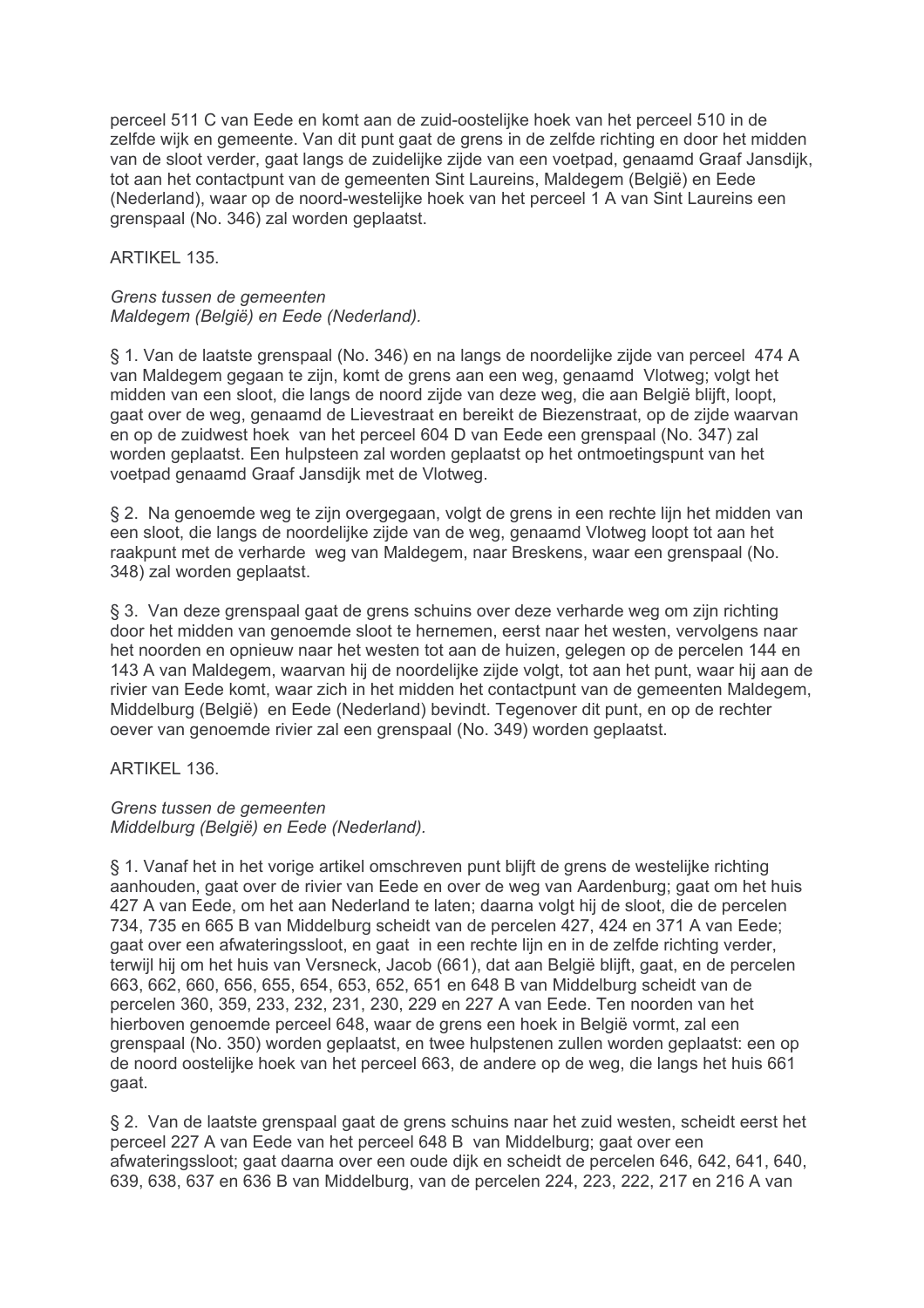Eede, en komt aan de waterloop genaamd de Molenkreek. Op het punt waar de grens aan de Molenkreek komt zal een grenspaal (No. 351) worden geplaatst, op de zuidelijke hoek van het perceel 216 A van Eede.

§ 3. Van dit punt draait de grens naar het noorden, volgt het midden van de kreek, die hiervoor vermeld werd, tot het einde, waar een grenspaal (No. 352 zal worden geplaatst op de Heilleschedijk, vlak bij het dorp Middelburg.

§ 4. Van deze grenspaal gaat de grens over genoemde dijk, volgt de loop van een oude sloot, waarin de Molenkreek en de Papenkreek samenkomen, scheidt het perceel 1 B van Middelburg van het perceel 67 A van Eede en komt in de Papenkreek, waarvan hij het midden volgt om aan het contactpunt van de gemeenten Middelburg (België) en Eede en Heille (Nederland) te komen. Op dit punt en op de zuid westelijke hoek van het perceel 66 A van Eede zal een grenspaal (No. 353) worden geplaatst.

**ARTIKEL 137.** 

Grens tussen de gemeenten Middelburg (België) en Heille (Nederland).

§ 1. Vanaf de laatste grenspaal (No. 353) wordt de grens nog steeds gevormd door het midden van de Papenkreek, in al zijn kronkelingen, verder, tot aan de dijk genaamd, Nieuwendijk, waarop tegenover het midden van Lapscheursegat, die aan de andere zijde van deze dijk begint, een grenspaal (No. 354) zal worden geplaatst.

§2. Van deze grenspaal gaat de grens over genoemde dijk en volgt het midden van het Lapscheursegat, dat langs een bochtig tracé naar het noord westen gaat, tot tegenover het contactpunt met de gemeenten Heille (Nederland), en Middelburg en Lapscheure (België). Daar bevindt zich ook de provinciegrens tussen de provinciën Oost Vlaanderen en West Vlaanderen. Op dit punt zal op de noordelijke hoek van het perceel 1 A van Middelburg, een grenspaal worden (No. 355) geplaatst.

ARTIKEL 138.

Grens tussen de gemeenten Lapscheure (België) en Heille (Nederland).

Van de laatste grenspaal (No. 355) gaat de grens steeds door het midden en door alle bochten van het Lapscheursegat, tot aan het ontwateringskanaal genaamd Gat van Sint Donnaes of Watergang, waar zich het contactpunt tussen de gemeenten Heille, Sint Anna ter Muiden (Nederland) en Lapscheure (België) bevindt. Tegenover dit punt, en op de noordoostelijke hoek van het perceel 29 E van Lapscheure zal een grenspaal (No. 356) worden geplaatst en een hulpsteen zal worden geplaatst op de noordoostelijke hoek van het perceel 34 E van Lapscheure op het punt waar het ontwateringskanaal genaamd: Geleed van Zuidover in het Lapscheursegat uit komt.

ARTIKEL 139.

Grens tussen de gemeenten Lapscheure (België) en Sint Anna ter Muiden (Nederland).

De grens tussen deze twee gemeenten wordt vanaf genoemde grenspaal (No. 356) in westelijke richting gevormd door het midden van het kanaal, genaamd Gat van Sint Donnaes, tot tegenover de scheiding van de percelen 736 C van Westkapelle en 259 A van Sint Anna ter Muiden. Op dit punt wordt op de noordelijke oever van het Gat van Sint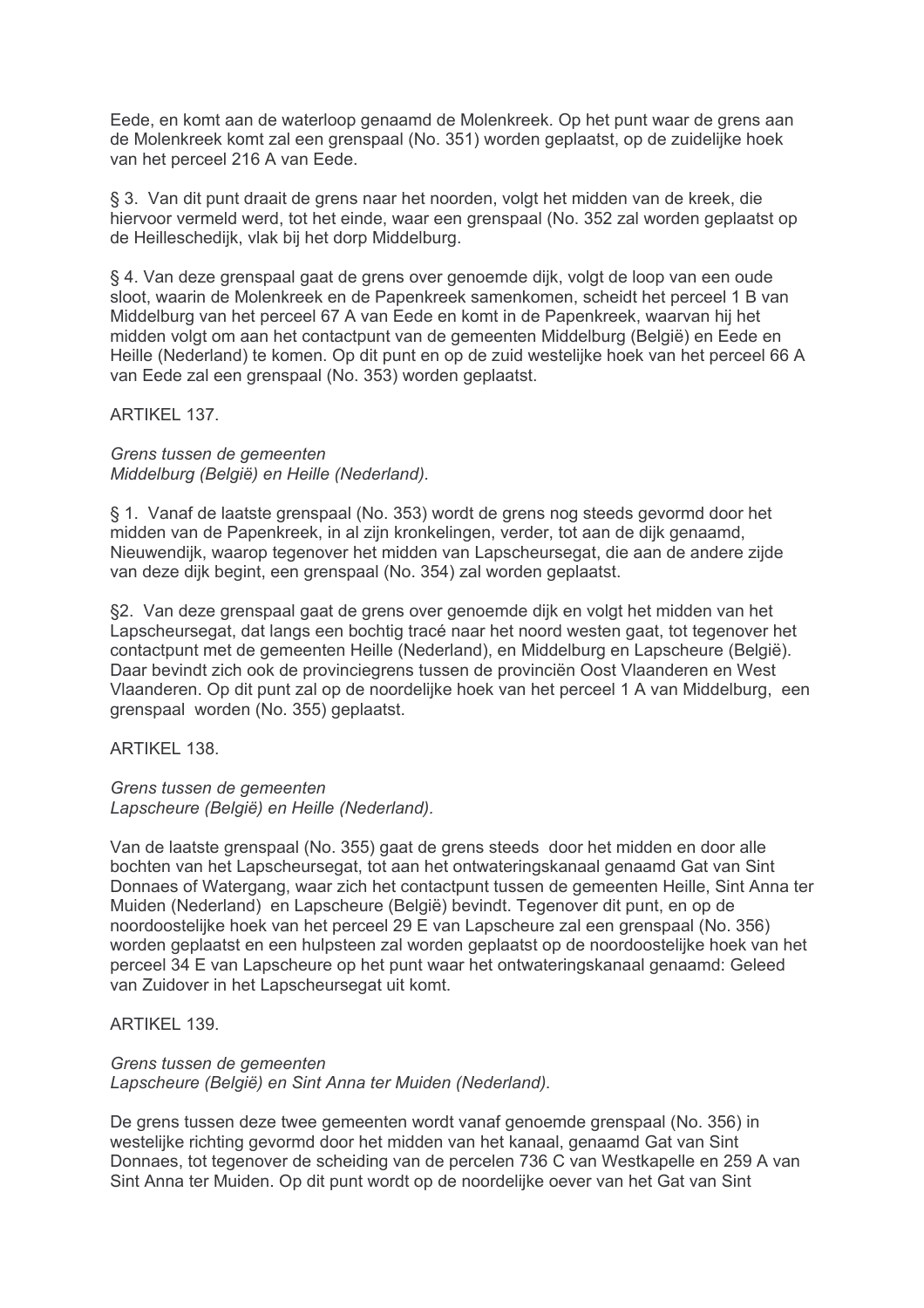Donaes een grenspaal (No. 357) geplaatst, die het contactpunt tussen de gemeenten Sint Anna ter Muiden (Nederland), Lapscheure en Westkapelle (België) zal aangeven.

ARTIKEL 140.

Grens tussen de gemeenten Westkapelle (België) en Sint Anna ter Muiden (Nederland).

§ 1. Van de laatste grenspaal (No. 357) verlaat de grens het Gat van Sint Donaes, gaat naar het noordwesten in een rechte lijn tot aan het kanaal van Brugge naar Sluis. De volgende percelen worden door de grens gescheiden: 736, 733, 727, 726 en 718 C van Westkapelle van de percelen 259, 258, 256, 255 en 286 A van Sint Anna ter Muiden. Tegenover het ontmoetingspunt van de grens met het kanaal zal op de dijk een grenspaal (No. 358) worden geplaatst.

§ 2. Van dit punt gaat de grens steeds in de zelfde richting en in een rechte lijn verder, gaat eerst schuins over genoemd kanaal, scheidt vervolgens de percelen 716, 714 (bis), 713, 712, 711, 710, 709, 699, 698, 662, 661, 660, 606, 605, 593, 590, 589, 588, 513, 512, 511, 510, 509, 508, 507, en 506 C van Westkapelle van de percelen 252 (bis), 284, 240, 239, 238, 237, 235, 236, 280, 221, 220, 219, 218, 213, 211, 209, 210, 210 (bis), 19, 16, 15, en 14 A van Sint Anna ter Muiden en komt aan de verharde weg van Brugge naar Sluis, na het perceel 503 C van Westkapelle gescheiden te hebben van het perceel 13 A van Sint Anna ter Muiden. Op dit punt zal op de zuidzijde van de verharde weg een grenspaal (No. 359) worden geplaatst; twee hulpstenen zullen worden geplaatst op de lijn; de eerste op de westelijke hoek van het perceel 220 A van Sint Anna ter Muiden en de tweede tegen de dijk, genaamd Greveningsedijk op de noord hoek van het perceel 593 C van Westkapelle.

§ 3. Van de laatstgenoemde grenspaal (No. 359) gaat de grens in de zelfde richting in een rechte lijn verder, gaat schuin over genoemde verharde weg om aan de west hoek van het perceel 9 A van Sint Anna ter Muiden te komen, waar een grenspaal (No. 360) zal worden geplaatst.

§ 4. Op dit punt verandert de grens van richting en gaat naar het noordoosten; vormt een bijna rechte, in België uitstekende, hoek, scheidt in rechte lijn de percelen 24 tot 28, 32, 97, 98, 99, 179 tot 189, 316 tot 323, 313, 324 C van Westkapelle van de percelen 9, 1, 103, 117, 118, 273, 121, 274, 149 en 149 (bis) A van Sint Anna ter Muiden en komt aan de dijk genaamd Graaf Jansdijk, op een punt, waar zij een hoek vormt. Er zal een grenspaal (No. 361) worden geplaatst op genoemde dijk, in het verlengde van de scheidingslijn tussen de percelen 157 A van Sint Anna ter Muiden en 477 C van Westkapelle. Een hulpsteen zal worden geplaatst aan de kant van de weg, genaamd Nederheerenweg op de oostelijke hoek van het perceel 33 C van Westkapelle; dit is het punt, waar de grens aan de weg komt.

§ 5. Vanaf de laatste grenspaal (No. 361) vervolgt de grens in een rechte lijn de hierboven aangegeven richting, scheidt de percelen 477, 476 (bis), 478 tot 502 C van Westkapelle van de percelen 157, 154, 154 bis, 150, 151 en 152 A van Sint Anna ter Muiden om bij de scheiding van de percelen 427 C van Westkapelle en 153 A van Sint Anna ter Muiden aan de zeedijk te komen. Op de kruin van deze dijk zal een grenspaal (No. 362) worden geplaatst.

§ 6. Van deze grenspaal gaat de grens verder in een rechte lijn in de zelfde richting, scheidt de percelen 3 bis C van Westkapelle van de percelen 1, 2, en 4 B van Sint Anna ter Muiden en komt op de linkeroever van het Zwin, waar een grenspaal (No. 363) zal worden geplaatst.

§ 7. Van deze grenspaal gaat de grens verder in een rechte lijn in de zelfde richting, gaat over de westelijke vaargeul van het Zwin, genaamd De Kreek; snijdt het eiland, genaamd De